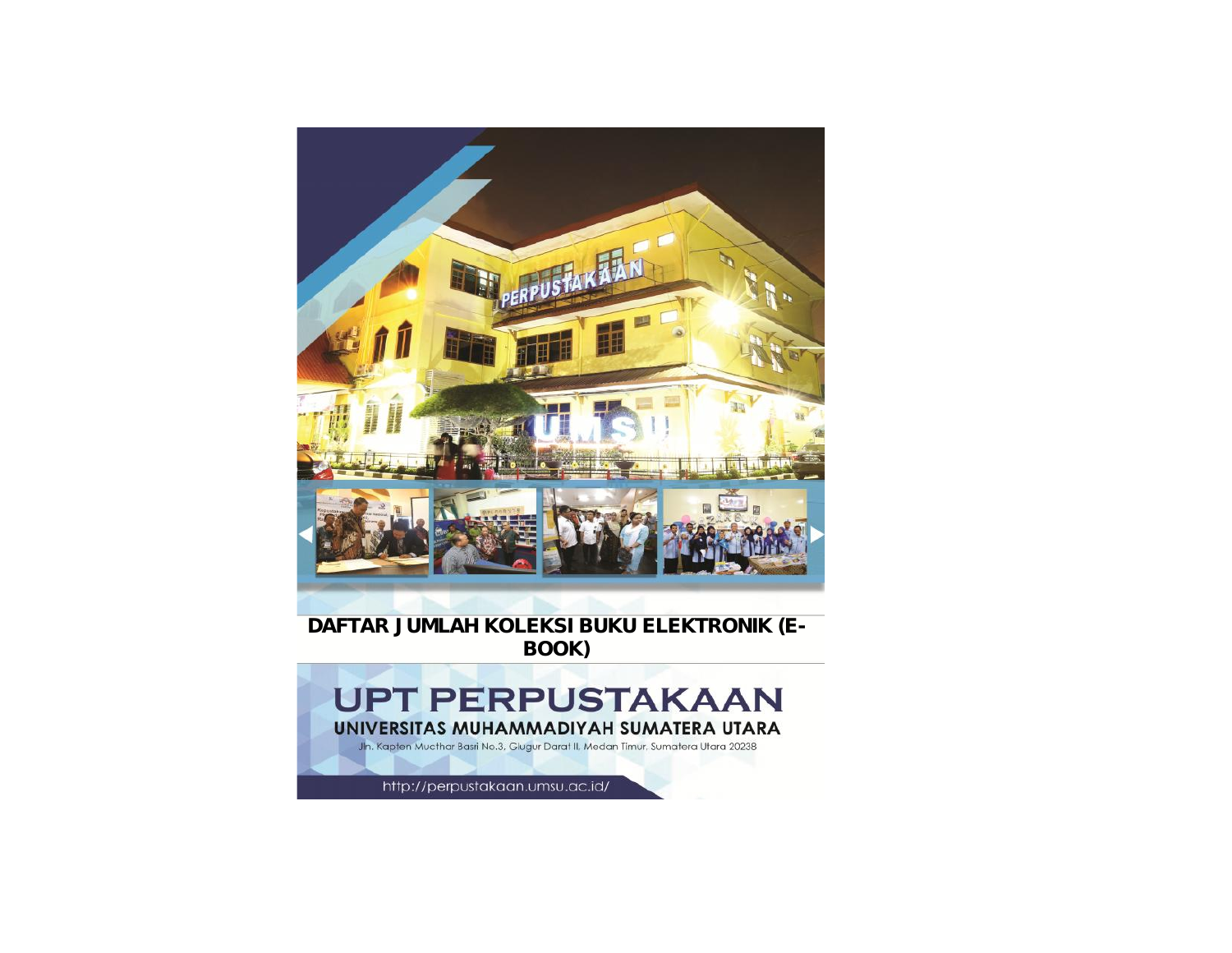

# **MAJELIS PENDIDIKAN TINGGI** UNIVERSITAS MUHAMMADIYAH SUMATERA UTARA **PERPUSTAKAAN**

Alamat: Jalan Kapten Mukhtar Basri No.3 Telp. (061) 6624567 Ext. 113 Medan 20238 Website : http://perpustakaan.umsu.ac.id

## DAFTAR E-BOOK PERPUSTAKAAN UMSU

| <b>NO</b> | <b>ASAL</b>                              | <b>JUMLAH</b> |
|-----------|------------------------------------------|---------------|
|           | E-Book dari Repository Perpustakaan UMSU | 1520          |
|           | E-Book dari Perpustakaan Digital UMSU    | 482           |
|           | Jumlah                                   | 2002          |

Mengetahui, Plt. Ka. UPT. Perpustakdan Muhammad Arifin, S.Pd., M.Pd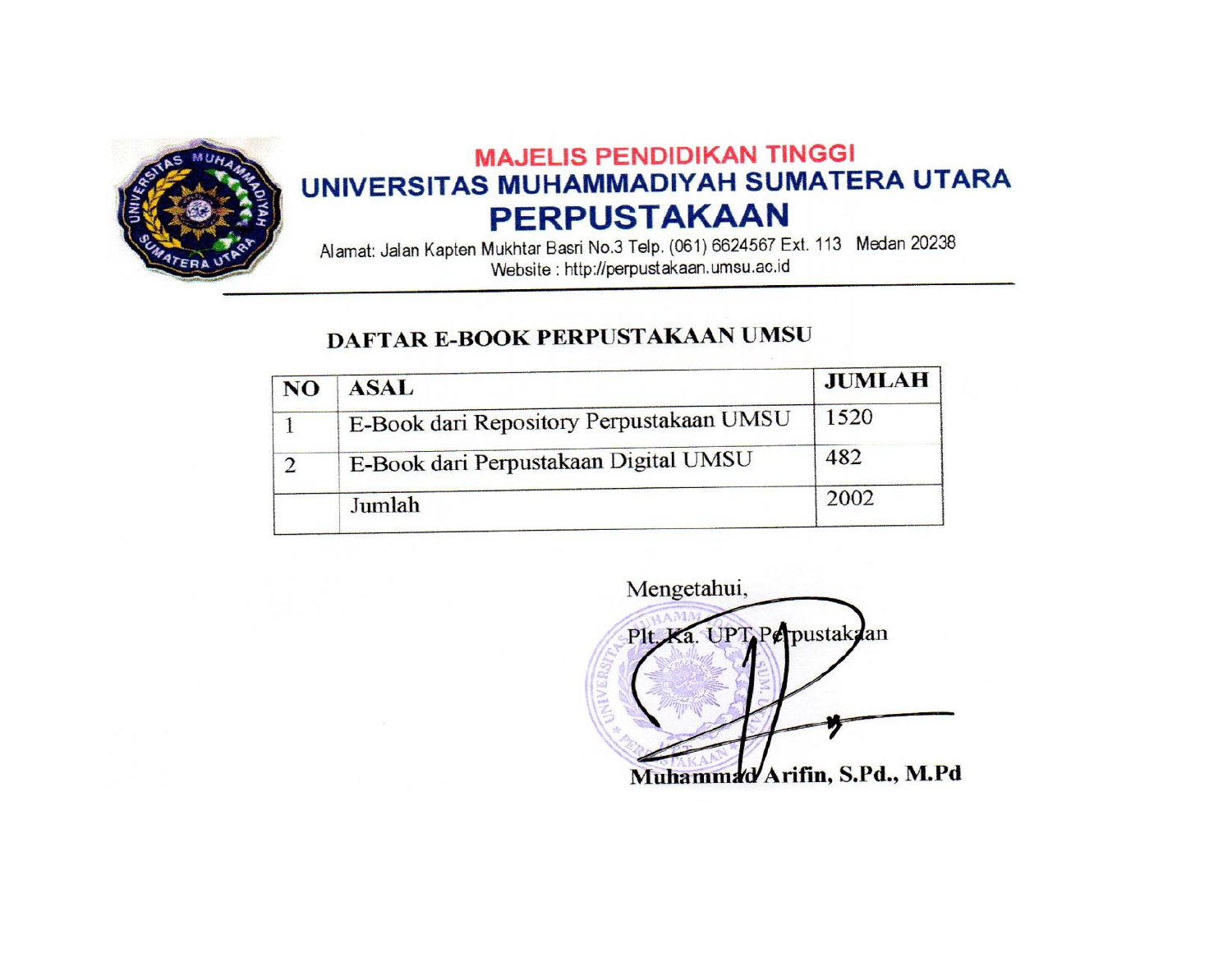#### **Ebook dari Repository Perpustakaan UMSU**

| No. | <b>Judul</b>                                                                                                     | Pengarang                                           | Jenis Koleksi              | <b>Tahun</b> | <b>Bahasa</b> |
|-----|------------------------------------------------------------------------------------------------------------------|-----------------------------------------------------|----------------------------|--------------|---------------|
| -1  | The "State Islam" Nexus: Islam and the State in Indonesia and MalaTrevor Wade Chueh Hui Preston                  |                                                     | Electronic Resource        |              | English       |
| 2   | Mission to Islam and Beyond - Answering Islam                                                                    | Jens Christensen                                    | <b>Electronic Resource</b> |              | Indonesia     |
| 3   | Bekisar merah                                                                                                    | Ahmad Tohari                                        | <b>Electronic Resource</b> | 2011         | Indonesia     |
| 4   | Musnad Imam Ahmad bin Hanbal Volume 2 - Future Islam                                                             | Imam Ahmad bin Hanbal                               | <b>Electronic Resource</b> | 2012         | English       |
| 5   | Musnad Imam Ahmad                                                                                                | Imam Ahmad bin Muhammad bin Hal Electronic Resource |                            | 2006         | Indonesia     |
| 6   | Tanfidz Keputusan muktamar satu abad Muhammadiyah (Muktama Muhammadiyah (Organization). Pimp Electronic Resource |                                                     |                            | 2010         | Indonesia     |
| 7   | 95 tahun langkah perjuangan muhammadiyah: Himpunan Keputus H. Budi SetiawanArief Budiman Ch.                     |                                                     | Electronic Resource        |              | Indonesia     |
| 8   | Pilpres dan Muhammadiyah : wahana civil society mengupayakan dDavid Efendi                                       |                                                     | <b>Electronic Resource</b> | 2017         | Indonesia     |
| 9   | Komunikasi Politik Muhammadiyah: Strategi, Artikulasi, dan WacarM. NURUL YAMIN                                   |                                                     | <b>Electronic Resource</b> | 2012         | Indonesia     |
| 10  | Mengenal & Menjadi Muhammadiyah                                                                                  | K.H. AR Fakhruddin                                  | <b>Electronic Resource</b> | 2005         | Indonesia     |
| 11  | English Grammar Demystified: A Self Teaching Guide                                                               | Phyllis Dutwin                                      | <b>Electronic Resource</b> | 2010         | English       |
| 12  | Medieval Islamic Economic Thought: Filling The 'Great Gap' In EuroS.M.Ghazanfar                                  |                                                     | <b>Electronic Resource</b> | 2002         | English       |
| 13  | Cloud Computing: A Practical Approach                                                                            | Anthony T VelteToby J VelteRobert O                 | <b>Electronic Resource</b> | 2010         | English       |
| 14  | Striving For Divine Union, Spiritual Exercises For Suhrawardi (Rout Qamar-ul Huda                                |                                                     | <b>Electronic Resource</b> | 2003         | English       |
| 15  | Mathematics For Finance An Introduction To Financial Engineering Marek CapinskiTomasz Zastawniak                 |                                                     | Electronic Resource        | 2011         | English       |
| 16  | Inovasi Pendidikan: Suatu Analisis Terhadap Kebijakan Baru Pend Syafaruddin, etc.                                |                                                     | <b>Electronic Resource</b> | 2016         | Indonesia     |
| 17  | Explaining Games- The Epistemic Programme In Game Theory                                                         | <b>VINCENT F. HENDRICKS, etc.</b>                   | <b>Electronic Resource</b> | 2010         | English       |
| 18  | Airline Marketing And Management                                                                                 | Stephen Shaw                                        | <b>Electronic Resource</b> | 2016         | English       |
| 19  | Islamic Liberation Theology: Resisting The Empire                                                                | Hamid Dabashi                                       | <b>Electronic Resource</b> | 2010         | English       |
| 20  | Analisis Pengaruh Nilai Tukar Rupiah Dan Laba Bersih Terhadap KRiyan Pradesyah                                   |                                                     | <b>Electronic Resource</b> | 2016         | Indonesia     |
| 21  | A coup for the rich. Thailand's political crisis                                                                 | Ungpakorn, Giles Ji                                 | <b>Electronic Resource</b> | 2007         | Indonesia     |
| 22  | A political and economic dictionary of Africa                                                                    | David Seddon                                        | <b>Electronic Resource</b> | 2005         | Indonesia     |
| 23  | Self Improvement : The Top 101 Experts That Help Us Improve Ou David Riklan                                      |                                                     | <b>Electronic Resource</b> | 2004         | English       |
| 24  | A Political and economomic dictionary of the middle east                                                         | David Seddon                                        | Text                       |              | Indonesia     |
| 25  | How To Learn Any Language Fast And Never Forget It                                                               | Gabriel Wyner                                       | <b>Electronic Resource</b> | 2014         | English       |
| 26  | Islamic Finance: Law, Economics, and Practice                                                                    | Mahmoud A. El-Gamal                                 | <b>Electronic Resource</b> | 2006         | English       |
| 27  | The Economics and Ethics of Private Property : Studies in Political   Hans-Hermann Hoppe                         |                                                     | <b>Electronic Resource</b> | 2012         | English       |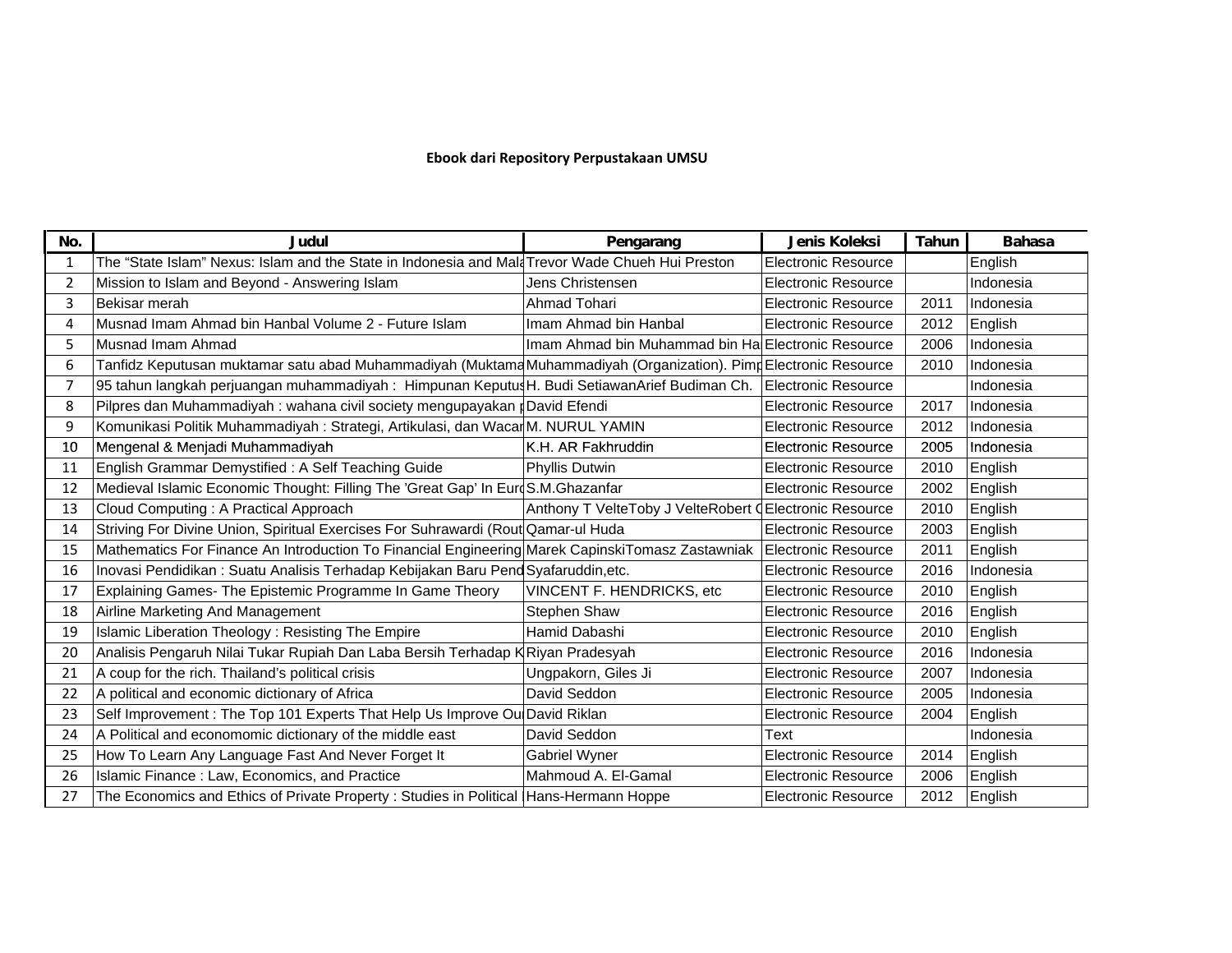| Introduction To Human Nutrition Second Edition                                                   | Michael J GibneySusan A Lanham-N Electronic Resource  |                            |      | 2009 English   |
|--------------------------------------------------------------------------------------------------|-------------------------------------------------------|----------------------------|------|----------------|
| Economics in One Lesson<br>29                                                                    | <b>Henry Hazlitt</b>                                  | <b>Electronic Resource</b> |      | 2015 English   |
| How To Write A Business Plan<br>30                                                               | Mike McKeever                                         | <b>Electronic Resource</b> |      | 2018 English   |
| The Prophet Muhammad A Simple Guide To His Life<br>31                                            | Maulana Wahiduddin Khan                               | <b>Electronic Resource</b> |      | 2002 English   |
| Pendidikan Berbasis Islami Yang Memandirikan dan Mendewasaka Jamila                              |                                                       | Text                       |      | 2016 Indonesia |
| Analisis anggaran Biaya Operasional Sebagai Alat Pengendalian B Isna Ardilla<br>33               |                                                       | Text                       | 2016 | Indonesia      |
| How To Change Your Mind: What The New Science Of Psychedel Michael Pollan                        |                                                       | <b>Electronic Resource</b> |      | 2018 English   |
| The 80/20 Principle<br>33                                                                        | <b>Richard Koch</b>                                   | <b>Electronic Resource</b> |      | 1988 English   |
| the five passions of authentic manhood<br>34                                                     | Neil Kennedy                                          | Electronic Resource        |      | 2010 English   |
| Pengaruh Akuntabilitas, Objektivitas Terhadap Kualitas Audit Deng Ikhsan Abdullah                |                                                       | Text                       |      | 2016 Indonesia |
| Implementasi Model Pembelajaran Two Stay Two Stray (TSTS) Un Isra Hayati                         |                                                       | <b>Electronic Resource</b> |      | 2016 Indonesia |
| Meningkatkan Kemampuan Motorik Halus Anak Melalui Teknik Moa Juli Maini SitepuSri Rahayu Janita  |                                                       | Electronic Resource        |      | 2016 Indonesia |
| <b>EMERGENCY MEDICINE</b><br>37                                                                  | Anthony F. T. BrownMike D. Cadoga Electronic Resource |                            |      | 2011 English   |
| How to WriternBetter Essays<br>38                                                                | <b>Bryan Greetham</b>                                 | Electronic Resource        |      | 2001 English   |
| The Richest Man In Babylon<br>39                                                                 | George S. Clason                                      | <b>Electronic Resource</b> |      | 1926 English   |
| A view of the art of colonization, with present reference to the british Edward Gibbon Wakefield |                                                       | <b>Electronic Resource</b> | 2001 | Indonesia      |
| 41<br>After the rain - How the west lost the east: how the west lost the ea Sam Vaknin           |                                                       | Electronic Resource        | 2004 | Indonesia      |
| 42<br>Asas-asas Islam                                                                            | Abu'l A'la Al-Maududi                                 | <b>Electronic Resource</b> |      | Indonesia      |
| Beyond totalitarianism: stalinism and nazism compared<br>43                                      | Sheila Fitzpatrick                                    | Electronic Resource        |      | 2009 Indonesia |
| Contemporary Man and The Social Problem<br>44                                                    | MUHAMMAD BAQIR AS-SADR                                | Electronic Resource        |      | 1979 English   |
| The futures of cultures (future-oriented studies)                                                | <b>UNESCO</b>                                         | <b>Electronic Resource</b> | 1994 | Indonesia      |
| Guardians of Faith in Modern Times; Ulama in the Middle East                                     | Meir Hatina                                           | Text                       | 2009 | English        |
| <b>Islam and Civil Society</b><br>47                                                             | <b>HEDIEH MIRAHMADI</b>                               | Electronic Resource        |      | 2005 English   |
| Winning Debates - International Debate Education Association                                     |                                                       | <b>Electronic Resource</b> |      | 2009 English   |
| Social justice in islam<br>49                                                                    | Sayyid Qutb                                           | Text                       |      | Indonesia      |
| Iqtidaa ul Ilm al Amal, Knowledge Mandates Action                                                | Imaam Abu Bakr Ahmad bin 'Alee Al-Text                |                            |      | English        |
| <b>TIME POWER</b><br>51                                                                          | <b>Brian Tracy</b>                                    | Electronic Resource        | 2004 | English        |
| Upaya Meningkatkan Moral Pada Anak Melalui Pembiasaan Berba Mawaddah Nasution                    |                                                       | <b>Electronic Resource</b> |      | 2016 Indonesia |
| THErnSuccessrnPrinciples™rnHOW TO GET FROM WHERE YOUJack Canfield                                |                                                       | Text                       | 2005 | English        |
| Sustanable of development in muslim countries                                                    | Monzer Kahf.                                          | <b>Electronic Resource</b> |      | 2002 Indonesia |
| Economic Deveopment in The Middle East<br>55                                                     | Rodney Wilson                                         | Text                       |      | 1995 English   |
|                                                                                                  | Karen Lee FontaineBill Kaszubski                      | Electronic Resource        |      | 2004 English   |
| Absolute Beginner's Guide to AlternativernMedicine<br>56                                         |                                                       |                            |      |                |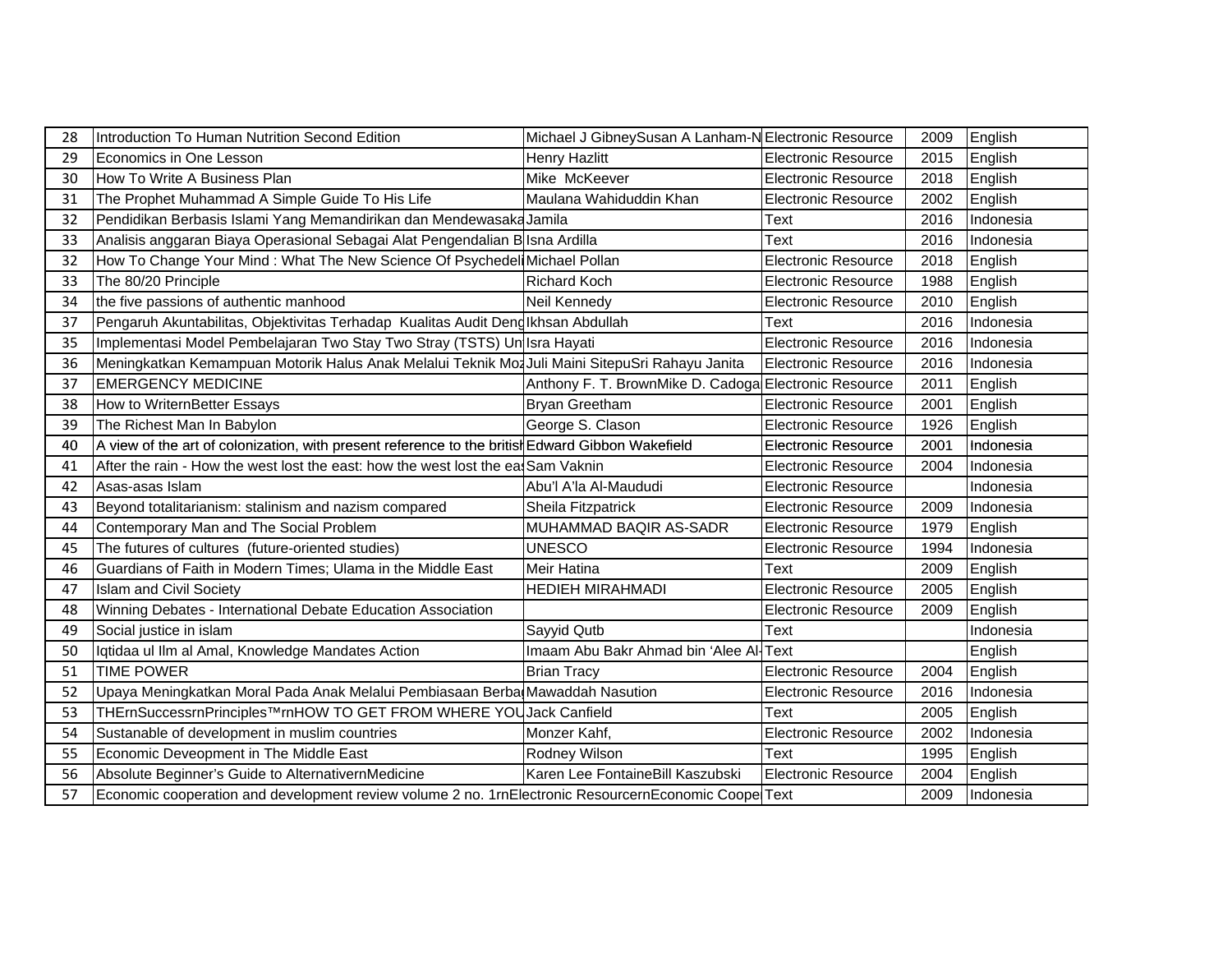| 58 | Strategic Human Resource Management                                                                                     | Charles R Greer                                           | Electronic Resource        | 2001 | English   |
|----|-------------------------------------------------------------------------------------------------------------------------|-----------------------------------------------------------|----------------------------|------|-----------|
| 59 | Ilmu waris, metode praktis menghitung warisan dalam syariat islam Syaikh Muhammad Bin Sholeh Al-Uts Electronic Resource |                                                           |                            |      | Indonesia |
| 60 | Positive Thinking By BachrnFlower Remedies                                                                              | y from using the information containe Electronic Resource |                            | 2004 | English   |
| 61 | Muhammad prophet for our time: Karen Armstrong's account of the Youssef Laaraj                                          |                                                           | Text                       |      | Indonesia |
| 62 | <b>BLINKrnThe Powerrnof ThinkingrnWithout Thinking</b>                                                                  | <b>MALCOLM GLADWELL</b>                                   | <b>Electronic Resource</b> | 2005 | English   |
| 63 | Think and grow rich                                                                                                     | Napoleon Hill                                             | <b>Electronic Resource</b> | 2007 | Indonesia |
| 64 | Your Brain on Food                                                                                                      | Gary L. Wenk, PhD                                         | Text                       | 2010 | English   |
| 65 | Awaken the Giant Within                                                                                                 | Anthony Robbins                                           | <b>Electronic Resource</b> | 2006 | English   |
| 66 | Secrets of the Millionaire Mind - A Success Dream                                                                       |                                                           | <b>Electronic Resource</b> | 2005 | English   |
| 67 | <b>Perfect Phrases</b>                                                                                                  | Lori DavilaMargot King                                    | <b>Electronic Resource</b> | 2007 | English   |
| 68 | <b>Music Therapy</b>                                                                                                    | David M. Rosenblat                                        | <b>Electronic Resource</b> | 2012 | English   |
| 69 | Speaking And Writing Strategies For The TOEFL iBT                                                                       | <b>Bruce Stirling</b>                                     | <b>Electronic Resource</b> | 2014 | English   |
| 70 | Rekonstruksi Sejarah Al-Quran                                                                                           | Taufik Adnan AmalSamsu Rizal PangElectronic Resource      |                            | 2011 | Indonesia |
| 71 | Anjuran Untuk Berkasih Sayang Dan Bersatu Serta Peringatan Dar Fadhilah Asy-Syaikh Rabi'                                |                                                           | <b>Electronic Resource</b> |      | Indonesia |
| 72 | A Guide To Speaking And Pronouncing Colloquial American Englis Ann Cook                                                 |                                                           | <b>Electronic Resource</b> | 2000 | English   |
| 73 | Argumentative Zoning                                                                                                    | Simone Teufel                                             | <b>Electronic Resource</b> | 1999 | English   |
| 74 | Materi Ajar Mata Kuliah Pendidikan Pancasila                                                                            | Djoko Santoso                                             | <b>Electronic Resource</b> | 2013 | Indonesia |
| 75 | Perfect Phrases for the Perfect Interview                                                                               | Carole Martin                                             | <b>Electronic Resource</b> | 1976 | English   |
| 76 | <b>Critical Thinking</b>                                                                                                | Gregory Bassham, etc                                      | <b>Electronic Resource</b> | 1959 | English   |
| 77 | The Educational System In Islam                                                                                         | Baqir Sharif Al-Qarashi                                   | <b>Electronic Resource</b> | 2006 | English   |
| 78 | Physics And Our Universe: How It All Works                                                                              | Richard Wolfson                                           | <b>Electronic Resource</b> | 2011 | English   |
| 79 | One Indian Girl                                                                                                         | Chetan Bhagat                                             | Electronic Resource        | 2016 | English   |
| 80 | Islam And Modernity: Key Issues And Debates                                                                             | Martin Van Bruinessen, etc.                               | <b>Electronic Resource</b> | 2014 | English   |
| 81 | <b>Vedic Mathematics</b>                                                                                                | W B Vasantha KandasamyFlorentin § Electronic Resource     |                            | 2006 | English   |
| 82 | The Formation of Islam: Religion and Society in the Near East, 600 JONATHAN P. BERKEY                                   |                                                           | <b>Electronic Resource</b> | 2012 | English   |
| 83 | <b>UMAR BIN KHATTAB</b>                                                                                                 | Muhammad Husain HaekalAli Audah Text                      |                            | 2002 | Indonesia |
| 84 | Novel Laskar Pelangi full bab 1-34 only 1.6 MB                                                                          | Andre Hirata                                              | Text                       | 2006 | Indonesia |
| 85 | Techniques & Principles In Language Teaching: Third Edition                                                             | Diane Larsen-FreemanMarti Andersd Electronic Resource     |                            | 2015 | English   |
| 86 | Islam Religion, History, And Civilization                                                                               | Seyyed Hossein Nasr                                       | <b>Electronic Resource</b> |      | English   |
| 87 | <b>Great Motivation Secrets Of Great Leaders</b>                                                                        | John Baldoni                                              | <b>Electronic Resource</b> | 2005 | English   |
| 88 | Tafsir Alquran Plus (Mulai surat ke-58)                                                                                 |                                                           | Text                       |      | Indonesia |
| 89 | tafsir alquran kontemporer-fadzlu rahman                                                                                | H. Ahmad Syukri Saleh, MA                                 | Text                       | 2007 | Indonesia |
| 90 | Islamku Islam Anda Islam Kita: Agama Masyarakat Negara Demok Abdurrahman WahidDr. M. Syafi'i An Electronic Resource     |                                                           |                            | 2006 | Indonesia |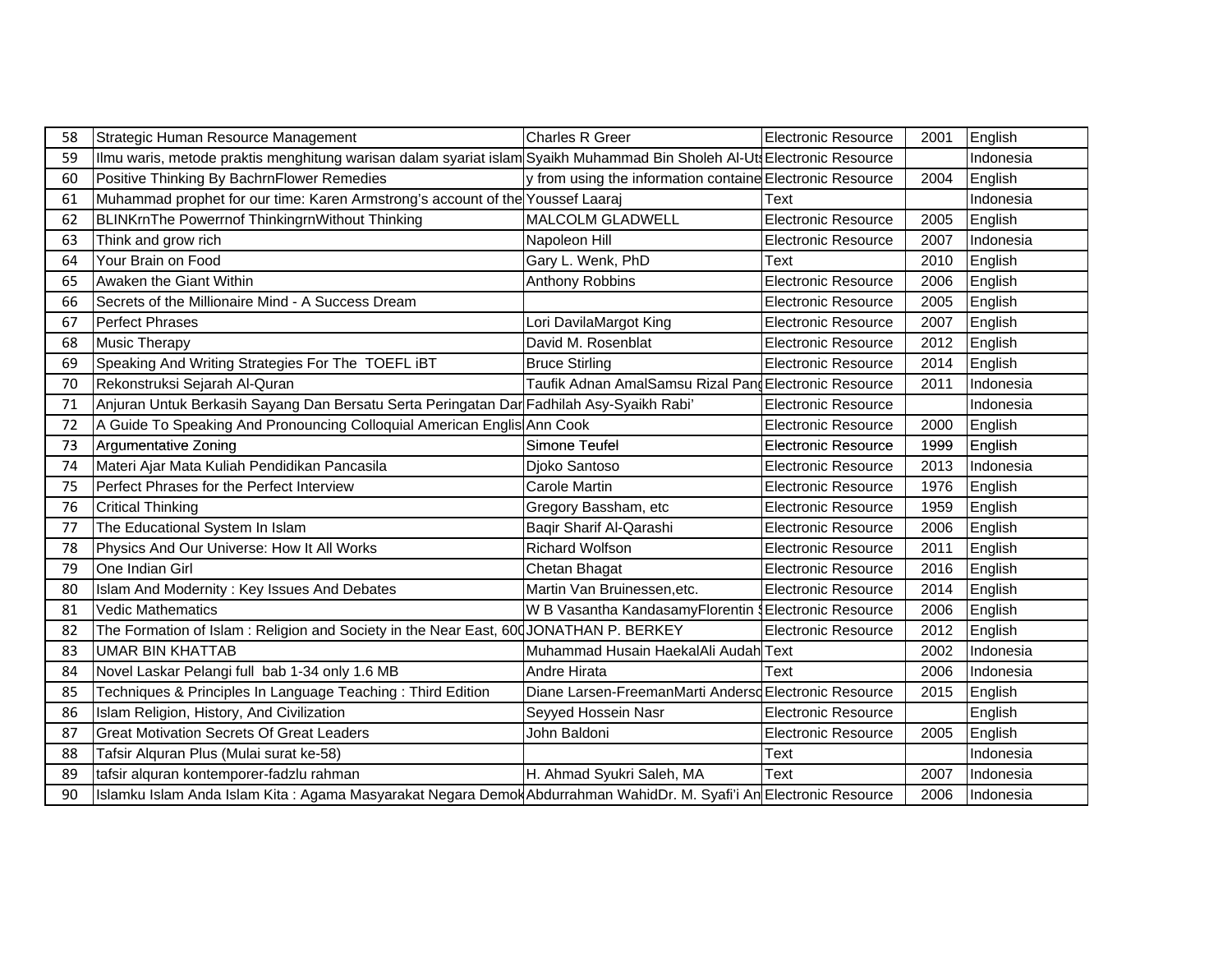| 91  | Your Brain On Food: How Chemicals Control Your Thoughts And FGary L. Wenk              |                                      | Electronic Resource        | 2015  | English   |
|-----|----------------------------------------------------------------------------------------|--------------------------------------|----------------------------|-------|-----------|
| 92  | sahabat nabi dimata ahlussunnah                                                        | Al-Allamah Ibnul'utsaimin            | Text                       |       | Indonesia |
| 93  | Riyadhus Shalihin, Jilid 2                                                             | <b>IMAM NAWAWI</b>                   | Text                       |       | Indonesia |
| 94  | Riyadhus Shalihin, Jilid 1                                                             | <b>IMAM NAWAWI</b>                   | Text                       |       | Indonesia |
| 95  | Pendidikan-seks-menurut-AlQuran                                                        | Muhamad Zahiri Awang MatRahimi NText |                            | 2006  | Indonesia |
| 96  | Novel Ketika cinta bertasbih Episode 2 full bab 1-29                                   | Habiburrahman Saerozi                | Text                       | 2003  | Indonesia |
| 97  | Novel Ayat Ayat Cinta                                                                  | Habiburrahman Saerozi                | Text                       | 2003  | Indonesia |
| 98  | Novel - Takbir Cinta Zahrana                                                           | HABIBURRAHMAN EL SHIRAZY             | <b>Text</b>                | 2006  | Indonesia |
| 99  | Novel - Mahkota Cinta                                                                  | HABIBURRAHMAN EL SHIRAZY             | Text                       |       | Indonesia |
| 100 | MEMBONGKAR KEDOK AL-QARADHAWI                                                          | Ahmad bin Muhammad bin Manshur       | Text                       |       | Indonesia |
| 101 | MANAJEMEN KOLBU                                                                        | Ibnu Qayyim al-Jauziyyah             | Text                       | 2005  | Indonesia |
| 102 | <b>MAHKOTA SUFI</b>                                                                    | <b>Idries Shah</b>                   | Text                       | 1996  | Indonesia |
| 103 | <b>LA TAHZAN</b>                                                                       | Aidh al-Qarni                        | Text                       | 2005  | Indonesia |
| 104 | <b>KUNCI KEBAHAGIAAN</b>                                                               | Ibnu Qayyim al-Jauziyyah             | Text                       | 2004  | Indonesia |
| 105 | Kumpulan Doa dalam Alquran dan Hadist                                                  | SAID BIN ALI AL-QAHTHANI             | Text                       | 2007  | Indonesia |
| 106 | kajian                                                                                 |                                      | Text                       | 2006  | Indonesia |
| 107 | JALAN GOLONGAN ORANG YANG SELAMAT                                                      | Syaikh Muhammad Jamil Zainu          | <b>Text</b>                |       | Indonesia |
| 108 | Hadits Arbain (plus terjemah)                                                          | Teddy Surya GunawanMira Kartiwi,     | <b>Text</b>                | 2003. | Indonesia |
| 109 | Ebook - Rahasia Alquran                                                                | Harun Yahya                          | Text                       | 2009  | Indonesia |
| 110 | biografi_dan_karomah_syuhada_jihad_bosnia_v20                                          | Abu Hamdi                            | Text                       | 2006  | Indonesia |
| 111 | Bahan Tarbiyah - Kisah Kepahlawanan Sahabat Nabi                                       |                                      | Text                       |       | Indonesia |
| 112 | BIARKAN SYIAH BERCERITA TENTANG AGAMANYA                                               | Al-Ustadz 'Abdullah Zain             | <b>Text</b>                | 2007  | Indonesia |
| 113 | JALAN TERINDAH_sebuah perjalanan menuju Allah melalui sholat Imam Sutrisno             |                                      | Text                       | 2007  | Indonesia |
| 114 | DalamrnMihrabrnCinta                                                                   | HABIBURRAHMAN EL SHIRAZY             | <b>Text</b>                | 2007  | Indonesia |
| 115 | ABU BAKR AS-SIDDIQ                                                                     | Muhammad Husain HaekalAli Audah Text |                            | 2003  | Indonesia |
| 116 | How To Write Better Essays                                                             | Bryan Greetham                       | <b>Electronic Resource</b> | 2018  | English   |
| 117 | The Psychology Of Education : 2nd Edition                                              | Martyn Long, Etc                     | <b>Electronic Resource</b> | 2011  | English   |
| 118 | Think And Grow Rich                                                                    | Napoleon Hill                        | <b>Electronic Resource</b> | 2017  | English   |
| 119 | Program Management Leadership: Creating Successful Team Dyn Mark C. BojeunGinger Levin |                                      | <b>Electronic Resource</b> | 2015  | English   |
| 120 | The Immortal Life Of Henrietta Lacks                                                   | Rebecca Skloot                       | <b>Electronic Resource</b> | 2018  | English   |
| 121 | Manajemen Organisasi Pendidikan: Perspektif Sains Dan Islam                            | SyafaruddinCandra WijayaMesiono      | Electronic Resource        | 2015  | Indonesia |
| 122 | Into The Wild                                                                          | Jon Krakauer                         | <b>Electronic Resource</b> | 2018  | English   |
| 123 | A nation of empire: the Ottoman legacy of Turkish modernity                            | Michael E. Meeker                    | <b>Electronic Resource</b> | 2001  | Indonesia |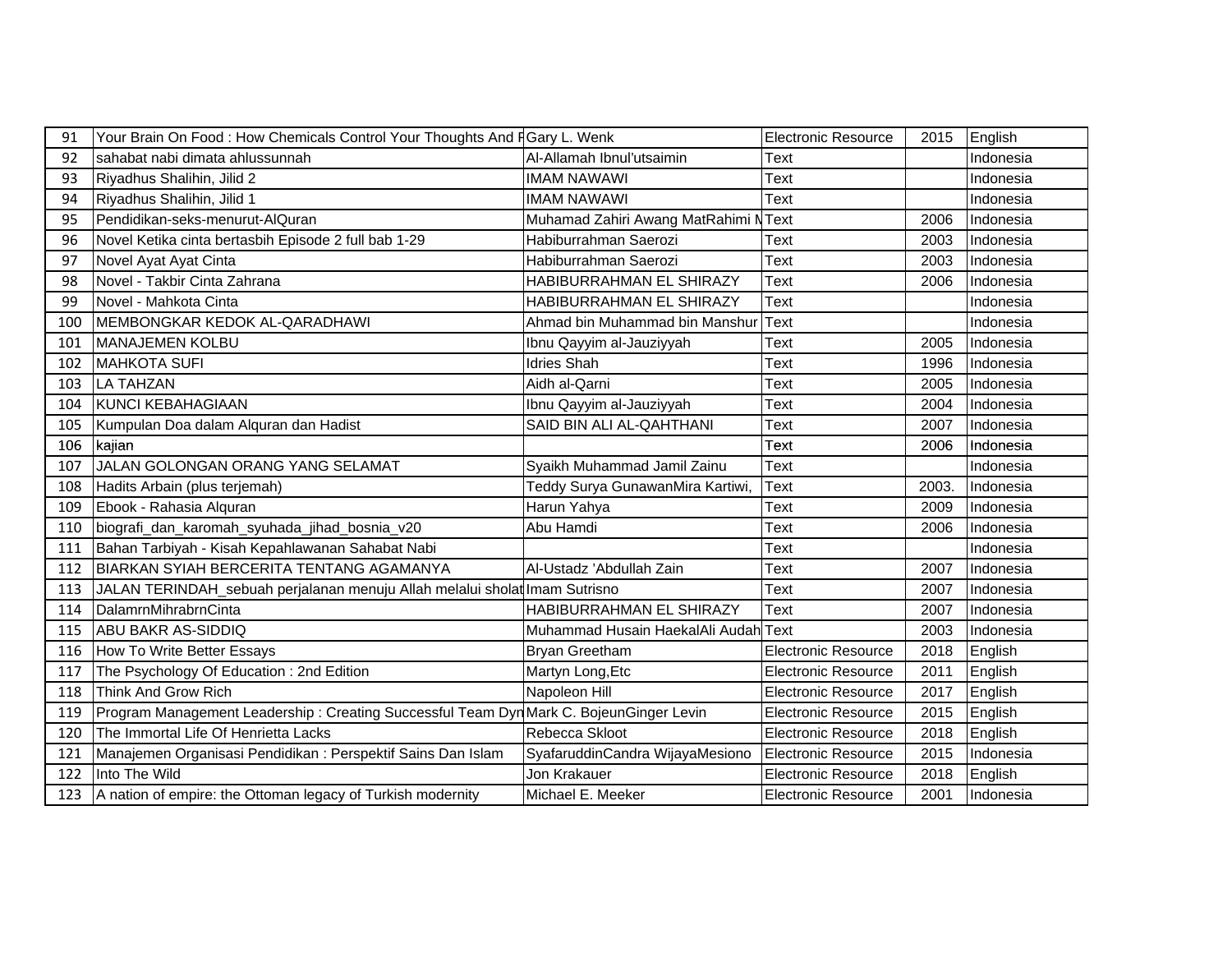| 124 | A reading guide* Ecstasy and enlightenment: the ismaili devotional Asani Ali                        |                                                          | Electronic Resource        | 2002 | Indonesia |
|-----|-----------------------------------------------------------------------------------------------------|----------------------------------------------------------|----------------------------|------|-----------|
| 125 | PreviewGuide: Intermediate microeconomics and its application                                       | Nicholson, Walter                                        | <b>Electronic Resource</b> | 2010 | Indonesia |
| 126 | Book reviews great britain                                                                          |                                                          | <b>Electronic Resource</b> | 1975 | Indonesia |
| 127 | Book reviews great Britain and Ireland                                                              |                                                          | <b>Electronic Resource</b> | 1999 | Indonesia |
| 128 | Book reviews international relations theory                                                         |                                                          | <b>Electronic Resource</b> | 2002 | Indonesia |
| 129 | Medieval Islamic economic thought: filling the 'great gap' in europea S.M Ghazanfar                 |                                                          | <b>Electronic Resource</b> | 2003 | Indonesia |
| 130 | Book Reviews Medieval Islamic Economic Thought: Filling The 'GreS.M Ghazanfar                       |                                                          | <b>Electronic Resource</b> | 2003 | Indonesia |
| 131 | Striving for divine union, spiritual exercises for Suhrawardi (Routled Qamar-ul Huda                |                                                          | <b>Electronic Resource</b> | 2003 | Indonesia |
| 132 | Book reviews the social world of jesus and the gospels                                              | Bruce J. Malina                                          | <b>Electronic Resource</b> | 1996 | Indonesia |
| 133 | A course in game                                                                                    | Martin J. Osborne                                        | <b>Electronic Resource</b> |      | Indonesia |
| 134 | A Primer In Game Theory                                                                             | Gibbons, Robert                                          | <b>Electronic Resource</b> | 1992 | Indonesia |
| 135 | Change Your Thinking, Change Your Life: How To Unlock Your Ful                                      | <b>Brian Tracy</b>                                       | <b>Electronic Resource</b> | 2013 | English   |
| 136 | Dynamic noncooperative game theory                                                                  | Basar, TamerOlsder, Geert Jan                            | <b>Electronic Resource</b> | 1999 | Indonesia |
| 137 | Boundaries: When To Say Yes When To Say No To Take Control (Henry CloudJohn Townsend                |                                                          | <b>Electronic Resource</b> | 1996 | English   |
| 138 | Unlimited Memory: How To Use Advanced Learning Strategies To Kevin Horsley                          |                                                          | <b>Electronic Resource</b> | 2016 | English   |
| 139 | Book reviews the sinews of war: hard cash and the 1890 maritime s                                   | Svensen, Stuart                                          | <b>Electronic Resource</b> | 1997 | Indonesia |
| 140 | You Are The Badass                                                                                  | Jen Sincero                                              | <b>Electronic Resource</b> | 2013 | English   |
| 141 | Book reviews the future of economics, an islamic perspective                                        | Chapra, M. Umer                                          | <b>Electronic Resource</b> | 2000 | Indonesia |
| 142 | Book reviews the biographical dictionary of british economists                                      | Rutherford, Donald                                       | <b>Electronic Resource</b> | 2005 | Indonesia |
| 143 | Book reviews hosay trinidad: muharram performances in an Indo-C Korom, Frank J.                     |                                                          | <b>Electronic Resource</b> | 2011 | Indonesia |
| 144 | The wealth of ideas: a history of economic thought                                                  | Roncaglia, Alessandro                                    | <b>Electronic Resource</b> | 2005 | Indonesia |
| 145 | Book Reviews Women And Demons: Cult Healing In Islamic Egypt                                        | Sengers, Gerda                                           | <b>Electronic Resource</b> | 2003 | Indonesia |
| 146 | Books Review Beitra Ge Zur O Konomischen Dogmengeschichte                                           | Schefold, Bertram                                        | <b>Electronic Resource</b> | 2003 | Indonesia |
| 147 | The Four Agreements : A Practical Guide To Personal Freedom                                         | Don Miguel Ruiz                                          | <b>Electronic Resource</b> | 2018 | English   |
| 148 | The history of game theory, volume 1: from the beginnings to 1945                                   | Dimand, Mary AnnDimand, Robert W Electronic Resource     |                            | 2002 | Indonesia |
| 149 | Does game theory work? The bargaining challenge                                                     | Binmore, Ken                                             | <b>Electronic Resource</b> | 2007 | Indonesia |
| 150 | Essentials of game theory: a concise, multidisciplinary introduction Leyton, KevinBrownShoham, Yoav |                                                          | <b>Electronic Resource</b> | 2008 | Indonesia |
| 151 | Game theory                                                                                         | Fudenberg, DrewTirole, Jean                              | <b>Electronic Resource</b> | 1991 | Indonesia |
| 152 | Game theory and political theory: an introduction                                                   | Ordeshook, Peter C.                                      | <b>Electronic Resource</b> | 2003 | Indonesia |
| 153 | Graduate macroeconomics I                                                                           | Vollrath, Dietrich                                       | <b>Electronic Resource</b> | 2007 | Indonesia |
| 154 | The Energy Bus: 10 Rules To Fuel Your Life, Work, And Team With Jon Gordon                          |                                                          | <b>Electronic Resource</b> | 2014 | English   |
| 155 | Mathematics for year 12: mathematical applications                                                  | Haese, R.C.                                              | <b>Electronic Resource</b> | 2002 | Indonesia |
| 156 | Models in cooperative game theory                                                                   | Branzei, RodicaDimitrov, DinkoTijs, §Electronic Resource |                            | 2008 | Indonesia |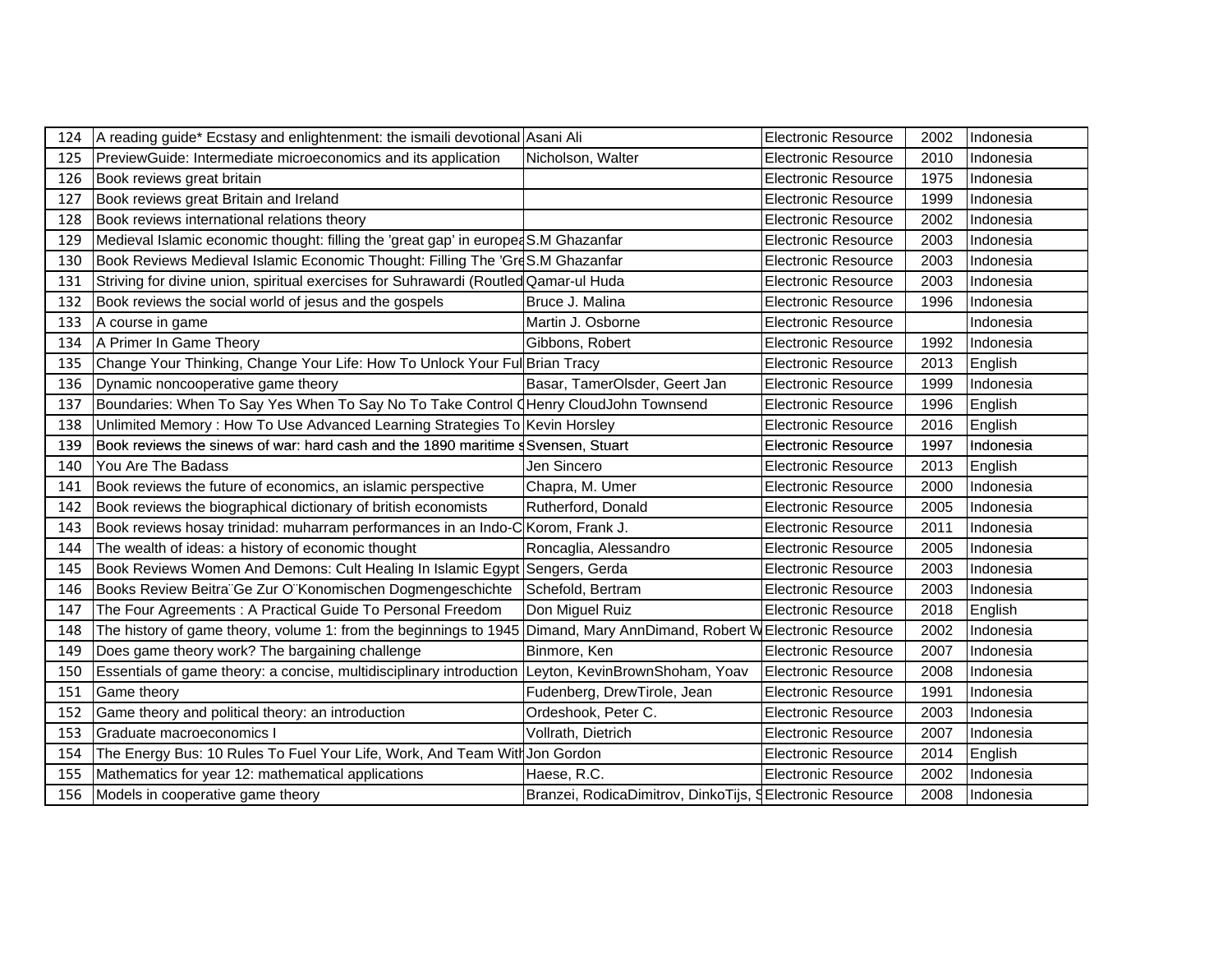| 157 | Pareto Optimality, Game Theory And Equilibria (Springer Optimizat Pitsoulis, LeonidasPardalos, Panos NElectronic Resource |                                                       |                            | 2008 | Indonesia |
|-----|---------------------------------------------------------------------------------------------------------------------------|-------------------------------------------------------|----------------------------|------|-----------|
| 158 | Economic freedom Of the world: 2002 annual reportrnof the Worldr James Gwartney Robert Lawson                             |                                                       | <b>Electronic Resource</b> | 2002 | Indonesia |
| 159 | The 10x Rule: The Only Difference Between Success And Failure                                                             | <b>Grant Cardone</b>                                  | <b>Electronic Resource</b> | 2013 | English   |
| 160 | Economic freedom of the world: 2005 annual report                                                                         | Gwartney, JamesLawson, Robert A.                      | Text                       | 2005 | Indonesia |
| 161 | The Art Of Power                                                                                                          | Thich Nhat Hanh                                       | <b>Electronic Resource</b> | 2014 | English   |
| 162 | A Concise Handlist of jawi authors and their works                                                                        | Heer, Nicholas                                        | Multimedia                 | 2009 | Indonesia |
| 163 | Divine sayings 101 hadith qudsi: the mishkat al-Anwar of Ibn 'Arabi Ibn 'Arabi, Muhyiddin                                 |                                                       | <b>Text</b>                |      | Indonesia |
| 164 | The Cambridge Companion to DARWIN (2)                                                                                     | Jonathan HodgeGregory Radick                          | <b>Text</b>                |      | Indonesia |
| 165 | Taoism                                                                                                                    | Russell Kirkland                                      | <b>Electronic Resource</b> | 2004 | English   |
| 166 | Hadith sahih Muslim                                                                                                       | McLean, Bill                                          | Text                       |      | Indonesia |
| 167 | Hadits arba'in Nawawiyah                                                                                                  | Nawawi, Muhyiddin Yahya Bin Syara Electronic Resource |                            |      | Indonesia |
| 168 | Memory: How To Develop, Train And Use It                                                                                  | William Walker Atkinson                               | Electronic Resource        | 2007 | English   |
| 169 | Kernel Of The Kernel: Concerning the Wayfaring and Spiritual Jour Sayyid Muhammad Husain Tabataba Electronic Resource     |                                                       |                            | 2005 | English   |
| 170 | Bulugh Al-Maram Min Adillat Al-Ahkam: Compiled & Referenced By Ibn Hajar, Imam                                            |                                                       | <b>Electronic Resource</b> | 2003 | Indonesia |
| 171 | Kant On The Human Standpoint                                                                                              | <b>Beatrice Lounguenesse</b>                          | Text                       | 2005 | English   |
| 172 | Imam Abu Hanafi His Life, Opiions and Figh                                                                                | Muhammad Abu Zahra                                    | <b>Electronic Resource</b> | 1945 | English   |
| 173 | Hygine in the sunnah                                                                                                      | Al-Qardhawi, Sheikh Yusuf                             | <b>Electronic Resource</b> | 2003 | Indonesia |
| 174 | Hegel's Logic An Essay In Interpretation                                                                                  | Jhon Grier Hibben, Ph.D                               | <b>Electronic Resource</b> | 1902 | English   |
| 175 | Sahih Muslim: introduction to translation of sahih Muslim                                                                 | Siddiqui, Abdul Hamid                                 | <b>Electronic Resource</b> |      | Indonesia |
| 176 | How To Study: Seventh Edition                                                                                             | Ron Fry                                               | <b>Electronic Resource</b> | 2012 | English   |
| 177 | Thirty Years of IslamicrnBankingrnHistory, Performance and Prospi Philip MolyneuxMunawar Iqbal                            |                                                       | Text                       | 2005 | English   |
| 178 | English translation of sahih Muslim                                                                                       | Siddiqui, Abdul Hamid                                 | Electronic Resource        |      | Indonesia |
| 179 | The Function The Phantasm in ST. Thomas Aquinas                                                                           | H. Carss                                              | <b>Electronic Resource</b> |      | English   |
| 180 | Phenomenology Of Spirit                                                                                                   | G.W.F Hegel                                           | <b>Electronic Resource</b> | 1807 | English   |
| 181 | ebooksclub.org__The_Anti_Corruption_Handbook__How_to_Prote WILLIAM P. OLSEN                                               |                                                       | Text                       | 2010 | English   |
| 182 | The Canonization Of Al-Bukhari And Muslim: The Formation And F Brown, Jonathan                                            |                                                       | Electronic Resource        | 2007 | Indonesia |
| 183 | Doubting Darwin? Creations Designs On Evaluation                                                                          | Michale Boylan                                        | <b>Electronic Resource</b> | 2007 | English   |
| 184 | The goodly word                                                                                                           | Ibn Taymiyyah, Shaykh Al-Islam                        | <b>Electronic Resource</b> |      | Indonesia |
| 185 | The Alchemist                                                                                                             | Paulo CoelhoAlan R Clarke                             | <b>Electronic Resource</b> | 2014 | English   |
| 186 | Treasures in the sunnah: a scientific approach (Part 2)                                                                   | El-Naggar, Zaghlul                                    | <b>Electronic Resource</b> | 2005 | Indonesia |
| 187 | Research Methodology in Strategy and Management, Vol 4                                                                    | DAVID J. KETCHEN, JRDONALD D. Text                    |                            | 2007 | English   |
| 188 | Research Methodology in Strategy and Management, Vol 3                                                                    | DONALD D. BERGHDavid J. Ketche Text                   |                            | 2006 | English   |
| 189 | Mokhtaser sahih muslim: text and translation                                                                              | Zidan, Ahmad - Zidan, Dina                            | <b>Electronic Resource</b> |      | Indonesia |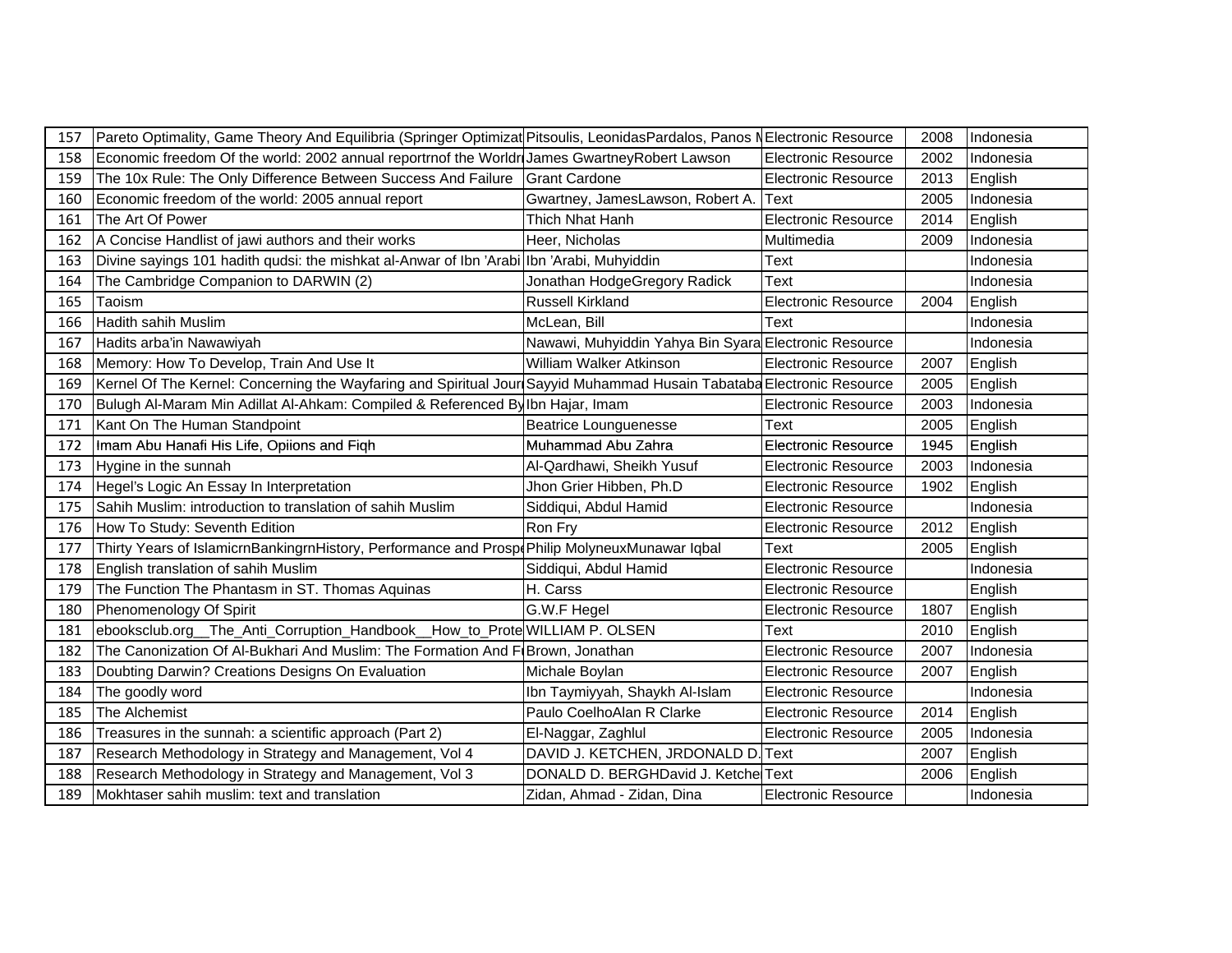| 190 | Research Methodology in Strategy and Management, Vol 2                                                                | DAVID J. KETCHEN, JR.DONALD D Text         |                            | 2005  | English   |
|-----|-----------------------------------------------------------------------------------------------------------------------|--------------------------------------------|----------------------------|-------|-----------|
| 191 | A Globalizing World?: Culture, Economics, Politics (Understanding Held, David                                         |                                            | Text                       |       | Indonesia |
| 192 | Research Methodology in Strategy and Management, Vol 1                                                                | DAVID J. KETCHEN, JRDON D. BEIText         |                            | 2004  | English   |
| 193 | Dewey: The Arguments Of the Philosophers                                                                              | Ted HonderichJ.E. Tiles                    | <b>Electronic Resource</b> | 1988  | English   |
| 194 | A political and economic dictionary of Latin America                                                                  | Calvert, Peter                             | <b>Electronic Resource</b> | 2007  | Indonesia |
| 195 | Advances in Doctoral Research in Management Vol 2                                                                     | Luiz MoutinhoKun-Huang Huarng              | Text                       | 2008. | English   |
| 196 | A Political Economy Approach To Islamic Economicss: Systemic UI Asutay, Mehmet                                        |                                            | <b>Electronic Resource</b> |       | Indonesia |
| 197 | An Introduction to Applied Linguistics                                                                                | <b>Alan Davies</b>                         | Text                       | 2007  | English   |
| 198 | The ABCs of political economy: a approach modern                                                                      | Hahnel, Robin                              | Text                       |       | Indonesia |
| 199 | ENGLISH NOTES, CRITICAL AND EXPLANATORY, THErnOK KUCharles Anthon                                                     |                                            | <b>Electronic Resource</b> | 1870  | English   |
| 200 | Analysis Without Measurement                                                                                          | DONALD W.KATZNER                           | Text                       | 2009  | English   |
| 201 | Analyzing Qualitative Data                                                                                            | Alan BrymanRobert G.Burgess                | Text                       | 2002  | English   |
| 202 | augustine                                                                                                             | gareth b. matthews                         | <b>Electronic Resource</b> | 2005  | English   |
| 203 | Applied Multivariate Statistical Analysis                                                                             | Wolfgang HärdleLéopold Simar               | Text                       | 2007  | English   |
| 204 | AUGUSTINE AND HISrnCRITICSrnEssays in honour of Gerald Bor Robert DodaroGeorge Lawless                                |                                            | <b>Electronic Resource</b> | 2000  | English   |
| 205 | Appraising Research in Second Language Learning                                                                       | Graeme Keith Porte                         | Text                       | 2002  | English   |
| 206 | <b>Basic Mathematics For Economists</b>                                                                               | <b>Mike Rosser</b>                         | Text                       | 2003  | English   |
| 207 | Bayesian Econometric Methods                                                                                          | Gary KoopDale J. PoirierJustin L. Tol Text |                            | 2007  | English   |
| 208 | Education And Support Programs For Caregivers: Research • Prac Ronald W. ToselandDavid H. Haigler Electronic Resource |                                            |                            | 2011  | English   |
| 209 | Bai'yah: the basis for organization of a revivalist party in islam                                                    | Asr r A mad                                | <b>Electronic Resource</b> | 1995  | Indonesia |
| 210 | Beyond Positivism, Economic Methodology in the 20th C                                                                 | <b>Bruce J.Caldwell</b>                    | Text                       | 1994  | English   |
| 211 | <b>Bond Graph Methodology</b>                                                                                         | <b>Wolfgang Borutzky</b>                   | Text                       | 2010  | English   |
| 212 | Book An Introduction To Probability and Random Processes                                                              | Kenneth BaclawskiGian-Carlo Rota           | Text                       | 1979  | English   |
| 213 | <b>Book Markov Chains and Stochastic Stability</b>                                                                    | $\blacklozenge$ +, +!!-6879)(0)(0:;)       | Text                       | 2005  | English   |
| 214 | Bringing Reading Research to Life                                                                                     | Margaret G. McKeownLinda Kucan             | Text                       | 2010  | English   |
| 215 | case study methodology in business research                                                                           | Jan DulTony Hak                            | Text                       | 2008  | English   |
| 216 | Chaos Theory in the Social Sciences                                                                                   | Douglas KielEuel Elliott                   | Text                       | 2004  | English   |
| 217 | <b>Closing Methodological Divides</b>                                                                                 | <b>KENNETH R. HOWE</b>                     | Text                       | 2003  | English   |
| 218 | Comparative Information Technology                                                                                    | Joseph ZajdaDonna Gibbs                    | Text                       | 2009  | English   |
| 219 | Conducting research in long-term care settings                                                                        | Brenda Lewis Cleary,                       | Text                       | 2004  | English   |
| 220 | Confirmatory Factor Analysis for Applied Research                                                                     | David A. Kenny                             | Text                       | 2006  | English   |
| 221 | Confirmatory Factor Analysis                                                                                          | Donna Harrington                           | Text                       | 2009  | English   |
| 222 | Continuum Research Methods Research Questions                                                                         | <b>Richard Andrews</b>                     | Text                       | 2003  | English   |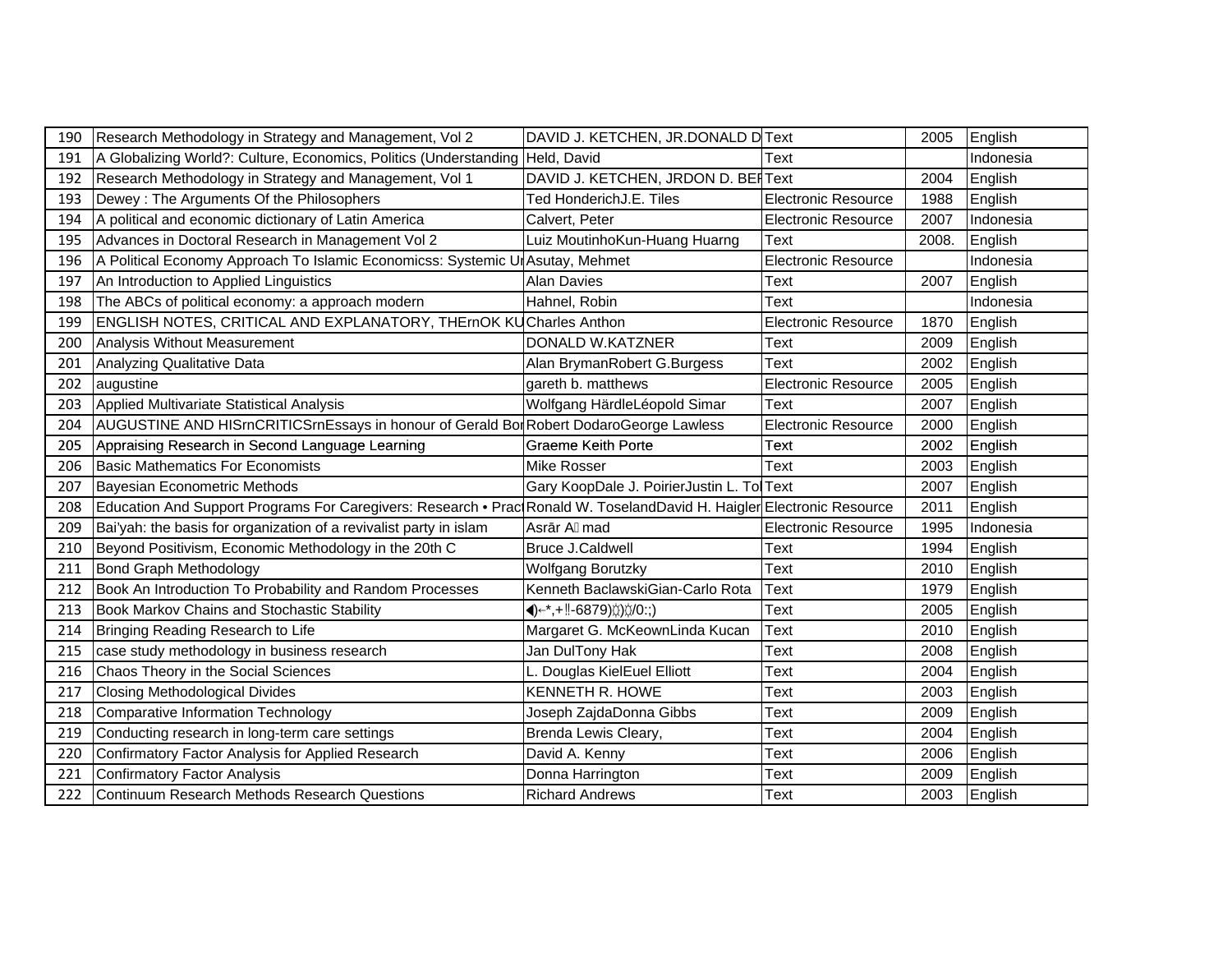| 223 | Correlation and Regression in Contingency Tables                                                                         | <b>Thomas Colignatus</b>                                 | Text                       | 2007  | English   |
|-----|--------------------------------------------------------------------------------------------------------------------------|----------------------------------------------------------|----------------------------|-------|-----------|
| 224 | <b>Critical Economic Methodology</b>                                                                                     | ⊸C•┐♂┐♀♬ D☆┐                                             | Text                       | 2005  | English   |
| 225 | Danger in The Field                                                                                                      | Geraldine Lee-TreweekStephanie Lir Text                  |                            | 2001. | English   |
| 226 | <b>Design Representation</b>                                                                                             | Gabriela GoldschmidtWilliam L. Porte Text                |                            | 2004  | English   |
| 227 | Design Research Now                                                                                                      | <b>Ralf Michel</b>                                       | Text                       | 2007  | English   |
| 228 | Disseminating Qualitative Research in Educational Settings                                                               | <b>CHRISTINAHUGHES</b>                                   | Text                       | 2003  | English   |
| 229 | Doing Research in the Real World                                                                                         | DAVID E. GRAY                                            | <b>Text</b>                | 2004  | English   |
| 230 | DRM, a Design Research Methodology                                                                                       | Amaresh ChakrabartiLucienne T.M.                         | <b>HText</b>               | 2009  | English   |
| 231 | Early Childhood Educational Research, Methodology & Ethics                                                               | Carol Aubrey Tricia David Ray Godfre                     |                            | 2000  | English   |
| 232 | ebooksclub.org Education_and_Support_Programs_for_Caregive Ronald W. ToselandDavid H. Haigler Text                       |                                                          |                            | 2011  | English   |
| 233 | Sejarah Rasulullah                                                                                                       | Al-Maqdisy, Al-Hafiz Abdul Ghani bin Electronic Resource |                            | 2008  | Indonesia |
| 234 | Syaikh Muhammad Nashiruddin Al-Albani dalam kenangan                                                                     | Umar Abu Bakar                                           | <b>Electronic Resource</b> |       | Indonesia |
| 235 | Econometric Modelling and Inference                                                                                      | JEAN-PIERRE FLORENSV^ELAYOUText                          |                            | 2007  | English   |
| 236 | Economic of small business in Islam                                                                                      | <b>MOHAMMAD MOHSIN</b>                                   | <b>Electronic Resource</b> |       | Indonesia |
| 237 | Policies And Strategic Options For Water Management In The Islamic Countries [Proceedings Of The Sy Electronic Resource  |                                                          |                            | 2005  | Indonesia |
| 238 | e-Research Collaboration; Theory, Techniques and Challenges                                                              | Murugan AnandarajanAsokan Anand Text                     |                            | 2010  | English   |
| 239 | Book Review Doing Business With The New Japan: Succeeding In David Pollard                                               |                                                          | <b>Electronic Resource</b> | 2000  | Indonesia |
| 240 | Abu Bakr As-Siddiq yang lembut hati: sebuah biografirndan studi ar Muhammad Husain Haekal                                |                                                          | Electronic Resource        | 2003  | Indonesia |
| 241 | Dalam mihrab cinta                                                                                                       | Habiburrahman El Shirazy                                 | <b>Electronic Resource</b> | 2007  | Indonesia |
| 242 | <b>Essentials of Social Research</b>                                                                                     | Linda KalofAmy DanThomas Dietz                           | Text                       | 2008. | English   |
| 243 | Jalan terindah: sebuah perjalanan menuju Allah melalui sholat                                                            | Imam Sutrisno                                            | <b>Electronic Resource</b> |       | Indonesia |
| 244 | Everyday Practice of Science                                                                                             | <b>Frederick Grinnell</b>                                | Text                       | 2009  | English   |
| 245 | Biarkan syiah bercerita tentang agamanyarnElectronic Resourcernt Al-Ustadz Abu 'Abdirrahman 'Abdulla Electronic Resource |                                                          |                            |       | Indonesia |
| 246 | Hadits palsu dalam 4 kitab Sunan                                                                                         | Muhammad Nashiruddin Al Albani                           | Electronic Resource        | 2006  | Indonesia |
| 247 | Kisah Kepahlawanan Sahabat Nabi                                                                                          |                                                          | <b>Electronic Resource</b> |       | Indonesia |
| 248 | Evidence-Based Dentistry - An Introduction                                                                               | Allan K. HackshawElizabeth A. PaulEText                  |                            | 2006  | English   |
| 249 | Foundations for Research Methods of Inquiry in Education and the Kathleen deMarraisStephen D. LaparText                  |                                                          |                            | 2004  | English   |
| 250 | Mereka Yang Dipilih Allah: Biografi Dan Karomah Syuhada Jihad B Hamdi, Abu                                               |                                                          | <b>Electronic Resource</b> | 2006  | Indonesia |
| 251 | PreviewGuide: Intermediate Microeconomics And Its Application                                                            | <b>Walter Nicholson</b>                                  | <b>Electronic Resource</b> | 2010  | Indonesia |
| 252 | Foundations for Research Methods of Inquiry                                                                              | Kathleen deMarraisStephen D. Lapar Text                  |                            | 2004  | English   |
| 253 | Fundamental of Research Methodology and Statistics                                                                       | Y.K. Singh                                               | Text                       | 2006  | English   |
| 254 | Can Islam Be French?: Pluralism And Pragmatism In A Secularist SJohn R. Bowen                                            |                                                          | <b>Electronic Resource</b> | 2010  | Indonesia |
| 255 | Future Trade Research Areas That Matter To Developing Country   United Nations publication                               |                                                          | Text                       | 2007  | English   |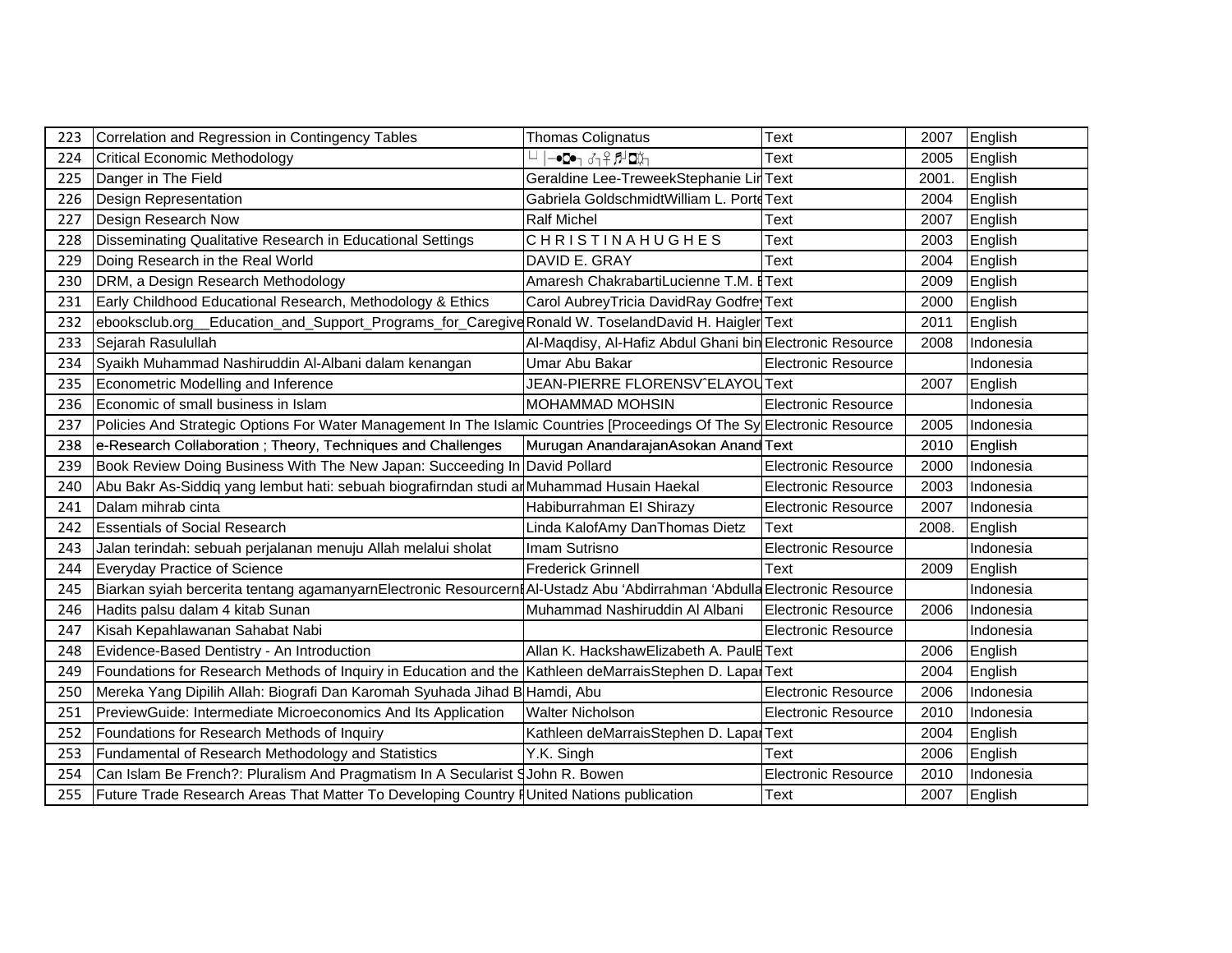| 256 | Gender equity in islam                                                                             | Jamal A. Badawi                                         | <b>Electronic Resource</b> |       | Indonesia |
|-----|----------------------------------------------------------------------------------------------------|---------------------------------------------------------|----------------------------|-------|-----------|
| 257 | <b>Grounded Theory in Management Research</b>                                                      | Karen Locke                                             | Text                       | 2001  | English   |
| 258 | Islam and socialism                                                                                | Ihsanullah Khan                                         | <b>Electronic Resource</b> | 2007  | Indonesia |
| 259 | Grounded Theory                                                                                    | Christina Goulding                                      | Text                       | 2002  | English   |
| 260 | Handbook of Constructionist Research                                                               | James A. HolsteinJaber F. Gubrium                       | <b>Text</b>                | 2008. | English   |
| 261 | Handbook of Research Methods in Experimental Psychology                                            | Stephen F. Davis                                        | Text                       | 2003  | English   |
| 262 | Child education in islam                                                                           | Abdullah Nasih Ulwan                                    | <b>Electronic Resource</b> | 2000  | Indonesia |
| 263 | The challenge of sustained growth in asia                                                          | <b>Ifzal Ali</b>                                        | Text                       | 2007  | Indonesia |
| 264 | Higher Education, Handbook of Theory and Research Vol 12                                           | John C. Smart                                           | Text                       | 2004  | English   |
| 265 | Islamic identity and development: studies of the islamic periphery                                 | Ozay Mehmet                                             | Text                       | 2002  | Indonesia |
| 266 | Increasing the Competitive Edge in Math and Science                                                | Janet S. KettlewellRonald J. Henry                      | Text                       | 2009  | English   |
| 267 | Information Systems Foundations; Theory, Representation and ReDennis N. HartShirley D. Gregor      |                                                         | Text                       | 2007  | English   |
| 268 | Quetion and answer                                                                                 |                                                         | Text                       |       | Indonesia |
| 269 | Information Systems Foundations; Constructing and Criticising                                      | Dennis N. HartShirley D. Gregor                         | Text                       | 2005  | English   |
| 270 | Dynamic Economics: Quantitative Methods And Applications                                           | <b>Carol Aubrey</b>                                     | <b>Electronic Resource</b> | 2005  | English   |
| 271 | Brain Drain In IDB Member Countries - Trends And Developmental Impact                              |                                                         | <b>Electronic Resource</b> | 2006  | Indonesia |
| 272 | DRM, A Design Research Methodology                                                                 | Lucienne T M BlessingAmaresh Chal Electronic Resource   |                            | 2009  | English   |
| 273 | Islamic Concept ofrnKnowledge                                                                      | Muhammad Tahir-ul-Qadri                                 | <b>Electronic Resource</b> |       | Indonesia |
| 274 | International Research Journal of Arts & Humanities (IRJAH)                                        | M. Qasim Bughio                                         | Text                       | 2006  | English   |
| 275 | Doing Research In The Real World                                                                   | David E Gray                                            | <b>Electronic Resource</b> | 2018  | English   |
| 276 | Anjuran untuk berkasih sayang dan bersatu serta peringatan dari p Syaikh Rabi bin Hadi Al-Madkholi |                                                         | <b>Electronic Resource</b> |       | Indonesia |
| 277 | Interpreting Economic and Social Data - A Foundation of Descriptiv Othmar W. Winkler               |                                                         | Text                       | 2009  | English   |
| 278 | Prinsip ilmu ushul fiqh                                                                            | Asy-Syaikh al-'Allamah Muhammad d Electronic Resource   |                            | 2007  | Indonesia |
| 279 | Hadits sebagai landasan akidah dan hukum                                                           | Muhammad Nashiruddin Al Albani                          | <b>Electronic Resource</b> | 2002  | Indonesia |
| 280 | Disseminating Qualitative Research In Educational Settings                                         | Christina Hughes                                        | <b>Electronic Resource</b> | 2007  | English   |
| 281 | Introduction to Behavioral Research Methods                                                        | AllynBacon                                              | Text                       | 2001  | English   |
| 282 | Introduction to Logic and to the Methodology of the Deductive Scier Alfred TarskiJan Tarski        |                                                         | Text                       | 1994  | English   |
| 283 | Sejarah Rasulullah                                                                                 | Al-Hafiz Abdul Ghani bin Abdul Wahi Electronic Resource |                            | 2008  | Indonesia |
| 284 | Design Research Now: Essays And Selected Projects                                                  | Ralf MichelKlaus Thomas Edelmann Electronic Resource    |                            | 2007  | English   |
| 285 | Introduction To Quantitative Research Methods                                                      | $d \frac{1}{2} + \frac{1}{2}$                           | Text                       | 2001  | English   |
| 286 | Syaikh Muhammad Nashiruddin Al-Albani dalam Kenangan                                               | Umar Abu Bakar                                          | <b>Electronic Resource</b> |       | Indonesia |
| 287 | Design Representation                                                                              | Gabriela GoldschmidtWilliam L Porte Electronic Resource |                            | 2004  | English   |
| 288 | Introduction To Survey Quality                                                                     | PAUL P. BIEMERLARS E. LYBERG Text                       |                            | 2003  | English   |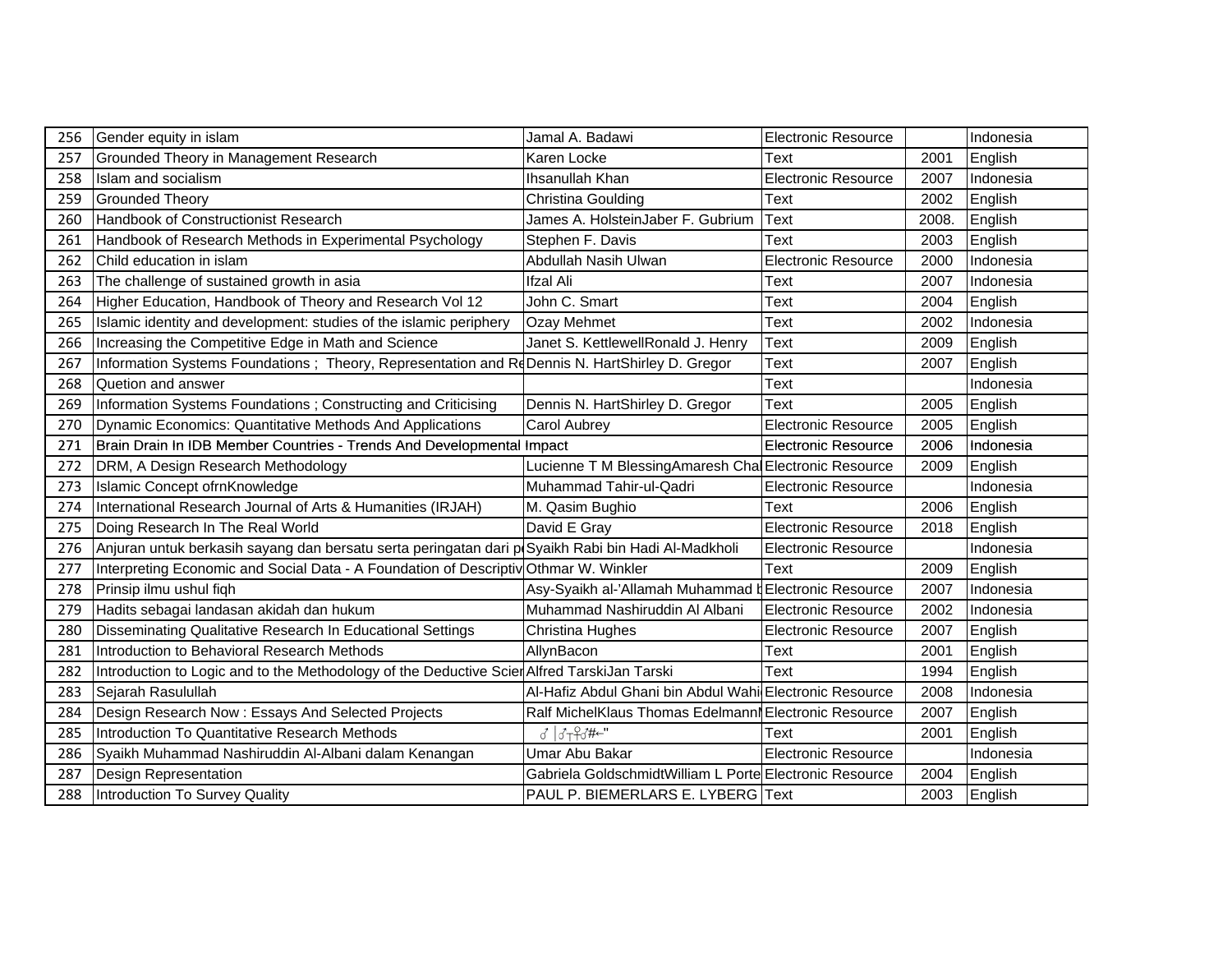| 289 | <b>Islamic Biomedical Ethics</b>                                                        | abdulaziz sachedina                                    | <b>Text</b>                | 2009  | English   |
|-----|-----------------------------------------------------------------------------------------|--------------------------------------------------------|----------------------------|-------|-----------|
| 290 | Essentials of Research Designrnand MethodologyrnTEAM                                    | John WileySons, Inc.                                   | Text                       | 2005  | English   |
| 291 | Critical Economics Methodology: A Personal Oddssey                                      | Lawrence A Boland                                      | <b>Electronic Resource</b> | 1997  | English   |
| 292 | Keywords in Qualitative Methods                                                         | Michael BloorFiona Wood                                | Text                       | 2006  | English   |
| 293 | Correlation And Regression In Contingency Tables: A Measure Of Thomas Colignatus        |                                                        | <b>Electronic Resource</b> | 2007  | English   |
| 294 | Mahmud Muhammad Taha and The Crises in Islamic Research Reform                          |                                                        | Text                       |       | English   |
| 295 | Making Social Science Matter                                                            | <b>Bent Flyvbjerg</b>                                  | Text                       | 2001  | English   |
| 296 | Mann, Thomas - The Oxford Guide to Library Research, 3e (Oxford Thomas Mann             |                                                        | Text                       | 2005  | English   |
| 297 | Continuum Research Methods: Research Questions                                          | <b>Richard Andrews</b>                                 | <b>Electronic Resource</b> | 2004  | English   |
| 298 | Mapping the Higher Education Landscape                                                  | Frans A. van Vught                                     | Text                       | 2009  | English   |
| 299 | Mathematics of Quantum Computation and Quantum Technology                               | Goong ChenLouis KauffmanSamuel                         | <b>Text</b>                | 2008  | English   |
| 300 | Measurement Errors and Uncertainties                                                    | Semyon G. Rabinovich                                   | Text                       | 2005  | English   |
| 301 | Book Review Doing Business with the New Japan                                           | David Pollard                                          | <b>Electronic Resource</b> | 2000  | Indonesia |
| 302 | Measuring Globalisation, Gauging Its Consequences                                       | Axel DreherNoel GastonPim Martens Text                 |                            | 2008  | English   |
| 303 | Methods in Educational Research From Theory to Practice                                 | MARGUERITE G. LODICODEAN T. Text                       |                            | 2010  | English   |
| 304 | Mixed Methods Research                                                                  | Sharlene Nagy HesseBiber                               | Text                       | 2010  | English   |
| 305 | Confirmatory Factor Analysis                                                            | Donna Harrington                                       | <b>Electronic Resource</b> | 2009  | English   |
| 306 | Narratology in the Age of Cross-Disciplinary Narrative Research                         | Sandra HeinenRoy Sommer                                | Text                       | 2009  | English   |
| 307 | Abu Bakr As-Siddiq Yang Lembut Hati: Sebuah Biografi Dan Studi Haekal, Muhammad Husain  |                                                        | <b>Electronic Resource</b> | 2003  | Indonesia |
| 308 | Confirmatory Factor Analysis For Applied Research: Methodology I                        | David A. Kenny,                                        | <b>Electronic Resource</b> | 2008  | English   |
| 309 | Nonparametric System Identification                                                     | WŁODZIMIERZ GREBLICKIMIROSŁ Text                       |                            | 2008. | English   |
| 310 | Notes on Set Theory                                                                     | <b>Yiannis Moschovakis</b>                             | Text                       | 2006  | English   |
| 311 | Conducting Research in Long-Term Care Settings                                          | Brenda Lewis Cleary, PhD, RN, FAAI Electronic Resource |                            | 2004  | English   |
| 312 | tarikh-mo3tqdat2                                                                        |                                                        | Text                       |       | Indonesia |
| 313 | tarikh-mo3tqdat3                                                                        |                                                        | Text                       |       | Indonesia |
| 314 | tbmade                                                                                  |                                                        | Text                       |       | Indonesia |
| 315 | Comparative Information Technology: Languages, Societies And Tr Joseph ZajdaDonna Gibbs |                                                        | <b>Electronic Resource</b> | 2009  | English   |
| 316 | <b>Thulathiyat Burda</b>                                                                |                                                        | Text                       |       | Indonesia |
| 317 | تحريم النظر في كتب الكلام                                                               |                                                        | Text                       |       | Indonesia |
| 318 | Closing Methodological Divides                                                          | Kenneth R. Howe,                                       | <b>Electronic Resource</b> | 2003  | English   |
| 319 | tarikh-al9ods                                                                           |                                                        | Text                       |       | Indonesia |
| 320 | Tarikh-arr9a                                                                            |                                                        | Text                       |       | Indonesia |
| 321 | Chaos Theory in the Social Sciences                                                     | Douglas KielEuel Elliott                               | <b>Electronic Resource</b> | 2009  | English   |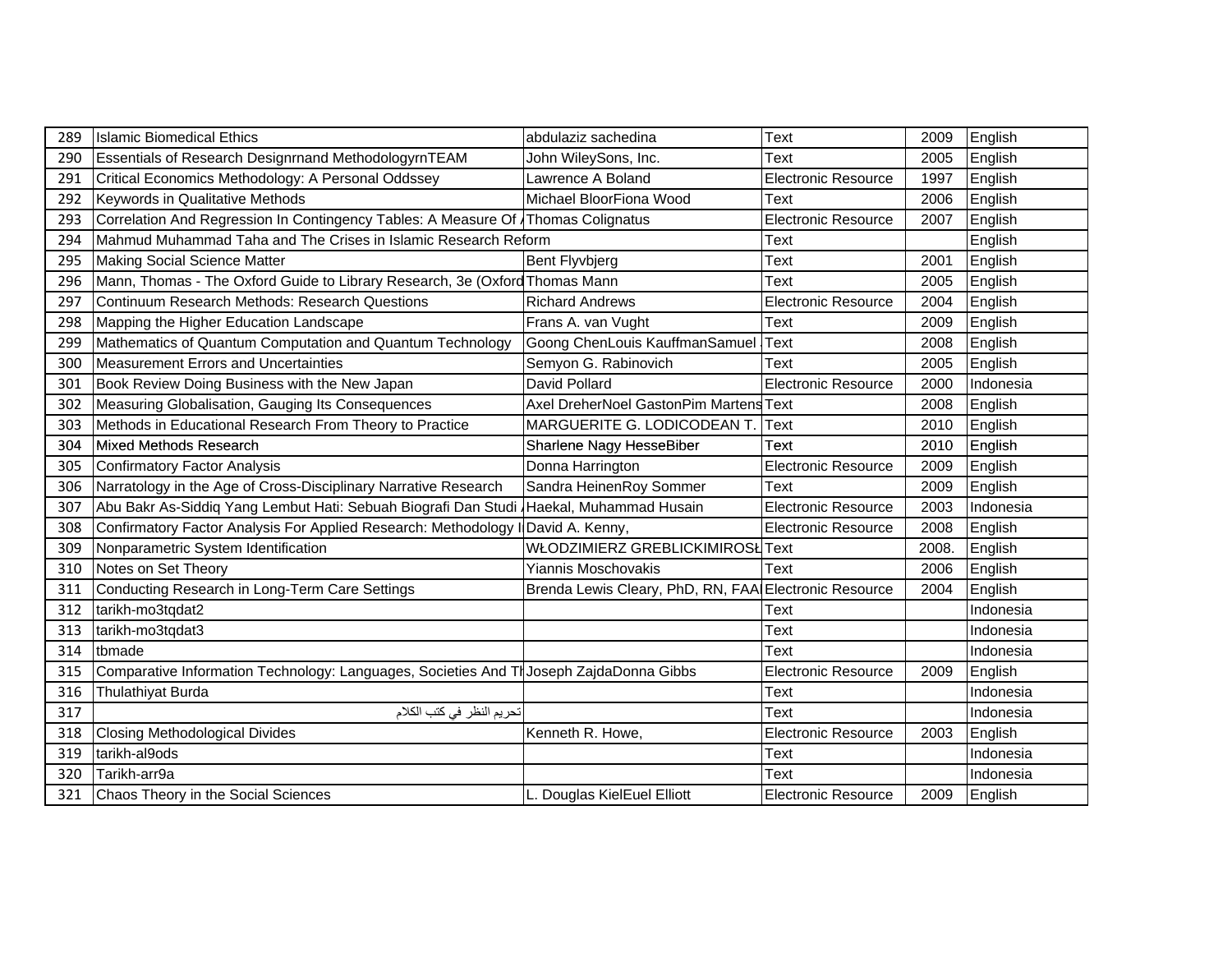| 322 | Tarikh Siyar                                                     |                                           | Text                       |       | Indonesia |
|-----|------------------------------------------------------------------|-------------------------------------------|----------------------------|-------|-----------|
| 323 | Tarikh Najd 2                                                    |                                           | Text                       |       | Indonesia |
| 324 | Phenomenology of Perception                                      | MerleauPonty                              | Text                       | 2005. | English   |
| 325 | Case Study Methodology in Business Research                      | Jan DulTony Hak                           | <b>Electronic Resource</b> | 2008  | English   |
| 326 | Women and Islam in Early Modern English Literature               | bernadette andrea                         | Text                       | 2007  | English   |
| 327 | Tarikh Najd 1                                                    |                                           | <b>Text</b>                |       | Indonesia |
| 328 | Why the Prophet Muhammad Married More Than One                   | Ahmad Muhammad El Hawfy, Ph.D Text        |                            | 1993  | English   |
| 329 | Bringing Reading Research To Life                                | Margaret G. McKeownLinda Kucan            | Electronic Resource        | 2011  | English   |
| 330 | Tarikh Ibn Tweiwrjana                                            |                                           | Text                       |       | Indonesia |
| 331 | Principles and Methods of Social Research                        | William D. CranoMarilynn B. Brewer        | <b>Text</b>                | 2008. | English   |
| 332 | Tarikh Asbahan Nuaaym                                            |                                           | Text                       |       | Indonesia |
| 333 | Western Views of Islam in Medieval and Early Modern Europe       | David R. Blanks                           | Text                       | 1999  | English   |
| 334 | <b>Tarikh Armin</b>                                              |                                           | Text                       |       | Indonesia |
| 335 | War, Religion and Court Patronage in Habsburg Austria            | Karin J. MacHardy                         | Text                       | 2003  | English   |
| 336 | Tarikh Altashri Alislami                                         | Qattan                                    | <b>Text</b>                |       | Indonesia |
| 337 | Principles of Social Research                                    | Judith GreenJohn Browne                   | Text                       | 2005  | English   |
| 338 | Markov Chains And Stochastic Stability                           | Sean MeynRichard L. Tweedie               | <b>Electronic Resource</b> | 2016  | English   |
| 339 | Unveiling Traditions - Postcolonial Islam in a Polycentric World | Anouar Majid                              | Text                       | 2000  | Indonesia |
| 340 | <b>Tarikh Alnahw</b>                                             |                                           | Text                       |       | Indonesia |
| 341 | Tarikh Almadina                                                  |                                           | Text                       |       | Indonesia |
| 342 | Qualitative Data - An Introduction to Coding and Analysis        | CARL F. AUERBACHLOUISE B. SIL Text        |                            | 2003. | English   |
| 343 | Trade and Empire in Muscat and Zanzibar                          | M.Reda Bhacker                            | Text                       | 1994  | English   |
| 344 | Tarikh Alfikr Alfalsafi fi Al Islam                              |                                           | Text                       |       | Indonesia |
| 345 | The Unique Necklace Volume II                                    | Al-'Iqd Al- Farid                         | Text                       | 2009  | Indonesia |
| 346 | Qualitative Research in Counselling and Psychotherapy            | John McLeod                               | <b>Text</b>                | 2001  | English   |
| 347 | The Unique Necklace Volume I                                     | Ibn 'Abd Rabbih                           | Text                       | 2006  | English   |
| 348 | Qualitative Research in Posmodern Times                          | PETER C. TAYLORJOHN WALLACEText           |                            | 2007  | English   |
| 349 | Qualitative Research Methods for The Social Sciences             | <b>BRUCE L. BERG</b>                      | Text                       | 2001  | English   |
| 350 | An Introduction To Probability And Random Processes              | Kenneth BaclawskiGian-Carlo Rota          | Electronic Resource        | 1979  | English   |
| 351 | The Treaty of Misr in Tabari An Essay in Historical Criticism    | AfJ. BUTLER, D.Litt.                      | <b>Text</b>                | 1913  | English   |
| 352 | Qualitative Research Practice                                    | J A N E R I T C H I EJ A N E L E W I Text |                            | 2003  | English   |
| 353 | Quantitative Data Analysis With SPSS Release 10 for Windows      | Alan BrymanDuncan Cramer                  | Text                       | 2001  | English   |
| 354 | Quantity and Quality in Social Research                          | Alan Bryman                               | Text                       | 1988  | English   |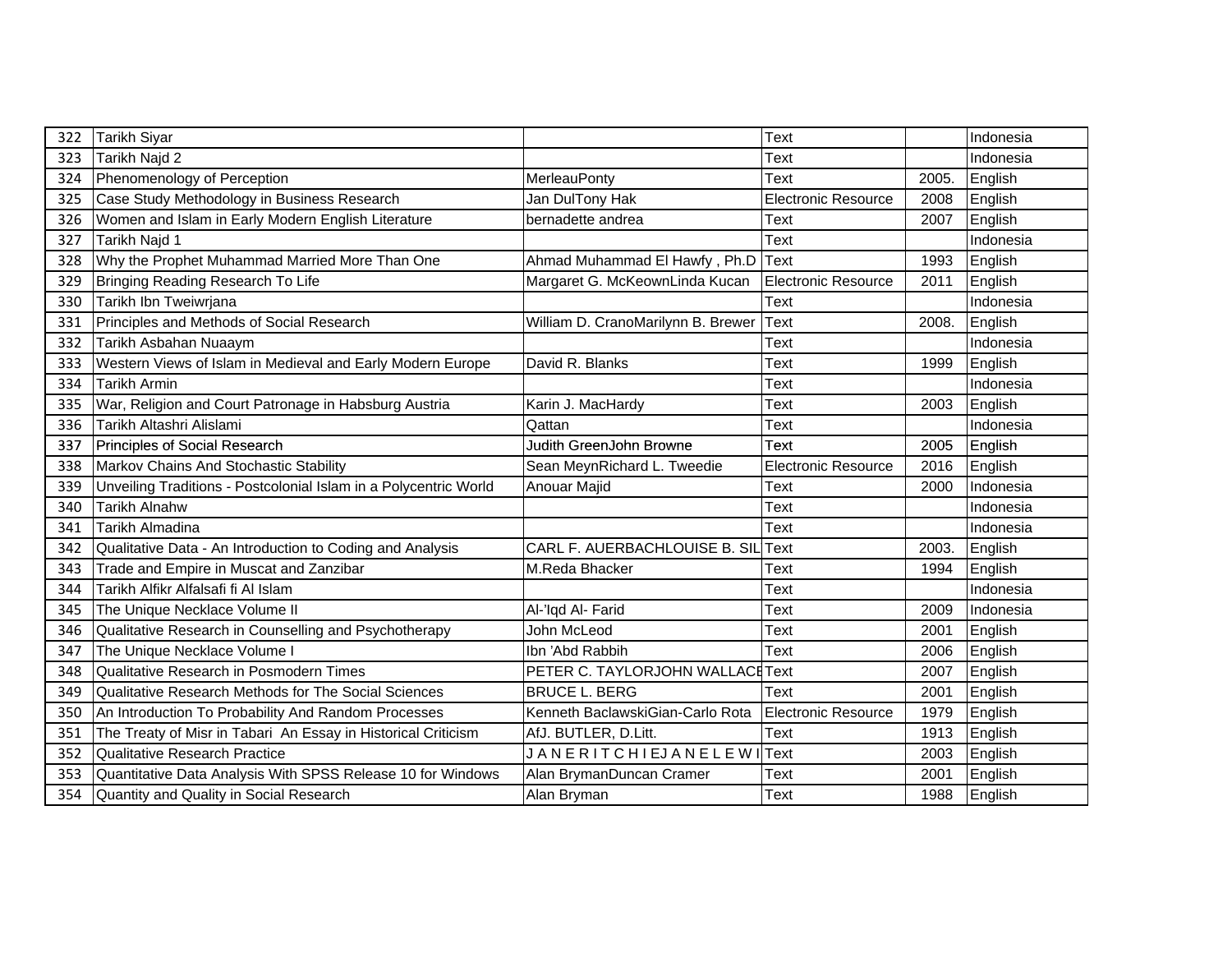| 355 | Reflection without rules, economic methodology & contemporary sdD.WADE HANDS                       |                                      | Text | 2001  | English   |
|-----|----------------------------------------------------------------------------------------------------|--------------------------------------|------|-------|-----------|
| 356 | <b>Research for Social Workers</b>                                                                 | Margaret AlstonWendy Bowles          | Text | 2003  | English   |
| 357 | Research in Economic History                                                                       | Alexander J. Field                   | Text | 2004  | English   |
| 358 | Research in The History of Economic Thought and Methodology VoDONALD D.BERGHDAVID J.KETCHText      |                                      |      | 2009  | Indonesia |
| 359 | Research in The History of Economic Thought and Methodology VdWARREN J. SAMUELS                    |                                      | Text | 2000  | English   |
| 360 | Tabaqatun Nuhatu Walil Khawan                                                                      |                                      | Text |       | Indonesia |
| 361 | Research in The History of Economic Thought and Methodology VoWARREN J. SAMUELSJeff E. Biddle Text |                                      |      | 2005  | English   |
| 362 | <b>Tabagatul Mofassreen</b>                                                                        |                                      | Text |       | Indonesia |
| 363 | Research in The History of Economic Thought and Methodology VdWARREN J. SAMUELS                    |                                      | Text | 2005  | English   |
| 364 | The Shiites of Lebanon under Ottoman Rule, 1516-1788                                               | StefanWinter                         | Text | 2010  | English   |
| 365 | Tabaqat Mofassreen                                                                                 |                                      | Text |       | Indonesia |
| 366 | Research in The History of Economic Thought and Methodology VoWARREN J. SAMUELS                    |                                      | Text | 2005  | English   |
| 367 | The Ottoman Empire 1700-1922                                                                       | <b>WILLIAM BEIK</b>                  | Text | 2005  | English   |
| 368 | Tabaqat al-shu'ara' al-jahiliyin wa-al-Islamiyin (1900)                                            |                                      | Text |       | Indonesia |
| 369 | Research in The History of Economic Thought and Methodology VdWARREN J. SAMUELSJeff E. Biddle Text |                                      |      | 2006  | English   |
| 370 | <b>Tabaqat Almudallisin</b>                                                                        |                                      | Text |       | Indonesia |
| 371 | Tabaqat alfuqaha                                                                                   |                                      | Text |       | Indonesia |
| 372 | Tabaqat Alatiba - Tarikh Alatiba Al Falasifah                                                      |                                      | Text |       | Indonesia |
| 373 | Research in The History of Economic Thought and Methodology VdWARREN J. SAMUELS                    |                                      | Text | 2006  | English   |
| 374 | Tabaqat al shuaraa min Islamin                                                                     |                                      | Text |       | Indonesia |
| 375 | Sirj al-katabah                                                                                    | ammm, Muafá, d. 1935; ammm, Mua Text |      |       | Indonesia |
| 376 | The Life Teachings snd Influence of Muhammad Ibn Abdul Wahhad Jamaal al-Din M. Zarabozo            |                                      | Text | 2003  | English   |
| 377 | Research in The History of Economic Thought and Methodology VdWARREN J. SAMUELSJeff E. Biddle Text |                                      |      | 2007  | English   |
| 378 | The Life of Muhammad                                                                               | Muhammad Husayn Haykal               | Text |       | English   |
| 379 | Research in The History of Economic Thought and Methodology VoWARREN J. SAMUELS                    |                                      | Text | 2007  | English   |
| 380 | The Improvement of Human Reason, Exhibited in the Life of Hayy I Abu Ja'afar Ibn Tufayl            |                                      | Text | 1708  | English   |
| 381 | The House Divided England, India and Islam                                                         | KHWAJA KAMAL-UD-DIN                  | Text | 1922  | English   |
| 382 | Research in The History of Economic Thought and Methodology VdWARREN J. SAMUELSKirk D. Johns Text  |                                      |      | 2007  | English   |
| 383 | The Hittie Dictionary                                                                              | Hans G. Guterbock                    | Text | 1997  | English   |
| 384 | Sharh Burda Baijoory                                                                               |                                      | Text |       | Indonesia |
| 385 | Research in The History of Economic Thought and Methodology VdWARREN J. SAMUELSJeff E. Biddle Text |                                      |      | 2008. | English   |
| 386 | Sahih_Muslim_Collection                                                                            |                                      | Text |       | Indonesia |
| 387 | Rasael Darqawi                                                                                     |                                      | Text |       | Indonesia |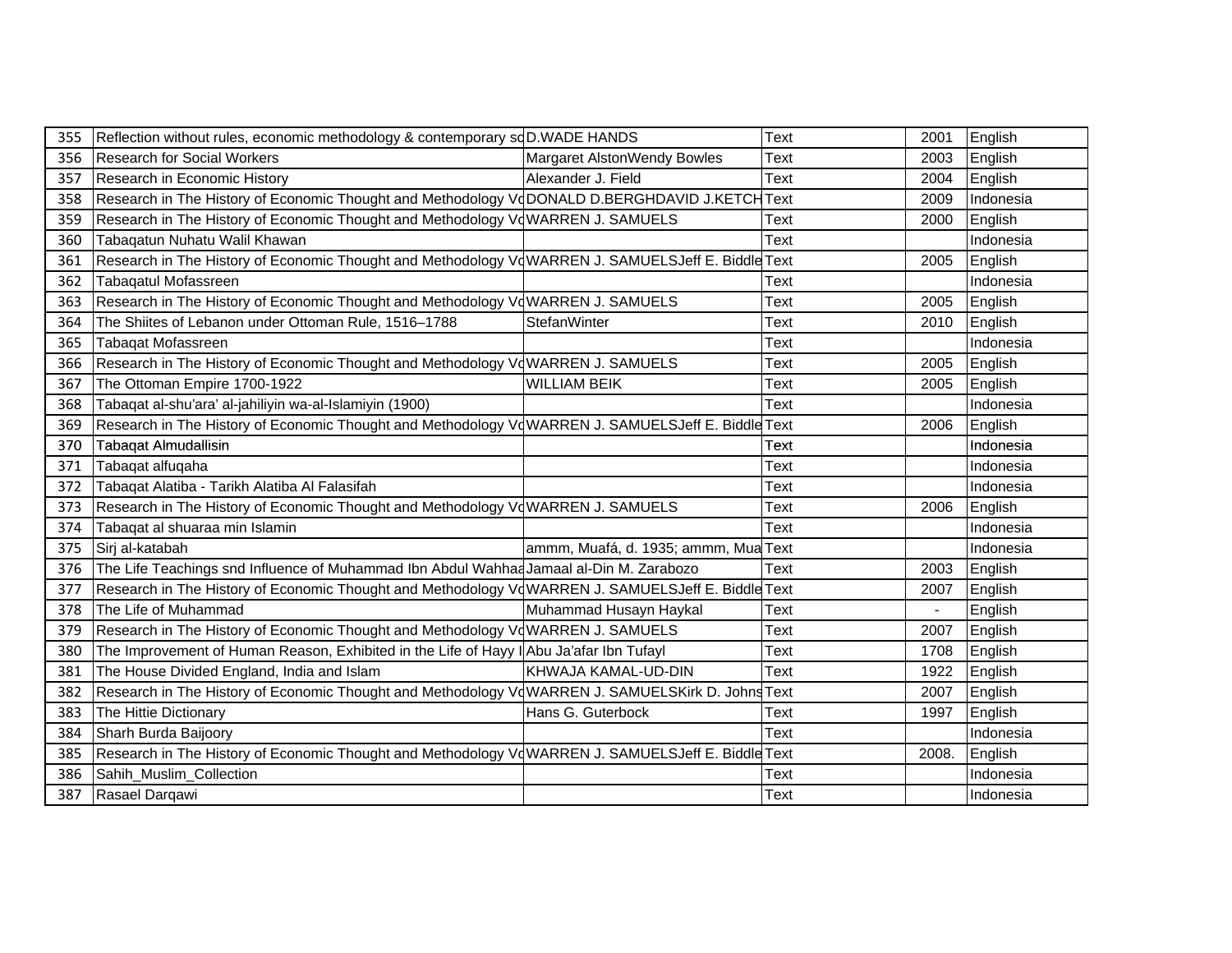| 388 | Research in The History of Economic Thought and Methodology VdWARREN J. SAMUELSJeff E. Biddle Text  |                                            |                            | 2008. | English   |
|-----|-----------------------------------------------------------------------------------------------------|--------------------------------------------|----------------------------|-------|-----------|
| 389 | Qutba Maghrib                                                                                       |                                            | Text                       |       | Indonesia |
| 390 | Qaseedat Bait Wahid                                                                                 |                                            | Text                       |       | Indonesia |
| 391 | QadiyaniBoomnama                                                                                    | SheikhMuhammadAsaadFarooqi                 | Text                       |       | Indonesia |
| 392 | The History Of Hayy Ibn Yaqzan                                                                      | Abu Bakr Ibn Tufail                        | Text                       |       | English   |
| 393 | Research in The History of Economic Thought and Methodology VdWARREN J. SAMUELSMARIANNE             |                                            | Text                       | 2008. | English   |
| 394 | Nuzhatul Albaq fi Tabaqatil Adbaq                                                                   |                                            | Text                       |       | Indonesia |
| 395 | The Historical Role of Islam                                                                        | M. N. ROY                                  | Text                       | 1937  | English   |
| 396 | Research in The History of Economic Thought and Methodology VdWARREN J.SAMUELSJEFF E.BIDD Text      |                                            |                            | 2009  | English   |
| 397 | Musnad Imam Ahmad bin Hambal Tahqiq Syuaib Al Arnauth                                               |                                            | Text                       |       | Indonesia |
| 398 | The Gulistan or Rose Garden                                                                         | James Ross                                 | Text                       | 1865  | Indonesia |
| 399 | MaslaKhatamENubuwwatAurSalafAsSaliheen                                                              | SheikhMuhammadNaafay                       | <b>Text</b>                |       | Indonesia |
| 400 | Research in The History of Economic Thought and Methodology VdWarrenJ.Samuels,JeffE.BiddleRossBText |                                            |                            | 2009  | English   |
| 401 | The Guilds of Ottoman Jerusalem                                                                     | <b>AMNON COHEN</b>                         | Text                       | 2001  | English   |
| 402 | MardonKeLibasAurBalonKeShariAhkam                                                                   | SheikhKamaluddinAhmadRashdi                | Text                       |       | Indonesia |
| 403 | Mafatih al 'ulum Key to the Sciences                                                                | al- Khwarizmi                              | Text                       |       | Indonesia |
| 404 | unyat al-nafs f ashr Antar Abs (1881)                                                               | by Antarah ibn Shaddd, 6th cent; Iska Text |                            |       | Indonesia |
| 405 | Kitab Tabaqat Al-Umam                                                                               |                                            | Text                       |       | Indonesia |
| 406 | Research Methodology, methods & techniques                                                          | C.R. KOTHARI                               | Text                       | 2004  | English   |
| 407 | Kitab Sibawayh                                                                                      |                                            | Text                       |       | Indonesia |
| 408 | Research Methods in Education                                                                       | Louis CohenLawrence ManionKeith            | Text                       | 2000  | English   |
| 409 | The Contemporary Middle East - A Documentary History                                                | John Felton                                | Text                       | 2008  | English   |
| 410 | Research Methods in The Social Sciences                                                             | <b>BRIDGET SOMEKHCATHY LEWIN</b>           | <b>Text</b>                | 2005  | English   |
| 411 | The Commentary of al-Nayrizi on Books II-IV of Euclid's Elements Anthony Lo Bello                   |                                            | Text                       | 2009  | English   |
| 412 | The Birth of the Prophet Muhammad - Devotional piety in Sunni Isla Marion Holmes Katz               |                                            | <b>Text</b>                | 2007  | English   |
| 413 | <b>Research Methods</b>                                                                             | Patrick McNeillSteve Chapman               | <b>Text</b>                | 2005  | English   |
| 414 | Research on mother tongue education                                                                 | Wolfgang HerrlitzPaul van den Hover Text   |                            | 2007  | English   |
| 415 | <b>Bond Graph Methodology</b>                                                                       | <b>Wolfgang Borutzky</b>                   | <b>Electronic Resource</b> | 2011  | English   |
| 416 | Russel - Research Method in Anthropology                                                            | H. Russell Bernard                         | Text                       | 2006  | English   |
| 417 | Saving.Time.and.Money.Using.SAS                                                                     | Philip R. Holland                          | Text                       | 2007  | English   |
| 418 | Self-study Of Practise As A Genre Of Qualitative Research                                           | Stefinee PinnegarMary Lynn Hamiltol Text   |                            | 2009  | English   |
| 419 | Social Research ; Theory, Methods and Techniques                                                    | PIERGIORGIO CORBETTA                       | Text                       | 2003  | English   |
| 420 | Statistical Analysis With Excel - McGraw-Hill                                                       | <b>VJ Books</b>                            | Text                       | 2002  | Indonesia |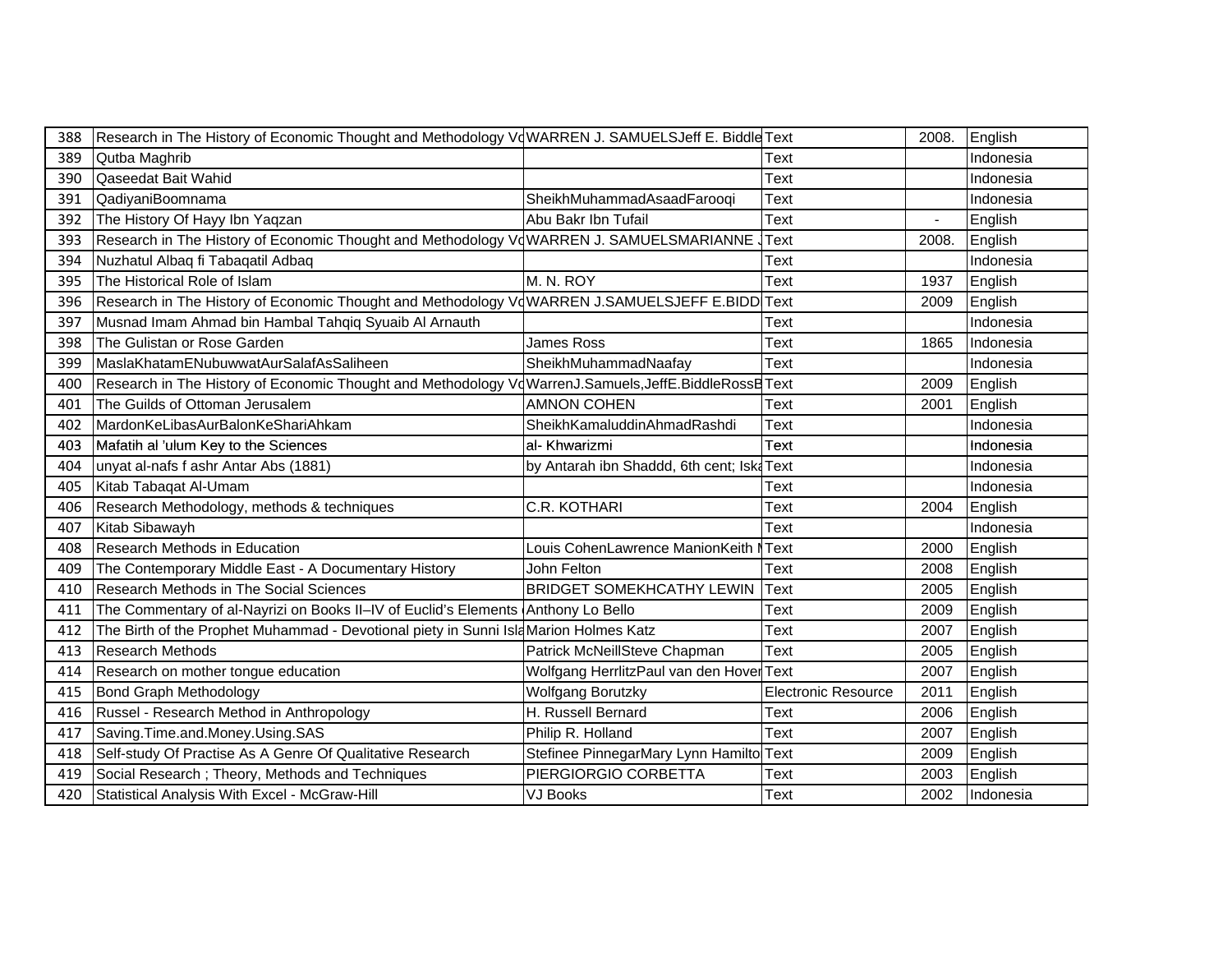| 421 | <b>Statistical Principles</b>                                                                   | Wojtek J. Krzanowski                       | Text | 2007 | English   |
|-----|-------------------------------------------------------------------------------------------------|--------------------------------------------|------|------|-----------|
| 422 | Kitab Muqaddas                                                                                  |                                            | Text |      | Indonesia |
| 423 | Studies In Qualitative Methodology Vol 8                                                        | <b>MATT SMITH</b>                          | Text | 2007 | English   |
| 424 | Kitab Al-Nafs                                                                                   |                                            | Text |      | Indonesia |
| 425 | Studying Service-LearningrnInnovations inrnEducation Research M Shelley H.BilligAlan S.Waterman |                                            | Text | 2003 | English   |
| 426 | Systematic Methodology for Real-Time Cost-Effective                                             | Zhe Ma dkk                                 | Text | 2007 | English   |
| 427 | Systems Analysis and Design for Advanced Modeling Methods                                       | Akhilesh BajajStanisław Wrycza             | Text | 2009 | English   |
| 428 | The Blackwell guide to research methods in bilingualism and multili Li WeiMelissa G. Moyer      |                                            | Text | 2008 | English   |
| 429 | The Color of Credit                                                                             | Stephen RossJohn Yinger                    | Text | 2002 | English   |
| 430 | The Craft of Political Research                                                                 | W. Phillips Shively                        | Text | 2009 | English   |
| 431 | The Dynamics of International IS; Anatomy of a Grounded Theory I                                | Hans Lehmann                               | Text | 2010 | English   |
| 432 | The Essence of Research Methodology                                                             | Jan JonkerBartjan Pennink                  | Text | 2010 | English   |
| 433 | The Foundations of Economic Method                                                              | Lawrence A. Boland                         | Text | 2003 | English   |
| 434 | The Materiality of Learning                                                                     | ESTRID SØRENSEN                            | Text | 2009 | English   |
| 435 | The Mathematics of Behavior                                                                     | <b>EARL HUNT</b>                           | Text | 2007 | English   |
| 436 | The Austronesians; Historical and Comparative Perspectives                                      | Peter Bellwood                             | Text | 1995 | English   |
| 437 | The Anatomy of Historical Knowledge                                                             |                                            | Text | 1977 | English   |
| 438 | The Methodology of Economics                                                                    | <b>MARK BLAUG</b>                          | Text | 1992 | English   |
| 439 | The Almohads; The Rise of an Islamic Empire                                                     | ALLEN J. FROMHERZ                          | Text | 2010 | English   |
| 440 | Strange Parallels; Southeast Asia in Global Context, c. 800-1830                                | victor lieberman                           | Text | 2009 | English   |
| 441 | Jawhar Nafees                                                                                   |                                            | Text |      | Indonesia |
| 442 | Stories of New Muslims                                                                          | Afrah Alshaibani                           | Text | 1996 | English   |
| 443 | The Moral Foundations of Educational Research                                                   | Pat SikesJon NixonWilfred Carr             | Text | 2003 | English   |
| 444 | Ilm Al-Nafs                                                                                     | Ibn Bajjahs                                | Text |      | Indonesia |
| 445 | The NVivo Qualitative Project Book                                                              | $, \cup$<br>$ - _1 \bullet \Box_1 \circ ?$ | Text | 2000 | English   |
| 446 | Haqiqh                                                                                          |                                            | Text |      | Indonesia |
| 447 | Sovereign City: The City-State throughrnHistory                                                 | geoffrey parker                            | Text | 2004 | English   |
| 448 | erssf                                                                                           |                                            | Text |      | Indonesia |
| 449 | Sirat Ibn Hisham                                                                                | Abdus-Salam M. Harun                       | Text | 2000 | English   |
| 450 | Dirasah Tarikh Al Adab Al Arabi                                                                 |                                            | Text |      | Indonesia |
| 451 | Athreha                                                                                         |                                            | Text |      | Indonesia |
| 452 | Sirat Ibn Hisham - Biography of The Prophet                                                     | Abdus-Salam M. Harun                       | Text | 2000 | English   |
| 453 | Asahihul Muaznad                                                                                |                                            | Text |      | Indonesia |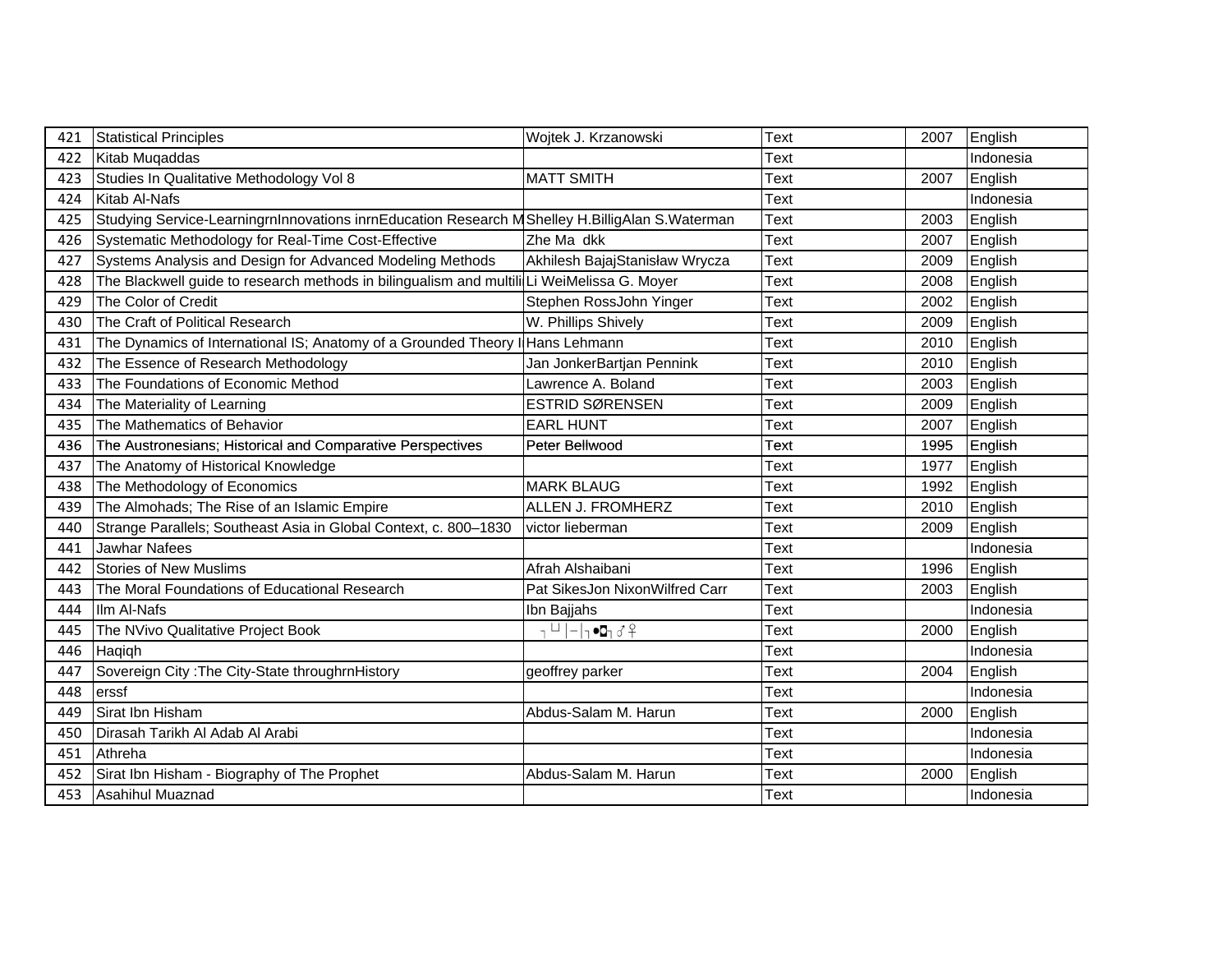| 454 | The Race between Education and Technology                                                                | claudia goldinlawrence f. katz | <b>Text</b>                | 2008. | English   |
|-----|----------------------------------------------------------------------------------------------------------|--------------------------------|----------------------------|-------|-----------|
| 455 | Sirat Al-Nabi and The Orientalist Volume 1 B                                                             | Muhammad Mohar Ali             | Text                       | 1997  | English   |
| 456 | Alshamsiyyah fi Alqawaid Almantiqiyyahtasawwuf (1287, [i.e. 1870])                                       |                                | Text                       |       | Indonesia |
| 457 | The Research Imagination, Qua & Quan Method                                                              | Paul S. Gray dkk               | Text                       | 2007  | English   |
| 458 | Sirat Al-Nabi and The Orientalist Volume 1 A                                                             | Muhammad Mohar Ali             | Text                       | 1997  | English   |
| 459 | Tarikh Tabari-11_98981                                                                                   | Ibn Ja'far Bin Jariru Tabari   | Text                       |       | Indonesia |
| 460 | Sharing Poetic Expressions Beauty, Sublime, Mysticism in Islamic a Anna                                  |                                | Text                       | 2011  | English   |
| 461 | Tarikh Tabari-10_98980                                                                                   | Ibn Ja'far Bin Jariru Tabari   | Text                       |       | Indonesia |
| 462 | The Research Interview                                                                                   | <b>Bill Gillham</b>            | Text                       | 2000  | English   |
| 463 | Shah Abbas; The Ruthless King Who Become an Iranian Legend                                               | <b>DAVID BLOW</b>              | Text                       | 2009  | English   |
| 464 | Tarikh Tabari-05_98975                                                                                   | Ibn Ja'far Bin Jariru Tabari   | Text                       |       | Indonesia |
| 465 | Selection from the Annals of Tabari                                                                      | RICHARD J. H. GOTTHEIL         | Text                       | 1902. | English   |
| 466 | Tarikh Tabari-03_98973                                                                                   | Ibn Ja'far Bin Jariru Tabari   | Text                       |       | Indonesia |
| 467 | Science Between Europe and Asia; The Transition of Knowledge                                             | FEZA GÜNERGUN                  | Text                       | 1997  | English   |
| 468 | The Reviewer's Guide to Quantitative Methods in the Social Scienc Gregory R. HancockRalph O. Muelle Text |                                |                            | 2010  | English   |
| 469 | Sasanian Persia ; The Rise and Fall of an Empire                                                         | Sasanian Persia                | Text                       | 2009  | English   |
| 470 | Tarikh Tabari-02_98972                                                                                   | Ibn Ja'far Bin Jariru Tabari   | Text                       |       | Indonesia |
| 471 | The Sage Dictionary of Qualitative Management Research                                                   | Richard ThorpeRobin Holt       | Text                       | 2008. | English   |
| 472 | Sacred Space and Holy War - The Politics, Culture and History of SJuan Cole                              |                                | Text                       | 2002  | English   |
| 473 | Tafsir Ibn Katsir tkather15                                                                              | Itsmail Ibn Katsir Addamisqi   | Text                       |       | Indonesia |
| 474 | Tafsir Ibn Katsir tkather11                                                                              | Itsmail Ibn Katsir Addamisqi   | Text                       |       | Indonesia |
| 475 | Tafsir Ibn Katsir tkather09                                                                              | Itsmail Ibn Katsir Addamisqi   | Text                       |       | Indonesia |
| 476 | The Structural Econometric Time Series Analysis Approach                                                 | Arnold ZellnerFranz C. Palm    | Text                       | 2004  | English   |
| 477 | Tafsir Ibn Katsir tkather08                                                                              | Itsmail Ibn Katsir Addamisqi   | Text                       |       | Indonesia |
| 478 | Tafsir Ibn Katsir tkather06                                                                              | Itsmail Ibn Katsir Addamisqi   | <b>Text</b>                |       | Indonesia |
| 479 | Tafsir Ibn Katsir tkather02                                                                              | Itsmail Ibn Katsir Addamisqi   | Text                       |       | Indonesia |
| 480 | Tafsir Ibn Katsir tkather01                                                                              | Itsmail Ibn Katsir Addamisqi   | Text                       |       | Indonesia |
| 481 | Tafsir Al-Tabari                                                                                         |                                | Text                       |       | Indonesia |
| 482 | Tafsir Al-Manar (the Lighthouse) ma_tmv12                                                                | Muhammad Abduh                 | Text                       |       | Indonesia |
| 483 | Tafsir Al-Manar (the Lighthouse) ma_tmv11                                                                | <b>Muhammad Abduh</b>          | Text                       |       | Indonesia |
| 484 | Tafsir Al-Manar (the Lighthouse) ma_tmv5                                                                 | Muhammad Abduh                 | Text                       |       | Indonesia |
| 485 | Analisis Struktur Dan Nilai Pendidikan Novel ""Ayah" Karya Andrea Dewi Anggraini                         |                                | <b>Electronic Resource</b> | 2016  | Indonesia |
| 485 | Power in the Portrayal - Representations of Jews and Muslims in E Ross Brann                             |                                | Text                       | 2002  | English   |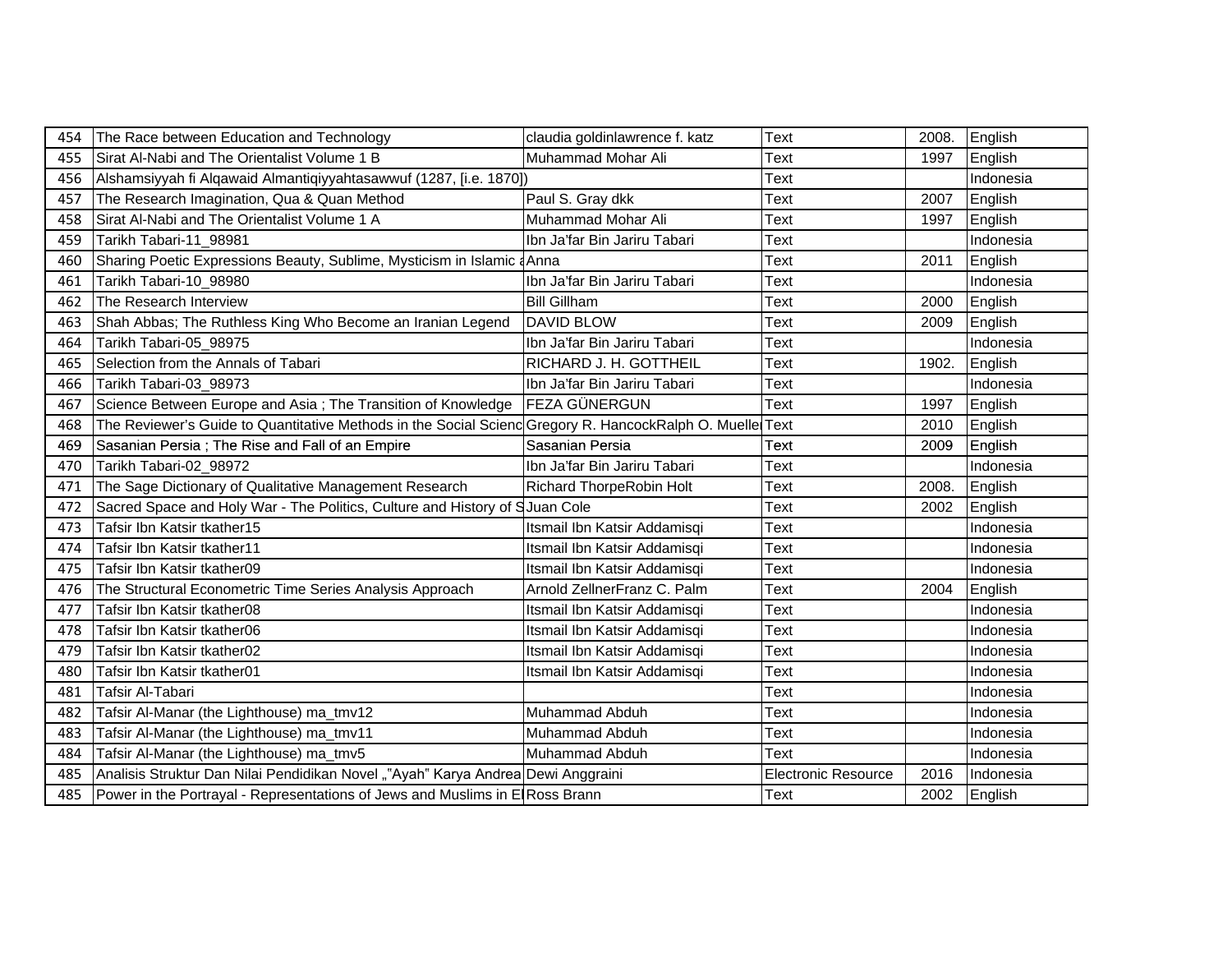| 486 | Power and Patronage in Early Medieval Italy-Local Society, Italian   MARIOS COSTAMBEYS |                                          | Text        | 2007 | English   |
|-----|----------------------------------------------------------------------------------------|------------------------------------------|-------------|------|-----------|
| 487 | Portraits from the life of the Prophet Muhammad (PBUH)                                 | Dar Al-Manar                             | Text        | 2001 | English   |
| 488 | Tafsir Al-Manar (the Lighthouse) ma_tmv5                                               | Muhammad Abduh                           | Text        |      | Indonesia |
| 489 | Portraits from the life of the Prophet Muhammad (PBUH)                                 | Dar Al-Manar                             | Text        |      | Indonesia |
| 489 | Tafsir Al-Manar (the Lighthouse) ma_tmv4                                               | Muhammad Abduh                           | Text        |      | Indonesia |
| 490 | Tafsir Al-Manar (the Lighthouse) ma_tmv3                                               | <b>Muhammad Abduh</b>                    | Text        |      | Indonesia |
| 491 | NEW HORIZONS IN ISLAMIC STUDIE : Persian Documents - Soc KONDO Nobuaki                 |                                          | Text        | 2003 | English   |
| 492 | Tafsir Al-Manar (the Lighthouse) ma_tmv2                                               | <b>Muhammad Abduh</b>                    | Text        |      | Indonesia |
| 493 | Tafsir Al-Manar (the Lighthouse) ma_tmv1                                               | Muhammad Abduh                           | Text        |      | Indonesia |
| 494 | Paper Before Print; The History and Impact of Paper in The Islamic Jonathan M. Bloom   |                                          | Text        | 2001 | English   |
| 495 | Ottoman warfare, 1500-1700                                                             | Rhoads Murphey                           | Text        | 1999 | English   |
| 496 | Ottoman Diplomacy; Conventional or Unconventional                                      | A. Nuri Yurdusev                         | Text        | 2004 | English   |
| 497 | Tafsir al-Kabir Juz 32                                                                 | Imam Fakhruddin Razi                     | Text        |      | Indonesia |
| 498 | Tafsir al-Kabir Juz 29                                                                 | Imam Fakhruddin Razi                     | Text        |      | Indonesia |
| 499 | Nation State and the Economy in History                                                | <b>ALICE TEICHOVA</b>                    | Text        | 2003 | English   |
| 500 | Tafsir al-Kabir Juz 26                                                                 | Imam Fakhruddin Razi                     | Text        |      | Indonesia |
| 501 | Napoleon's Egypt invading the Middle East                                              | Juan Cole                                | Text        | 2007 | English   |
| 502 | Theory Construction and Model-Building Skills                                          | David A. KennyTodd D. Little             | Text        | 2010 | English   |
| 503 | Towards a Pluralistic Conception Of Research Methode In Informat Ulrich Frank          |                                          | Text        | 2006 | English   |
| 504 | <b>Transformative Research and Evaluation</b>                                          | Donna M. Mertens                         | Text        | 2009 | English   |
| 505 | Understanding Business Dynamics an Integrated Data System                              | John HaltiwangerLisa M. LynchChrist Text |             | 2007 | English   |
| 506 | Tafsir al-Kabir Juz 25                                                                 | Imam Fakhruddin Razi                     | Text        |      | Indonesia |
| 507 | Tafsir al-Kabir Juz 24                                                                 | Imam Fakhruddin Razi                     | Text        |      | Indonesia |
| 508 | Tafsir al-Kabir Juz 23                                                                 | Imam Fakhruddin Razi                     | Text        |      | Indonesia |
| 509 | Tafsir al-Kabir Juz 22                                                                 | Imam Fakhruddin Razi                     | <b>Text</b> |      | Indonesia |
| 510 | Tafsir al-Kabir Juz 21                                                                 | Imam Fakhruddin Razi                     | Text        |      | Indonesia |
| 511 | Tafsir al-Kabir Juz 20                                                                 | Imam Fakhruddin Razi                     | Text        |      | Indonesia |
| 512 | Tafsir al-Kabir Juz 19                                                                 | Imam Fakhruddin Razi                     | Text        |      | Indonesia |
| 513 | Tafsir al-Kabir Juz 18                                                                 | Imam Fakhruddin Razi                     | Text        |      | Indonesia |
| 514 | Tafsir al-Kabir Juz 17                                                                 | Imam Fakhruddin Razi                     | Text        |      | Indonesia |
| 515 | Tafsir al-Kabir Juz 14                                                                 | Imam Fakhruddin Razi                     | Text        |      | Indonesia |
| 516 | Tafsir al-Kabir Juz 16                                                                 | Imam Fakhruddin Razi                     | Text        |      | Indonesia |
| 517 | Muslim Women, Reform and Princely Patronage                                            | Siobhan Lambert                          | Text        | 2007 | English   |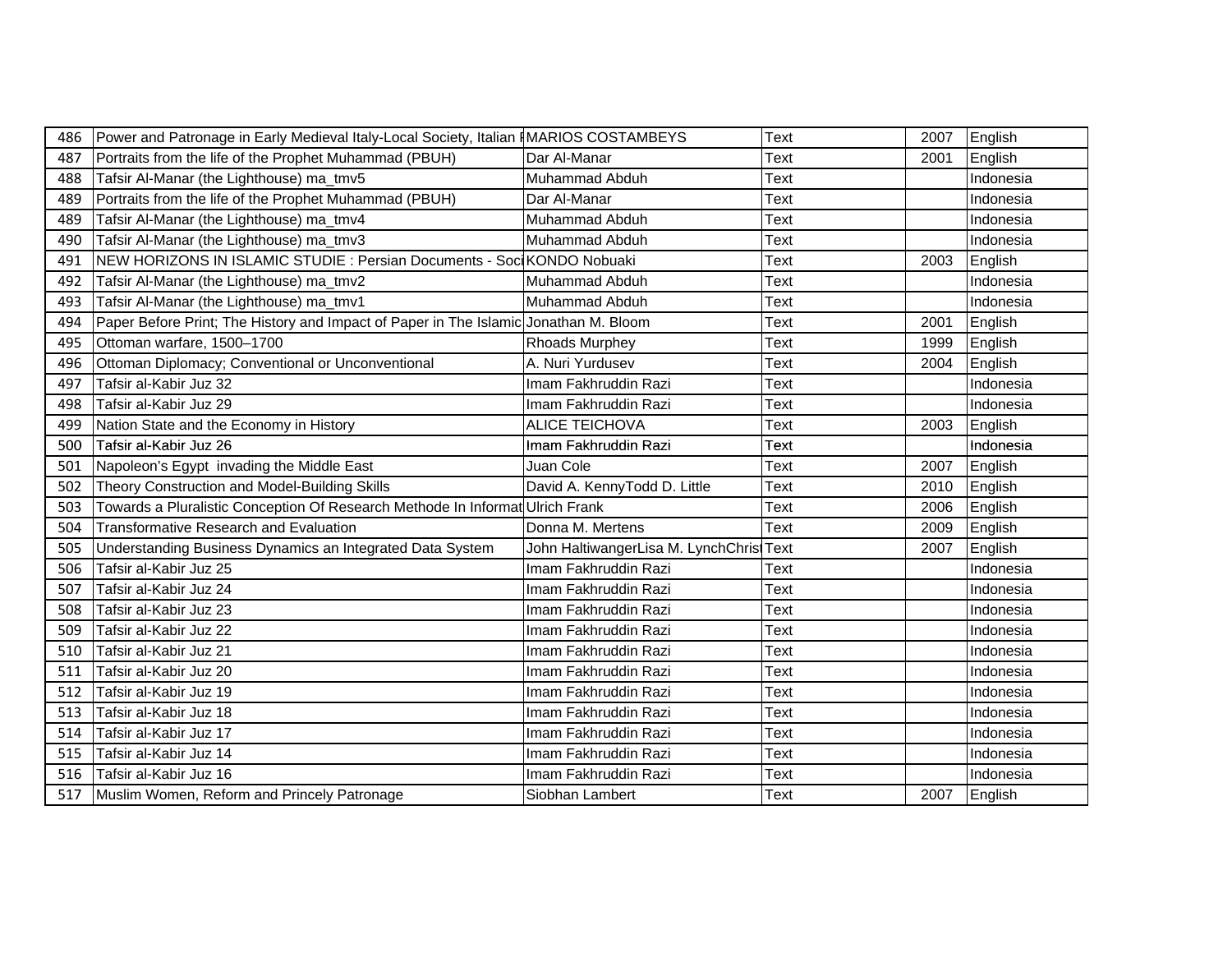| 518 | Tafsir al-Kabir Juz 15                                                                | Imam Fakhruddin Razi                | Text        |      | Indonesia |
|-----|---------------------------------------------------------------------------------------|-------------------------------------|-------------|------|-----------|
| 519 | Tafsir al-Kabir Juz 13                                                                | Imam Fakhruddin Razi                | Text        |      | Indonesia |
| 520 | Tafsir al-Kabir Juz 12                                                                | Imam Fakhruddin Razi                | Text        |      | Indonesia |
| 521 | Muslim Cultures Today                                                                 | Kathryn M. Coughlin                 | Text        | 2006 | English   |
| 522 | Tafsir al-Kabir Juz 11                                                                | Imam Fakhruddin Razi                | Text        |      | Indonesia |
| 523 | Tafsir al-Kabir Juz X                                                                 | Imam Fakhruddin Razi                | Text        |      | Indonesia |
| 524 | Tafsir al-Kabir Juz IX                                                                | Imam Fakhruddin Razi                | Text        |      | Indonesia |
| 525 | Tafsir al-Kabir Juz VIII                                                              | Imam Fakhruddin Razi                | Text        |      | Indonesia |
| 526 | Tafsir al-Kabir Juz VI                                                                | Imam Fakhruddin Razi                | Text        |      | Indonesia |
| 527 | Milestones or Ma'alim fi'l-tareeq                                                     | Sayyid Qutb was hanged              | Text        | 2006 | English   |
| 528 | Tafsir al-Kabir Juz VII                                                               | Imam Fakhruddin Razi                | Text        |      | Indonesia |
| 529 | Tafsir al-Kabir Juz V                                                                 | Imam Fakhruddin Razi                | Text        |      | Indonesia |
| 530 | Medievel Cities Their Origins and the Revival of Trade                                | Frank D. Halsey                     | Text        | 1946 | English   |
| 531 | Tafsir al-Kabir Juz IV                                                                | Imam Fakhruddin Razi                | Text        |      | Indonesia |
| 532 | Tafsir al-Kabir Juz III                                                               | Imam Fakhruddin Razi                | Text        |      | Indonesia |
| 533 | Tafsir al-Kabir Juz II                                                                | Imam Fakhruddin Razi                | Text        |      | Indonesia |
| 534 | Medieval Arabic Historiography                                                        | Routledge                           | Text        | 2006 | English   |
| 535 | Tafsir al-Kabir Juz I                                                                 | Imam Fakhruddin Razi                | Text        |      | Indonesia |
| 536 | UnderstandingrnReadingrnDevelopment                                                   | <b>Colin Harrison</b>               | Text        | 2004 | English   |
| 537 | <b>Tabaqat Muhadithin</b>                                                             |                                     | Text        |      | Indonesia |
| 538 | Maraqi al-Falah                                                                       | Allama al-Hasan bin 'Ammar al-Shuru | <b>Text</b> |      | English   |
| 539 | Understanding Researchrnin Personal Relationships                                     | William DragonSteve Duck            | Text        | 2005 | English   |
| 540 | Tabaqat Kabir Ibn Saad                                                                |                                     | Text        |      | Indonesia |
| 541 | Literature and Nation in the Middle East                                              | Yasir Suleiman                      | Text        | 2006 | English   |
| 542 | Life of Muhammad                                                                      | HADRAT MIRZA BASHIRUDDIN MAText     |             | 2005 | English   |
| 543 | USING EVIDENCErnHow research can informrnpublic services                              | Sandra M. NutleyIsabel WalterHuw T  | Text        | 2007 | English   |
| 544 | Late Ottoman Society; The Intellectual Legacy                                         | Elisabeth Özdalga                   | Text        | 2005 | English   |
| 545 | Tabagat Hanabila                                                                      |                                     | Text        |      | Indonesia |
| 546 | USING GROUNDEDmTHEORY IN NURSING                                                      | RITA SARA SCHREIBERPHYLLIS NText    |             | 2001 | English   |
| 547 | Kabbalah Revealed - The Ordinary Person's Guide to a More Peac Professor Ervin Laszlo |                                     | Text        | 2006 | English   |
| 548 | Tabaqat Hanabila                                                                      |                                     | Text        |      | Indonesia |
| 549 | Kabbalah - A Very Short Introduction                                                  | <b>JOSEPH DAN</b>                   | Text        | 2006 | English   |
| 550 | Using Narrative inrnSocial Research                                                   | Jane Elliott                        | Text        | 2005 | English   |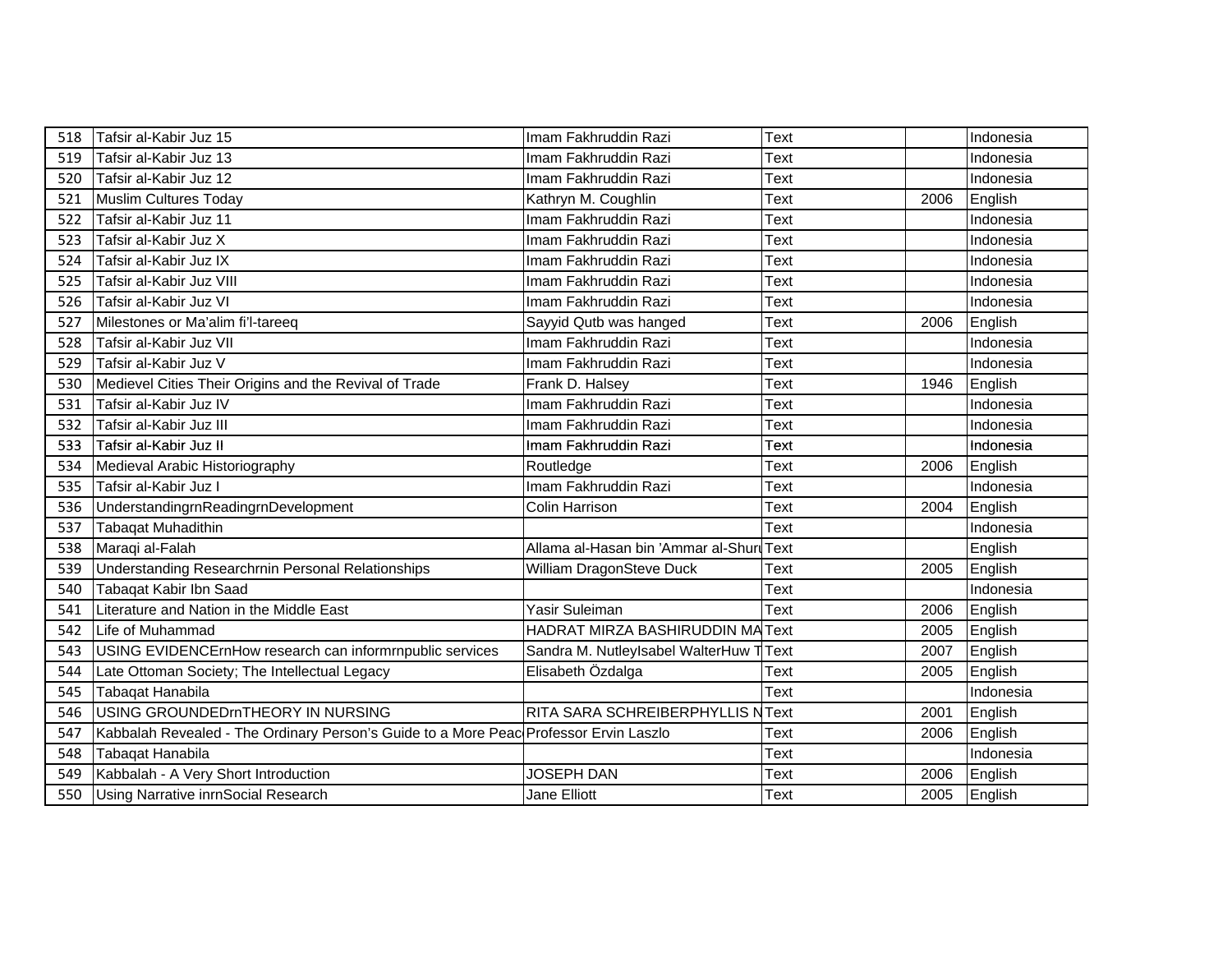| 551 | Mu'jum Maqayis al-Luga                                | Hussain ahmad bin Faris bin Zikriyah Text                 |             |                | Indonesia |
|-----|-------------------------------------------------------|-----------------------------------------------------------|-------------|----------------|-----------|
| 552 | Mu'jum Maqayis al-Luga                                | Hussain ahmad bin Faris bin Zikriyah Text                 |             |                | Indonesia |
| 553 | Mu'jum Maqayis al-Luga                                | Hussain ahmad bin Faris bin Zikriyah Text                 |             |                | Indonesia |
| 554 | Josephus; The Man and The Historian                   |                                                           | Text        | 1967           | Indonesia |
| 555 | Mu'jum Maqayis al-Luga                                | Hussain ahmad bin Faris bin Zikriyah Text                 |             |                | Indonesia |
| 556 | Jihad in Islamic History - Doctrine and Practice      | <b>MICHAEL BONNER</b>                                     | Text        | 2006           | English   |
| 557 | Mu'jum Maqayis al-Luga                                | Hussain ahmad bin Faris bin Zikriyah Text                 |             |                | Indonesia |
| 558 | Jewish Babylonia between Persia and Roman Palestine   | richard kalmin                                            | Text        | 2006           | Indonesia |
| 559 | Mu'jum Maqayis al-Luga                                | Hussain ahmad bin Faris bin Zikriyah Text                 |             |                | Indonesia |
| 560 | Mu'jum Maqayis al-Luga                                | Hussain ahmad bin Faris bin Zikriyah Text                 |             |                | Indonesia |
| 561 | What Moves Man, Theory of International Relations     | James N. Rosenau                                          | Text        | 2004           | English   |
| 562 | mabduh RisalatatTawhid                                | Muhammad Abduh                                            | Text        |                | Indonesia |
| 563 | ma_TafsirulQuranulKareem                              | Muhammad Abduh                                            | Text        |                | Indonesia |
| 564 | Islam An Historical Introduction                      | <b>GERHARD ENDRESS</b>                                    | Text        | 2002           | English   |
| 565 | ma_TafsirFatiha                                       | Muhammad Abduh                                            | Text        |                | Indonesia |
| 566 | ma_IslamMadinav1                                      | Muhammad Abduh                                            | Text        |                | Indonesia |
| 567 | Introduction to Kitãb al-Irshãd                       | ash-Shaykh Muhaammad Ridã al-Ja'                          | Text        | 2004           | English   |
| 568 | When Research Goes Off the Rails                      | David L. StreinerSouraya Sidani                           | Text        | 2010           | English   |
| 569 | ma_AllslamWalNasraniyat                               | Muhammad Abduh                                            | Text        |                | Indonesia |
| 570 | Mas lik f shar Muwa a' M lik                          | by Ma' fir, Ab Bakr Mu ammad ibn Text                     |             |                | Indonesia |
| 571 | Into the Bermuda Triangle                             | Gian J. Quasar                                            | Text        | 2005           | English   |
| 572 | India in The Balance ; British Rule and The Caliphate | KHWAJA KAMAL-UD-DIN, B.A., LL.EText                       |             | $\blacksquare$ | English   |
| 573 | Lisan al-Arab (The Tongue of the Arabs)               | Jamal al-Din Abu al-Fadl Muhammad bin Mukarram bin Manzur |             |                | Indonesia |
| 574 | Kitab Taj al-Arus                                     | Muhammad al-Murtadza Husaini al-Z Text                    |             |                | Indonesia |
| 575 | Natural Law and The Possibility of A Global Ethics    | <b>MARK J. CHERRY</b>                                     | Text        | 2004           | English   |
| 576 | History Of Mysticism                                  | S. Abhayananda                                            | Text        | 2007           | English   |
| 577 | Routledge Handbook of International Law               | David Armstrong                                           | Text        | 2009           | English   |
| 578 | ZadulMaadl                                            | Ibnu Qayyim Al-Jauziyah                                   | Text        | 1999           | Indonesia |
| 579 | Kitab fil-Nahw                                        | Sibawayh al-Nahwi                                         | Text        |                | Indonesia |
| 580 | History of Armenia                                    | Simon Payaslian                                           | <b>Text</b> | 2007           | English   |
| 581 | Histories of City and State in the Persian Gulf       | Nelida Fuccaro                                            | Text        | 2009           | English   |
| 582 | Tragedi Terbunuhnya Utsman Bin Affan                  | AL-Qadhi Abu Ya'la                                        | Text        |                | Indonesia |
| 583 | Kitab al-Ayn                                          | Khalil ibn Ahmad al-Farhidi                               | <b>Text</b> |                | Indonesia |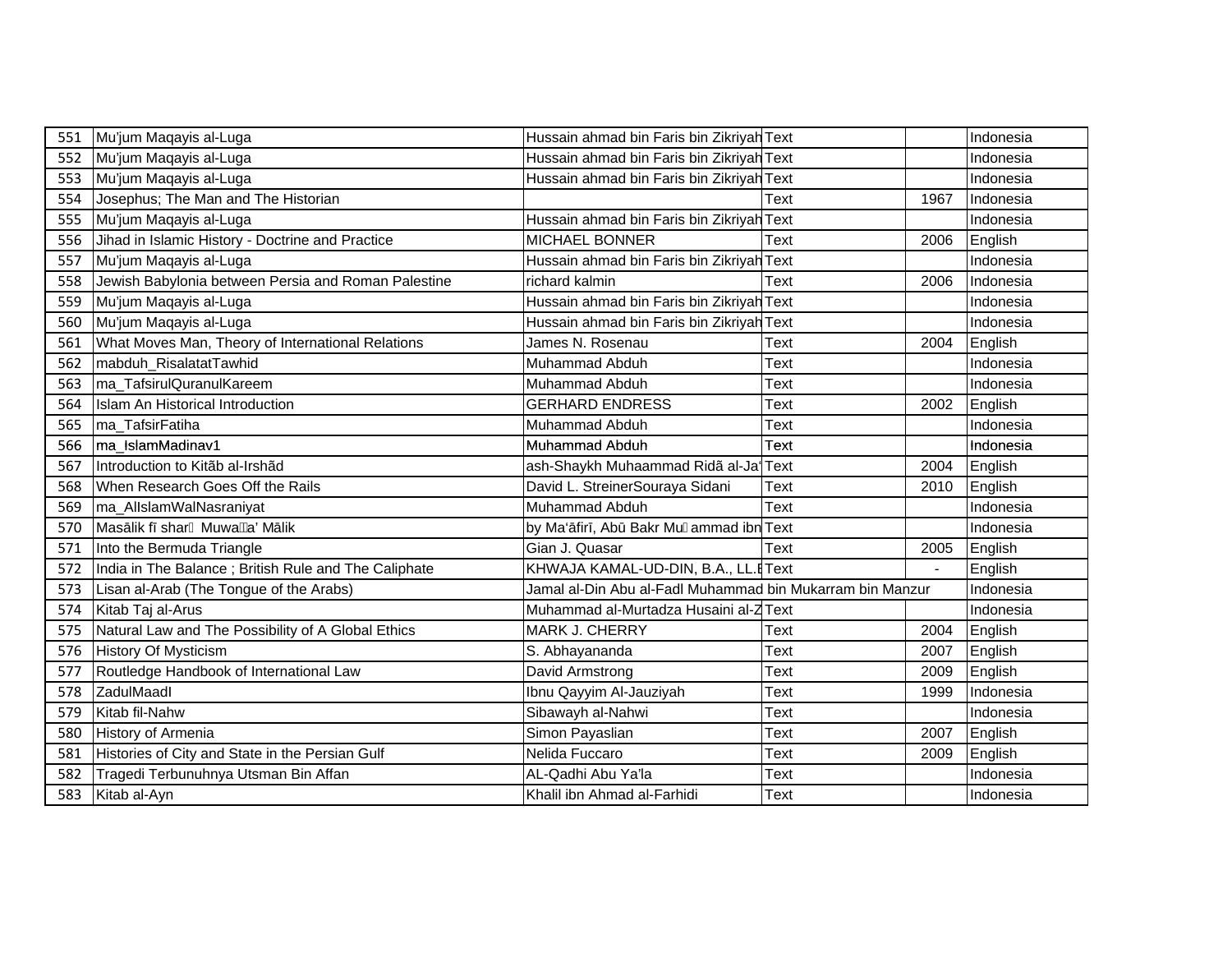| 584 | <b>Historical Dictionary of Sufism</b>                                                | John Renard                                | <b>Text</b>                | 2005 | English   |  |
|-----|---------------------------------------------------------------------------------------|--------------------------------------------|----------------------------|------|-----------|--|
| 585 | Kashful Qina'i                                                                        |                                            | Text                       |      | Indonesia |  |
| 586 | Sirah Nabi Muhammad S.A.W. Pengajaran & Pedoman                                       | Dr. Mustafa as-Syibaie                     | Text                       |      | Indonesia |  |
| 587 | Historical Dictionary of Indonesia                                                    | <b>ROBERT CRIBB</b>                        | Text                       | 2004 | English   |  |
| 588 | Sirah Nabawiyah                                                                       | Abdul Ghani al Maqdisi                     | Text                       | 2008 | Indonesia |  |
| 589 | <b>Historical Dictionary of Cyprus</b>                                                | <b>FARID MIRBAGHERI</b>                    | Text                       | 2010 | English   |  |
| 590 | Pendidikan Islam Membangun Manusia Berkarakter dan Beradab                            | DR Adian HUsaini                           | <b>Text</b>                | 2010 | Indonesia |  |
| 591 | nasehat-indah-syaikh-rabi                                                             | syaikh-rabi'bin Hadi al-Madkholi           | <b>Text</b>                |      | Indonesia |  |
| 592 | Almathara                                                                             |                                            | Text                       |      | Indonesia |  |
| 593 | Almantiq                                                                              |                                            | Text                       |      | Indonesia |  |
| 594 | Almantiq Alsuri                                                                       |                                            | Text                       |      | Indonesia |  |
| 595 | Almantiq Alsuri                                                                       |                                            | Text                       |      | Indonesia |  |
| 596 | Al Iqtisad Fil Iqtiqad                                                                |                                            | Text                       |      | Indonesia |  |
| 597 | Asrar Alhikmah Makhluqat Allah                                                        | Al Ghazali                                 | Text                       |      | Indonesia |  |
| 598 | Ilmu Waris                                                                            | Muhammad bin Shalih al-Utsaimin            | <b>Text</b>                |      | Indonesia |  |
| 599 | Tarikh.ifriqiyyah.and.almaghrib.li.alraqiq.alqayrawani                                |                                            | Text                       |      | Indonesia |  |
| 600 | Dasar-Dasar Islam                                                                     | Abul A'ia AL-Maududi                       | Text                       |      | Indonesia |  |
| 601 | Historic Cities of the Islamic World                                                  | C. Edmund Bosworth                         | Text                       | 2007 | English   |  |
| 602 | Prospek Penembangan Uaha Bibit Kelapa Hibida (Studi Kasus, De Muhammad Haiqal Saragih |                                            | Electronic Resource        | 2018 | Indonesia |  |
| 603 | Implementasi Peraturan Gubernur Sumatera Utara Nomor 52 Tahu Putri Wulan Dari         |                                            | <b>Electronic Resource</b> | 2018 | Indonesia |  |
| 602 | Beyond Positivism                                                                     | Bruce J.Caldwell                           | Text                       | 2014 | English   |  |
| 603 | Bayesian Econometric Methods                                                          | Gary KoopDale J. PoirierJustin L. Tol Text |                            | 2007 | English   |  |
| 604 | <b>Basic Mathematics for Economists</b>                                               | Mike Rosser                                | Text                       | 2016 | English   |  |
| 605 | Appraising Research In Second Language Learning: A Practical A Graeme Keith Porte     |                                            | Text                       | 2010 | English   |  |
| 606 | Applied Nonparametric Regression                                                      | Wolfgang Härdle                            | Text                       | 2002 | English   |  |
| 607 | A History Of Philosophy Greece and Rome (Vol 4)                                       | Frederick Copies ton, S.J.                 | <b>Text</b>                | 1994 | English   |  |
| 608 | Applied Multivariate Statistical Analysis                                             | Wolfgang HärdleLéopold Simar               | Text                       | 2007 | English   |  |
| 609 | A History Of Philosophy Greece and Rome (Vol 3)                                       | Frederick Gopleston, S.J.                  | Text                       | 1993 | English   |  |
| 610 | A History Of Philosophy Greece and Rome (Vol 2)                                       | Frederick Gopleston, S.J.                  | Text                       | 1993 | English   |  |
|     | 611 Kisah-kisah Shahih Dalam Al-Quran dan As-Sunnah                                   | DR Umar Sulaiman Al-Asygor                 | <b>Text</b>                |      | Indonesia |  |
| 612 | Jual Beli Yang Dilarang Dalam Islam                                                   | Syaikh Dr. Shalih bin Fauzan Al-Fauz Text  |                            | 2008 | Indonesia |  |
| 613 | Faith and Sword - A Short History of Christian-Muslim Conflict                        | alan g. jamieson                           | Text                       | 2006 | English   |  |
|     | 614 Essays on The Economic History of The Middle East                                 | Elie Kedourie                              | <b>Text</b>                | 1988 | English   |  |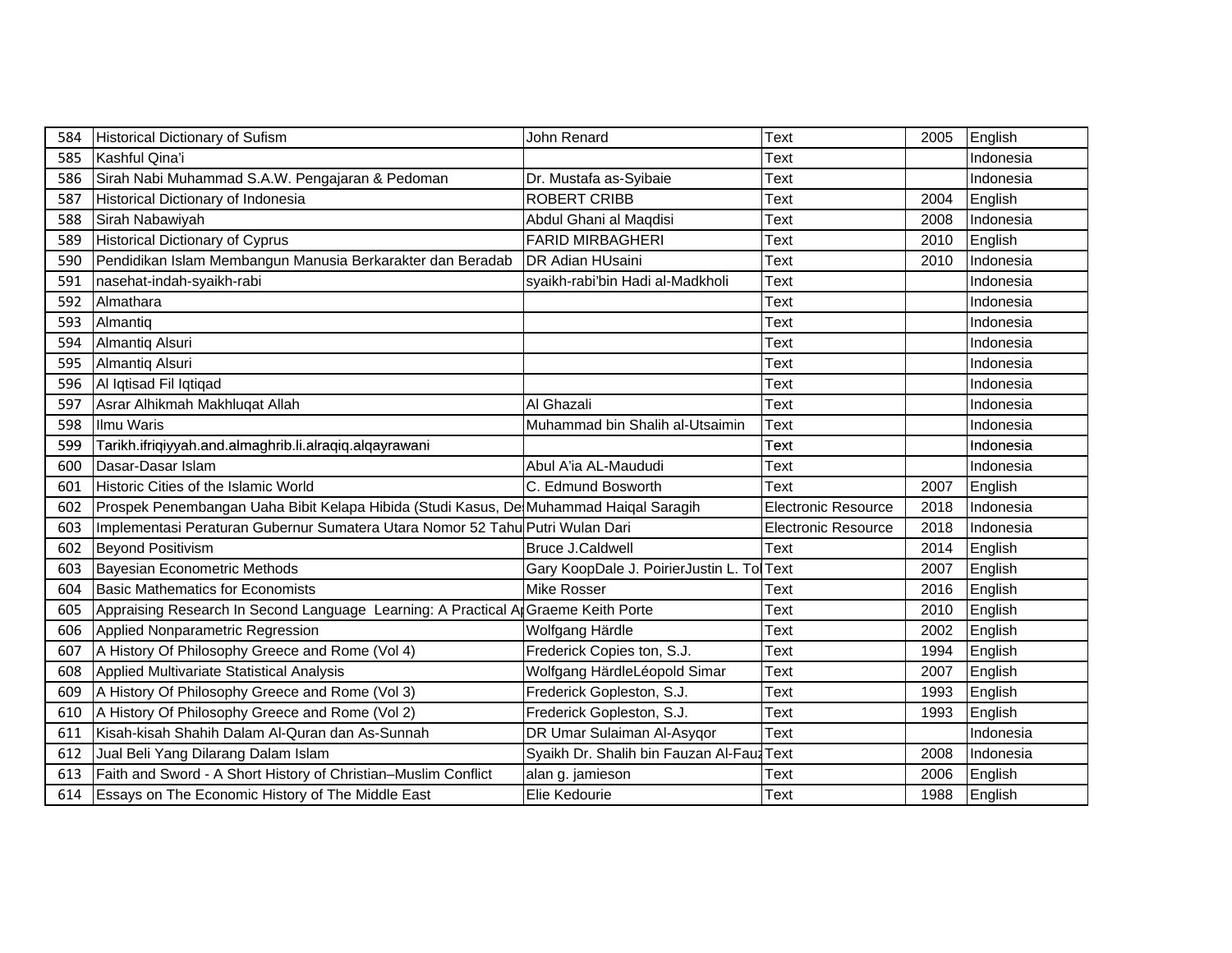| 615 | Virus-Virus Ukhuwwah                                                               | Abu 'Ashim Hisyam bin Abdul Qadir UText   |      |      | Indonesia |
|-----|------------------------------------------------------------------------------------|-------------------------------------------|------|------|-----------|
| 616 | Corporate Governance Practices in India A Synthesis of Theories,                   | Priyanka Kaushik Sharma                   | Text | 2015 | English   |
| 617 | Empires of The Silk Road - A History of Central Eurasia                            | CHRISTOPHER I. BECKWITH                   | Text | 2009 | English   |
| 618 | Fadhl Ilâhî Zhâhir ; Kunci-kunci Rezeki                                            | Syaikh DR. Fadhl llâhî Zhâhir             | Text |      | Indonesia |
| 619 | Empire and Elites after the Muslim Conquest - The Transformation                   | <b>CHASE F. ROBINSON</b>                  | Text | 2000 | English   |
| 620 | Empat Kaedah Memahami Tauhid                                                       | Syaikh Shalih bin Fauzan bin Abdulla Text |      | 2007 | Indonesia |
| 621 | Detik-detik Hidupku                                                                | Al-Syahid Hasan Al-Banna                  | Text |      | Indonesia |
| 622 | Deik-Detik Yang Menentukan                                                         | Bacharuddin Jusuf Habibi                  | Text | 2006 | Indonesia |
| 623 | Challenges in Implementing Corporate Governance Whose Busines John Zinkin          |                                           | Text | 2010 | English   |
| 624 | Corporate Governance and the Global Financial Crisis                               | William SunJim StewartDavid Pollard Text  |      | 2011 | English   |
| 625 | Wisdom Of The East The Persian Mystics                                             | F. HADLANB DAVIS.                         | Text | 1912 | English   |
| 626 | Corporate Ethics and Corporate Governance                                          | Walther Ch. ZimmerliKlaus RichterM. Text  |      | 2007 | English   |
| 627 | THE PERSIAN MYSTICSrnJALALU'D-DfN ROml                                             | F. HADLAND DAVIS                          | Text | 1920 | English   |
| 628 | Bahaya Mengekor Non Muslim                                                         | Muhammad bin Ali Adh-Dhabi'i              | Text |      | Indonesia |
| 629 | Prinsip Ilmu Ushul Fiqh                                                            | Muhammad bin Shalih al-Utsaimin           | Text |      | Indonesia |
| 630 | The Persian Mystics Jalaluddin Rumi                                                | F. HADLAND DAVIS                          | Text | 2009 | English   |
| 631 | Ilmu Waris                                                                         | Muhammad bin Shalih al-Utsaimin           | Text |      | Indonesia |
| 632 | Menggapai Kehidupan Bahagia                                                        | Abdur-RahmanBin Nashir As Sa'dy           | Text |      | Indonesia |
| 633 | Menangani Kemiskinan Secara Islam                                                  | Muhammad Syukri Salleh                    | Text |      | Indonesia |
| 634 | Membongkar Jama'ah Islamiyah                                                       | Nasir Abas                                | Text |      | Indonesia |
| 635 | Membongkar Gurita Cikeas Full                                                      | George Junus Aditjondro                   | Text |      | Indonesia |
| 636 | Corporate Governance & Corporate Control                                           | Dr Saleem SheikhProfessor William         | Text | 1995 | English   |
| 637 | Dasar-Dasar Islam                                                                  | Abu A'la Al-Maududi                       | Text |      | Indonesia |
| 638 | Mankind and Satan                                                                  | Muhammad Mitwaly Ash-Sha'rawy             | Text |      | Indonesia |
| 639 | Majmua'atur Rasail (Risalah Pergerakan) - Full-                                    | Hasan Al-Banna                            | Text |      | Indonesia |
| 640 | Ayat-Ayat Fitna                                                                    | M. Quraish Shihab                         | Text |      | Indonesia |
| 641 | Laskar Jihad, Islam, Militancy and The Quest For Identity in Post-N Noorhaidi      |                                           | Text |      | Indonesia |
| 642 | Konsep Manusia Menurut Hasan Langgulung dan implikasinya Terhadap pendidikan Islam |                                           | Text |      | Indonesia |
| 643 | Kitab Uquudu Lujain Fii Bayaani Huquuzzaujaini                                     | Edi S. Kurniawan                          | Text |      | Indonesia |
| 644 | Kitab Tauhid                                                                       | Muhammad Bin Abdul Wahab                  | Text |      | Indonesia |
| 645 | Corporate Governance and Finance Law                                               | Roy Girasa                                | Text | 2013 | English   |
| 646 | Kisah-kisah Shahih Dalam Al-Quran dan As-Sunnah                                    | Umar sulaiman al-Asyqor"                  | Text |      | Indonesia |
| 647 | Kimia Kebahagiaan                                                                  | Al-Gazali                                 | Text |      | Indonesia |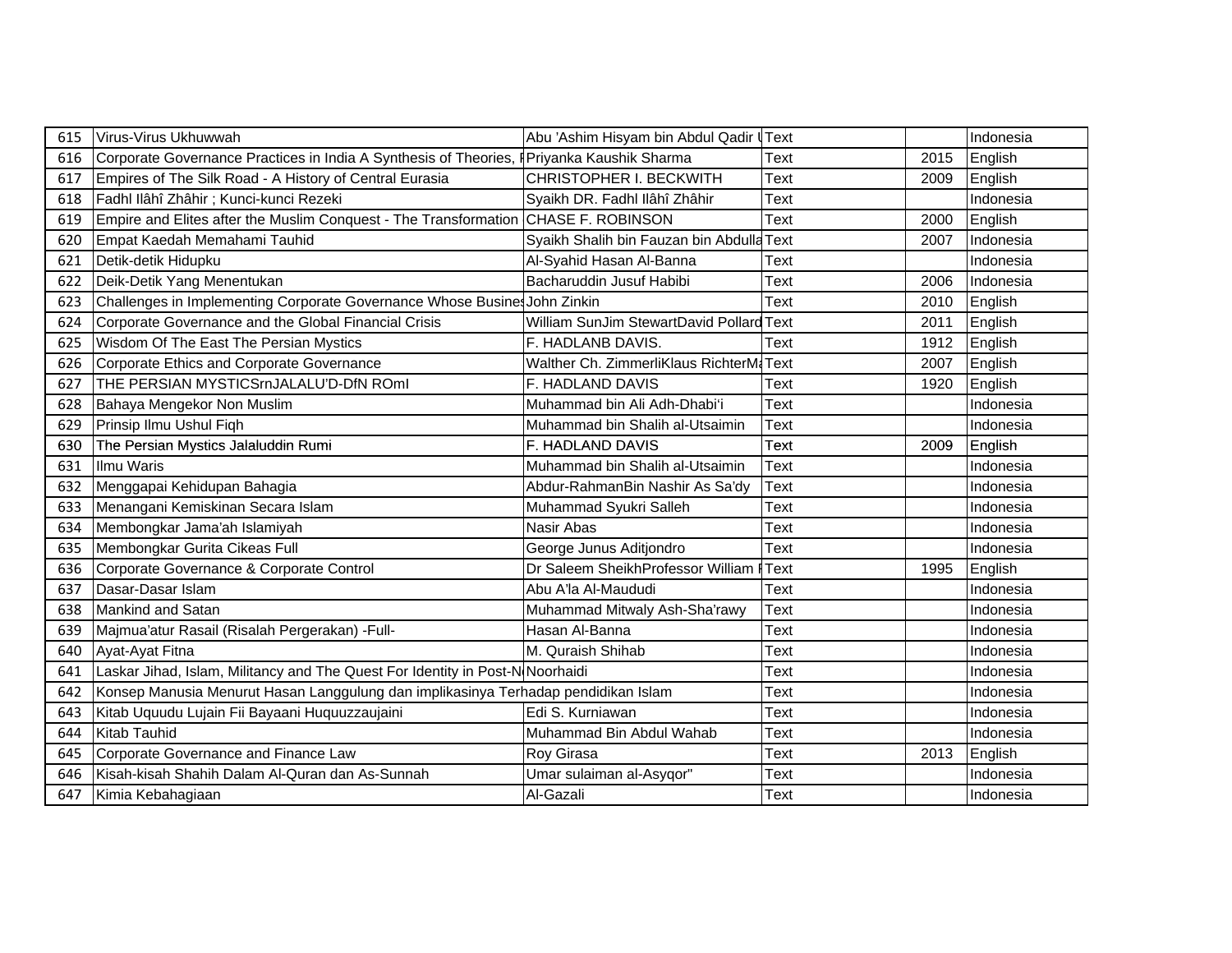| 648 | Ke Arah ManarnKita Menyeru Manusia                                                            | Hassan Al-Banna                             | Text |       | Indonesia |
|-----|-----------------------------------------------------------------------------------------------|---------------------------------------------|------|-------|-----------|
| 649 | Ke Arah Kesatuan Gerakan Islam                                                                | Fathi Yakan                                 | Text |       | Indonesia |
| 650 | Bagaimana Seorang Muslim Berpikir                                                             | Harun Yahya                                 | Text | 2000  | Indonesia |
| 651 | <b>TARJUMAN AL-ASHWAQ</b>                                                                     | MUHYI'DDIN 1BN AL-'AIIABI                   | Text | 1911  | English   |
| 652 | Jual Beli yang Dilarang dalam Islam                                                           | Shalih bin Fauzan Al-Fauzan                 | Text |       | Indonesia |
| 653 | Bagaimana Menyentuh Hati                                                                      | Abbas As-Siisi                              | Text |       | Indonesia |
| 654 | Kontrak Sosial                                                                                | Jean Jacques Rousseau                       | Text |       | Indonesia |
| 655 | Al-l'tisham                                                                                   | Imam Asy-Syatibi                            | Text | 2006  | Indonesia |
| 656 | <b>ILLUMINATION IN ISLAMICrnMYSTICISM</b>                                                     | EDWARD JABRA JURJI                          | Text | 1938  | English   |
| 657 | 20 Fatwa Pilihan Seputar Hukum Zakat                                                          | Al-Imam 'Abdul 'Aziz bin 'Abdillah bin Text |      |       | Indonesia |
| 658 | Early Mongol Rule in Thirteenth-Century Iran                                                  | George Lane                                 | Text | 2003  | English   |
| 659 | Kimia Kebahagiaan                                                                             | Al Ghazali                                  | Text | 2007  | Indonesia |
| 660 | Dupleix and Glive: THE BEGINNING OFrnEMPIRE                                                   | <b>HENRY DODWELL</b>                        | Text |       | English   |
| 661 | Crafts and Craftsmen of the Middle East                                                       | <b>SURAIYA FAROQHI</b>                      | Text | 2005  | English   |
| 662 | Cosmology And Architecture In Premodern Islam                                                 | Samer Akkach                                | Text | 2005  | English   |
| 663 | Ringkasan Minhajus Sunnah                                                                     | Abdurrahman bin Hasan                       | Text | 2007  | Indonesia |
| 664 | Classical Islam - A Sourcebook of Religious Literature                                        | Norman Calder                               | Text | 2003  | English   |
| 665 | Chronique De Abou-Djafar-Mohammed-Ben-Djarir-Ben-Yezid Taba Mohammed Ben Djarir Tabari        |                                             | Text |       | Indonesia |
| 666 | Charity, Endowments, and Charitable Institutions in Medieval Islam Yaacov Lev                 |                                             | Text | 2005  | English   |
| 667 | Cairo University and the Making of Modern Egypt                                               | Donald Malcolm Reid                         | Text | 1990  | English   |
| 668 | Britain's Revival and Fall in the Gulf                                                        | Simon C. Smith                              | Text | 1950  | English   |
| 669 | Black Garden; Armenia and Azerbaijan Through Peace and War                                    | <b>THOMAS DE WAAL</b>                       | Text | 2003  | English   |
| 670 | Axial Civilizations and World History                                                         | Johann P. Arnason                           | Text | 2005  | English   |
| 671 | <b>Early Mystics in Turkish Literature</b>                                                    | Mehmed Fuad Köprülü                         | Text | 2006  | English   |
| 672 | Corporate Governance andInternational Business: Strategy, Perfor Roger StrangeGregory Jackson |                                             | Text | 2008  | English   |
| 673 | Approaching Ottoman History; An Introduction to the Sources.                                  | <b>SURAIYA FAROQHI</b>                      | Text | 2004  | English   |
| 674 | Corporate Governance: Third Edition                                                           | Nell MinowRobert A.G. Monks                 | Text | 2003  | English   |
| 675 | Christianity as Mystical Fact                                                                 |                                             | Text |       | English   |
| 676 | Works12                                                                                       | <b>EDMUND BURKE</b>                         | Text | 1794. | English   |
| 677 | Against the Modern World; Traditionalism and the Secret Intellectu mark sedgwick              |                                             | Text | 2004  | English   |
| 678 | Corporate Governance: Fifth Edition                                                           | Robert A. G. MonksNell Minow                | Text | 2011  | English   |
| 679 | Works11                                                                                       | <b>EDMUND BURKE</b>                         | Text | 1794. | English   |
| 680 | An Examination Of The Mystic Tendencies In Islam                                              | M. M. ZUHORU'D-DINAHMAD, M.A. Text          |      | 1932  | English   |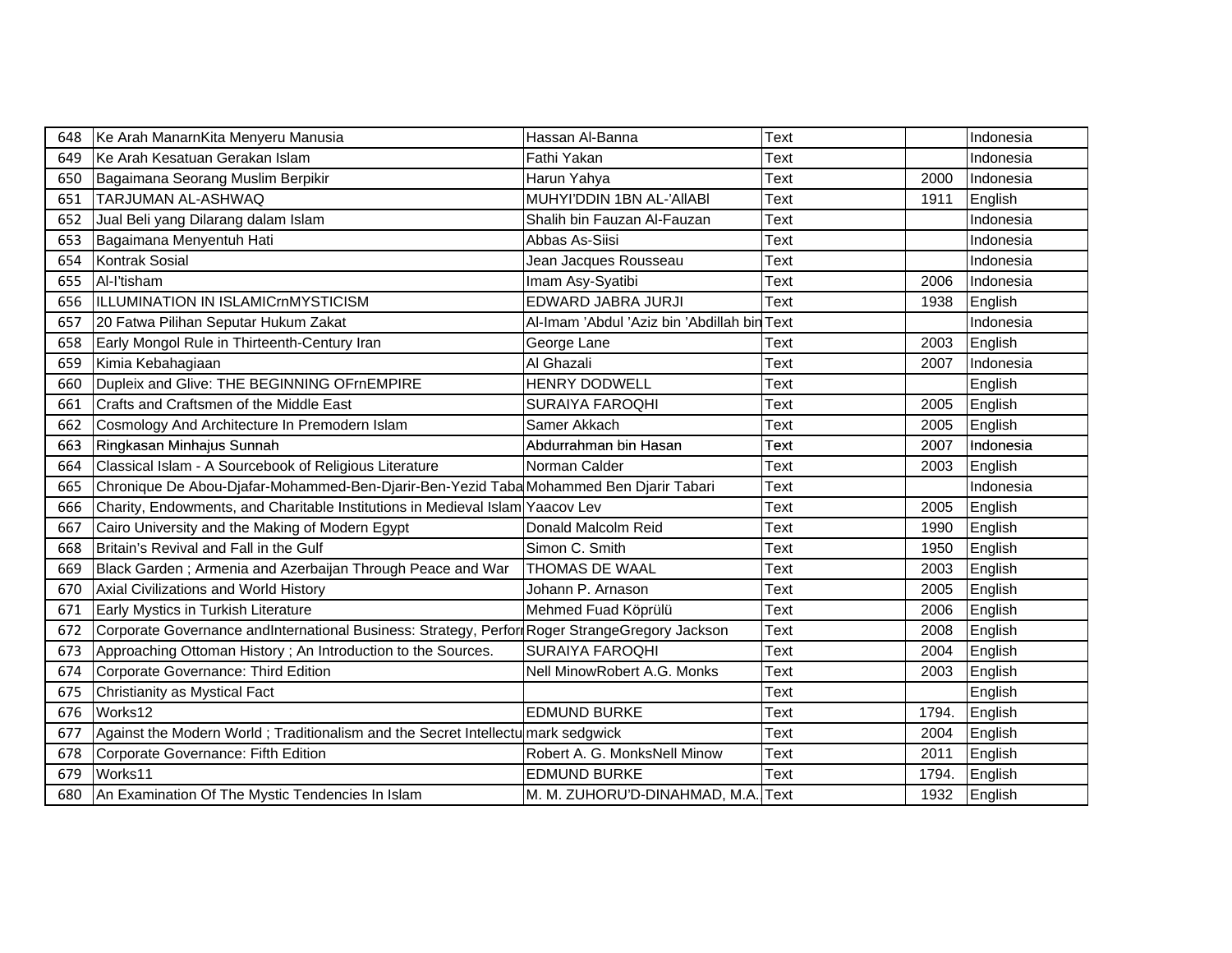| 681 | Works08                                                                               | <b>EDMUND BURKE</b>           | <b>Text</b> | 1783.          | English   |
|-----|---------------------------------------------------------------------------------------|-------------------------------|-------------|----------------|-----------|
| 682 | Academic Patronage in The Scottish Enlightenment                                      | Roger L. Emerson              | Text        | 2008           | English   |
| 683 | Jalan Terindah                                                                        | Imam Sutrisno                 | Text        |                | Indonesia |
| 684 | Jalan Islam Versus Jalan Setan                                                        | Syaikhulls laml bnuT aimiyyah | Text        |                | Indonesia |
| 685 | The Souls Journey After Death                                                         | AYLA MABROUK                  | Text        | $\blacksquare$ | English   |
| 686 | Jalan Dakwah                                                                          | Mustafa Masyhur               | Text        |                | Indonesia |
| 687 | Isu-Isu Kontroversi Dalam Sejarah Pemerintahan Khulafa' Al-Rasyi Marzuki Hadi Mahmood |                               | Text        |                | Indonesia |
| 688 | Islam Past, Present And Future (proceedings)                                          | Ahmad Sunawari Long           | Text        |                | Indonesia |
| 689 | A Reader on Classical Islam                                                           | F. E. PETERS                  | Text        | 1994           | English   |
| 690 | Islam Dakwah Yang Syumul                                                              | Muhammad Yusuf Al-Qardhawi    | Text        |                | Indonesia |
| 691 | Perbedaan Ulama Salaf & Khalaf Tentang Keabadian Neraka                               | Imam ash-Shan'ani             | Text        |                | Indonesia |
| 692 | Seybani                                                                               |                               | Text        | 2003           | English   |
| 693 | Works07                                                                               | <b>EDMUND BURKE</b>           | Text        |                | English   |
| 694 | ilusi-negara-islam                                                                    | Ahmad Syafi'i Maarif          | Text        |                | Indonesia |
| 695 | Madarijus Salikin; Pendakian Menuju Allah                                             | Ibnu Qayyim Al-Jauziyah       | Text        |                | Indonesia |
| 696 | Analyzing Qualitative Data                                                            | Alan BrymanRobert G.Burgess   | Text        | 2015           | English   |
| 697 | Risalah Bai'at                                                                        | Ibn Taimiyyah                 | Text        |                | Indonesia |
| 698 | Virus-Virus Ukhuwwah                                                                  | Hasyimi                       | Text        |                | Indonesia |
| 699 | Works06                                                                               | <b>EDMUND BURKE</b>           | Text        |                | English   |
| 700 | Detik-detik Hidupku                                                                   | Hassan Al-Banna Siri          | Text        |                | Indonesia |
| 701 | PersianPoetRumi                                                                       | Rahgozari Minutalab           | Text        | 2009           | English   |
| 702 | Works05                                                                               | <b>EDMUND BURKE</b>           | Text        | 1793.          | English   |
| 703 | <b>Tasauf Moderen</b>                                                                 | Hamka                         | Text        |                | Indonesia |
| 704 | Muhyiddin Ibnul Arabi Kitabul Isfar An Netaicil Esfar                                 |                               | Text        | $\blacksquare$ | English   |
| 705 | Works04                                                                               | <b>EDMUND BURKE</b>           | Text        |                | English   |
| 706 | Analysis Without Measurement                                                          | Donald W. Katzner             | Text        | 2009           | English   |
| 707 | A History of Modern Indonesia Since c. 1200                                           | M. C. Ricklefs                | Text        | 2001           | Indonesia |
| 708 | Works03                                                                               | <b>EDMUND BURKE</b>           | Text        |                | English   |
| 709 | Works02                                                                               | <b>EDMUND BURKE</b>           | Text        |                | English   |
| 710 | A Historical Survey of Proposals to Transfer Arabs from Palestine                     | Chaim SIMONS                  | Text        | 1998           | English   |
| 711 | WorkingLife                                                                           | <b>EDMUND BURKE</b>           | Text        |                | English   |
| 712 | Hakikat dan Tujuan Hidup Manusia                                                      | Al-Gazali                     | Text        |                | Indonesia |
| 713 | Madina Book 1 - English Key                                                           |                               | <b>Text</b> |                | English   |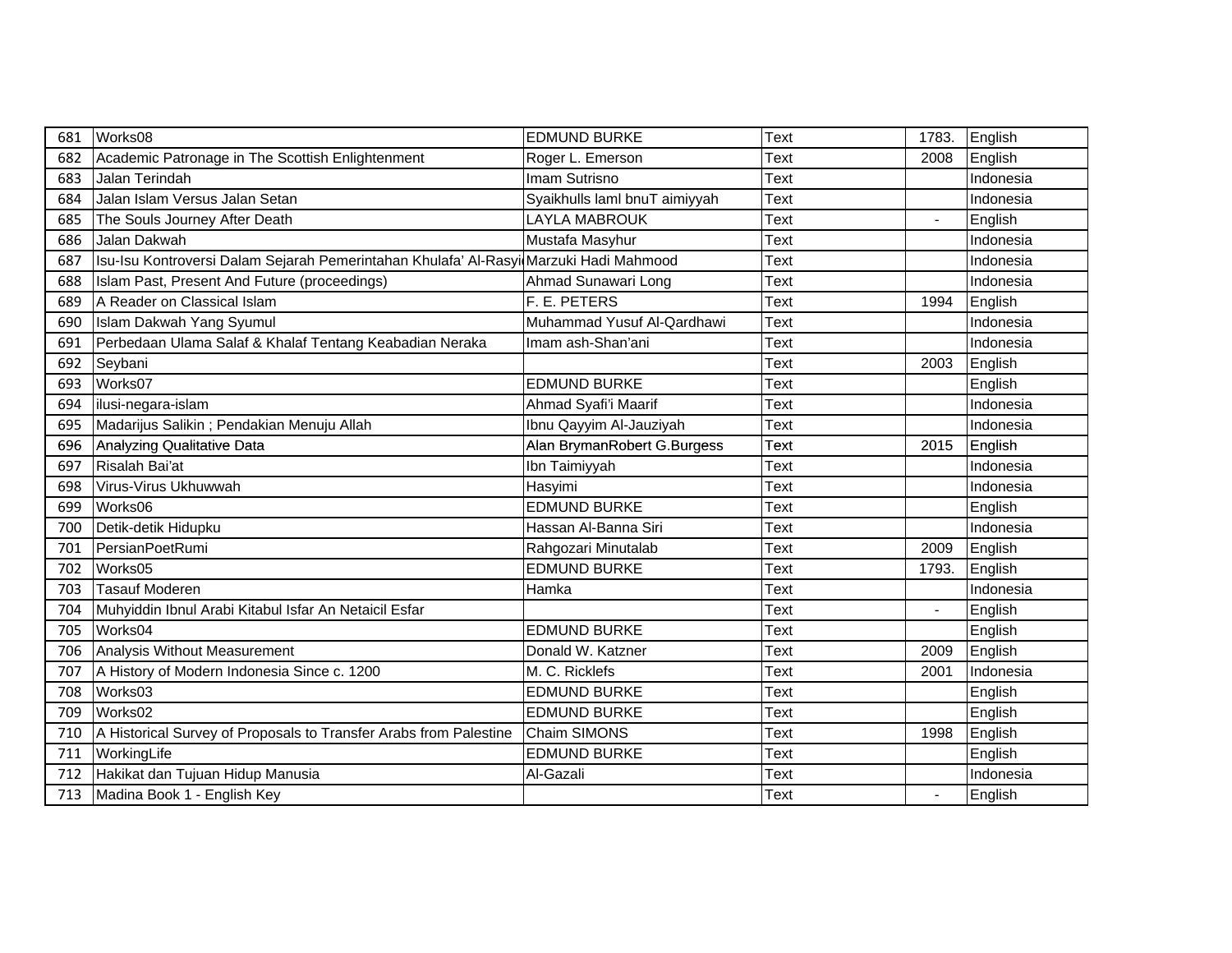| 714 | Ulumul Quran Praktisrn (Pengantar untuk Memahami alQuran)                       | Hafidz Abdurrahman                        | Text        |                | Indonesia |  |
|-----|---------------------------------------------------------------------------------|-------------------------------------------|-------------|----------------|-----------|--|
| 715 | A Concise History of the Middle East                                            | and the wars in Afghanistan and Iraq Text |             | 2006           | English   |  |
| 716 | William                                                                         | <b>Edward Augustus Freeman</b>            | <b>Text</b> | 2004           | English   |  |
| 717 | Fiqih Dakwah Para Nabi                                                          | Rabi'bin Hadi al-Madkhali                 | Text        |                | Indonesia |  |
| 718 | A Companion to the History of the Middle East                                   | Youssef M. Choueiri                       | Text        | 2005           | English   |  |
| 719 | Fatwa-Fatwa Terkini                                                             | Syaikh Abdul Aziz Bin Abdullah Bin EText  |             |                | Indonesia |  |
| 720 | Volume2                                                                         | B. H. Baden-Powell, M.A., C.I.E.          | Text        | 2001           | English   |  |
| 721 | Das Fünfte Buch Der Conica Des Apollonius Von Perga In Der Ara L. M. Ludwig Nix |                                           | Text        | 1889.          | English   |  |
| 722 | Cases in Corporate Governance                                                   | <b>Robert Wearing</b>                     | Text        | 2005           | English   |  |
| 723 | volume1                                                                         | <b>BARON DHOLBACH"</b>                    | Text        | 2001           | English   |  |
| 724 | Kunci-Kunci Rezeki Berdasarkan al-Qur'an dan Sunnah                             | Fadhl Ilahi                               | Text        |                | Indonesia |  |
| 725 | VillageCommunities                                                              | B. H. Baden-Powell, M.A., C.I.E.          | Text        | 2003           | English   |  |
| 726 | Innovation and Marketing in the PharmaceuticalIndustry                          | Min DingJehoshua EliashbergStefan Text    |             | 2014           | English   |  |
| 727 | Ensiklopedi Fatwa Syaikh Albani                                                 | Syaikh Muhammad Nasiruddin Al-Alb Text    |             |                | Indonesia |  |
| 728 | Register Zum Qoran Kommentar Des Tabari (Kairo 1321)                            | <b>HERMANN HAUSSLEITER</b>                | Text        | 1912           | English   |  |
| 729 | Ensiklopedi Fatwa Syaikh Albani                                                 | Syaikh Muhammad Nasiruddin Al-Alb Text    |             |                | Indonesia |  |
| 729 | <b>USSteel</b>                                                                  | ABRAHAM BERGLUND                          | Text        | 1907           | English   |  |
| 730 | Trade                                                                           |                                           | <b>Text</b> |                | English   |  |
| 731 | Empat Kaedah Memahami Tauhid                                                    | Syaikh Shohih Bin Fauzan Bin abdull Text  |             |                | Indonesia |  |
| 732 | Thought and Reality in Hegel's System                                           | Gustavus Watts Cunningham                 | Text        |                | English   |  |
| 733 | Binder1                                                                         |                                           | Text        | $\blacksquare$ | English   |  |
| 734 | Dosa-Dosa Politik                                                               | Firdaus, A.N                              | Text        |                | Indonesia |  |
| 735 | TheState                                                                        | Johann Kaspar Bluntschli                  | Text        | 2000           | English   |  |
| 736 | Corporate Governance and Compliance with IFRSs:MENA Evidend Marwa Hassaan       |                                           | Text        | 2013           | English   |  |
| 737 | Detik-Detik Hidupku, Latar Belakang Ringkas Al-Syahid Hasan Al-B Hasan Al-Banna |                                           | Text        |                | Indonesia |  |
| 738 | Treynor on Institutional Investing                                              | <b>JACK L. TREYNOR</b>                    | Text        | 2008.          | English   |  |
| 739 | The_history_of_banks                                                            | <b>BOSTON HILLIARD</b>                    | Text        | 1837           | English   |  |
| 740 | Detik-Detik Yang Menentukan                                                     | Bacharuddin Jusuf Habibie                 | Text        |                | Indonesia |  |
| 741 | Bimbingan Islam Untuk PribadirnDan Masyarakat                                   | Syeikh Muhammad Jamil Zainu               | Text        |                | Indonesia |  |
| 742 | An Introduction to Applied Linguistics                                          | <b>Alan Davies</b>                        | <b>Text</b> | 2013           | English   |  |
| 743 | Neuroeconomics                                                                  | Paul W. GlimcherColin F. CamererEr Text   |             | 2009           | English   |  |
| 744 | Ringkasan Al Bidayah Wan Nihayah                                                | Ibnu Kasir                                | Text        |                | Indonesia |  |
| 745 | Lecture Note on Microeconomic Theory                                            | Takashi Kunimoto                          | <b>Text</b> | 2008.          | English   |  |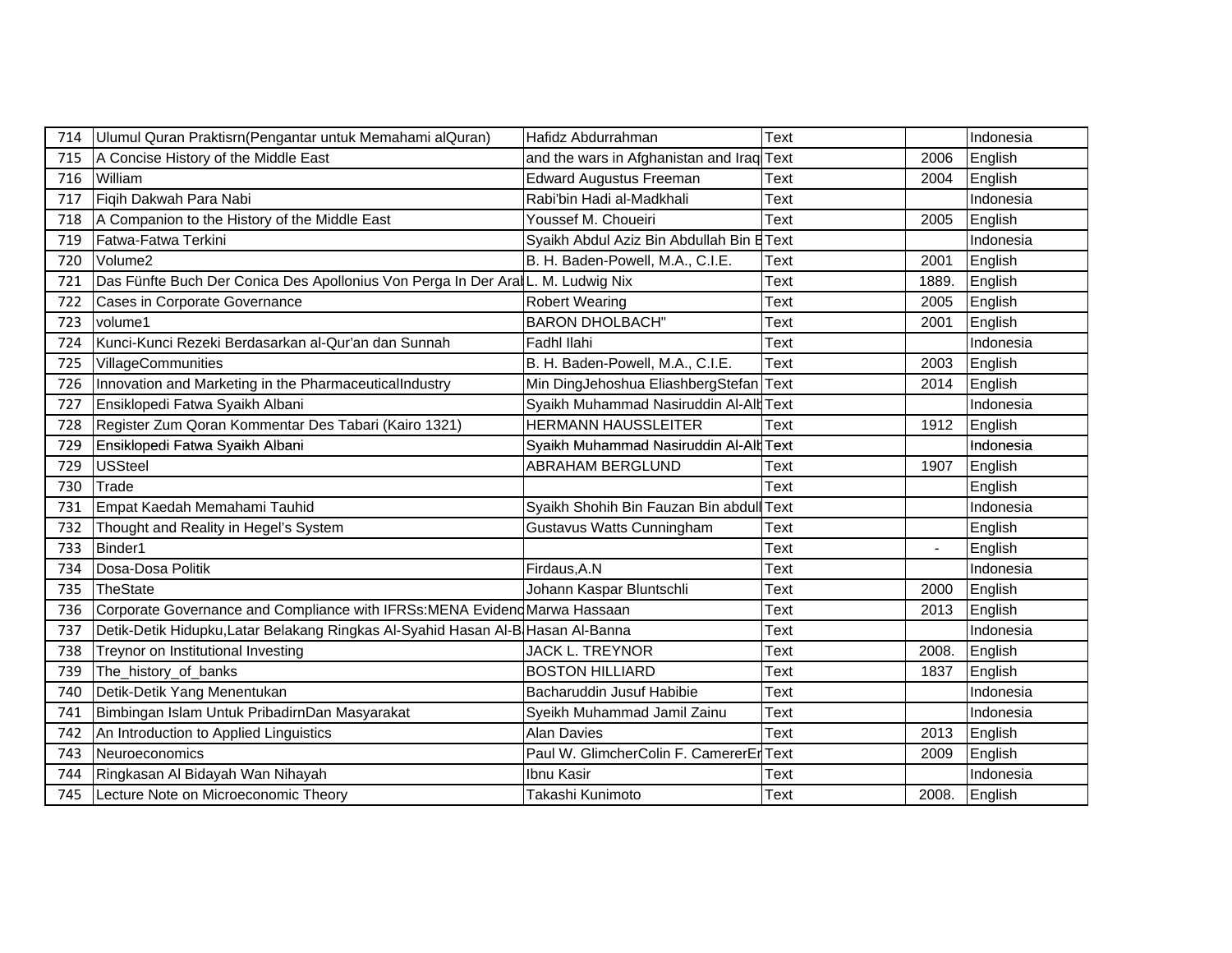| 746 | BagaimanarnSeorang MuslimrnBerpikir?                                                     | Harun Yahya                             | Text        |                | Indonesia |
|-----|------------------------------------------------------------------------------------------|-----------------------------------------|-------------|----------------|-----------|
| 747 | The Slave Trade                                                                          | H.C. Carey                              | Text        | 1867           | English   |
| 748 | At-Tharig ilal Quluub                                                                    | Abbas As-Siisi                          | Text        |                | Indonesia |
| 749 | Microeconomics I; Notes_Kang                                                             | Heedon Kang                             | Text        | $\blacksquare$ | English   |
| 750 | SupplywithoutBurden                                                                      |                                         | Text        | 1795.          | English   |
| 751 | Intermediate Microeconomics and Its Application                                          | WAL T E R NICHO L SON                   | Text        | 2010           | English   |
| 752 | At-Thariq ilal Quluub,rnBagaimana Menyentuh Hati,rnKiat-Kiat Men Abbas As-Siisi          |                                         | Text        |                | Indonesia |
| 753 | <b>Advances In Financial Economics</b>                                                   | Mark HirscheyKose JohnAnil K.Makh Text  |             | 2009           | English   |
| 754 | Shahih At-Targhib Wa At-Tarhib                                                           | Syaikh Muhammad Nasiruddin Al-Alt Text  |             |                | Indonesia |
| 755 | Lectures on Microeconomics                                                               | L. Q. YANG                              | Text        | 2010           | English   |
| 756 | Asas-Asas Islam                                                                          | Abu'l A'la Al-Maududi                   | Text        |                | Indonesia |
| 757 | Advances In Doctoral Research In Management                                              | Luiz MoutinhoKun-Huang Huarng           | Text        | 2008           | English   |
| 758 | Ilmu HadisrnUntuk Pemula                                                                 | -Amru Abdul Mun'im Salim                | <b>Text</b> |                | Indonesia |
| 759 | state_2                                                                                  | L.T. Hobhouse                           | Text        | 1918           | English   |
| 760 | Al Quran dan Ilmu Astronomi                                                              | Muhammad Zuhair Asy-Syawisyi            | Text        |                | Indonesia |
| 761 | Al-l'tisham, (buku Induk Pembahasan Bid'ah dan Sunnah)                                   | Iman Asy-Syathibi                       | Text        |                | Indonesia |
| 762 | state                                                                                    | <b>Bernard Bosanquet</b>                | Text        | 2001           | English   |
| 763 | Himpunan Risalah                                                                         | Hassan Al-Banna                         | Text        |                | Indonesia |
| 764 | Albidayah Wan Nihayah, Masa Khulafa'ur Rasyidin, Abu Bakar, Um Ibnu Kasir                |                                         | Text        |                | Indonesia |
| 765 | Kimia Kebahagiaan                                                                        | Alghazali                               | Text        |                | Indonesia |
| 766 | SpeechandCharge                                                                          |                                         | Text        | 1607           | English   |
| 767 | Report Of The Meeting Of Experts On Islamic Management Center Syed Abdul Hamid Al-Junaid |                                         | Text        | 1995           | English   |
| 768 | <b>Islamic of Time Management</b>                                                        | Dr. Khaled Ibn Abdul-Rahman Al-Jer Text |             | $\blacksquare$ | English   |
| 769 | SophismsFreeTrade                                                                        | a BarristerMr John Barnard Byles        | Text        | 1884           | English   |
| 770 | SomeAssertionsProved                                                                     | JACOB H. HOLLANDER, PH. D.              | Text        | 1696           | English   |
| 771 | <b>Islamic Futures And Their Markets</b>                                                 | M. Fahim Khan                           | Text        | 1997           | English   |
| 772 | Sociology                                                                                | Ludwig Gumplowicz,                      | <b>Text</b> | 1899.          | English   |
| 773 | Economic Of Small Business In Islam                                                      | however                                 | Text        | 1995           | Indonesia |
| 774 | Seas                                                                                     | Ralph Dan Denan Hugoffin                | Text        | 1916           | English   |
| 775 | Business Ethics in Islam                                                                 | Dr. Hussain Hussain Shahata             | Text        | 1999           | English   |
| 776 | rpt manufactures                                                                         | <b>Alexander Hamilton</b>               | Text        | 1791           | English   |
| 777 | World Upside Down                                                                        | c. kavin rowe                           | Text        | 2009           | English   |
| 778 | right                                                                                    | G.W.F. Hegel                            | Text        | 2001           | English   |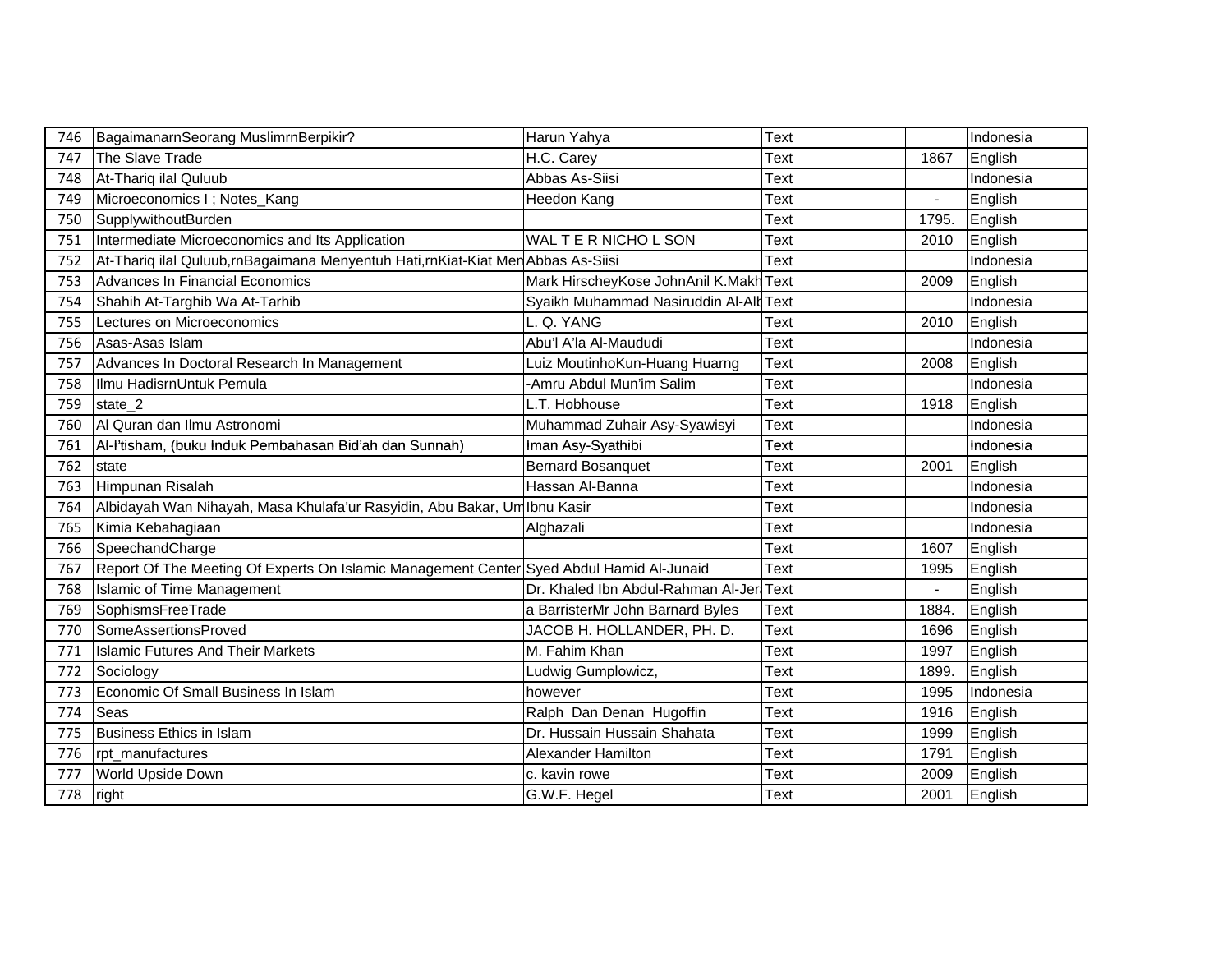| 779 | Welth of Idea: A History of Economic Thought                                                        | Alessandro Roncaglia            | Text                       | 2005  | English   |
|-----|-----------------------------------------------------------------------------------------------------|---------------------------------|----------------------------|-------|-----------|
| 780 | RestrictiveCommercialSystem                                                                         | <b>JEREMY BENTHAM.</b>          | Text                       | 1829. | English   |
| 781 | Reasons                                                                                             | George Berkeley                 | Text                       | 2002  | English   |
| 782 | Translation and Survival; The Greek Bible of the Ancient Jewish DiaTESSA RAJAK                      |                                 | Text                       | 2009  | English   |
| 783 | Property                                                                                            | <b>Margaret Ashley</b>          | Text                       | 2000  | English   |
| 784 | The World and Other Writings                                                                        | STEPHEN GAUKROGER               | Text                       | 2004  | English   |
| 785 | PrL2Lm2                                                                                             | <b>Isaac Newton</b>             | Text                       | 726)  | English   |
| 786 | PrL1S1                                                                                              | <b>Isaac Newton</b>             | Text                       | 1726  | English   |
| 787 | prince                                                                                              | W. K. Marriott                  | Text                       |       | English   |
| 788 | The Ramessides, Medes and Persians                                                                  | <b>Emmet Sweeney</b>            | Text                       |       | English   |
| 789 | PrBk2Lm2                                                                                            | <b>Isaac Newton</b>             | Text                       | 2002  | English   |
| 790 | PrBk1St1                                                                                            | <b>Isaac Newton</b>             | Text                       | 2002  | English   |
| 791 | practicalobservations                                                                               | CHARLES BOSANQUET, ESQ.         | Text                       | 1810. | English   |
| 792 | PoorMan sFriend                                                                                     | Waa. COBBETT                    | Text                       | 1829. | English   |
| 793 | PoliticalTheory                                                                                     | John Neville Figgis             | Text                       | 1999  | English   |
| 794 | physiocrat                                                                                          | Henry Higgs                     | Text                       | 2001  | English   |
| 795 | physics                                                                                             | <b>Walter Bagehot</b>           | Text                       | 2001  | English   |
| 796 | The Challenge Of Sustained Growth In Asia                                                           | <b>Ifzal Ali</b>                | Text                       | 2007  | English   |
| 797 | Sustainable Development In Tje Muslim Counries                                                      | Monzer Kahf                     | Text                       | 2002  | English   |
| 798 | Man IS The Basis Of The Islamic Strategy For Economic Developm Prof. Dr. Abdel Hamid El- Ghazali    |                                 | Text                       | 1994  | English   |
| 799 | Islamic Identityand Development Studies Of The Islamic Periphery Ozay Mehmet                        |                                 | Text                       | 1990  | English   |
| 800 | Thirty-Five Years In The Service Of Development                                                     | <b>Islamic Development Bank</b> | Text                       | 2009  | English   |
| 801 | <b>Question and Answers</b>                                                                         | <b>Islamic Development Bank</b> | Text                       | 2009  | English   |
| 802 | Islamc Development Bank Group In Brief                                                              | <b>Islamic Development Bank</b> | Text                       | 2009  | English   |
| 803 | Fact and Figures on IDb Member Countries                                                            | <b>Islamic Development Bank</b> | Text                       | 2009  | Indonesia |
| 804 | EnHancingCapital Markets Cooperation Amng IDB Member Coutrie Islamic Development Bank               |                                 | Text                       | 2008  | English   |
| 805 | Islamic Development Bank Group In Brief                                                             | <b>Islamic Development Bank</b> | Text                       | 2008  | English   |
| 806 | Economic Growth and Human Resource Development in an Islamid Ehsan Ahmed                            |                                 | Text                       | 1992  | English   |
| 807 | Analisis Sistem Perancangan Penggulung Trafo Otomatis Berbasis Fajar Alfahri Tarigan                |                                 | <b>Electronic Resource</b> | 2018  | Indonesia |
| 808 | Pengaruh Perputaran Modal Perputaran Kas dan Perputaran Piutal Elisa                                |                                 | <b>Electronic Resource</b> | 2018  | Indonesia |
| 807 | Review Economic Cooperation and Development vol 2                                                   | Dr. Ahmad Moammad Ali           | Text                       | 2009  | English   |
| 808 | Drought In Africa: Policy Issues And Implications For Development Mahamoud A. GulaidResearch Divisi |                                 | Text                       | 1995  | English   |
| 809 | Brain Drain In IDB Member Countries: Trends And Developmental Rabi Thani                            |                                 | Text                       | 2006  | English   |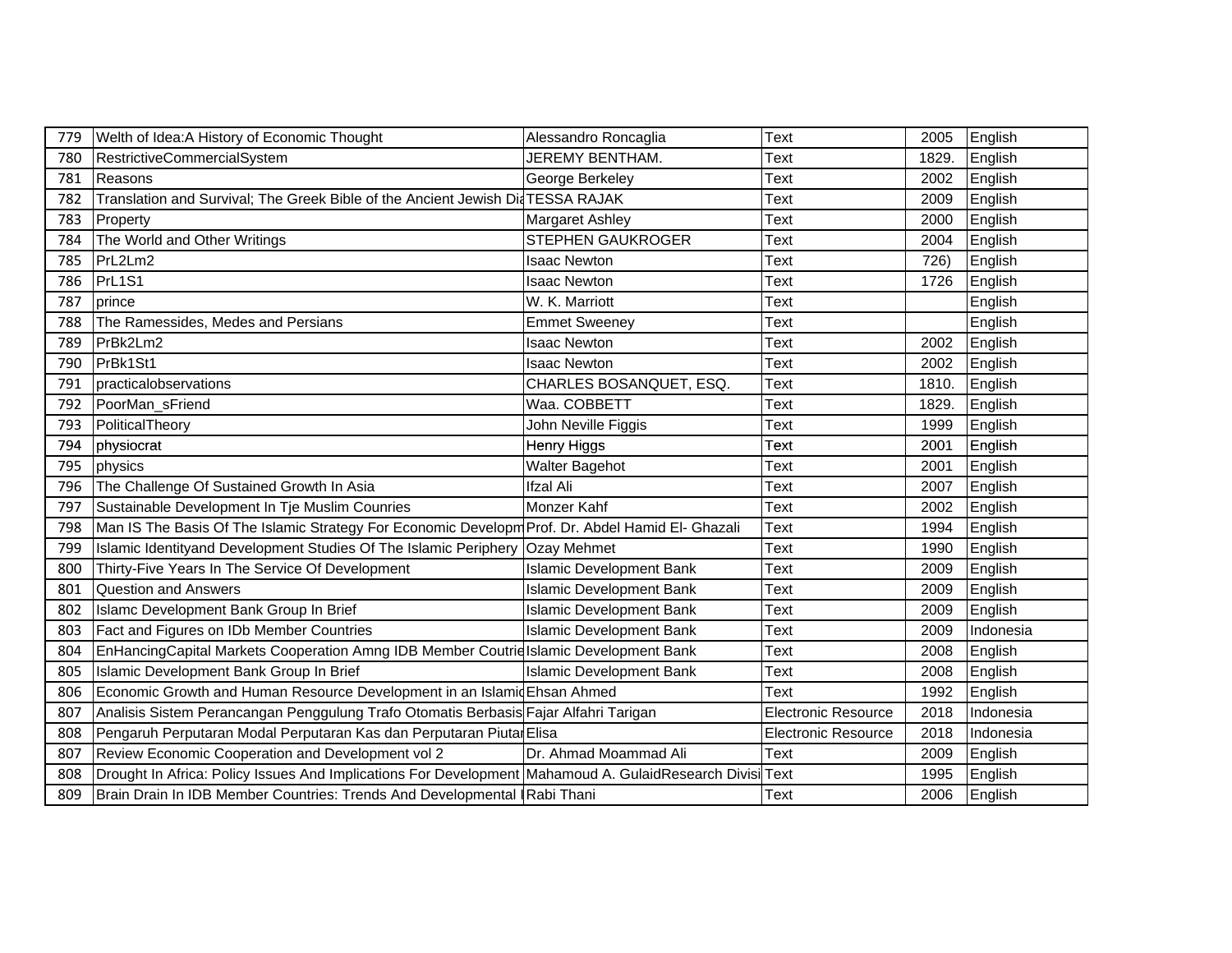|          | 810 An Estimation Of Level Of Development (A Comperative Study On Morteza Gharehbaghian            |                                           | <b>Text</b>         | 1995 English   |
|----------|----------------------------------------------------------------------------------------------------|-------------------------------------------|---------------------|----------------|
|          | 811 The Proprietary Church in The Medieval West                                                    | SUSAN WOOD                                | Text                | English        |
|          | 812 Past Present Future                                                                            | H.C. Carey                                | Text                | 1848 English   |
|          | 813 paperpound                                                                                     | EDWIN CANNAN, M.A., LL.D.                 | Text                | 1919 English   |
|          | 814 The Paths of History                                                                           | <b>IGOR M. DIAKONOFF</b>                  | Text                | 1999 English   |
|          | 815 ObservationFamineScotlandIreland                                                               | WILLIAM PULTENEY ALISON,                  | Text                | English        |
|          | 816 The Origin of Pagan Idolatry Ascertained from Historical Testimony GEORGE STANLEY FABER, B. D. |                                           | Text                | 1816 English   |
|          | 817   Implementasi Pembelajaran Matematika dengan Strategi Reciproca Dian Pangesti                 |                                           | Electronic Resource | 2018 Indonesia |
|          | 817 NorfolkManor                                                                                   |                                           |                     | English        |
|          | 818 morals                                                                                         | Jeremy Bentham                            | Text                | 1781 English   |
|          | 819 money                                                                                          | H. S. Foxwell                             | Text                | 2001 English   |
|          | 820 The Mediaval Revival                                                                           | ARTHUR RUDMAN                             | Text                | 1914 English   |
|          | 821   modernhistory                                                                                | John Acton                                | Text                | English        |
|          | 822 The History Of Banking In America                                                              | and who have not time to read longth Text |                     | English        |
|          | 823 MedPolTheory03                                                                                 | A. J. CARLYLE, M.A., I).LITT              | Text                | English        |
|          | 824 MedPolTheory02                                                                                 | A. J. CARLYLE, h1 A, D.LITT               | Text                | English        |
|          | 825 The Great Upheaval                                                                             | <b>JAY WINIK</b>                          | Text                | 1865 English   |
|          | 826   magnacar                                                                                     | Danny Stone                               | Text                | English        |
|          | 827 The French Effort Part1                                                                        |                                           | Text                | English        |
|          | 828 liberalism                                                                                     | Leonard Trelawny Hobhouse                 | Text                | English        |
|          | 829 The Foundation of Historic Irvington                                                           | Barbara Dodsworth                         | Text                | 1995 Indonesia |
| 830 Law2 |                                                                                                    | A.C.Campbell, A.M                         | Text                | 2001 English   |
|          | 831 A History of Game Theory, Volume 1                                                             | Mary Ann DimandRobert W.Dimand Text       |                     | English        |
|          | 832 The English Achievement Part 2                                                                 |                                           | Text                | English        |
|          | 833   lancashirecotton                                                                             | SYDNEY J. CHAPMAN, M.A.,                  | Text                | 1904 English   |
|          | 834   labourwrongslaboursremedy                                                                    | J. F. BRAY.                               | Text                | 1839 English   |
|          | 835 The Cambridge History of Hellenistic Philosophy                                                | <b>KEIMPE ALGRA</b>                       | Text                | 2008 English   |
|          | 836   Labor&Administration                                                                         | John R. Commons                           | Text                | 2004 English   |
|          | 837 Kaplan - Carey                                                                                 | A.D.H. Kaplan, Ph. D.                     | Text                | 1931 English   |
|          | 838 A Primer in Game Theory                                                                        | <b>Robert Gibbons</b>                     | Text                | English        |
|          | 839   InvestmentsAbroad                                                                            | A. EMIL DAVIES                            | Text                | 1927 English   |
|          | 840 The Ancient Synagogue - The First Thousand Years                                               | LEE I. LEVINE                             | Text                | 2005 Indonesia |
|          | 841   intval03                                                                                     |                                           | Text                | English        |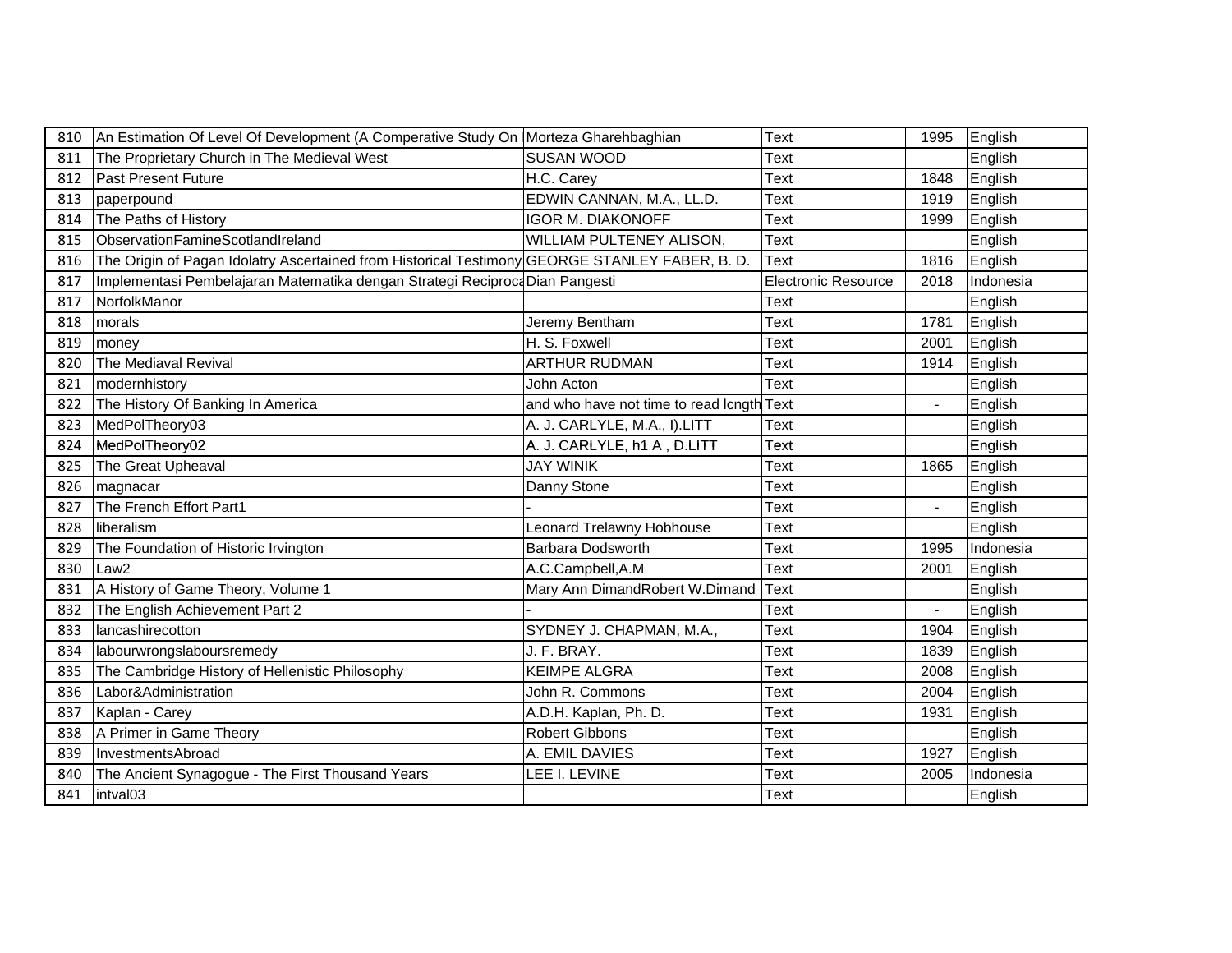|           | 842   Algorithmic Game Theory- First International Symposium                              | <b>Burkhard Monien</b>                     | <b>Text</b> | 2008. | English      |  |
|-----------|-------------------------------------------------------------------------------------------|--------------------------------------------|-------------|-------|--------------|--|
|           | 843 intval02                                                                              |                                            | Text        |       | English      |  |
|           | 844 stories of the wars of jews                                                           | A. L. O. E.                                | <b>Text</b> | 1990  | English      |  |
|           | 845   intval01                                                                            |                                            | <b>Text</b> |       | English      |  |
| 846       | IntQuad                                                                                   | <b>Isaac Newton</b>                        | Text        | 2002  | English      |  |
| 847       | InterTrade                                                                                | P. BARRY.                                  | <b>Text</b> | 1858  | English      |  |
| 848       | Literary History of Arab                                                                  | Reynold A. Nicholson, M.A.                 | <b>Text</b> | 1907  | English      |  |
|           | 849   InternationalTrade                                                                  | John A. Hobson                             | <b>Text</b> | 1904  | English      |  |
|           | 850 Algorithmic Game Theory                                                               | Noam NisanTim RoughgardenE´ va 1Text       |             | 2007  | English      |  |
|           | 851 Reason Truth And History                                                              | <b>Hilary Putnam</b>                       | Text        | 1981  | English      |  |
| 852       | Oil Politics, A Modern History of Petrolrum                                               | Francisco Parra                            | <b>Text</b> | 2004  | English      |  |
|           | 853 HumKno                                                                                | George Berkeley                            | <b>Text</b> |       | 2002 English |  |
| 854       | Observations on The Mussulmauns Of India Volume II                                        | MRS. MEER HASAN ALL                        | Text        |       | English      |  |
|           | 855 HistoryContract                                                                       | W. T. BARBOUR, A.M., LL.B., B.LITTText     |             |       | English      |  |
|           | 856   Nothing Less Than Victory - Decisive Wars and The Lessons of His JOHN DAVID LEWIS P |                                            | Text        |       | 2010 English |  |
|           | 857 HistoryBankingUSA                                                                     | <b>JAMES WILLIAM GILBART</b>               | Text        |       | English      |  |
|           | 858 Navigating World History; Historians Create a Global Past                             | <b>Patrick Manning</b>                     | <b>Text</b> | 2003  | English      |  |
|           | 859 history                                                                               | <b>Charles Hegel</b>                       | <b>Text</b> | 2001  | English      |  |
|           | 860 Medieval and Modern Greek                                                             | <b>Robert Browning</b>                     | <b>Text</b> | 1969  | English      |  |
| 861       | <b>History Feudal Property</b>                                                            | JOHN DALRYMPLE, EFG                        | Text        |       | English      |  |
|           | 862 The Risala : A Treatise on Maliki Figh                                                | Abdullah Ibn Abi Zayd Al- Qayrawani Text   |             |       | 1996 English |  |
|           | 863   Liberation Theology After the End of History                                        | Daniel M. Bell, Jr.                        | Text        | 2001  | English      |  |
|           | 864 The Lawful And Prohibited in Islam                                                    | Dr. Yusuf Al- Qaradawi                     | <b>Text</b> | 1960  | English      |  |
| 865 Hist1 |                                                                                           | Sir W. J. Ashley                           | <b>Text</b> |       | English      |  |
| 866       | International Islamic Publishing House                                                    | Abu Ameenah Bilal Philips                  | <b>Text</b> | 1990  | English      |  |
| 867       | Lectures On The Modern History                                                            | John Acton                                 | <b>Text</b> | 1906  | English      |  |
| 868       | highlanders                                                                               | John Stuart Blackie, F.R.S.E.              | <b>Text</b> | 1885  | English      |  |
|           | 869 Jew and Gentile in the Ancient World                                                  | Louis H. Feldman                           | <b>Text</b> |       | English      |  |
|           | 870   hegelslogicaness009131mbp                                                           | <b>JOHN GRIER HIBBEN</b>                   | <b>Text</b> | 1902  | English      |  |
|           | 871 Pembagian Harta Warisan Orang Yang Berbeda Agama Dalam PelSahriani                    |                                            | <b>Text</b> | 2009  | Indonesia    |  |
|           | 872 HarrisIQ                                                                              | <b>Isaac Newton</b>                        | <b>Text</b> | 2002  | English      |  |
|           | 873 Jealous gods and chosen people                                                        | referring to the Tigris and Euphrates Text |             | 2004  | English      |  |
|           | 874 hammurabi                                                                             | Jon Roland                                 | <b>Text</b> |       | English      |  |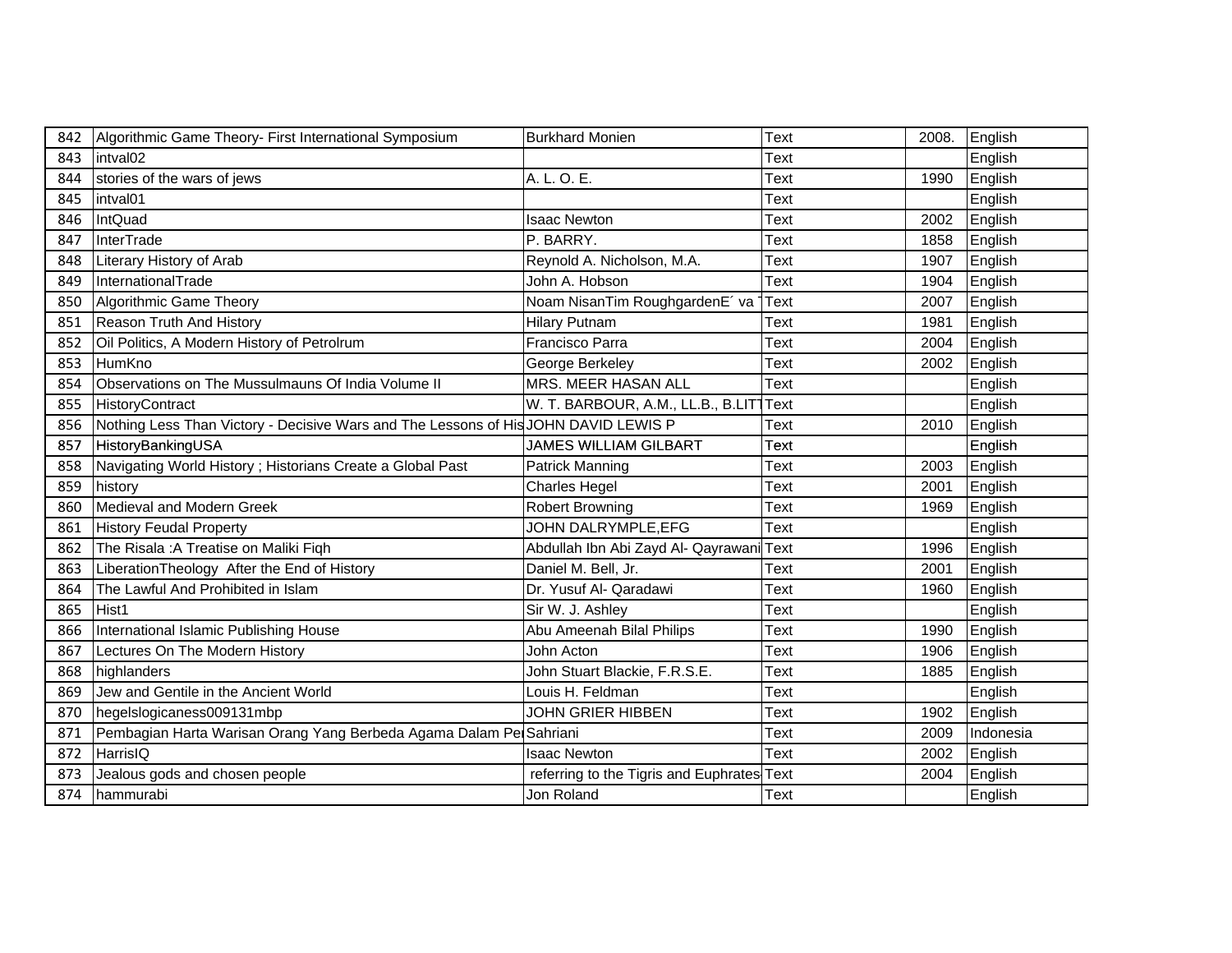| 875 | Studies In Usul UI Figh                                                                           | Iyad Hilal                             | Text                       | 2008  | English   |
|-----|---------------------------------------------------------------------------------------------------|----------------------------------------|----------------------------|-------|-----------|
| 876 | GreekImp                                                                                          | <b>WILLIAM SCOTT FERGSON</b>           | Text                       | 2001  | English   |
| 877 | Into the Bermuda Triangle                                                                         | Gian J. Quasar                         | Text                       | 2004  | English   |
| 878 | Imperialism and Biblical Prophecy 750-500 BCE                                                     | David Aberbach                         | Text                       | 1993  | English   |
| 879 | Millah IbrohimrnSeruan Dakwah Para Nabi Dan Rosul                                                 | Abu Musa Ath Thoyyaar                  | Text                       |       | Indonesia |
| 880 | History of Western Philosophy                                                                     | <b>Nigel Tubbs</b>                     | Text                       | 2009  | English   |
| 881 | FrenchRevolution                                                                                  | JOHN EMERICH EDWARDDALBER Text         |                            | 1999  | English   |
| 882 | AgamarnDemokrasi                                                                                  | Abu Musa Ath Thoyyaar                  | Text                       |       | Indonesia |
| 883 | History of Jewish Philosophy                                                                      | Daniel H.Frank                         | Text                       |       | English   |
| 884 | Tipudaya Freemasonry Di AseanrnTerbit Pertama Kali Di Indonesia Abdullah Patani                   |                                        | Text                       |       | Indonesia |
| 885 | <b>French Revolution</b>                                                                          | <b>THOMAS CARLYLE</b>                  | Text                       |       | English   |
| 886 | An Nihayah Wal Khulashoh                                                                          | Abdullah Azzam                         | Text                       |       | Indonesia |
| 887 | ExpenditureGovernment                                                                             | <b>WILLIAM BLAKE</b>                   | Text                       |       | English   |
| 888 | History Of GOD                                                                                    | Karen Armstrong                        | Text                       |       | English   |
| 889 | Demokrasi :rnSistem Kufur                                                                         | Abdul Qadim Zallum                     | Text                       |       | Indonesia |
| 890 | Explaining Games- The Epistemic Programme in Game Theory                                          | Boudewijn de Bruin                     | Text                       | 2010  | English   |
| 891 | History and Criticism of the Labor Theory of Value in English Politic Albert C. Whitaker, A. B.,  |                                        | Text                       |       | English   |
| 892 | EssayForeignTrade                                                                                 | Sir MATTHEW DECKER                     | Text                       |       | English   |
| 893 | Game Theory - A Critical Introduction                                                             | Shaun P.Hargreaves HeapYanis Var Text  |                            | 2003. | English   |
| 894 | Pengaruh Penggunaan E-Toll Card dan Cash Terhadap Pendapata FITRI ERLIANA                         |                                        | <b>Electronic Resource</b> | 2018  | Indonesia |
| 894 | <b>Histories Of Sexuality</b>                                                                     | <b>STEPHEN GARTON</b>                  | <b>Text</b>                | 2004  | English   |
| 895 | Anjuran Untuk Berkasih Sayang DanrnBersatu Serta Peringatan Da Fadhilah Asy-Syaikh Rabi' bin Hadi |                                        | <b>Text</b>                |       | Indonesia |
| 896 | <b>Historical Economics</b>                                                                       | Charles P. Kindleberger                | Text                       | 1990  | Indonesia |
| 897 | EnglishBorough12c                                                                                 | <b>ADOLPHUS BALLARD</b>                | Text                       | 1914  | English   |
| 898 | Pendidikan Islam:rnMembentuk Manusia Berkarakter dan Beradab Adian Husaini                        |                                        | Text                       |       | Indonesia |
| 899 | Historical Dictionary of World War II Intelligence                                                | <b>Nigel West</b>                      | Text                       | 2005  | English   |
| 900 | EnglandsWayToWinWealth                                                                            | Tobias Gentleman                       | Text                       |       | English   |
| 901 | Game Theory - A Multi-Leveled Approach                                                            | <b>Hans Peters</b>                     | Text                       | 2008. | English   |
| 902 | Perayaan Natalrn25 DesemberrnAntara Dogma & Toleransi                                             | Irene Handono                          | Text                       |       | Indonesia |
| 903 | Family and Friends in Eighteenth-Century England                                                  | Naomi Tadmor                           | Text                       | 2004  | English   |
| 904 | Enclosure                                                                                         | <b>Harriett Bradley</b>                | Text                       | 1918  | English   |
| 905 | Game Theory - A Very Short Introduction                                                           | Ken Binmore                            | Text                       | 2007  | English   |
| 906 | Polemik Sekitar Hukum Lagu & Musik                                                                | Syaikh Muhammad Nasiruddin Al-Alb Text |                            | 2002  | Indonesia |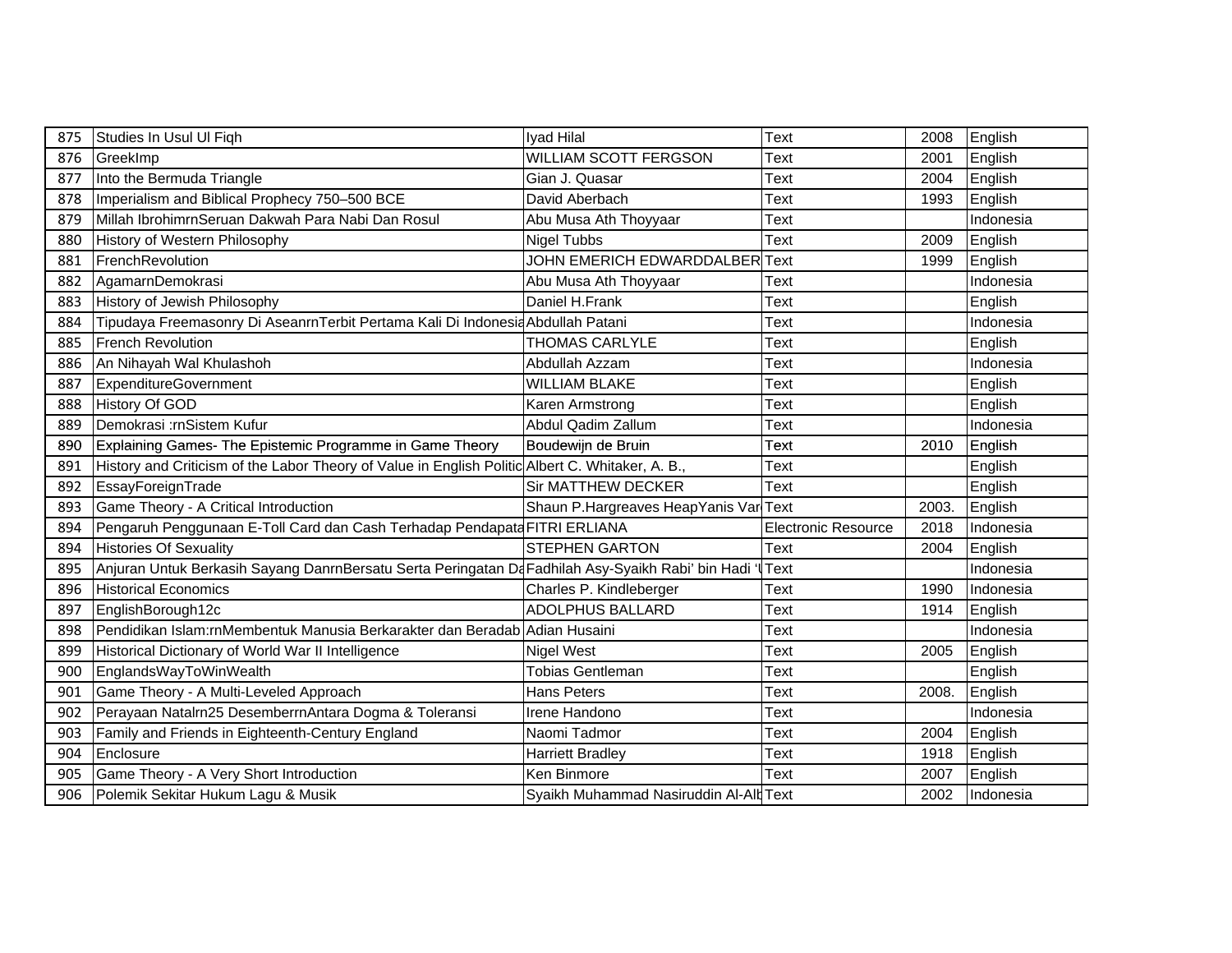| 907 | EconomicsRussianVillage                                                           | <b>RUSSIAN VILLAGE.</b>                    | <b>Text</b> |       | English   |  |
|-----|-----------------------------------------------------------------------------------|--------------------------------------------|-------------|-------|-----------|--|
| 908 | Edward III and The English Peerage; Royal Patronage, Social MobiDR JAMES BOTHWELL |                                            | Text        | 2004  | English   |  |
| 909 | Laporan Akhir rnHasil Penelitian Block Grant rnTahun Anggaran 20 Umdatul Hasanah  |                                            | Text        | 2008  | Indonesia |  |
| 910 | EcHistRome                                                                        | <b>Tenney Frank</b>                        | Text        | 2004  | English   |  |
| 911 | Court Patronage and Corruption in Early Stuart England                            | Linda Levy Peck                            | Text        | 1990  | English   |  |
| 912 | Ringkasan Minhajul Sunnah                                                         | Asy-Syaikh Abdurrahman Bin Hasan Text      |             | 2007  | Indonesia |  |
| 913 | Game Theory and Business Applications                                             | Kalyan ChatterjeeWilliam F. Samuels Text   |             | 2001  | English   |  |
| 914 | <b>Distribution</b>                                                               | Y. Edgeworth                               | Text        | 1904. | English   |  |
| 915 | Bread And Circuses ; Euergetism and Unicipal Patronage in Roma Kathryn Lomas      |                                            | Text        | 2003  | English   |  |
| 916 | Ringkasan Minhajul Sunnah                                                         | Ibnu Taimiyah                              | Text        | 2007  | Indonesia |  |
| 916 | disclivy                                                                          | NICCOLO MACHIAVELLI                        | Text        | 1517  | English   |  |
| 917 | currency                                                                          | John E. Cairnes, Esq., A.M.                | Text        | 1854  | English   |  |
| 918 | cu31924100532054                                                                  | FUSTEL DE COULANGES.                       | Text        | 1877  | English   |  |
| 919 | Game Theory and Economic Analysis                                                 | <b>Christian Schmidt</b>                   | Text        | 2002  | English   |  |
| 920 | A Political and Social History of Modern Europe                                   | Carlton J. H. Hayes                        | Text        | 2004  | English   |  |
| 921 | cu31924008733309                                                                  | F. HAVERFIELD                              | <b>Text</b> | 1913  | English   |  |
| 922 | creditsystem                                                                      | H. C. CAREY                                | Text        | 1838  | English   |  |
| 923 | Game Theory and Economic Modelling                                                | Kreps, David M                             | Text        |       | English   |  |
| 924 | A History of Inner Asia                                                           | <b>Svat Soucek</b>                         | Text        | 2000  | English   |  |
| 925 | Sejarah Rasulullah                                                                | Al-Hafiz Abdul Ghani bin Abdul WahilText   |             | 2008  | Indonesia |  |
| 926 | CourseExchange                                                                    | <b>WILLIAM BLAKE</b>                       | Text        |       | English   |  |
| 927 | Sirah Nabi Muhammad S.A.W.rnPengajaran & Pedoman                                  | Mustafa as-Syibaie                         | Text        |       | Indonesia |  |
| 928 | Figih Zakat                                                                       | Dr. Yusuf Al- Quaradawi                    | Text        |       | Indonesia |  |
| 929 | A History of Economic Thought                                                     | STEVEN G. MEDEMA                           | Text        | 1998  | English   |  |
| 930 | Corporations <sub>2</sub>                                                         | John P.Davis,ph.D.                         | Text        | 2001  | English   |  |
| 931 | Tragedi Terbunuhnya Utsman Bin Affan                                              | Al-Qadhi Abu A'la                          | Text        |       | Indonesia |  |
| 932 | Corporation                                                                       | William W. Cook                            | Text        | 2004  | English   |  |
| 933 | A History of Charisma                                                             | John Potts                                 | Text        | 2009  | English   |  |
| 934 | WANITA DAN ISLAMrnKumpulan Tulisan Santriwati Aceh                                | Siti Zalikha H. Ibrahim, Azizah Muhan Text |             |       | Indonesia |  |
| 935 | corporation                                                                       | Ernst Freund, J. U. D.                     | Text        | 2000  | English   |  |
| 936 | Wasiat-wasiat UlamarnTerdahulu                                                    | Syaikh Salim le-d Al-Hilali                | Text        | 2009  | Indonesia |  |
| 937 | ControlTrusts                                                                     | John Bates ClarkJohn Maurice Clark Text    |             | 1914  | English   |  |
| 938 | constitutio                                                                       | <b>Walter Bagehot</b>                      | Text        | 1873. | English   |  |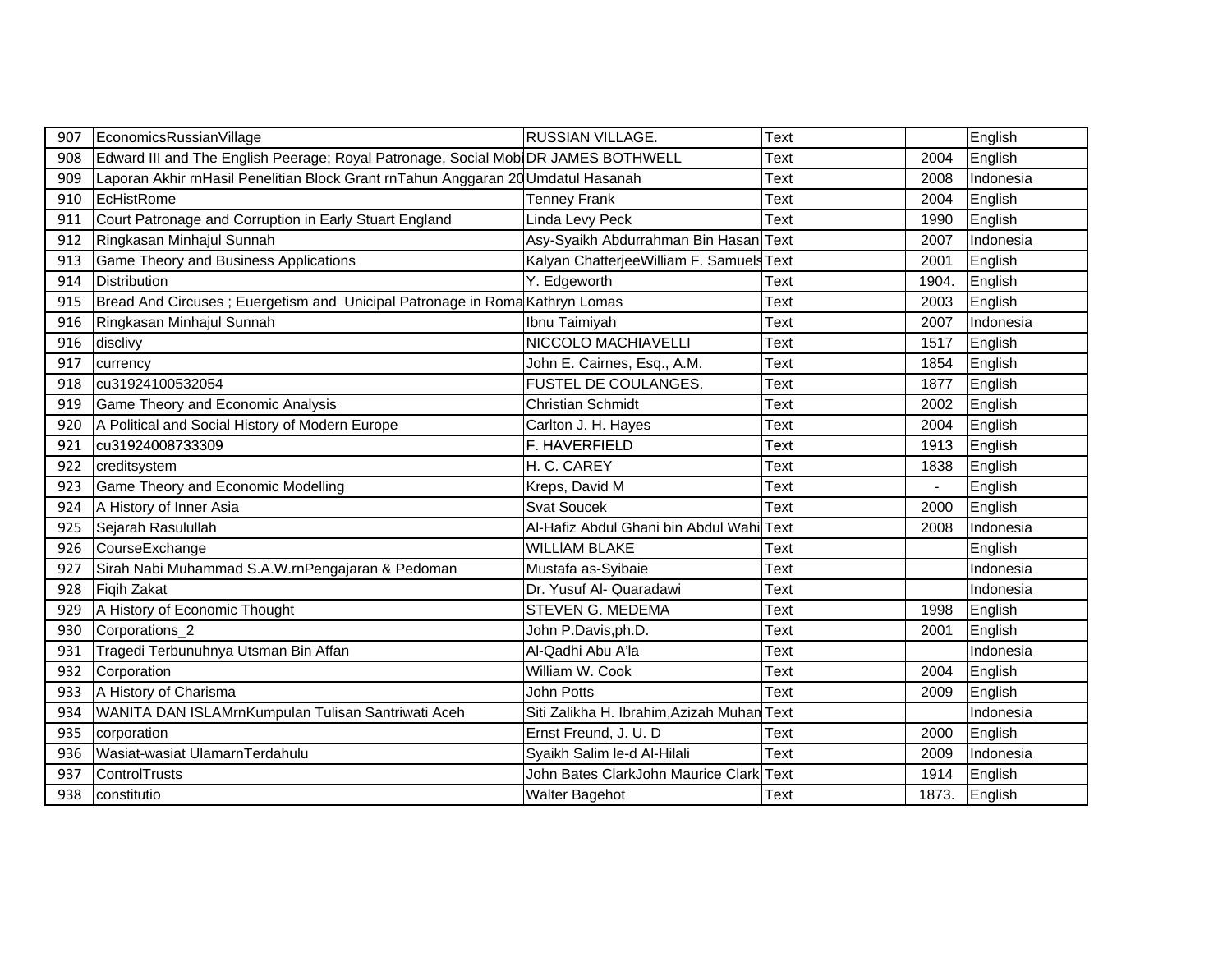| 939 | Chapter 1: Economic Freedom of the World, 2007                                                          |                                         | Text        | 2007 | Indonesia |
|-----|---------------------------------------------------------------------------------------------------------|-----------------------------------------|-------------|------|-----------|
| 940 | Game Theory and International Environmental Cooperation                                                 | <b>Michael Finus</b>                    | Text        | 2001 | English   |
| 941 | Chapter 2: The Impact of Financial and Economic Crisesrnon Econ Jakob de Haan, Jan-Egbert Sturm, E Text |                                         |             |      | Indonesia |
| 942 | Chapter 3: The Effects of American Recession-rnFighting Policies dHerbert Grubel                        |                                         | Text        |      | Indonesia |
| 943 | Chapter 4: Country Data Tables                                                                          |                                         | Text        |      | Indonesia |
| 944 | Appendix: Explanatory Notes and Data Sources                                                            |                                         | Text        |      | Indonesia |
| 945 | <b>Executive Summary</b>                                                                                |                                         | Text        |      | Indonesia |
| 946 | Economic Freedom of the Worldrn2009 Annual Report                                                       | James GwartneyRobert Lawson             | Text        |      | Indonesia |
| 947 | Game Theory and Political Theory - An Introduction                                                      | PETER C. ORDESHOOK                      | Text        | 2003 | English   |
| 948 | Economic Freedomrnof the World                                                                          |                                         | Text        | 2008 | Indonesia |
| 949 | consclar                                                                                                | Danny Stone                             | Text        |      | English   |
| 950 | A Hand Book of Business in Lowell With A History of City                                                | Charles Cowley, Esq                     | Text        | 1856 | English   |
| 950 | Appendix 2: Selected Publications Using Ratingsrnfrom Economic Freedom of the World                     |                                         | Text        |      | Indonesia |
| 951 | Appendix 1: Explanatory Notes and Data Sources                                                          |                                         | Text        |      | Indonesia |
| 952 | Chapter 3: Country Data Tables                                                                          |                                         | Text        |      | Indonesia |
| 953 | CommAcc                                                                                                 | David R. Wilkins                        | Text        | 2002 | English   |
| 954 | Chapter 2: Economic Freedom and World Poverty                                                           | Seth W. Norton & James D. Gwartne Text  |             | 2008 | Indonesia |
| 955 | Chapter 1: Economic Freedom of the World                                                                |                                         | Text        | 2006 | Indonesia |
| 956 | <b>Game Theory and Pragmatic</b>                                                                        | Anton Benz, Gerhard J"agerRobert viText |             |      | English   |
| 957 | Economic Freedom of the Worldrn2007 Annual Report                                                       |                                         | Text        | 2007 | Indonesia |
| 958 | <b>Executive Summary</b>                                                                                |                                         | <b>Text</b> |      | Indonesia |
| 959 | BurgageTenureMedievalEngland                                                                            | MORLEY DE WOLFHEMMEText                 |             | 1914 | English   |
| 960 | Appendix 2: Selected Publications Using Ratingsrnfrom Economic Freedom of the World                     |                                         | Text        |      | Indonesia |
| 961 | Appendix 1: Explanatory Notes and Data Sources                                                          |                                         | Text        |      | Indonesia |
| 962 | Chapter 3: Country Data Tables                                                                          |                                         | Text        |      | Indonesia |
| 963 | Chapter 3: Country Data Tables                                                                          |                                         | Text        |      | Indonesia |
| 964 | Chapter 2: The Spread of Global Economic Freedom                                                        |                                         | Text        | 2005 | Indonesia |
| 965 | A Farewell to Alms; A Brief Economic History of the World                                               | <b>Gregory Clark</b>                    | Text        | 2007 | English   |
| 966 | <b>AustriaOverAll</b>                                                                                   | <b>NUR WILL</b>                         | Text        |      | English   |
| 967 | Chapter 1: Economic Freedom of the World                                                                |                                         | Text        | 2005 | Indonesia |
| 968 | Economic Freedomrnof the World                                                                          | James GwartneyRobert LawsonWilliaText   |             |      | Indonesia |
| 969 | A Cultural History of Modern Science in China                                                           | benjamina elman                         | Text        | 2006 | English   |
| 970 | assizcla                                                                                                | Jon Roland                              | Text        |      | English   |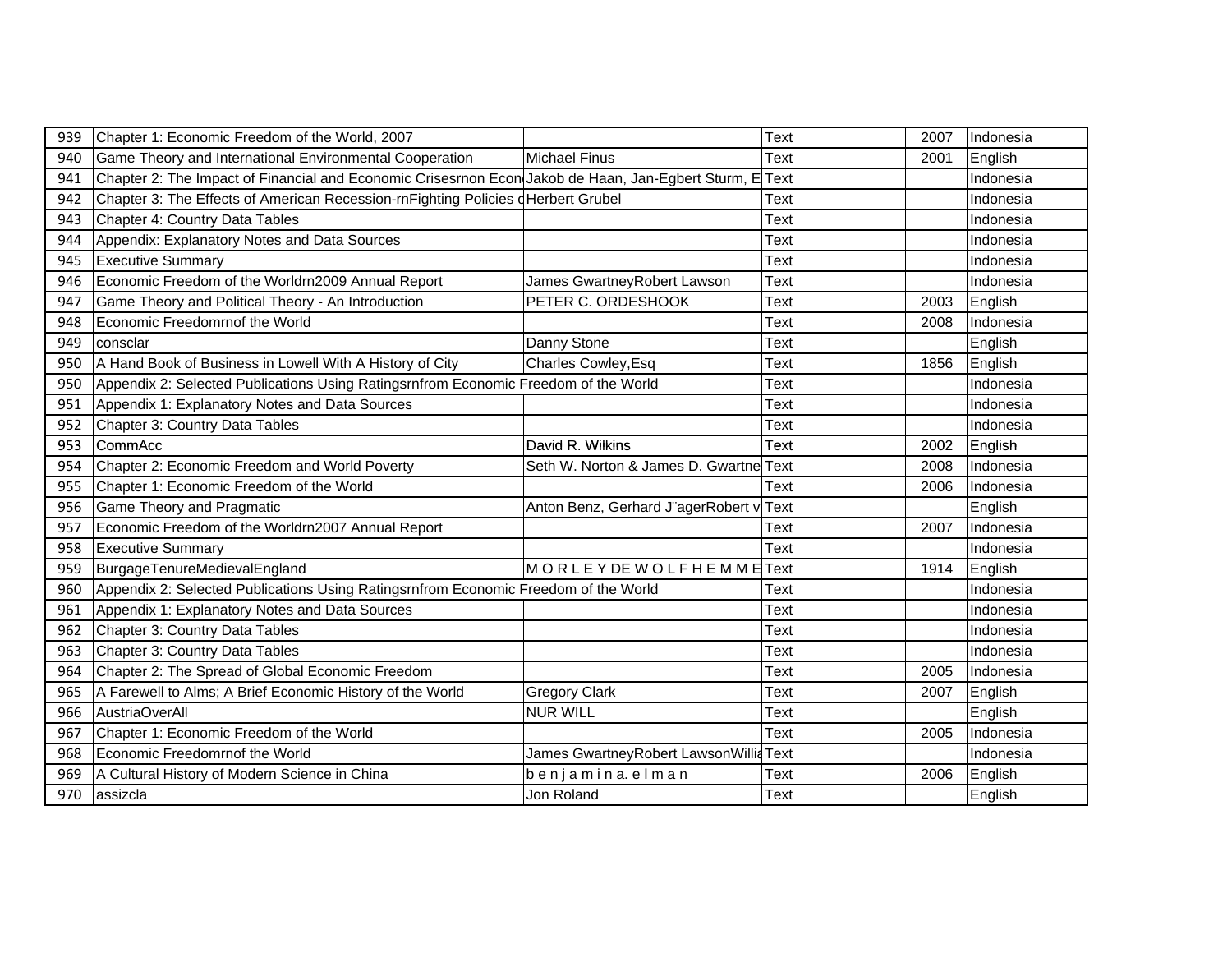| 971  | A Brief History of Spirituality                                                      | <b>Philip Sheldrake</b>                | Text        | 2007  | English   |
|------|--------------------------------------------------------------------------------------|----------------------------------------|-------------|-------|-----------|
| 972  | arbroath                                                                             | John Prebble                           | Text        |       | English   |
| 973  | General Equilibrium Analysis of Production and Increasing Returns Takashi Suzuki     |                                        | Text        | 2009  | English   |
| 974  | Appendix 2: Selected Publications Using Ratingsrnfrom Economic Freedom of the World  |                                        | Text        |       | Indonesia |
| 975  | Appendix 1: Explanatory Notes and Data Sources                                       |                                        | Text        |       | Indonesia |
| 976  | Chapter 2: Freedom versus Collectivism in Foreign Aid                                | William Easterly1                      | Text        |       | Indonesia |
| 977  | Chapter 3: Country Data Tables                                                       |                                        | Text        |       | Indonesia |
| 978  | Chapter 3: Country Data Tables                                                       |                                        | Text        |       | Indonesia |
| 979  | <b>Graduate Macroeconomics I</b>                                                     | Dietrich Vollrath                      | Text        | 2007  | English   |
| 980  | The Very Thought of Education : Psychoanalysis and thernImpossib Deborah P. Britzman |                                        | Text        | 2009  | English   |
| 981  | The Etiquette of Seeking Knowledge                                                   | Shaykh Bakr Aboo Zayd                  | Text        |       | English   |
| 982  | Chapter 1: Economic Freedom of the World                                             |                                        | Text        |       | Indonesia |
| 983  | Insights into Game Theory                                                            | ein-ya guramichael maschler            | Text        | 2008. | English   |
| 984  | Economic Freedomrnof the World                                                       | James GwartneyRobert LawsonErik        | <b>Text</b> |       | Indonesia |
| 985  | <b>Executive Summary</b>                                                             |                                        | Text        |       | Indonesia |
| 986  | Appendix 2: Selected Publications Using Ratingsrnfrom Economic Freedom of the World  |                                        | Text        |       | Indonesia |
| 987  | Appendix 1: Explanatory Notes and Data Sources                                       |                                        | Text        |       | Indonesia |
| 988  | Chapter 3: Country Data Tables                                                       |                                        | Text        |       | Indonesia |
| 989  | Chapter 2: Economic Freedom and Peace                                                | <b>Erik Gartzke</b>                    | Text        |       | Indonesia |
| 990  | The Book of Knowledge                                                                | Imaam Abu Khaithama                    | Text        | 2001  | English   |
| 991  | Chapter 1: Economic Freedom of the World, 2003                                       |                                        | Text        | 2003  | Indonesia |
| 992  | Teachings of Rumi. The Spiritual Couplets                                            | Maulana Jalalu-'d-din Muhammad i RText |             |       | English   |
| 993  | Economic Freedomrnof the Worldrn2004 Annual Report                                   | James GwartneyRobert Lawson            | Text        |       | Indonesia |
| 994  | Appendix 2: Selected Publications Using Ratingsrnfrom Economic Freedom of the World  |                                        | Text        |       | Indonesia |
| 995  | Appendix 1: Explanatory Notes and Data Sources                                       |                                        | Text        |       | Indonesia |
| 996  | Chapter 3: Country Data Tables                                                       |                                        | Text        |       | Indonesia |
| 997  | Chapter 2: Economic Freedom, Investment, rnand Growth                                |                                        | Text        |       | Indonesia |
| 998  | Chapter 1: Economic Freedom of the World, 2002                                       |                                        | Text        |       | Indonesia |
| 999  | Economic Freedomrnof the Worldrn2003 Annual Report                                   | James GwartneyRobert Lawson            | Text        | 2003  | Indonesia |
| 1000 | Why Do We Educate - Renewing the Conversation                                        | David L. CoulterJohn R. Wiens          | Text        | 2008  | English   |
| 1001 | Chapter 3: Country Data Tables                                                       |                                        | Text        |       | Indonesia |
|      | 1002 Chapter 2: Using Software in the Econometric Equation                           | <b>Neil Emerick</b>                    | Text        |       | Indonesia |
|      | 1003 Chapter 1: Economic Freedom of the World, 2001                                  |                                        | Text        | 2001  | Indonesia |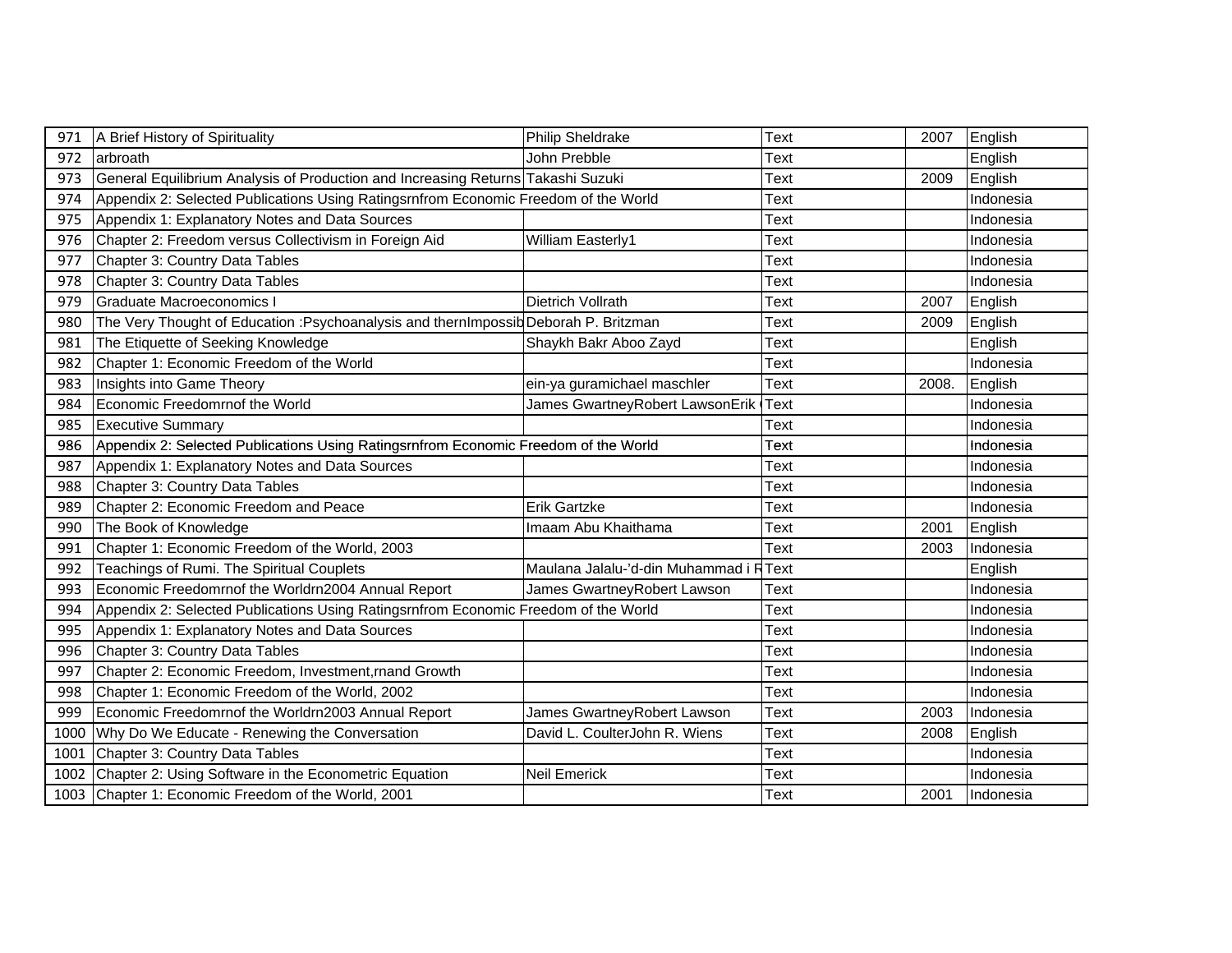|      | 1004 Chapter 4: Country Data Tables                                                   |                                            | Text        |      | Indonesia |
|------|---------------------------------------------------------------------------------------|--------------------------------------------|-------------|------|-----------|
|      | 1005 Economic Freedomrnof the Worldrn2002 Annual Report                               | James GwartneyRobert Lawson                | Text        |      | Indonesia |
|      | 1006 Chapter 3: International Tax Competition                                         | Chris Edwards and Veronique de Ru Text     |             |      | Indonesia |
|      | 1007 Chapter 2: Index of Patent Rights                                                |                                            | Text        |      | Indonesia |
|      | 1008 The Roots of Education                                                           | <b>RUDOLFSTEINER</b>                       | Text        | 1997 | English   |
|      | 1009 Chapter 1: Economic Freedom of the World, 2000                                   |                                            | Text        |      | Indonesia |
|      | 1010 Economic Freedom of the Worldrn2001 Annual Report                                | James GwartneyRobert Lawson                | Text        | 2001 | Indonesia |
| 1011 | Chapter 5: Country Data Tables                                                        |                                            | Text        |      | Indonesia |
|      | 1012 Chapter 4: Intellectual PropertyrnAnd Patent Regimes                             |                                            | Text        |      | Indonesia |
|      | 1013 Trade Openness Index (1998)                                                      |                                            | Text        |      | Indonesia |
|      | 1014 Chapter 3: Trade Openness, Income Levels, rnAnd Economic Growth, 1980-1998       |                                            | Text        |      | Indonesia |
|      | 1015 Table 2-1 Area I: Size Of Government                                             |                                            | Text        |      | Indonesia |
|      | 1016 Chapter 2: A More Comprehensive IndexrnOf Economic Freedom FJames Gwartney       |                                            | Text        |      | Indonesia |
|      | 1017 Executive Summary                                                                |                                            | Text        |      | Indonesia |
| 1018 | الرسالة للشافعي تحقيق احمد شاكر                                                       |                                            | Text        |      | Indonesia |
|      | 1019 Intermediate Microeconomics and Its Application                                  | WALTER NICHOL SONCHRIS                     | Text        | 2010 | English   |
|      | 1018   Macroeconomic Theory; A Dynamic General Equilibrium Approach   Michael Wickens |                                            | Text        | 2008 | English   |
|      | 1019 Corporate Governance in Asia                                                     | Julian Roche                               | Text        | 2005 | English   |
|      | 1020   Mathematical Programming and Game Theory for Decision Making Sankar K. Pal     |                                            | Text        | 2008 | English   |
| 1021 | An Introduction to Internet Governance                                                | Jovan Kurbalija                            | Text        | 2010 | English   |
|      | 1022 Measuring Risk Aversion                                                          | Donald J. MeyerJack Meyer                  | Text        | 2006 | English   |
|      | 1023 Models in Cooperative Game Theory                                                | Rodica BranzeiDinko DimitrovStef Tij       | Text        | 2008 | English   |
|      | 1024 N-Person Game Theory                                                             | by Anatol Rapoport                         | Text        | 1970 | English   |
|      | 1025 Corporate Governance, Ethics and CSR                                             | Justine SimpsonJohn Taylor                 | Text        | 2013 | English   |
|      | 1026 Optimizing the Aging, Retirement, and Pensions Dilemma                           | William T. ZiembaMarida BertocchiSa        | <b>Text</b> | 2010 | English   |
|      | 1027 Resolutions and Recomendations Of The Council Of The Islamic Fi                  | <b>Ilslamic Research Training Instiute</b> | Text        | 2000 | Indonesia |
|      | 1028 Pareto Optimality, Game Theory and Equilibria                                    | ALTANNAR CHINCHULUUNPANOSText              |             | 2008 | English   |
|      | 1029 Principle of Islamic Jurisprudence                                               | M.H Kamali                                 | Text        |      | Indonesia |
|      | 1030 Non-Muslim In The Shari'ah Of Islam                                              | Salim Al-Bahnasawy                         | Text        | 2004 | English   |
|      | 1031 Playing for Real - A Text on Game Theory                                         | Ken Binmore                                | Text        | 2007 | English   |
|      | 1032 Real Macroeconomic Theory                                                        | Per Krusell                                | Text        | 2007 | English   |
|      | 1033 Reduction, Rationality and Game Theory in Marxian Economics                      | <b>Bruce Philp</b>                         | Text        | 2005 | English   |
|      | 1034 Risk and Financial Management                                                    | <b>CHARLES TAPIERO</b>                     | Text        | 2004 | English   |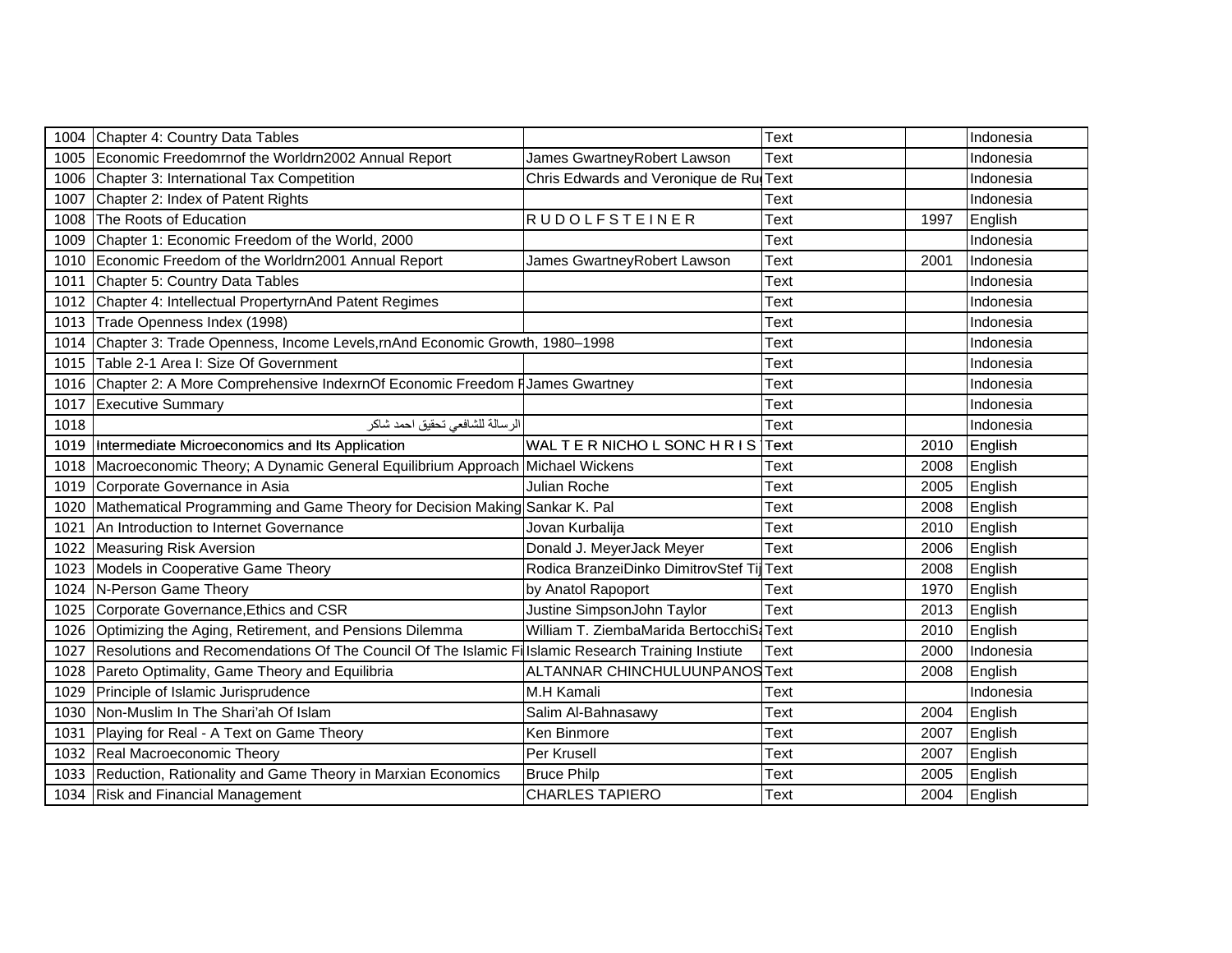|      | 1035 Risk Aversion in Experiments                                                               | JAMES C. COX                             | Text | 2008  | English   |
|------|-------------------------------------------------------------------------------------------------|------------------------------------------|------|-------|-----------|
|      | 1036 Rock, Paper, Scissors - Game Theory in Everyday Life                                       | ALSO BY LEN FISHER                       | Text | 2008  | English   |
| 1037 | Legislation & Law In Islam                                                                      | Dr. Yusuf Al- Quaradawi                  | Text |       | English   |
| 1038 | Land, Law & Islam Property And Right in The Muslim World                                        | Siraj SaitHilary Lim                     | Text | 2006  | English   |
| 1039 | Justice, Punishment And The Medievel Muslim Imagination.                                        | Christian Lange                          | Text | 2008  | Indonesia |
| 1040 | Islam And Human Right in Practice                                                               | Shahram AkbarzadehBenjamin MacQText      |      | 2007  | English   |
| 1041 | Russian Contributions to Game Theory and Equilibrium Theory                                     | Theo S. H. DriessenGerard van der L Text |      | 2005  | English   |
| 1042 | Scenarios for Risk Management and Global Investment Strategies                                  | Rachel E. S. ZiembaWilliam T. Ziemt Text |      | 2007  | English   |
| 1043 | Some Article on Education in Islam                                                              | DR. M. Hamidullah                        | Text |       | English   |
| 1044 | The Oxfam Education Report                                                                      | <b>Kevin Watkins</b>                     | Text | 2000  | English   |
| 1045 | Figh Al-Sirah 1                                                                                 | Muhammad Sa'id Ramdhan al- Buti          | Text | 1983  | Indonesia |
| 1046 | Solutions Manual- Fundamentals of Corporate Finance                                             | RossWesterfieldJordan                    | Text | 2007  | English   |
| 1047 | Pendidikan Islam dan Madrasah Hassan Al-Banna - Yusuf Al-Qara yang sampai sekarang belum tampal |                                          | Text | 1980  | Indonesia |
| 1048 | The Essentials of Education                                                                     | RUDOLFSTEINER                            | Text | 1997  | English   |
| 1049 | Fiqh al-Iman Key Proofs In Hanafi Fiqh                                                          | Abdur-Rahman Ibn Yusuf                   | Text | 2007  | English   |
|      | 1050 Muhammad Tahir-ul-Qadri - Islamic Concept of Knowledge                                     | Dr Muhammad Tahir-ul-Qadri               | Text | 2007  | English   |
| 1051 | The Distance Education Evolution Issues and Case Studies                                        | Dominique MonolescuCatherine Schi Text   |      | 2004  | English   |
|      | 1052 Knowledge Triumphant                                                                       | Franz Rosenthal                          | Text | 2007  | English   |
| 1053 | Public or Private Education                                                                     | RICHARD ALDRICH                          | Text | 2005. | English   |
| 1054 | Knowledge in Context                                                                            | Sandra Jovchelovitch                     | Text | 2007  | English   |
|      | 1055 State, Anarchy and Collective Decisions                                                    | Alex Talbot Coram                        | Text | 2001  | English   |
| 1056 | Statistical Thought - A Perspective and History                                                 |                                          | Text |       | English   |
| 1057 | Official Knowledge ; Democratic Education in a Conservative Age   MICHAEL W. APPLE              |                                          | Text | 2000  | English   |
| 1058 | Journeys to the Other Shore - Muslim and Western Travelers in Se Roxanne L. Euben               |                                          | Text | 2006  | English   |
| 1059 | The Bounds of Reason Game Theory and the Unification of the Bel Herbert Gintis                  |                                          | Text | 2009  | English   |
|      | 1060 Legislation & Law In Islam                                                                 | Dr. Yusuf Al- Quaradawi                  | Text |       | Indonesia |
| 1061 | Noddings - Happiness and Education                                                              | <b>NEL NODDINGS</b>                      | Text | 2003  | English   |
| 1062 | Islamic Perspectives on Education                                                               | Mamoun Abuarqub                          | Text | 2009. | English   |
| 1063 | Moral Education - Beyond the Teaching of Right and Wrong                                        | <b>COLIN WRINGE</b>                      | Text | 2006  | English   |
| 1064 | Land, Law& islam Propertyand Human Rihgt In The Muslim World                                    | Siraj SaitHilary Lim                     | Text | 2006  | English   |
| 1064 | The Topology of the 2x2 Games                                                                   | David RobinsonDavid Goforth              | Text | 2005  | English   |
| 1065 | Malaysia-Knowledge-Economy2007                                                                  |                                          | Text | 2007  | English   |
|      | 1067 Justice, Punishment and the Medieval Muslim Imagination                                    | Christian Lange                          | Text | 2008  | English   |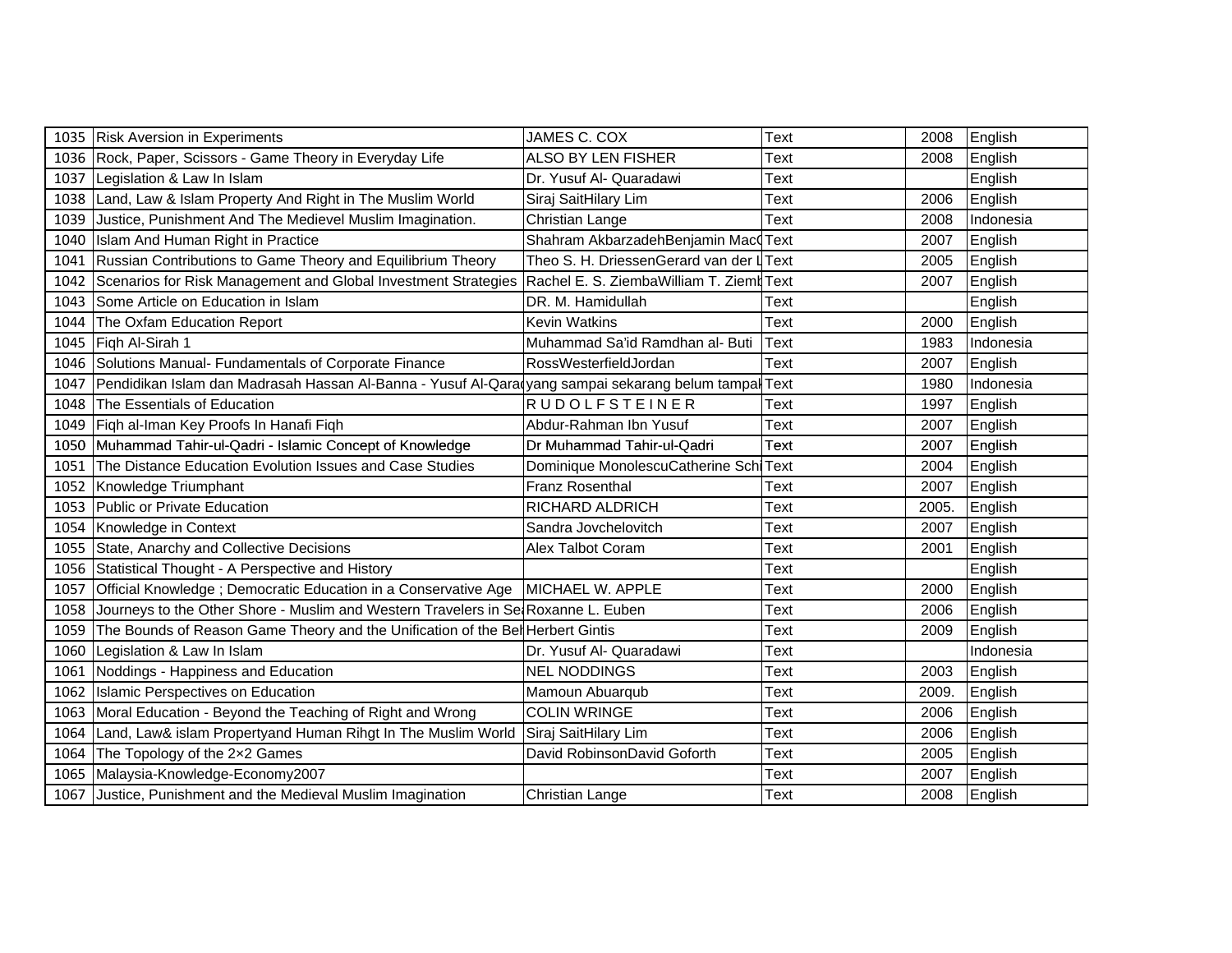|      | 1066 Making Sense of Education Policy                                                                            | <b>GEOFF WHITTY</b>                      | Text | 2002 | English   |
|------|------------------------------------------------------------------------------------------------------------------|------------------------------------------|------|------|-----------|
| 1067 | Islam and Human Rights in Practice Perspective across the Ummal Shahram Akbarzadeh Benjamin Mac Text             |                                          |      | 2008 | English   |
|      | 1068 Learning Partnerships - Theory and Models of Practice                                                       | Marcia B. Baxter MagoldaPatricia M. Text |      | 2004 | English   |
|      | 1069 Knowledge of God                                                                                            | Alvin PlantingaMicha el Tooley           | Text | 2008 | English   |
| 1070 | International Perspectives on the Goals of Universal Basic and Sec Joel E. CohenMartin B. Malin                  |                                          | Text | 2010 | English   |
|      | 1071  Inequality in Education ; Comparative and International Perspective Donald B. HolsingerW. James Jacob Text |                                          |      | 2008 | English   |
|      | 1072 Human Values in Education                                                                                   | <b>RUDOLF STEINER</b>                    | Text | 2004 | English   |
|      | 1073 Home University Library Of Modern Knowledge                                                                 | HERBERT FISHER, PROP. GILBERTText        |      |      | English   |
| 1074 | Education--Evaluation--Statistics                                                                                | OECD                                     | Text | 2009 | English   |
|      | 1075 The Public Sphere in Muslim Societies                                                                       | <b>MIRIAM HOEXTER</b>                    | Text | 2002 | English   |
|      | 1076 The Formation of Islam; Religion and Society in the Near East, 600 JONATHAN P. BERKEY                       |                                          | Text | 2003 | English   |
| 1077 | Grammar for Teachers - A Guide to American English for Native an Andrea DeCapua                                  |                                          | Text | 2008 | English   |
|      | 1078 Globalising Education                                                                                       | Robin Mason                              | Text | 1998 | English   |
| 1079 | Globalisation, Comparative Education and Policy Research                                                         | Joseph Zajda                             | Text | 2010 | English   |
|      | 1080 Sufism - The Formative Period                                                                               | AHMET T. KARAMUSTAFA                     | Text | 2007 | English   |
|      | 1081 Figh Al-Sirah 1                                                                                             | Muhammad Sa'id Ramadhan al-Buti          | Text | 1983 | Indonesia |
|      | 1082 Global Values Education                                                                                     | Joseph ZajdaHolger Daun                  | Text | 2009 | English   |
|      | 1083 610 - Zakah A Bibliography                                                                                  | Dr.Abdul Azmi Islahi                     | Text |      | Indonesia |
|      | 1084 Genuine Religion - The Knowledge of Being                                                                   | Rainer Bruno Zimmer                      | Text | 2009 | English   |
| 1085 | Social Justice in Education                                                                                      | Barry L. Bull                            | Text | 2008 | English   |
|      | 1086 Fifty Major Thinkers on Education From Confucius to Dewey                                                   | Joy A.Palmer                             | Text | 2001 | English   |
|      | 1087 Figh Made Easy                                                                                              | Dr. Saalih Ibn gahaanim al-SadlaanMText  |      | 2011 | English   |
| 1088 | Crime and Punishment in Islamic Law Theory and Practice From Th Rudolph Peters                                   |                                          | Text | 2003 | English   |
| 1089 | Studies in Islamic Law and Society. Early Islamic Legal Theory. rnT Joseph E. Lowry                              |                                          | Text | 2007 | English   |
| 1090 | <b>Experience and Education</b>                                                                                  | John Dewey                               | Text | 1938 | English   |
|      | 1091   Educational Leadership Global Contexts and International Compari ALEXANDER W. WISEMAN                     |                                          | Text | 2009 | English   |
|      | 1092   Islamic Concept of Social Justice                                                                         | Samiul Hasan                             | Text | 2007 | English   |
|      | 1093 Educational Equity and Accountability                                                                       | Linda SkrlaJames Joseph Scheurich        | Text | 2004 | English   |
|      | 1094 Islam and Social Policy                                                                                     | Stephen P. Heyneman                      | Text | 2004 | English   |
|      | 1095   Education's End - Why Our Colleges and Universities                                                       | <b>ANTHONY T. KRONMAN</b>                | Text | 2007 | English   |
|      | 1096 Education, Religion and Society                                                                             | Dennis BatesGloria DurkaFriedrich SText  |      | 2006 | English   |
| 1097 | Islam & Socialism                                                                                                | S. MUSHIR HOSAIN KIDWAI                  | Text | 2007 | English   |
|      | 1098 Education, Philosophy and the Ethical Environment                                                           | Graham Haydon                            | Text | 2006 | English   |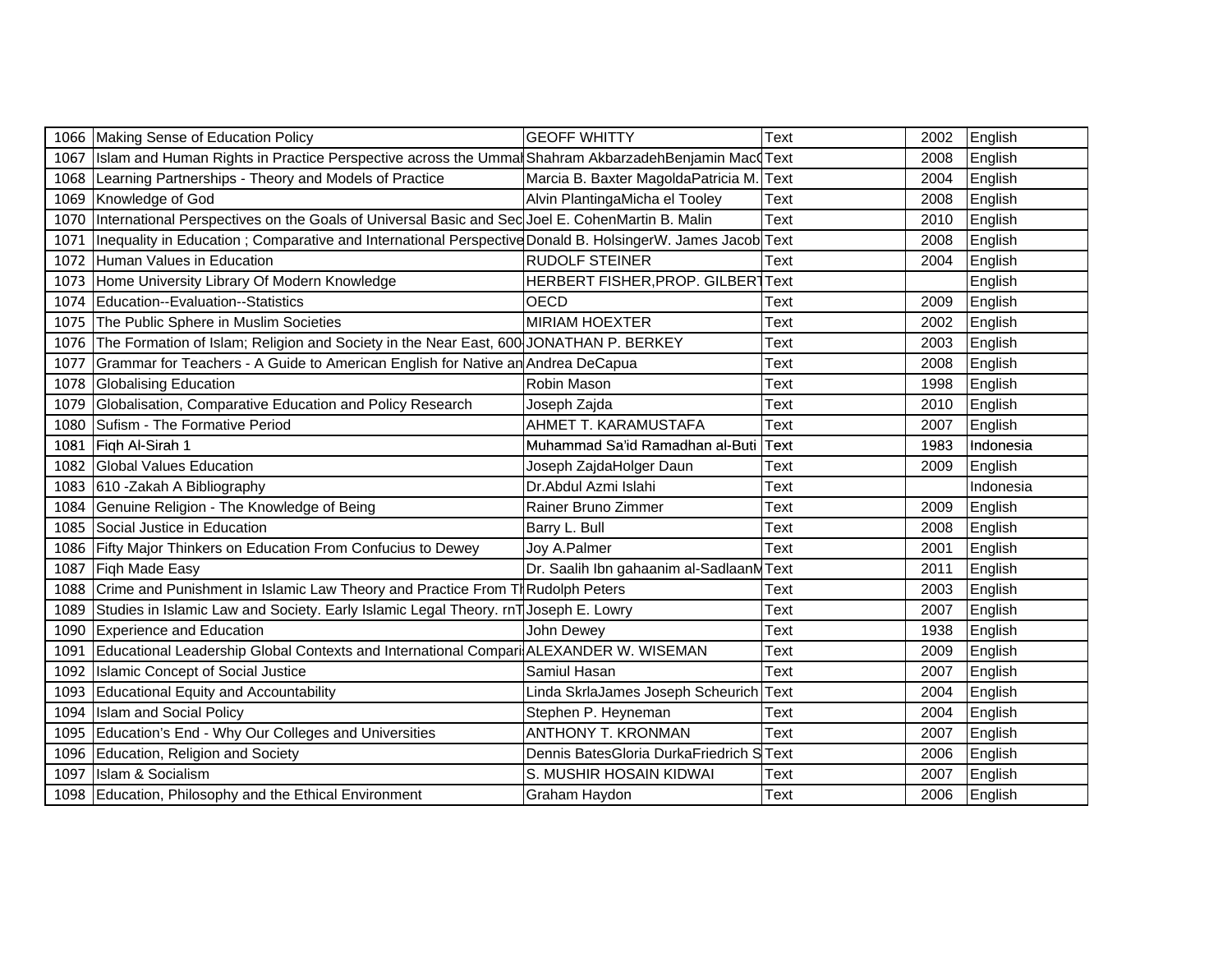| 1099 | Islam and Socialism                                                               | Dr. Ihsanullah Khan, M.A.Ph.D  | Text                       |      | English   |
|------|-----------------------------------------------------------------------------------|--------------------------------|----------------------------|------|-----------|
|      | 1100 Beyond The Code: Muslim Family Law And The Shar'i Judiciary In Lyn Welchman  |                                | Text                       | 2000 | English   |
| 1101 | <b>Education Policy Analysis</b>                                                  | <b>OECD</b>                    | Text                       | 2006 | English   |
| 1102 | God's Continent; Christianity, Islam, and Europe's Religious Crisis               | <b>Philip Jenkins</b>          | Text                       | 2007 | English   |
| 1103 | Authority, Continuity And Change In Islamic Law                                   | Wael B. Hallaq                 | Text                       | 2008 | Indonesia |
| 1104 | Gender Equity in Islam                                                            | Jamal A. Badawi, Ph.D.         | Text                       |      | English   |
| 1105 | Traditionalist Approaches To Shari' Ah Reformmawlana Ashraf ' Ali Fareeha Khan    |                                | Text                       | 2008 | English   |
| 1106 | 20 Fatwa Pilihan Seputar Hukum Zakat                                              | bdillah bin Baz Rahimullahu    | Text                       | 2007 | Indonesia |
| 1107 | Futures of Culture Masini Unesco                                                  | E. Masini                      | Text                       | 1992 | English   |
| 1108 | 180 Question Enquiries About Islam Volume Two: Various Issues                     |                                | Text                       | 2016 | Indonesia |
| 1109 | Enquries About Islam Volue One: The Practical Laws                                |                                | Text                       | 2015 | English   |
| 1110 | Feminist, Islam and Nation                                                        | <b>MARGOT BADRAN</b>           | <b>Text</b>                | 1995 | English   |
| 1111 | Dollars for Terror The United States and Islam                                    | Richard Labévière              | Text                       | 2000 | English   |
|      | 1112 MUSLIMS IN THE EUROPEAN UNION : DISCRIMINATION AND IS Beate Winkler          |                                | Text                       | 2006 | English   |
| 1113 | Culture and Customs of Indonesia                                                  | <b>JILL FORSHEE</b>            | Text                       | 2006 | English   |
| 1114 | <b>Financial Statment Fraud</b>                                                   | Gerard M. Zack                 | Text                       | 2013 | Indonesia |
| 1115 | Cultural Strategy for the Islamic World                                           | Dr. Abdulaziz Othman Altwaijri | Text                       | 2007 | English   |
|      | 1116 A Comprehensive Look at Fraud Identification and Prevention                  | <b>JAmes</b>                   | Text                       | 2015 | English   |
| 1117 | Conflicts and Tensions                                                            | Helmut K. Anheier              | Text                       | 2007 | English   |
| 1118 | MANAGING INFORMATION IN THE PUBLIC SECTOR                                         | White                          | Text                       | 2007 | English   |
|      | 1119 Education plc                                                                | Stephen J. Ball                | Text                       | 2007 | English   |
| 1120 | DIGITAL GOVERNMENT Technology and Public Sector Performar Well, Darrell M         |                                | Text                       | 2007 | English   |
| 1121 | Education in the 21st Century                                                     | <b>Edward PLazear</b>          | Text                       |      | English   |
| 1122 | PERFORMANCE MANAGEMENT IN THE PUBLIC SECTOR                                       | Van Dooren et al               | <b>Text</b>                | 2015 | English   |
| 1123 | Education in The Era of Globalization                                             | Robert E.                      | Text                       | 2007 | English   |
| 1124 | What Can You Do with a Major in Business                                          | Jennifer A. Horowitz           | Text                       | 2005 | English   |
| 1125 | <b>Education For Thinking</b>                                                     | <b>DEANNA I(UHN</b>            | Text                       | 2005 | English   |
| 1126 | Public Sector Accounting - An Interdisciplinary Field Involving Acco Tao, Ryosuke |                                | Text                       | 2012 | English   |
| 1127 | Time Management                                                                   | Marc Mancini                   | <b>Text</b>                | 2003 | English   |
| 1128 | Education For All; Global Promises, National Challenges                           | David P.BakerAlexander W       | Text                       | 2007 | English   |
| 1129 | PUBLIC SECTOR ETHICS_ Theory and Applications                                     | Steven, Koven                  | Text                       | 2015 | English   |
|      | 1130 The Project Management Life Cycle                                            | Jason Westland                 | Text                       | 2006 | English   |
| 1131 | Critical financial accounting problems : issues and solutions                     | Ahmed Riahi-Belkaoui           | <b>Electronic Resource</b> | 1998 | English   |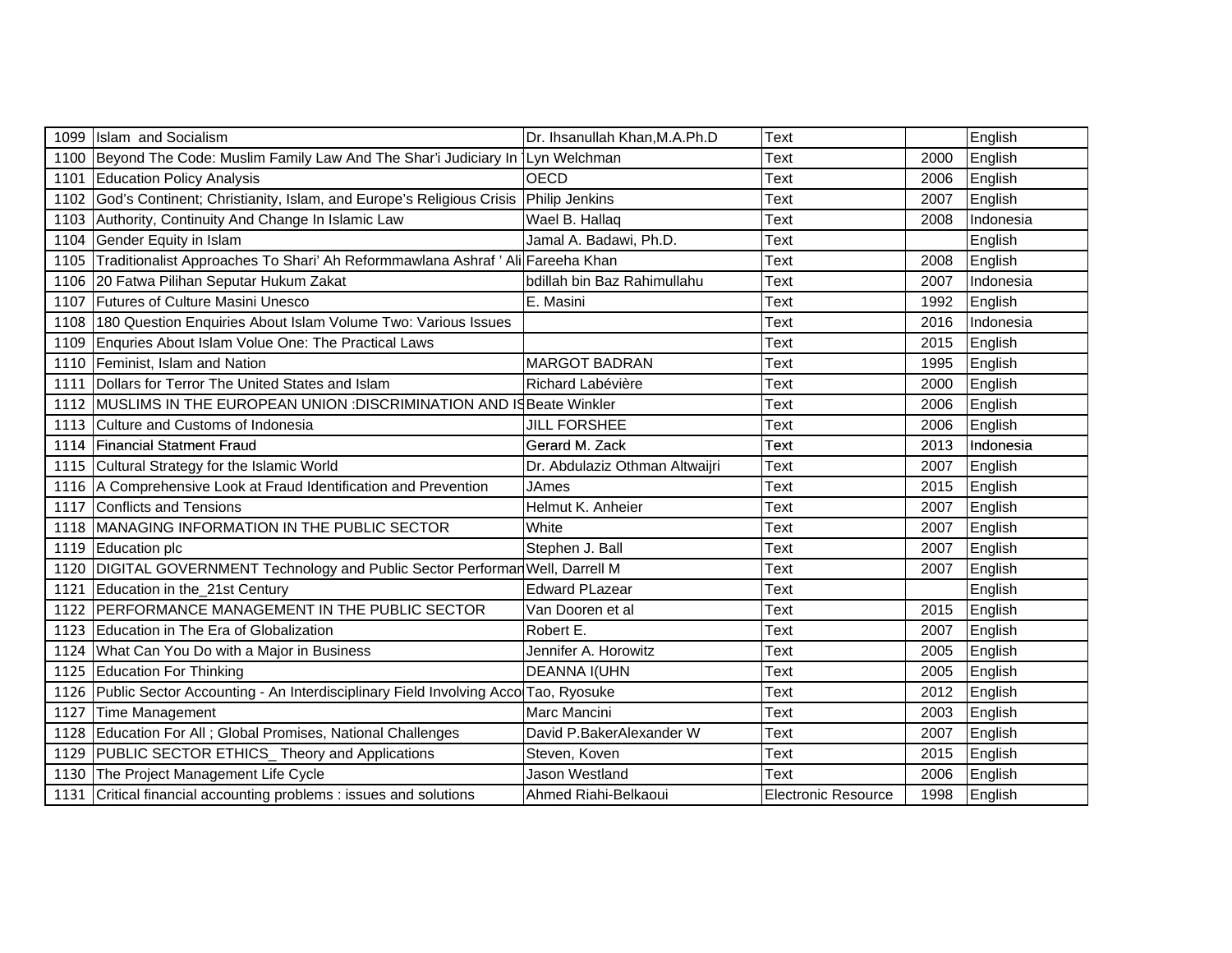|      | 1132 Education and the Significance of life                                                            | Krishnamurti                              | Text                       |                | English   |
|------|--------------------------------------------------------------------------------------------------------|-------------------------------------------|----------------------------|----------------|-----------|
|      | 1133 The Institution of Zakat in Pakistan                                                              | Gilani                                    | Text                       |                | Indonesia |
| 1134 | The Natural Advantage of Nations, Business Opportunities, Innova Karlson James Hargroves               |                                           | Text                       | 2005           | English   |
| 1135 | THE CHANGING PUBLIC SECTOR_ A PRACTICAL MANAGEME   Prowle, MalcIm                                      |                                           | Text                       | 2001           | English   |
| 1136 | The McKinsey Way                                                                                       | <b>ETHAN M. RASIEL</b>                    | Text                       | 1999           | English   |
| 1137 | Education and Social Inequality in the Global Culture (Globalisation Joseph ZajdaKaren BiraimahWilliam |                                           | Text                       | 2008           | English   |
| 1138 | The Institution Of Zakah, Issues, Theories and Administration                                          | Abu Al-Hasan Sadeg                        | Text                       |                | Indonesia |
| 1139 | TRINIDAD AND TOBAGO Ethnic Conflict, Inequality, and Public SePremdas, Ralph                           |                                           | Text                       | 2007           | English   |
| 1140 | This is our Ageedah                                                                                    | Abu Muhammad Asim Al-Maqdisi              | Text                       |                | Indonesia |
| 1141 | The Management Bible                                                                                   | <b>BOB NELSON</b>                         | Text                       | 2005           | English   |
| 1142 | Education and Economy in The Sunnah                                                                    | Sheikh Yusuf al-Qoradawi                  | Text                       | 2005           | English   |
|      | 1143 The Declaration of Faith                                                                          | Saalih ibn Fawzaan al-Fawzaan             | <b>Electronic Resource</b> |                | Indonesia |
| 1144 | The Encyclopaedic Dictionary of Marketing                                                              | Kaleem Mohammed Khan                      | Text                       | $\blacksquare$ | English   |
| 1145 | <b>Education and Capitalism</b>                                                                        | HERBERT J.                                | Text                       |                | English   |
|      | 1146 The Search for the Truth                                                                          | Saleh as-Saleh                            | Text                       |                | Indonesia |
|      | 1147 Public Sector Integrity_ A Framework for Assessment                                               | OECD                                      | Text                       | 2005           | English   |
| 1148 | The 100 Greatest Leadership Principles of All Time                                                     | Leslie Pockell                            | Text                       | 2007           | English   |
| 1149 | Sustainability Performance Evaluation System in Government_A B Nan Chai                                |                                           | Text                       | 2009           | English   |
| 1150 | The Muslim Conception of Worship                                                                       | Waja Kamaluddin                           | Text                       |                | Indonesia |
| 1151 | <b>Education Across Borders</b>                                                                        | James FeganMalcolm H                      | Text                       | 2009           | English   |
|      | 1152 Sage Directions In Organization Studies                                                           | Stewart R. Clegg                          | Text                       | 2010           | English   |
|      | 1153 Management Of Zakah In Modern Muslim Of Society                                                   | . A. ImtiaziM. A. MannanM. A. Niaz, AText |                            |                | Indonesia |
| 1154 | <b>Early Education</b>                                                                                 | JANET B.MOTTELYANNE R. RAND.Text          |                            | 2009           | English   |
| 1155 | The Mosque                                                                                             | Rusmir Mahmutehajic                       | Text                       | 2006           | Indonesia |
| 1156 | <b>Risk Management And Capital Adequacy</b>                                                            | RETO R. GALLATI                           | Text                       | 2003           | English   |
| 1157 | Decentralisation and Privatisation in Education                                                        | J. Zajda                                  | Text                       | 2006           | English   |
| 1158 | The Fundamentals of TAWHEED (Islamic Monothism) - Abu Ameer Abu Ameenah Bilal Philips                  |                                           | Text                       | 2005           | Indonesia |
| 1159 | Retire Young Retire Rich: cara cepat menjadi kaya                                                      | Robert T Kiyosaki                         | Text                       | 2001           | Indonesia |
| 1160 | The Existence of God                                                                                   | Ai-Haj Khwaja Kamal-Ud-Din                | Text                       | 1970           | Indonesia |
|      | 1161 Resumes for Re-entering the Job Market                                                            | McGraw-Hill                               | Text                       | 2008           | English   |
|      | 1162 Bringing in a New Era in Character Education                                                      | William Damon                             | Text                       | 2002           | English   |
|      | 1163 Practicing Organization Development: A Guide for Consultants                                      | William J. Rothwell                       | Text                       | 2005           | English   |
|      | 1164 Basic Education in Turkey                                                                         | <b>OECD</b>                               | Text                       | 2007           | English   |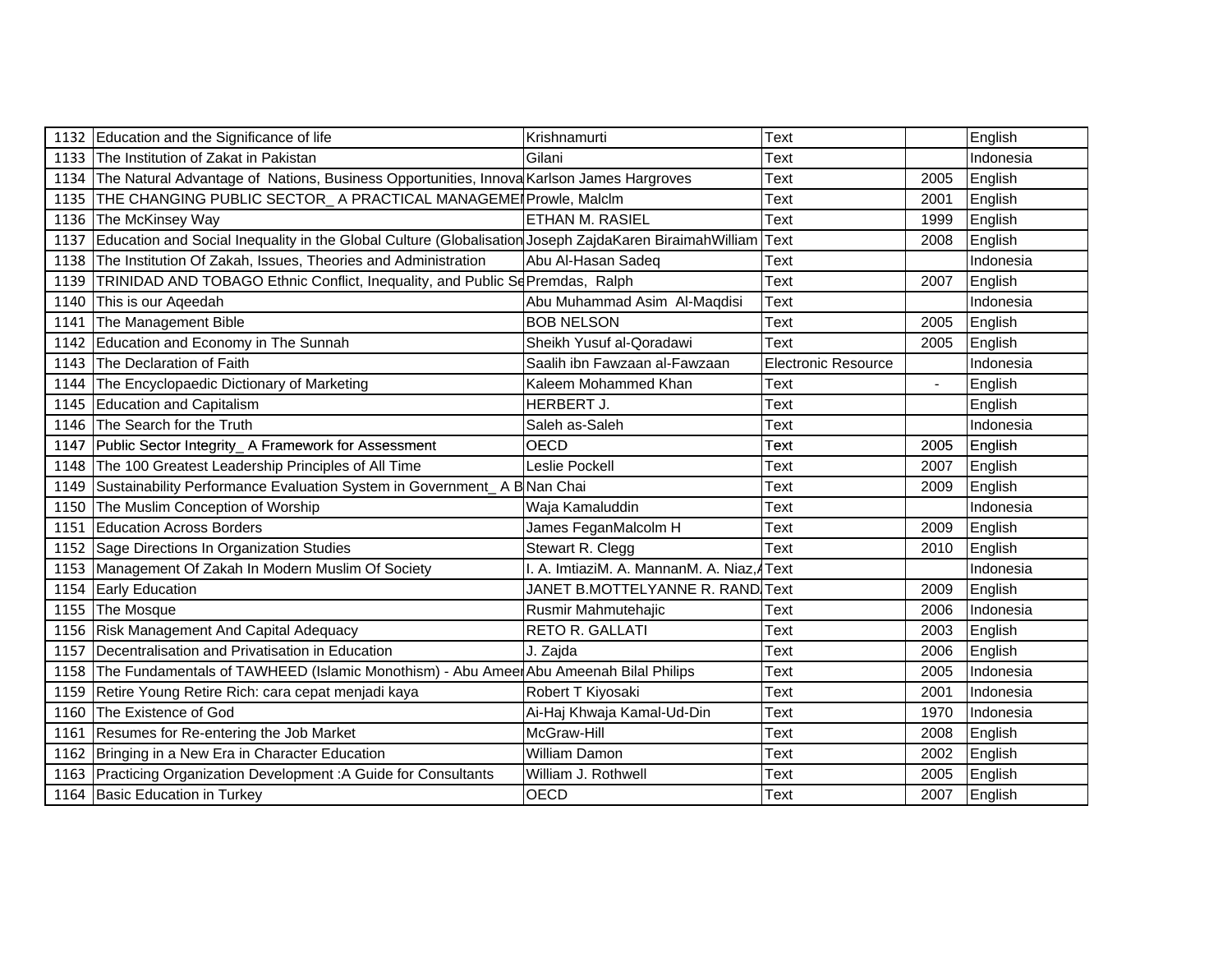|      | 1165 THE PUBLIC SECTOR R&D ENTERPRISE_A New Approach to PLinquiti                                               |                                       | Text        | 2015 | English   |
|------|-----------------------------------------------------------------------------------------------------------------|---------------------------------------|-------------|------|-----------|
| 1165 | The Essence Of Islam Volume IV                                                                                  | Hadrat Mirza Masroor Ahmad            | Text        | 2006 | Indonesia |
|      | 1166 The Essence Of Islam Volume III                                                                            | Hadrat Mirza Masroor Ahmad            | Text        | 2005 | Indonesia |
|      | 1167 Misbehavior in Organizations                                                                               | Yoav Vardi                            | <b>Text</b> | 2004 | English   |
| 1168 | Basic Education in Dominican Republic                                                                           | ORGANISATION FOR ECONOMIC (           | Text        | 2008 | English   |
| 1169 | Institutional AI Framework Of Zakah Dimensions And Implications AHMED ABDEL-FATTAH EL-ASHKE Electronic Resource |                                       |             | 1995 | English   |
|      | 1170 Magic Wave: Mengungkap Rahasia Otak                                                                        |                                       | Text        |      | Indonesia |
|      | 1171 Basic Education in Croatia                                                                                 | Chris DukeAbrar HasanPaul Cappon Text |             | 2008 | English   |
|      | 1172 ETHICS AND MANAGEMENT IN THE PUBLIC SECTOR                                                                 | Lawton et al                          | Text        | 2013 | English   |
|      | 1173   INSTITUTIONALIZATION OF CONFLICT CAPABILITY IN THE MA Yurdi Yasmi                                        |                                       | Text        | 2007 | English   |
| 1173 | Institutional AI Framework Of Zakah Dimensions And Implications                                                 |                                       | Text        |      | Indonesia |
| 1174 | <b>THE PUBLIC SECTOR</b>                                                                                        | Lane                                  | Text        | 2000 | English   |
| 1175 | Figh Al-zakah Vol 2                                                                                             | Dr. Yusuf Al Qardawi                  | Text        |      | Indonesia |
|      | 1176 The Essence of Islam Volume II                                                                             | Hadrat Mirza Masroor Ahmad            | Text        |      | Indonesia |
|      | 1177 Marketing Management                                                                                       | PHILIP KOTLER                         | Text        | 2001 | English   |
|      | 1178 GOVERNANCE OF PUBLIC SECTOR ORGANIZATIONS Prolifera LægreidVerhoest                                        |                                       | Text        | 2010 | English   |
| 1179 | Marketing Insights From A to Z                                                                                  | PHILIP KOTLER                         | Text        | 2003 | English   |
|      | 1180 The Essence of Islam Volume I                                                                              | <b>Promised Messiah</b>               | Text        |      | Indonesia |
|      | 1181 Al-Waqf WatanmiyatuhPart 1                                                                                 |                                       | Text        |      | Indonesia |
|      | 1182 Management The Basic                                                                                       | Morgen Witzel                         | Text        | 2004 | English   |
|      | 1183 Knowledge Creation and Management New Challenges for Manage Kazuo Ichijo                                   |                                       | Text        | 2007 | English   |
| 1184 | GOVERNANCE NETWORKS IN THE PUBLIC SECTOR                                                                        | KlijnKoppenjan                        | Text        | 2015 | Indonesia |
|      | 1185   Inventory Accounting A Comprehensive Guide                                                               | Steven M. Bragg                       | <b>Text</b> | 2005 | English   |
| 1186 | The Cambridge Companion to Classical Islamic Theology                                                           | <b>Tim Winter</b>                     | Text        |      | Indonesia |
| 1187 | Usool at-Tafseer                                                                                                |                                       | Text        |      | English   |
|      | 1188 Al-Waqf Al-Islami Part 4                                                                                   |                                       | Text        |      | Indonesia |
| 1189 | The Book of Truthfulness (Kitab Al-Sidq)                                                                        | Abu Sa'id John Arberry                | Text        | 1937 | Indonesia |
| 1190 | GOVERNANCE NETWORKS IN THE PUBLIC SECTOR                                                                        | KlijnKoppenjan                        | Text        | 2016 | English   |
|      | 1191 Al-Waqf Al-Islami Part 3                                                                                   |                                       | Text        |      | Indonesia |
| 1192 | Understanding the Hadith                                                                                        | RamSwarup                             | Text        | 2002 | English   |
|      | 1193 e-Human Resources Management: Managing Knowledge People                                                    | <b>Teresa Torres</b>                  | Text        | 2005 | English   |
|      | 1194 Al-Waqf Al-Islami Part 2                                                                                   |                                       | Text        |      | Indonesia |
|      | 1195 Teacher in Faith and Virtue                                                                                | Ann Collins                           | Text        |      | Indonesia |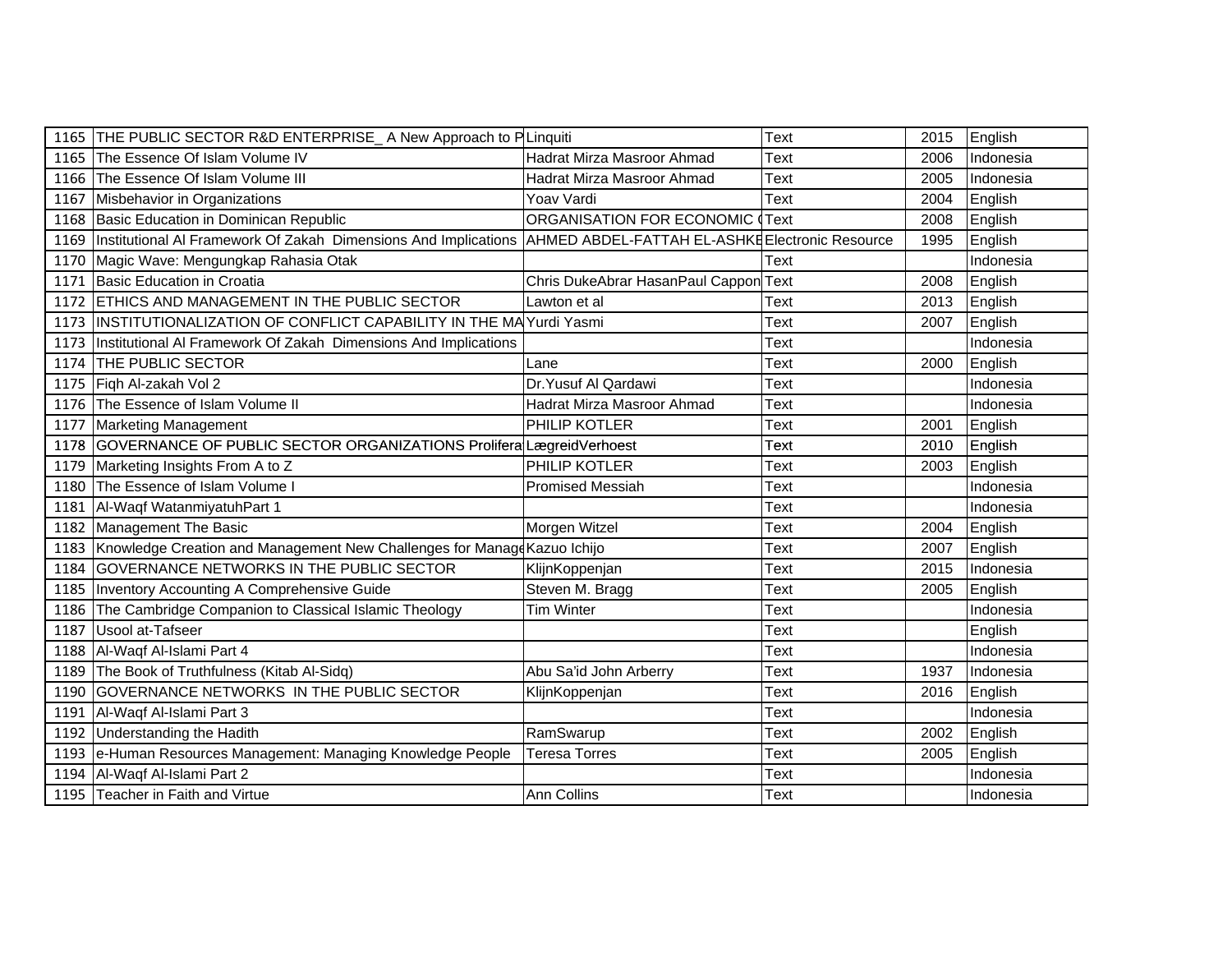|      | 1196 Treasures in The Sunnah 2                                                         | Zaghlul El-Naggar                     | Text                       | 2005 | English   |
|------|----------------------------------------------------------------------------------------|---------------------------------------|----------------------------|------|-----------|
| 1197 | The Blackwell Handbook Of Global Management                                            | Henry W. Lane                         | Text                       | 2004 | English   |
|      | 1198 Syarh Al-Aqidah Al-Wasithiyah                                                     | Sa'id bin Ali bin Wahfi Al-Qahthaniy  | <b>Text</b>                |      | Indonesia |
|      | 1199 Treasures in The Sunnah 1                                                         | Zaghlul El-Naggar                     | Text                       | 2004 | English   |
|      | 1200 Search for Truth                                                                  | Mir Ahmad Ali                         | Text                       |      | Indonesia |
| 1201 | The Sunnah ; A Source of Civilization                                                  | Sheikh Yusuf al-Qoradawi              | Text                       |      | English   |
|      | 1202   Al-Waqf Al-Islami Part 1                                                        |                                       | Text                       |      | Indonesia |
|      | 1203 The Goodly Word                                                                   | Shekh Allslam Ibn Taymiya             | Text                       |      | Indonesia |
|      | 1204   Al Zakat The Poor Due                                                           | Abd El-RAZAK Nofal                    | Text                       |      | Indonesia |
|      | 1205 Ethics in Cyberspace                                                              | Thomas Ploug                          | Text                       | 2009 | English   |
| 1206 | The Creed of Imam of hadith Bukhari                                                    | Abu AbdullahMuhammad bin Ismaa'd Text |                            |      | English   |
|      | 1207 ESSENTIALS: of Knowledge Management                                               | Bryan Bergeron                        | Text                       | 2003 | English   |
|      | 1208   A History Of Philanthropic Foundations The Islamic World From Th MURAT C ZAKCA  |                                       | Text                       |      | Indonesia |
|      | 1209 The Canonization of al-Bukhari and Muslim                                         | Jonathan Brown                        | Text                       | 2007 | English   |
|      | 1210 Scripture and God in Islam                                                        |                                       | Text                       |      | Indonesia |
|      | 1211 Passing on the Faith                                                              | James L                               | Text                       |      | Indonesia |
|      | 1212 Venture Capital, Corporate Governance, and Firm Value                             | Maik Kleinschmidt                     | <b>Electronic Resource</b> | 2006 | English   |
|      | 1213 PERFORMANCE INDICATORS IN THE PUBLIC SECTOR                                       | JowettRothwell                        | Text                       | 1988 | English   |
|      | 1214 Valuation : maximizing corporate value                                            | George M. Norton III                  | <b>Electronic Resource</b> | 2003 | English   |
|      | 1215 Produk perbankan syariah                                                          | Wiroso                                | <b>Electronic Resource</b> | 2011 | Indonesia |
|      | 1216 PUBLIC SECTOR ENTERPRISES IN INDIA                                                | Jain et al                            | Text                       | 2014 | English   |
|      | 1217 Prinsip dasar perbankan syariah                                                   |                                       | <b>Electronic Resource</b> | 2013 | Indonesia |
|      | 1218 EVALUATING INFORMATION SYSTEM _ Public and Private Sectol IraniLove               |                                       | Text                       | 2008 | English   |
|      | 1214 Analisis Non Performing Loan (NPL) Dan Loan To Deposit Ratio (L Astilia Wulandari |                                       | Electronic Resource        | 2018 | Indonesia |
|      | 1219 Akuntansi lembaga keuangan syariah                                                | Wiroso                                | <b>Electronic Resource</b> | 2013 | Indonesia |
| 1220 | Accountability and Organisational Performance in the Public Sector HalachmiGreiling    |                                       | Text                       | 2011 | English   |
| 1221 | MODERN PUBLIC INFORMATION TECHNOLOGY SYSTEMS IssuGarson, David                         |                                       | Text                       | 2007 | English   |
|      | 1222 Convergence And Persistence In Corporate Governance                               | Jeffrey N. GordonMark J. Roe          | Text                       | 2004 | English   |
|      | 1223 HUMAN RESOURCES MANAGEMENT IN THE PUBLIC SECTOR Daly John                         |                                       | Text                       | 2012 | English   |
|      | 1224 Corporate Governance and Value Creation                                           | Jean-Paul Page                        | Text                       | 2005 | English   |
|      | 1225 Cloud Computing Assessing the risks                                               | Jared CarstensenBernard GoldenJP      | Text                       | 2012 | English   |
|      | 1219 Pengaruh Ukuran Perusahaan, Solvabilitas Dan Profitabilitas Terha Andini Putri    |                                       | <b>Electronic Resource</b> | 2018 | Indonesia |
| 1220 | Implementasi Peraturan Daerah Kabupaten Batu Bara Nomor 11 TAhmad Derajad Ritonga      |                                       | <b>Electronic Resource</b> | 2018 | Indonesia |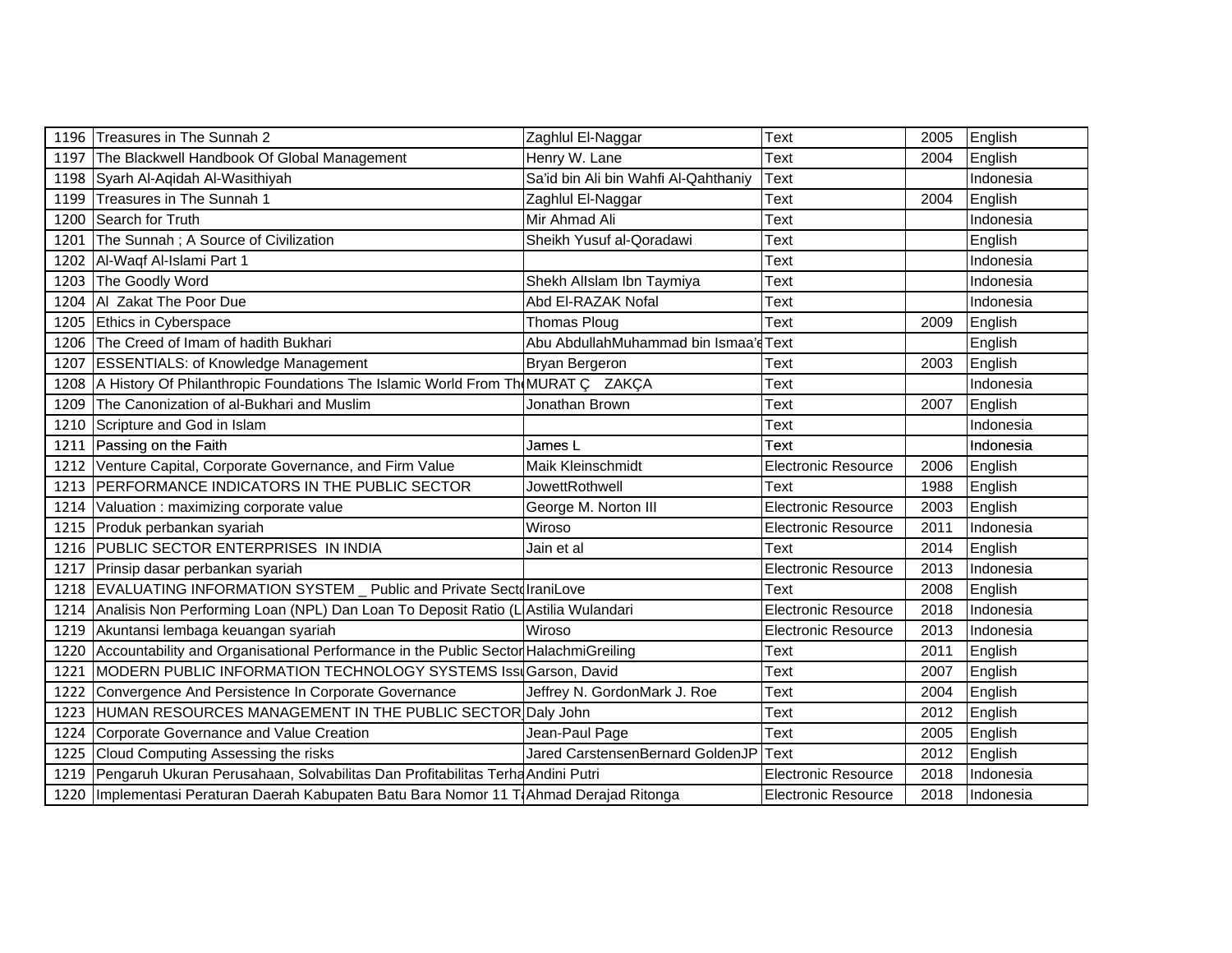|      | 1221 Pengaruh Modelpembelajaran Kooperatif Tipe Jigsaw Terhadap Ha Saiful Nababan                 |                                         | <b>Electronic Resource</b> | 2018 | Indonesia |
|------|---------------------------------------------------------------------------------------------------|-----------------------------------------|----------------------------|------|-----------|
|      | 1222   Pengaruh Ukuran Perusahaan, Profitabilitas, Opini Audit Dan Umur Anis Gustriono            |                                         | <b>Electronic Resource</b> | 2018 | Indonesia |
|      | 1226 TRANSCENDING NEW PUBLIC MANAGEMENT The Transforme Christensen Laegreid                       |                                         | Text                       | 2007 | English   |
|      | 1224 Analisis Keputusan Investasi Dalam Meningkatkan Laba Bersih Perlvan Ramadhan Balkas          |                                         | Electronic Resource        | 2018 | Indonesia |
|      | 1227 Corporate Governance: A Global Perspective                                                   | Mark HirscheyKose JohnAnil K. Maki Text |                            | 2005 | English   |
|      | 1226 Karakteristik Fisiko Kimia Dan Fungsional Tepung Komposit Dari T Hafrina Ainun               |                                         | <b>Electronic Resource</b> | 2018 | Indonesia |
|      | 1228 PUBLIC SECTOR ACCOUNTING                                                                     | Budding et al                           | Text                       | 2015 | English   |
|      | 1225 Kontribusi Pendapatan Usaha Ternak Sapi Terhadap Pendapatan   Abi Saputra                    |                                         | <b>Electronic Resource</b> | 2018 | Indonesia |
|      | 1229 Muslims-Tehir Religious Beliefs and Practices                                                | Andrew Rippin                           | Text                       | 2003 | Indonesia |
| 1230 | sunnah_Translation_of_Sahih_Muslim_Englis                                                         | Abdul Hamid Siddiqui                    | Text                       |      | English   |
| 1231 | Kitaab ul-Hisbah                                                                                  | Omar Bakri Muhammad                     | Text                       |      | Indonesia |
|      | 1232 Kiittab Att-Tauhiid                                                                          | Muhammad bin Abdul-Wahhab               | Text                       |      | Indonesia |
|      | 1233 Studies in Hadith Methodology and Literature                                                 | M M Azmi                                | Text                       | 1977 | English   |
|      | 1234 Islamic Way of Life                                                                          | Abdul A'la Al- Maududi                  | Text                       |      | Indonesia |
| 1229 | Islamic Facts.pdf                                                                                 | James A. Beverley                       | Text                       |      | Indonesia |
| 1230 | <b>Islamic Facts</b>                                                                              | Mahmoud Hamdy Zakzouk                   | Text                       | 2002 | Indonesia |
|      | 1231 Islam the True Message of Moses, Jesus and Muhammad.pdf                                      | Nabil abdel Salam Haroun                | Text                       | 1999 | Indonesia |
|      | 1235 Creating PublicValue in PracticeEdited                                                       | Bryson et al                            | Text                       | 2015 | English   |
|      | 1236 Saheeh_Muslim                                                                                | Abdul Hamid Siddiqui                    | Text                       |      | English   |
| 1237 | Ringkasan Kitab Hadist Shahih Imam Bukhari                                                        | Hardianto Prihasmoro                    | Text                       | 2007 | English   |
|      | 1235 Pertumbuhan Setek Tanaman Nilam (Pogestemon Cablin B) denga Syukri Ritonga                   |                                         | <b>Electronic Resource</b> | 2018 | Indonesia |
|      | 1236 Analisis Akuntansi Persediaan BarangrnDagang Pada PT. Tigaraks Syahwandi Siregar             |                                         | <b>Electronic Resource</b> | 2018 | Indonesia |
|      | 1238 Hygine in The Sunnah                                                                         | Muhammad Yusuf Al-Qardhawi              | Text                       | 1997 | English   |
|      | 1238 Analisis Pengawasan Pendapatan Pajak Reklame Pada Dinas Pen Nurul Fitri                      |                                         | <b>Electronic Resource</b> | 2018 | Indonesia |
| 1239 | Engaged Knowledge Management Engagement With New Realities Kevin C. Desouza and Yukika Awazu Text |                                         |                            | 2005 | English   |
| 1240 | <b>PUBLIC SECTOR AUDITING</b>                                                                     | Bourn, John                             | Text                       | 2007 | English   |
| 1241 | Islamic Correspondence Course, Hadith Literature                                                  | Dakwah Academy International Islam Text |                            | 1997 | English   |
|      | 1242   Decision Analysis for Management Judgment                                                  | Paul Goodwin                            | Text                       | 2004 | English   |
| 1243 | Covermental Accounting Made Easy                                                                  | Warren Ruppel                           | Text                       | 2005 | English   |
| 1244 | Comprehensive Intellectual Capital Management Step by Step                                        | John Wiley                              | Text                       | 2003 | English   |
|      | 1245 Syarhus Sunnah                                                                               | Imam al-Barbahary                       | Text                       | 2008 | English   |
|      | 1246 Hadith Sahih Muslim                                                                          | <b>Bill McLean</b>                      | Text                       |      | English   |
| 1247 | Chaotics The Business of Managing and Marketing in the Age of TUPHILIP KOTLER                     |                                         | Text                       | 2009 | English   |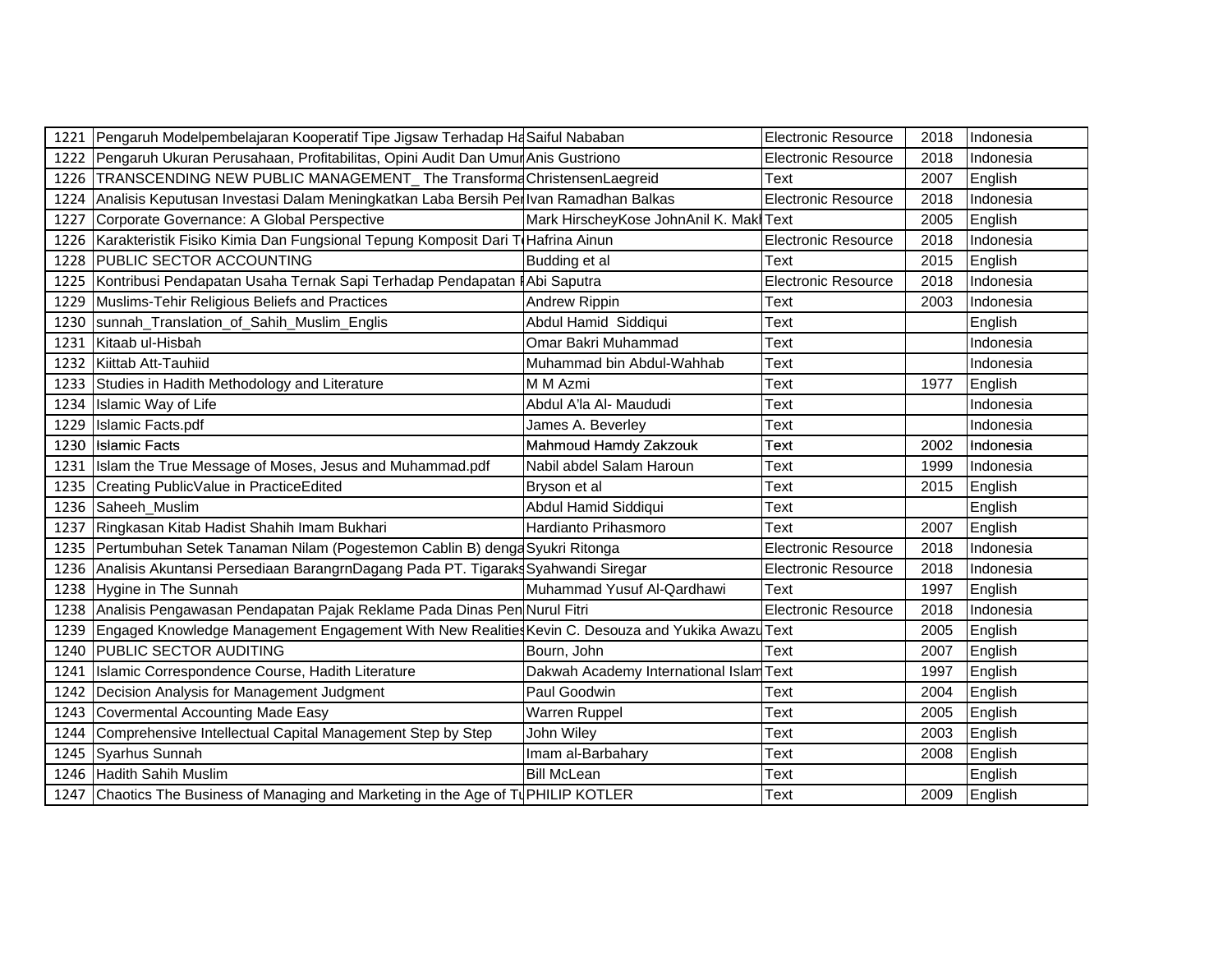|      | 1248 Buy Lieand Sell High-How Investor Lost Out on Enronand The Inter D. Quinn Mills                         |                                        | Text                       | 2002  | English   |
|------|--------------------------------------------------------------------------------------------------------------|----------------------------------------|----------------------------|-------|-----------|
|      | 1249 Hadith As Scripture                                                                                     | Aisha Y. Musa                          | Text                       | 2008. | English   |
|      | 1250 BUSINESS UNDER FIRE                                                                                     | <b>DAN CARRISON</b>                    | Text                       | 2005  | English   |
|      | 1251   MANAGING PERFORMANCE IN THE PUBLIC SECTOR                                                             | De Brujin, Hans                        | Text                       | 2007  | English   |
|      | 1252 Business Economics And Managerial Decision Making                                                       | <b>Trefor Jones</b>                    | Text                       |       | English   |
|      | 1253 An-Nawawi Forty Hadith                                                                                  | Ezzedin IbrahimDenys Jonshon           | Text                       |       | English   |
|      | 1249 Islam Its Foundations And Concepts.pdf.pdf                                                              | Muhammad bin Abdullaah As-Suhay Text   |                            |       | Indonesia |
|      | 1254 BEYOND GOVERNANCE                                                                                       | <b>MARTIN FAHY</b>                     | Text                       | 2005  | English   |
|      | 1255   A Handbook of Management Techniques                                                                   | Michael Armstrong                      | Text                       | 2006  | English   |
|      | 1251 Islam Between Divine Message and History                                                                | Abdelmajid Sharfi                      | <b>Electronic Resource</b> | 2000  | Indonesia |
|      | 1256 Ringkasan Minhajus Sunnah                                                                               | Abdurrahman bin Hasan                  | Text                       | 2007  | English   |
|      | 1253 The Devils Deception                                                                                    | Ibn al-Jawzee's                        | Text                       | 1953  | Indonesia |
| 1257 | A Selektion Of Aunhentic Qudsi (Sacred Hadiths)                                                              | Muhammad M Abdul Fattah                | Text                       | 2004  | English   |
|      | 1258 A Concise HandlistrnofrnJAWI AUTHORS AND THEIR WORKS                                                    | Nicholas Heer                          | Text                       | 2009  | English   |
|      | 1259 PHENOMENA OF NATURE AND THE QURAN                                                                       | provided an intiative for this venture | Text                       | 1994  | Indonesia |
|      | 1260 Al-Ghazali And The Qur'an                                                                               | Martin Whittingham                     | Text                       | 2007  | English   |
|      | 1258 God Aries                                                                                               | Maulana Mahiduddin Khan                | <b>Electronic Resource</b> |       | Indonesia |
|      | 1261 Hadîth on the Islâmic Personality                                                                       | Shaykh 'Alee HasanAlee 'Abdul Ham Text |                            | 1988  | English   |
|      | 1260 Fundamentals Of Tawheed                                                                                 | Abu Ameenah Bilal Philips              | <b>Electronic Resource</b> | 2005  | Indonesia |
|      | 1261 Introduction to Chapter One, In The Name Of Allah (S.W.T.), the Be M. Ali                               |                                        | Text                       |       | Indonesia |
|      | 1262 Financial Fraud Prevention And Detection Governance and Effectiv Michael R. Young                       |                                        | Text                       | 2014  | Indonesia |
| 1263 | Computer Fraud Casebook The Bytes That Bite                                                                  | Joseph T.Wells                         | Text                       | 2009  | Indonesia |
| 1264 | The anatomy of fraud and corruption : organizational causes and re Tomas Brytt IngRichard MinogueVer(Text    |                                        |                            | 2011  | English   |
| 1265 | Protecting Client From Fraud Incompetence and Scams                                                          | LANCE WALLACH                          | Text                       | 2010  | English   |
|      | 1266 Expert Fraud Investigation: A Step-by-Step Guide                                                        | Tracy L. Coenen                        | Text                       | 2009  | English   |
|      | 1267 CorporaternResiliency                                                                                   | Toby J.F. BishopFrank E. Hydoski       | Text                       | 2009  | English   |
| 1268 | Fraud Risk Assessment Building A Fraud Audit Program                                                         | Leonard W. Vona                        | Text                       | 2008  | English   |
| 1269 | Customer fraud and business responses                                                                        | <b>KELLY TIANBILL KEEP</b>             | Text                       | 2002  | English   |
| 1270 | Mandating The Measurement Of Fraud                                                                           | <b>MARTIN TUNLEY</b>                   | Text                       | 2014  | Indonesia |
|      | 1271 Handbook of frauds, scams, and swindles : failures of ethics in lead Serge Matulich, Ph.D., CPADavid M. |                                        | <b>Text</b>                | 2009  | English   |
|      | 1272   A Compendium of Answers to Allegations Against Islam (vol.1)                                          | Waqar Akbar Cheema                     | Text                       | 2010  | English   |
|      | 1273 The Successful Frauditor's Casebook                                                                     | Peter Tickner                          | Text                       | 2012  | English   |
|      | 1274 Revenue Protection: Combating Utility Theft and Fraud                                                   | Karl A. Seger, PhD                     | Text                       | 2005  | English   |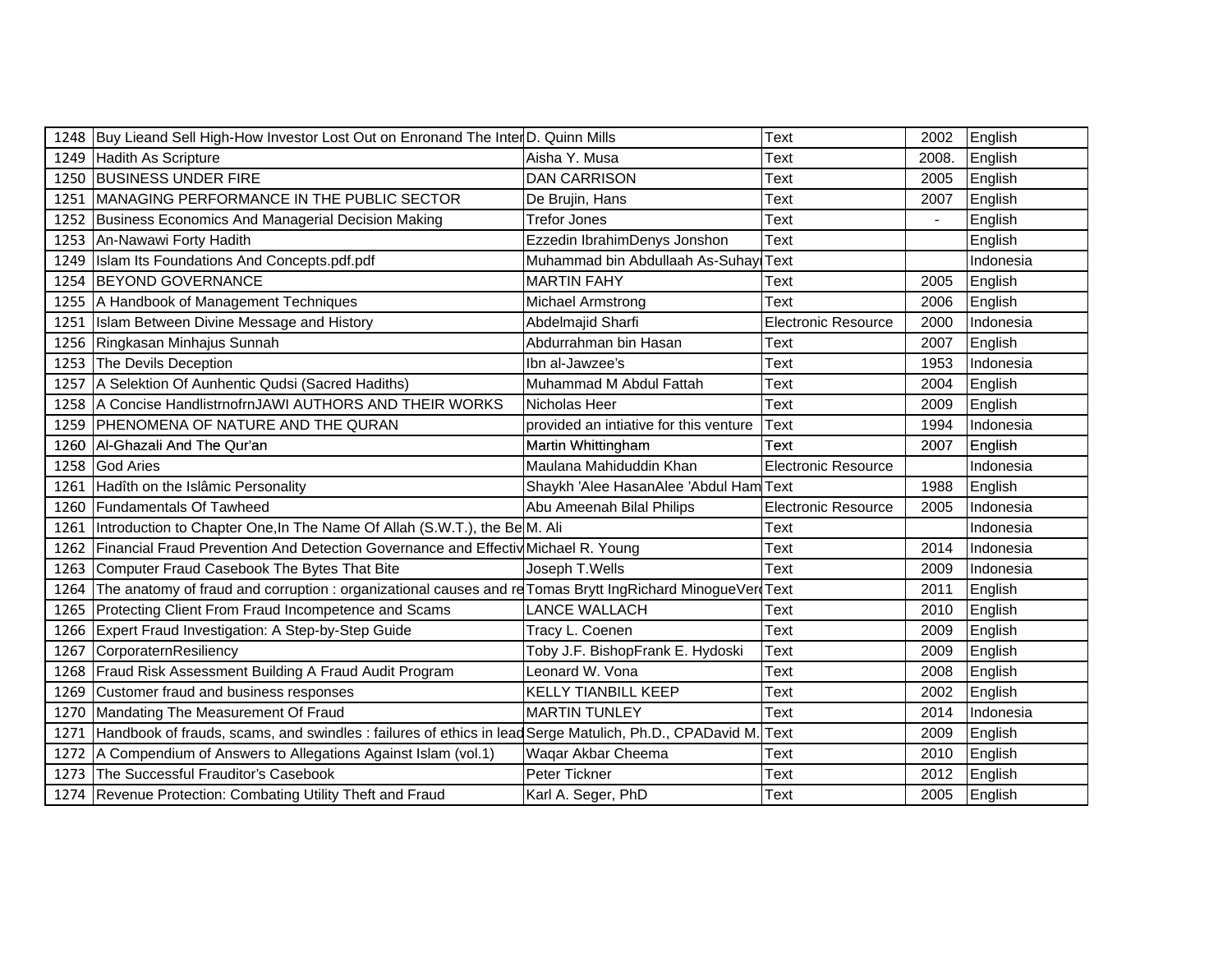|      | 1275 HealthcarernFraudrnAuditing and DetectionrnGuide                                                | Rebecca S. Busch                                     | <b>Text</b>                | 2008  | English   |
|------|------------------------------------------------------------------------------------------------------|------------------------------------------------------|----------------------------|-------|-----------|
|      | 1276 A COMPREHENSIVE COMMENTARY ON THE QUR'AN (vol 4)                                                | Eev. E. M. WHERRY, M.A.                              | Text                       | 1896. | English   |
| 1277 | How To Be A Successful Fraudito A Practical Guide To Investigatin Peter Tickner                      |                                                      | Text                       | 2010  | English   |
| 1278 | Healthcare Fraud Investigation Guidebook                                                             | <b>Charles E Piper</b>                               | Text                       | 2016  | English   |
| 1279 | A COMPREHENSIVE COMMENTARY ON THE QUR'AN (vol 3)                                                     | Eev. E. M. WHERKY, M.A.                              | Text                       | 1896. | English   |
| 1280 | <b>PARCIPATORY BUDGETING</b>                                                                         | Anwar Shah Anwar                                     | Text                       | 2007  | English   |
| 1277 | Computer Assisted Audit Tools and Techniques in Real World: CAA Isabel Pedrosa                       |                                                      | <b>Electronic Resource</b> |       | Indonesia |
| 1281 | A COMPREHENSIVE COMMENTARYON THE QUR'AN : (vol 2)                                                    | Eev. E. M. WHEREY, M.A.                              | Text                       | 1984  | English   |
| 1279 | Detecting Red Flags in Board Reports                                                                 | Detecting                                            | Text                       |       | Indonesia |
| 1282 | Public expenditure analysis                                                                          | Anwar Shah                                           | <b>Electronic Resource</b> | 2005  | English   |
| 1281 | Formal, Non-Formal And Informal Education: Concepts/Applicability Claudio Zaki Dib                   |                                                      | Text                       |       | Indonesia |
| 1282 | Chinese Tango: Government Assisted Earnings Management                                               | <b>Chinese Tang</b>                                  | Text                       |       | Indonesia |
| 1283 | A Comprehensive Commentary on the Quran (Vol 1)                                                      | THE KEY. E. M. WHERRY, M.A.                          | Text                       | 1882. | English   |
|      | 1284 Akuntansi Perbankan Syariah                                                                     | WirosoSofyan Safri HarahapMuhamr Electronic Resource |                            | 2010  | Indonesia |
|      | 1285   Securities Fraud Detection, Prevtion, and Control                                             | Louis L. Straney                                     | Text                       | 2011  | English   |
|      | 1286 FRAUD SMART                                                                                     | K.H. Spencer Pickett                                 | Text                       | 2011  | English   |
| 1287 | Fraud andrnCorruptionrnPrevention and Detection                                                      | NIGEL IYERMARTIN SAMOCIUK                            | Text                       | 2006  | English   |
|      | 1288   rokerage Fraud What WAII Street Doesnt Want You Know.                                         | Tracy Pride StonemanDouglas J. Scl Text              |                            | 2001  | English   |
| 1289 | Mortgage Loan FraudrnAn Update of Trends based Uponrnan Anal Financial Crimes Enforcement Netwo Text |                                                      |                            | 2008  | English   |
| 1290 | MANAGING CORPORATE SOCIAL RESPONSIBILITY                                                             | W. TIMOTHY COOMBS                                    | Text                       | 2012  | English   |
| 1291 | Fraud Preventionrnand DetectionrnWarning Signs and the Red Fla Mario PossamaiHans J. MarschdorfRText |                                                      |                            | 2014  | English   |
| 1292 | Fraud Auditing andrnForensic Accounting                                                              | Tommie W. SingletonAaron J. Single Text              |                            | 2010  | English   |
| 1293 | Implementing Corporate Social Responsibility                                                         | Subhasis Ray                                         | Text                       | 2014  | English   |
| 1294 | Contemporary Environmental Accounting:rnlssues, Concepts and FStefan Schaltegger                     |                                                      | Text                       | 2000  | English   |
| 1295 | Sustainability Accounting and Reporting                                                              | Stefan Schaltegger                                   | Text                       | 2006  | English   |
| 1296 | Forensic Accountingrnand Fraud Investigationrnfor Non-Experts                                        | Howard SilverstoneMichael Sheetz                     | Text                       | 2007  | English   |
| 1297 | Rogue Banking:rnA History of FinancialrnFraud in InterwarrnBritain Matthew Hollow                    |                                                      | Text                       | 2015  | English   |
| 1298 | Cyber Fraud: The Web Of Lies The Unbeliveble Of A U S. Marine TBryan SeelyBrian Muchinsky            |                                                      | Text                       | 2015  | English   |
|      | 1299 The Business Case for Corporate Social Responsibility:rnUnderstal Philipp Schreck               |                                                      | Text                       | 2009  | English   |
| 1300 | <b>PUBLIC EXPENDITURE ANALYSIS</b>                                                                   | Anwar Shah                                           | Text                       | 2005  | Indonesia |
| 1301 | Fraud In Accounts Payable: How To Prevent It                                                         | Marry S. SchaefferJhon Wile                          | Text                       | 2008  | English   |
|      | 1302 The AccreditedrnCounter FraudrnSpecialist Handbook                                              | Mark ButtonMARTIN TUNLEYANDR                         | Text                       | 2015  | English   |
|      | 1303 Corporate Socia Responsibility in India                                                         | Sanjay K .Agarwal                                    | Text                       | 2008  | English   |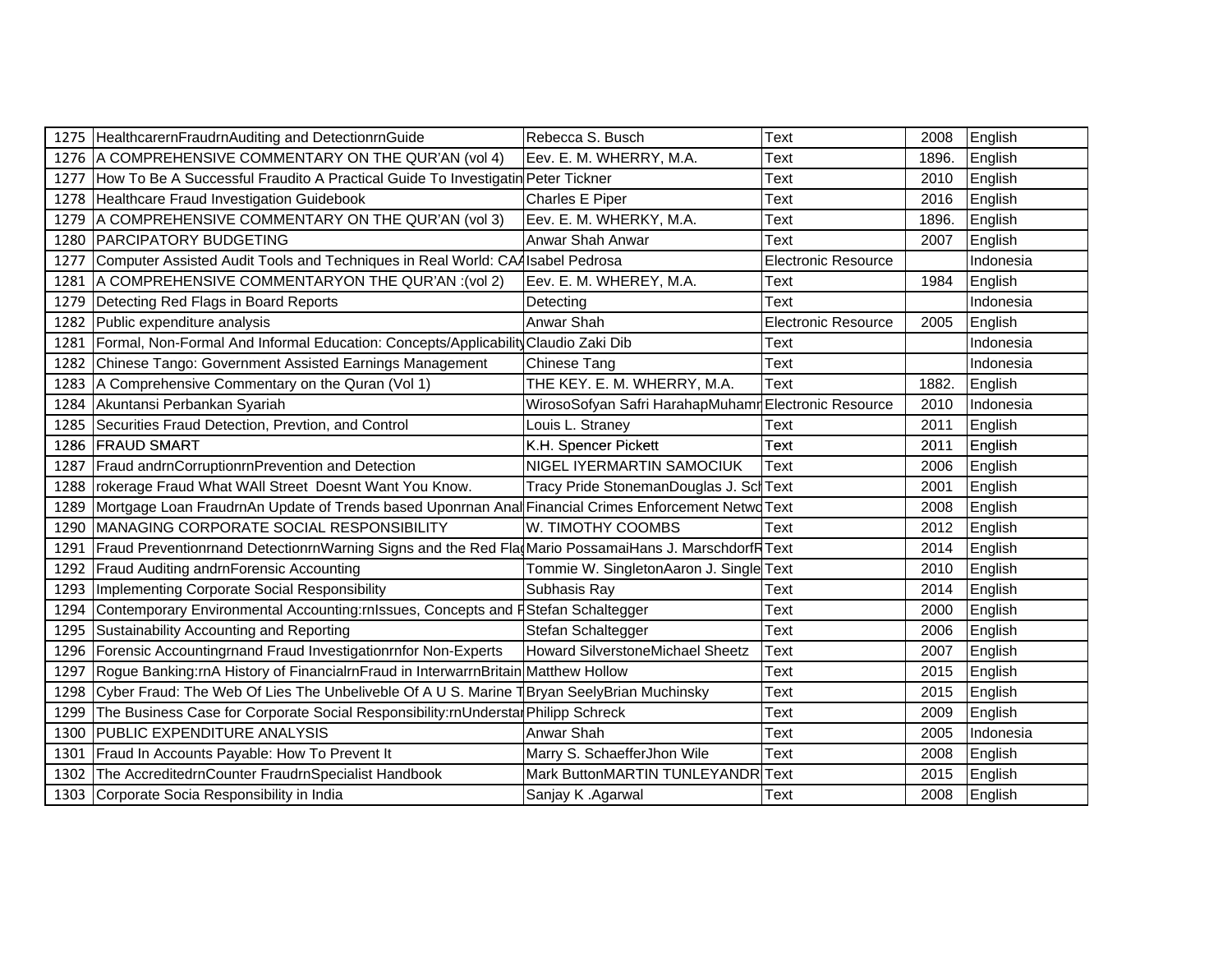|      | 1304 Financial Fraud Money Scams, Embezzlement And Swindle In Sing Balvinder Sandhu        |                                         | Text | 2013 | English   |
|------|--------------------------------------------------------------------------------------------|-----------------------------------------|------|------|-----------|
| 1305 | The AccreditedrnCounter FraudrnSpecialist Handbook                                         | Mark ButtonMARTIN TUNLEYANDR            | Text | 2015 | English   |
|      | 1306 Encyclopedia of Corporate Social Responsibility                                       | Nicholas Capaldi                        | Text | 2013 | English   |
| 1307 | Faces of FraudrnCases and Lessonsrnfrom a Life Fighting Fraudst MARTIN T. BIEGELMAN        |                                         | Text | 2013 | English   |
| 1308 | FraudstersrnandrnCharlatansrnA PEEK AT SOMErnOF HISTORY' LINDA STRATMANN                   |                                         | Text | 2010 | English   |
| 1309 | Theory and Practice of Corporate Social Responsibility                                     | Samuel O. Idowu                         | Text | 2011 | English   |
| 1310 | The Political Economy of Public Sector Governance                                          | Anthony Michael Bertelli                | Text | 2012 | English   |
| 1311 | FRAUD RISK ASSESSMENTrnBuilding a Fraud AuditrnProgram                                     | Leonard W. Vona                         | Text | 2008 | English   |
| 1312 | Corporate Social Responsibility and Corporate Governance: The C(Lorenzo Sacconi            |                                         | Text | 2011 | English   |
|      | 1313   Insurance FraudrnCasebookrnPaying a Premium for Crime                               | Joseph T. WellsLaura Hymes              | Text | 2013 | English   |
|      | 1314 Protecting Clients frommFraud, Incompetence, mand Scams                               | <b>LANCE WALLACH</b>                    | Text | 2010 | English   |
|      | 1315   Red Flags for Fraud                                                                 | Thomas P. DiNapoli                      | Text |      | Indonesia |
|      | 1316 Strategic Management                                                                  | rngivebacks by labor and a new indu-    | Text | 1984 | English   |
| 1317 | Scams & Frauds Financial Crime Exposed Lance Spicer                                        | <b>Trident Press</b>                    | Text | 2001 | English   |
|      | 1318   FinancialmStatementrnFraudrnPreventionrnand Detection                               | Zabihollah RezaeeJoseph T.Wells         | Text | 2002 | English   |
|      | 1319 Corporate Fraud                                                                       | K.H. Spencer Pickett                    | Text | 2007 | English   |
|      | 1320 Detecting Fraud inrnOrganizations                                                     | Joseph R. Petrucelli                    | Text | 2012 | Indonesia |
|      | 1321   Insider computer fraud : an in-depth framework for detecting and de Kenneth Brancik |                                         | Text | 2008 | English   |
|      | 1322 Anatomy Of A FraudrnInvestigation                                                     | Stephen Pedneault                       | Text |      | Indonesia |
| 1323 | Techniques and Strategies forrnUnderstanding Fraud                                         | Stephen Pedneault                       | Text |      | Indonesia |
|      | 1324 Forensic Accounting andrnFraud Investigation formNon-Experts                          | John Wiley & Sons                       | Text |      | Indonesia |
|      | 1325 Profiling the Fraudster                                                               | Simon Padgett                           | Text |      | Indonesia |
|      | 1325 Benford's Law                                                                         | Mark J. Nigrini                         | Text |      | Indonesia |
| 1326 | The Financial Numbers Game                                                                 | Charles W. Mulford                      | Text |      | Indonesia |
|      | 1327 ESSENTIALSrnof Online PaymentrnSecurity and FraudrnPreventio David Montague           |                                         | Text |      | Indonesia |
|      | 1328 Preventing FraudrnIn NonprofitrnOrganizations                                         | Edward J. Mcmillan                      | Text |      | Indonesia |
| 1329 | Using Analytics to DetectrnPossible Fraud                                                  | Pamela S. Mantone                       | Text |      | Indonesia |
| 1330 | Creative Accounting, Fraud andrnInternational Accounting Scandal Michael John Jones        |                                         | Text |      | Indonesia |
|      | 1331 Barriers To Corporate Fraud                                                           | <b>Mark Jickling</b>                    | Text |      | Indonesia |
|      | 1332 Fraud Examiners in White-Collar Crime Investigations                                  | Petter Gottschalk                       | Text |      | Indonesia |
|      | 1333 Financial Services Anti-FraudrnRisk and Control Workbook                              | Peter D. Goldmann                       | Text |      | Indonesia |
|      | 1334 Fraud and Fraud Detection                                                             | Sunder Gee                              | Text |      | Indonesia |
|      | 1335 FinancialmStability                                                                   | Frederik L. FelkampR. Christopher WText |      |      | Indonesia |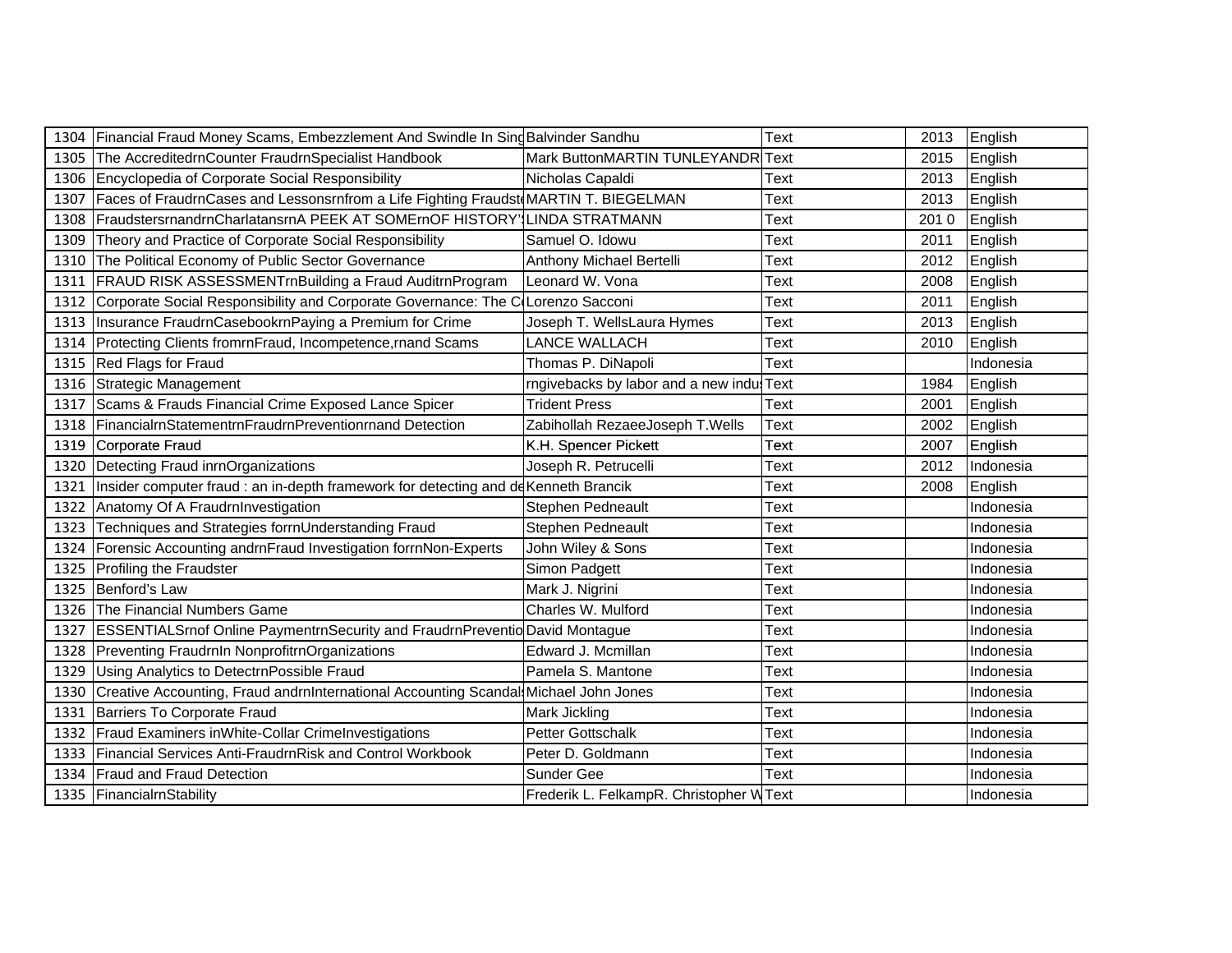|      | 1336 Fraud Analysis TechniquesrnUsing ACL                                                                    | David Coderre                           | Text                       |      | Indonesia |
|------|--------------------------------------------------------------------------------------------------------------|-----------------------------------------|----------------------------|------|-----------|
| 1337 | Strategic Change Management in Public Sector Organisations                                                   | David Baker                             | Text                       | 2007 | English   |
|      | 1338 Computer-Aided FraudrnPrevention and Detection                                                          | David Coderre                           | Text                       | 2009 | English   |
|      | 1339 The CERT® Guide tornInsider ThreatsrnHow to Prevent, Detect, anDawn CappelliAndrew MooreRandall Text    |                                         |                            | 2012 | Indonesia |
|      | 1340 Fraud, Corruptionrnand Sport                                                                            | Graham BrooksAzeem AleemMark B Text     |                            | 2013 | English   |
| 1341 | The Anatomyrnof Fraud andrnCorruption                                                                        | Tomas Brytt IngRichard MinogueVertText  |                            | 2011 | Indonesia |
|      | 1342 The political economy of public sector governance                                                       | Anthony Michael Bertelli                | <b>Electronic Resource</b> | 2012 | English   |
|      | 1343 Analisis Rasio Dalam Mengukur Kinerja Keuangan Pada PT. Perke Desy Arisandi                             |                                         | <b>Electronic Resource</b> | 2018 | Indonesia |
|      | 1343 SoundrninvestingrnU N C O V E R F R A U D A N DrnP R O T E C Kate MooneyKerry Marrer                    |                                         | Text                       | 2008 | English   |
|      | 1344 An Introduction To Sustainable Development                                                              | Peter P. Rogers                         | Text                       | 2008 | English   |
|      | 1345 Corporate FraudrnA Manager's Journey                                                                    | K.H. Spencer Pickett                    | Text                       | 2007 | English   |
|      | 1346 Financial StatementrnFraud CasebookrnBAKING THE LEDGERS ADr. Joseph T. Wells                            |                                         | Text                       | 2011 | English   |
| 1347 | <b>CAPITALISM AND FREEDOM</b>                                                                                | Milton Friedman                         | Text                       | 2002 | English   |
|      | 1348 Internet Fraud CasebookrnTHE WORLD WIDE WEB OF DECEIT                                                   | Joseph T. Wells                         | Text                       | 2010 | English   |
|      | 1349   Money LaunderingrnPreventionrnDeterring, Detecting, andrnResolyJONATHAN E. TURNER                     |                                         | Text                       | 2011 | English   |
|      | 1350 Capitalism and Freedom                                                                                  | Milton Friedman                         | Text                       | 1982 | English   |
|      | 1351 Food Fraud                                                                                              | Dr. John M. RyanRyan Systems, Inc. Text |                            | 2016 | English   |
|      | 1352 Corporate FraudrnCase Studies in Detectionrnand Prevention                                              | JOHN D. O'GARA                          | Text                       | 2004 | English   |
|      | 1353 CorporaternResiliency                                                                                   |                                         | Text                       |      | Indonesia |
|      | 1354   WHAT EVERYmINVESTOR NEEDSmTO KNOW ABOUTmACCOLJeff Madura                                              |                                         | Text                       | 2004 | English   |
|      | 1355   FRAUD 101m Techniques and Strategiesm for Detection m Second EHoward Silverstone Howard R. Davia Text |                                         |                            | 2005 | English   |
|      | 1356 SHENANIGAN\$rnFINANC1ALrnTHIRD EDITION                                                                  | Howard M. SchilitJeremy Perler          | Text                       | 2010 | English   |
|      | 1357 Corporate Social Responsibility: A Case Study Approach                                                  | Christine A. Mallin                     | Text                       | 2009 | English   |
|      | 1358 Corporate Social Responsibility and Discrimination : Gender Bias in Christina Keinert-Kisin             |                                         | Text                       | 2016 | English   |
|      | 1359 Managing Fraud RiskrnA Practical Guide for Directors and Manage Steve Giles                             |                                         | Text                       | 2012 | English   |
|      | 1360 Design and Diagnosis for Sustainable Organizations                                                      | Jose' Pe'rez Ri'os                      | Text                       | 2012 | English   |
|      | 1361 CORPORATE SOCIAL RESPONSIBILITY: Guidelines for Top Mana Jerry W. Anderson, Jr                          |                                         | Text                       | 1989 | English   |
| 1362 | <b>Fair Value Accounting Fraud</b>                                                                           | GERARD M. ZACK, CFE, CPA                | Text                       | 2009 | English   |
|      | 1363 Fighting FraudrnHow to Establish and Manage anrnAnti-Fraud ProgDr. Gerald L. Kovacich                   |                                         | Text                       | 1998 | English   |
|      | 1363 Pengaruh Pemberian NPK (15,15,15) Dan Mikoriza Terhadap Pertulmam Tri Okto Wirianto                     |                                         | <b>Electronic Resource</b> | 2018 | Indonesia |
|      | 1364 Corporate Responsibility and Labour Rights Codes of Conduct in the Rhys Jenkins                         |                                         | Text                       | 2004 | English   |
|      | 1364 UPAYA MENINGKATKANmKEMAMPUAN SENI LUKIS ANAK MEI HAIFARITA                                              |                                         | <b>Electronic Resource</b> | 2018 | Indonesia |
|      | 1365 Beyond Corporate Social Responsibility:rnOIL MULTINATIONALS Jedrzej George Frynas                       |                                         | Text                       | 2009 | English   |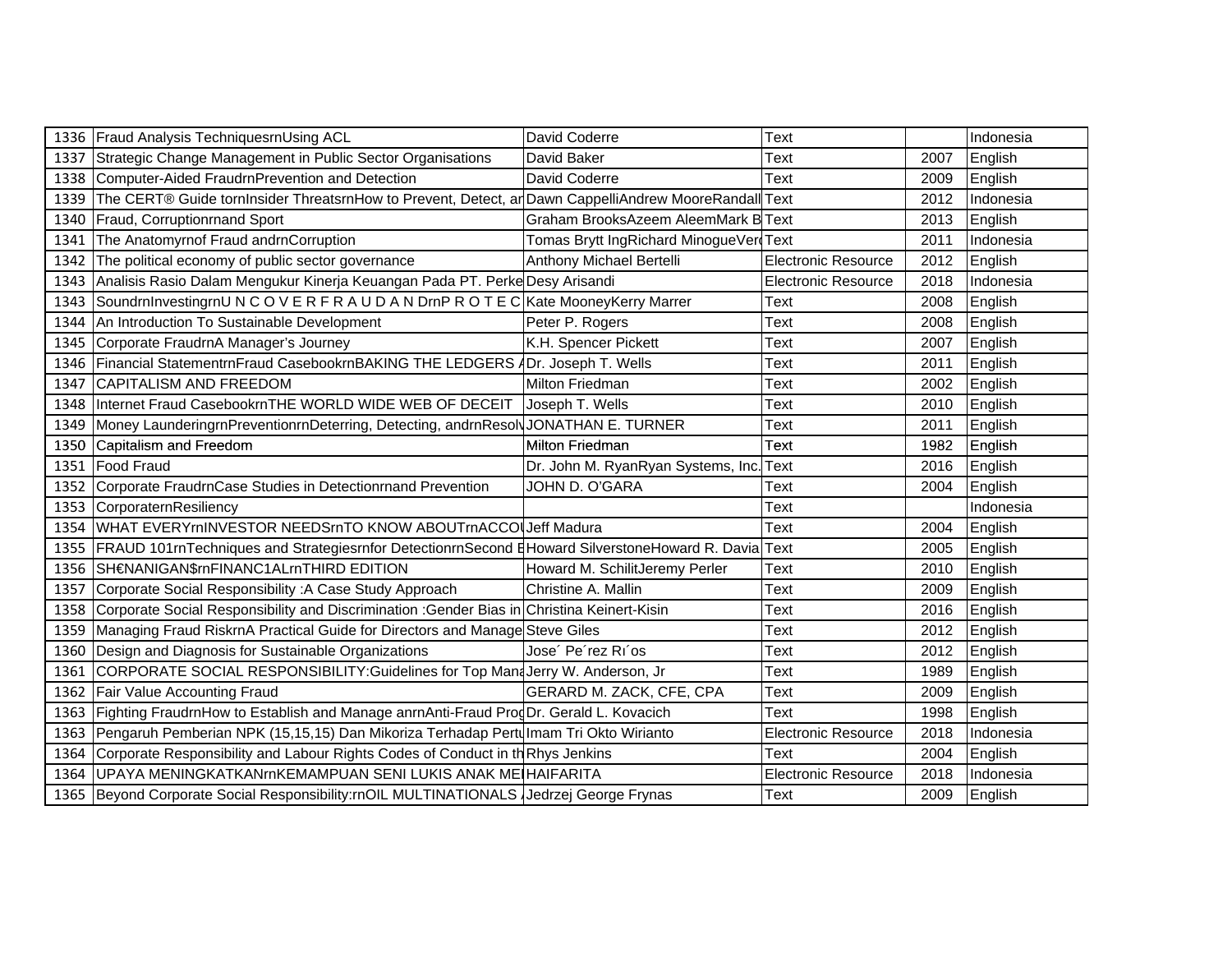| 1366 Food Fraud And AdulteratedrnIngredientsrnBackground, Issues,rnADARRELL T. BRADEN                             |                                         |                                        | 2014 English     |
|-------------------------------------------------------------------------------------------------------------------|-----------------------------------------|----------------------------------------|------------------|
| 1367  Investigating the Impact of Firm Size on Small Business Social Res Jan Lepoutre                             |                                         |                                        | Lepout Indonesia |
| 1368 ESSENTIALSrnof Online PaymentrnSecurity and FraudrnPreventio David Montague                                  |                                         |                                        | 2011 English     |
| 1368 Corporate Social Responsibility and Governance: Theory and Pract Samuel O. Idowu                             |                                         |                                        | 2015 English     |
| 1369   Fraud AnalyticsrnStrategies and Methods formDetection and Preve DELENA D. SPANN                            |                                         |                                        | 2014 English     |
| 1370 On Fact and FraudrnCautionary Talesrnfrom the Front Linesrnof SqDavid Goodstein                              |                                         |                                        | 2010 English     |
| 1371 Responsible Research and Innovation in Industry: The Case for Co Konstantinos latridis                       |                                         |                                        | 2016 English     |
| 1371 Penerapan Prinsip PembiayaanrnMurabahah Pada Koperasi Jasa NUR JAMILAH                                       |                                         | Electronic Resource                    | 2018 Indonesia   |
| 1372 Corporate Social Responsibility and International Development                                                | Michael Hopkins                         |                                        | 2007 English     |
| 1373 Beyond Corporate Social Responsibility OIL MULTINATIONALS AN Jedrzej George Frynas                           |                                         |                                        | 2009 English     |
| 1374 Global Governance and Corporate Responsibility in Conflict Zones Moira Feil                                  |                                         |                                        | 2012 English     |
| 1375 Social Accounting Systems:rnESSAYS ON THE STATE OF THE A F. Thomas Juster                                    |                                         |                                        | 1981 Indonesia   |
| !375 │PELAKSANAAN JAMINAN SOSIAL BAGI PEKERJA WANITArn(StM.RENDY PRATAMA                                          |                                         | Electronic Resource                    | 2018 Indonesia   |
| 1376 Responsible Management: Corporate Responsibility and Working L Richard Ennals                                |                                         |                                        | 2014 Indonesia   |
| 1376 Peranan Lembaga Penjamin Simpananrn(LPS) terhadap KenyamaRafi Wartana                                        |                                         | Electronic Resource                    | 2018 Indonesia   |
| 1377 Corporate Social Responsibility in the Mining Industries                                                     | Natalia Yakovleva                       |                                        | 2005 English     |
| 1378 Fraud Examination                                                                                            | W. Steve AlbrechtConan C. Albrecht Text |                                        | 2011 Indonesia   |
| 1379 Corporate Social Responsibility as an International Strategy                                                 | <b>Christina Keinert</b>                |                                        | 2008 Indonesia   |
| 1380 CORPORATE SOCIAL RESPONSIBILITY                                                                              | David Crowther                          |                                        | 2008 English     |
| 1381 EssentialsrnOf Corporate Fraud                                                                               | Tracy L. Coenen                         |                                        | Indonesia        |
| 1381  Analisis Putusan Mahkamah Agung No. 1405 K/Pid.Sus/2013 Terh∏M. Taufik Bimantara Iskandar                   |                                         | Electronic Resource                    | 2018 Indonesia   |
| 1382 Corporate Social Responsibility and Firm Size                                                                | Krishna Udavasankar                     |                                        | 2007 English     |
| 1383 PERANAN AHLI TOKSIKOLOGI DALAM MEMBERIKAN KETERAI MUHAMMAD DIMAS                                             |                                         | <b>Electronic Resource</b>             | 2018 Indonesia   |
| 1383 Corporate Social Responsibility Theories: Mapping the Territory                                              | Elisabet Garriga                        |                                        | 2004 Indonesia   |
| 1385 Analisis Keefektifan Belajar Dengan Menggunakan Teknik Respon ILHAMUDDIN NASUTION                            |                                         | Electronic Resource   2018   Indonesia |                  |
| 1384 Fraud Examination                                                                                            | W. Steve AlbrechtConan C. Albrecht Text |                                        | Indonesia        |
| 1385 Corporate Communications: Theory and Practice                                                                | Joep Cornelissen                        |                                        | 2004 English     |
| 1386 Auditing Cases An Interactive Learning Approach                                                              | Mark S. BeasleyFrank A. BucklessSt      |                                        | 2015 English     |
| 1387 Corporate Social Responsibility:rnA Case Study Approach                                                      | Christine A. Mallin                     |                                        | 2009 English     |
| 1388   ForgingrnCapitalism                                                                                        | lan Clause                              |                                        | 2014 Indonesia   |
| 1389  Using Accountingrn& Financial InformationrnAnalyzing, ForecastingMark S. Bettner, Ph.DChristian R. Lir Text |                                         |                                        | 2015 English     |
| L390_ISecuritiesrnFraud                                                                                           |                                         |                                        | 2011 Indonesia   |
| 391 Beyond Corporate Social Responsibility:rnOIL MULTINATIONALS Jedrzej George Frynas                             |                                         |                                        | 2009 English     |
|                                                                                                                   |                                         |                                        |                  |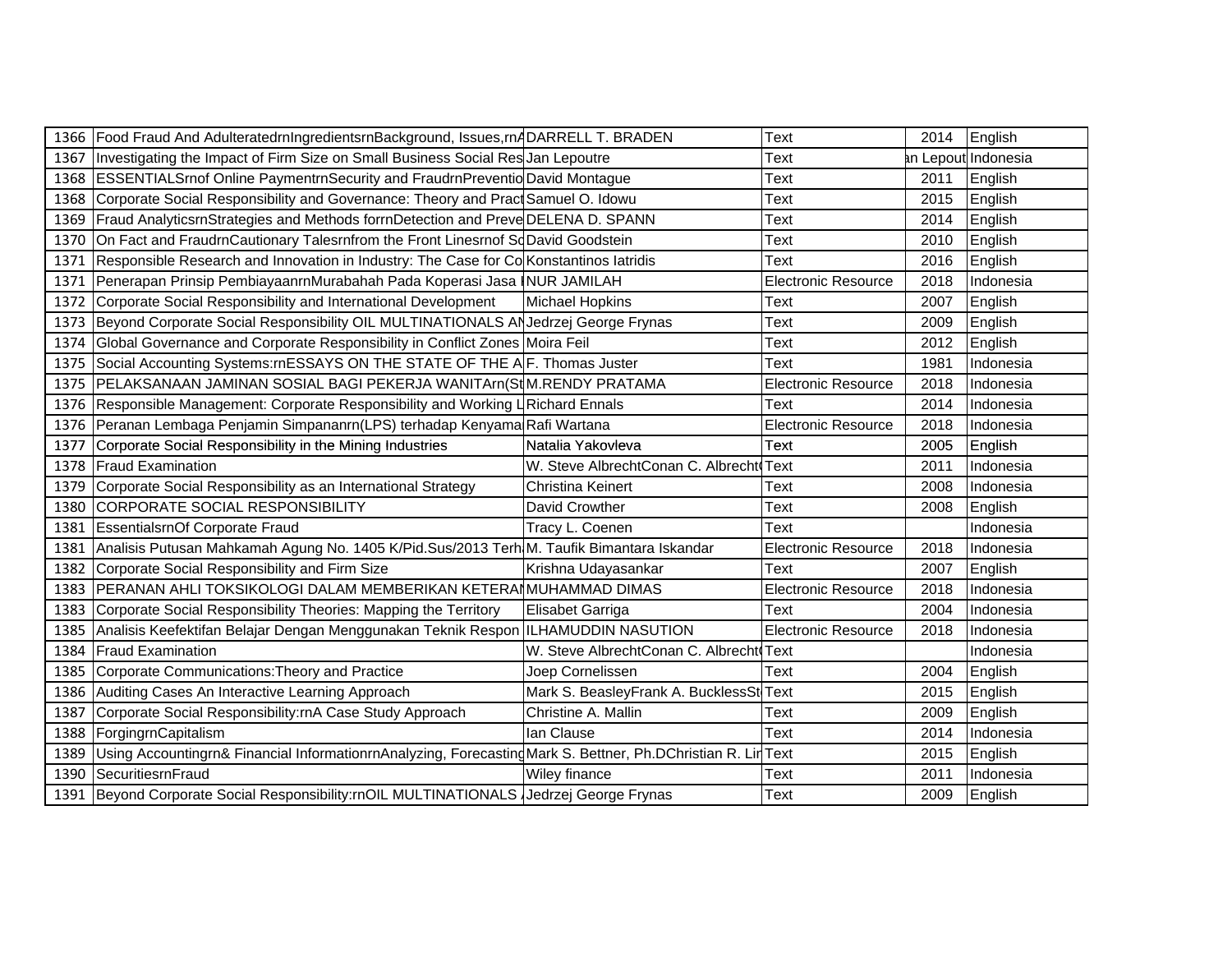| 1392 THE BASICS OF QUALITY AUDITING                                                                         | <b>RONALD BLANK</b>                   | Text                       | 1999 | English   |
|-------------------------------------------------------------------------------------------------------------|---------------------------------------|----------------------------|------|-----------|
| 1393 The HedgernFund FraudrnCasebook                                                                        | Simon Padgett                         | Text                       |      | Indonesia |
| 1394 Branding and Sustainable Competitive Advantage:rnBuilding Virtua Avinash Kapoor                        |                                       | Text                       | 2012 | English   |
| 1395 Public Sector Auditing rnls it value for money                                                         | Sir John Bourn                        | Text                       | 2008 | English   |
| 1396 Corporate Social Responsibility Reporting in Developing Countries: ATAUR RAHMAN BELAL                  |                                       | Text                       | 2008 | English   |
| 1398 Public Sector Accountingmand Auditing in EuropernThe Challenge Isabel Brusca Eugenio CaperchioneS Text |                                       |                            | 2011 | English   |
| CORPORATE SOCIAL RESPONSIBILITY: Guidelines for Top Man Jerry W. Anderson, Jr.<br>1397                      |                                       | Text                       | 1989 | English   |
| Exposing FraudrnSkills, Process and Practicalities<br>1398                                                  | Wiley                                 | Text                       | 2016 | Indonesia |
| 1399 Healthcare fraud: auditing and detection guide                                                         | Rebecca S. Busch                      | Text                       | 2008 | English   |
| HRM's Role in Corporate Social and Environmental Sustainability<br>1400                                     | <b>SHRM Foundation's</b>              | Text                       | 2012 | Indonesia |
| 1401 Profiling the Fraudster                                                                                | Simon Padgett                         | Text                       |      | Indonesia |
| 1402 Auditor's guide to information systems auditing                                                        | Richard ECascarino                    | Text                       | 2007 | English   |
| Guidelines forrnAuditing Process SafetyrnManagement Systems<br>1403                                         | Center for Chemical Process Safety    | Text                       | 2011 | English   |
| 1404 Introduction                                                                                           | Michael J. Saks                       | Text                       | 2012 | Indonesia |
| 1405 Corporate Social Responsibility:rnCase Studies for Management AdGweneth Norris                         |                                       | Text                       | 2005 | English   |
| 1406 CAQApproachtoAuditQualityIndicatorsQAI                                                                 | <b>Center for Audit Quality</b>       | Text                       | 2014 | English   |
| 1407 How to Smell a Rat                                                                                     | Ken Fisher                            | Text                       | 2009 | Indonesia |
| 1408 Corporate Social Responsibility and Corporate Governance: rnThe (Lorenzo Sacconi                       |                                       | Text                       | 2011 | English   |
| 1409 Minority Religions and Fraud                                                                           | Amanda van Eck Duymaer van Twist Text |                            | 2014 | Indonesia |
| 1410 Corporate Social Responsibility Reporting in China                                                     | Kwang-Yong Shin                       | Text                       | 2014 | English   |
| The Operational Auditing Handbook<br>1411                                                                   | Andrew Chambers Graham Rand           | Text                       | 2010 | English   |
| AuditingrnInformation SystemsrnSecond Edition<br>1412                                                       | Jack J. Champlain                     | Text                       | 2003 | English   |
| 1413 Effective Use Of TeamsrnFor It Audits                                                                  | Martin A. Krist                       | Text                       |      | Indonesia |
| Creating a Sustainable Organization: Approaches for Enhancing CoPeter A. Soyka<br>1414                      |                                       | Text                       | 2012 | English   |
| 1415  IMPLEMENTING AND AUDITINGrnTHE INTERNAL CONTROL SYDimitris N. Chorafas                                |                                       | Text                       | 2001 | English   |
| The Governance of British Higher Education<br>1416                                                          | <b>TED TAPPER</b>                     | Text                       | 2007 | English   |
| Kekuatan Pembuktian Keterangan Ahli Bahasa Isyarat Dalam Upay Fadhilatul Wafda<br>1409                      |                                       | <b>Electronic Resource</b> | 2018 | Indonesia |
| Implementasi Undang-Undang No 13 Tahun 2003 Tentang Ketena Cut Maghfirah<br>1410                            |                                       | <b>Electronic Resource</b> | 2018 | Indonesia |
| PESAN IKLAN LAYANAN MASYARAKAT BADAN PENYELENGG HALIM PARDOMUAN HARAHAP<br>1411                             |                                       | <b>Electronic Resource</b> | 2018 | Indonesia |
| PENGARUH DUKUNGAN PDI-P UNTUK UNDANG-UNDANG ORIMustafa Nainggolan<br>1412                                   |                                       | <b>Electronic Resource</b> | 2018 | Indonesia |
| Pengaruh Total Asset Turnover (TATO)rndan Net Profit Margin (NF JANI SAPUTRI<br>1413                        |                                       | <b>Electronic Resource</b> | 2018 | Indonesia |
| 1417 Governance and Performance of Education Systems                                                        | Nils C. Soguel                        | Text                       | 2008 | English   |
| 1415 ANALISIS PEMASARAN CABAI MERAHrn(Capsicum annum L) (SBIMO ARIANDI                                      |                                       | <b>Electronic Resource</b> | 2018 | Indonesia |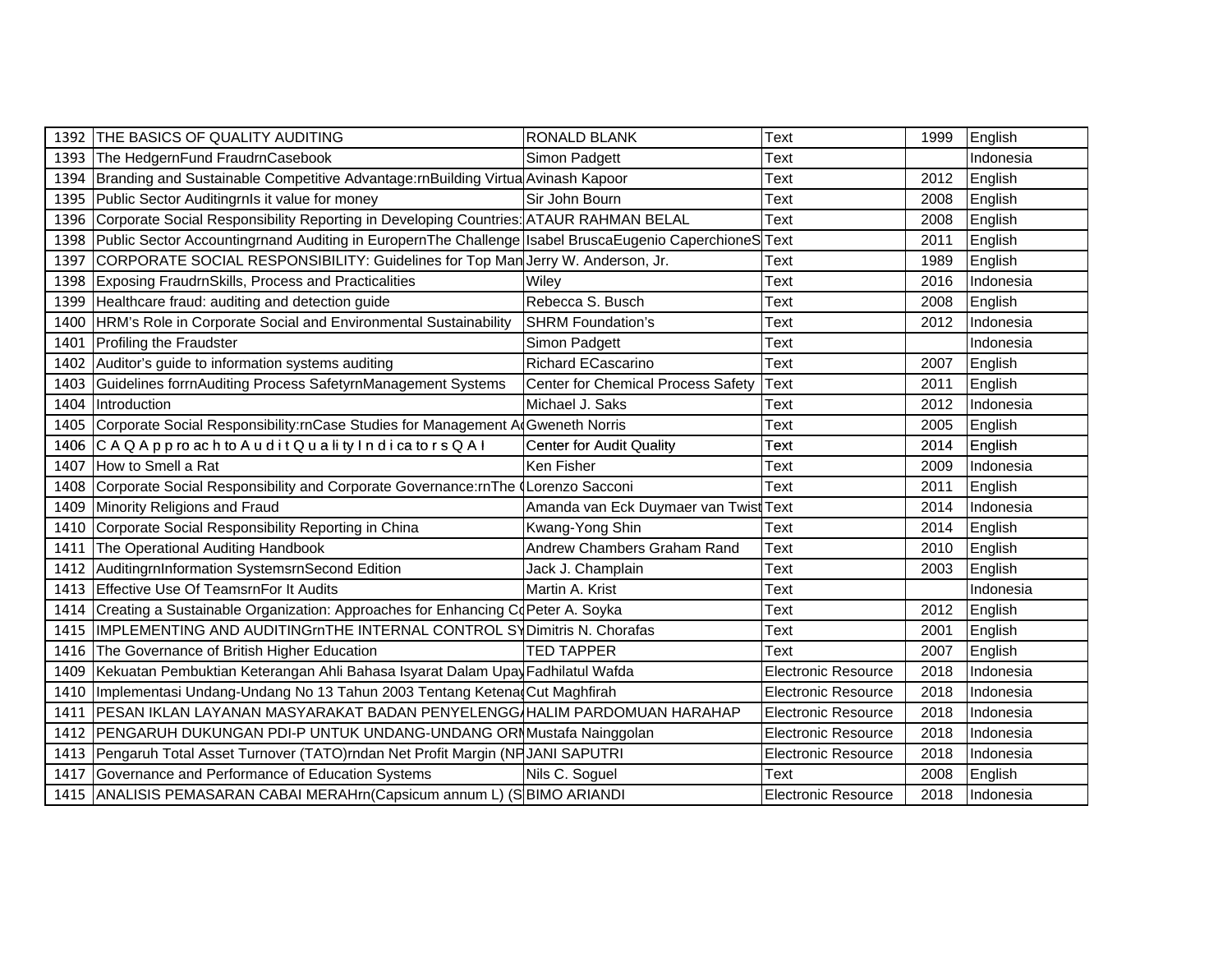| Electronic Resource<br>2018 |
|-----------------------------|
|                             |
|                             |
|                             |
|                             |
|                             |
|                             |
|                             |
|                             |
|                             |
|                             |
|                             |
|                             |
|                             |
|                             |
|                             |
|                             |
|                             |
|                             |
|                             |
|                             |
|                             |
|                             |
|                             |
|                             |
|                             |
|                             |
|                             |
|                             |
|                             |
|                             |
|                             |
|                             |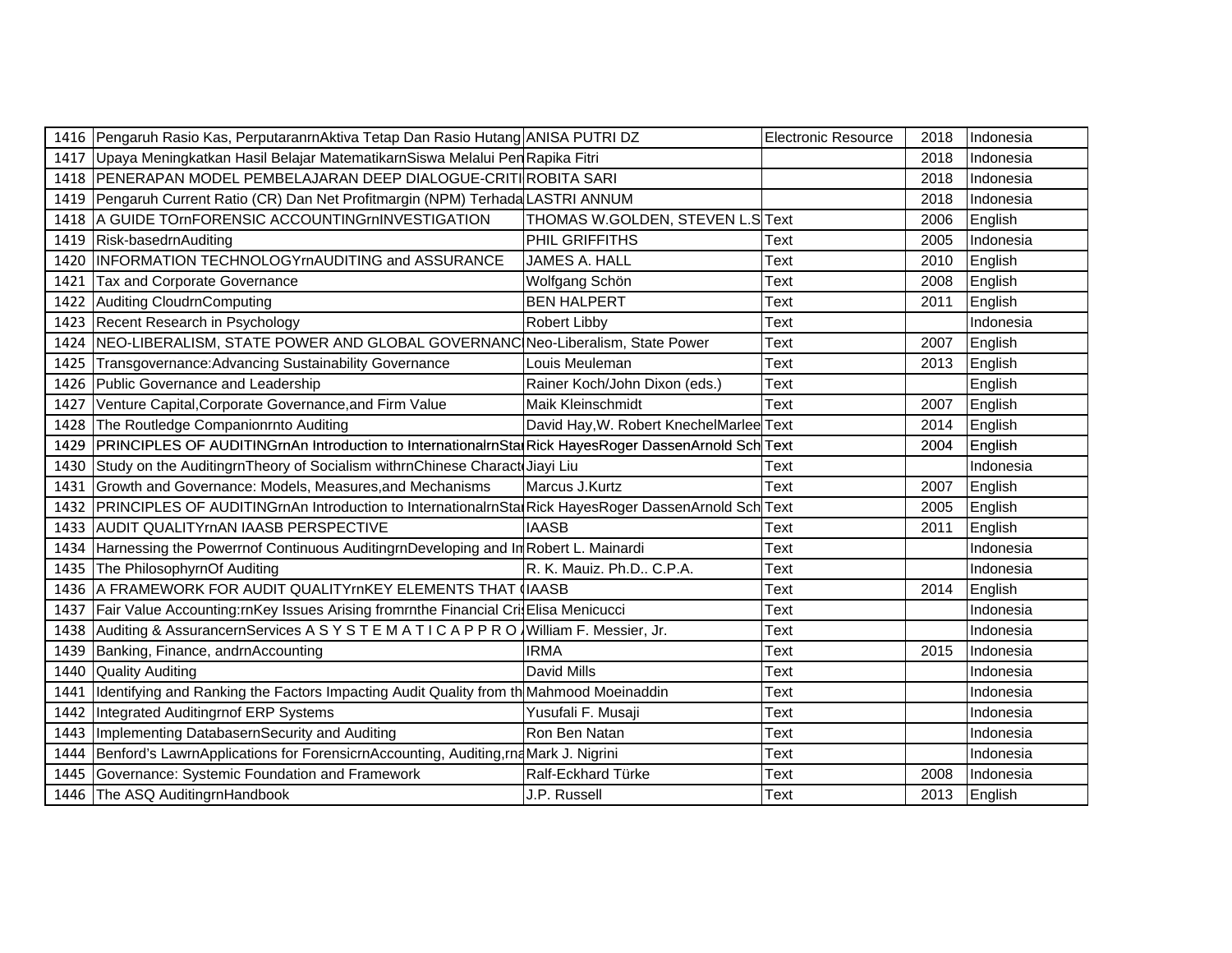|      | 1447 Auditor'srnDictionaryrnTerms, Concepts, Processes, rnand Regulati David O'Regan                       |                                          | Text                       |      | Indonesia |
|------|------------------------------------------------------------------------------------------------------------|------------------------------------------|----------------------------|------|-----------|
|      | 1448 Safety, rnHealth, andrnEnvironmentalrnAuditing                                                        | Simon W. Pain                            | Text                       |      | Indonesia |
|      | 1449 Network Scurity Auditing                                                                              | Chris Jackson<br>Text                    |                            |      | English   |
|      | 1450 Global Risk Governance: Concept and Practice Using the IRGC FraOrtwin Renn                            |                                          | Text                       | 2008 | English   |
| 1451 | Process DrivenrnComprehensivernAuditing                                                                    | Paul C. Palmes                           | Text                       |      | Indonesia |
| 1452 | Lean Auditing                                                                                              | James C. Paterson                        | Text                       |      | Indonesia |
| 1453 | Information Technology AuditingrnAn Evolving Agenda                                                        | Jagdish Pathak                           | Text                       |      | Indonesia |
| 1454 | Environmental Impact ofrnMINING ANDrnMINERALmPROCESSINRAVI K. JAIN, Ph.D., P.E.ZENGDI "Crext"              |                                          |                            | 2016 | English   |
| 1455 | German Corporate Governance in International and EuropeanCont Jean J. du Plessis                           |                                          | Text                       |      | English   |
|      | 1456 Standing Advisory Group MeetingrnDiscussion - Audit Quality Indicators                                |                                          | Text                       |      | Indonesia |
| 1457 | Foundations for Local Governance                                                                           | Fumihiko Saito                           | Text                       | 2008 | English   |
|      | 1458 Network Security Auditing                                                                             | Chris Jackson                            | Text                       | 2009 | English   |
|      | 1459 Auditing The RiskrnManagement Process                                                                 | K.H. Spencer Pickett                     | Text                       |      | Indonesia |
|      | 1460 Auditing for ManagersrnThe Ultimate RiskrnManagement Tool                                             | K.H. Spencer Pickett                     | Text                       |      | Indonesia |
|      | 1461 Wiley Practitioner's Guide to GAAS                                                                    | Joanne M Flood                           | Text                       | 2016 | English   |
|      | 1462 Auditing Spanning                                                                                     | K.H. Spencer Pickett                     | Text                       |      | Indonesia |
|      | 1463 Comparative Third Sector Governance in Asia                                                           | Samiul Hasan                             | Text                       | 2008 | English   |
|      | 1464 The Essential Guide TornInternal Auditing                                                             | K H Spencer Pickett                      | <b>Text</b>                |      | Indonesia |
| 1465 | CORPORATE GOVERNANCE BEST PRACTICES: Strategies for <i>F</i> Frederick D. LipmanL. Keith Lipman Text       |                                          |                            | 2006 | English   |
| 1466 | Corporate Governance Collection: A Primer on Corporate Governan Félix J. López-Iturriaga Fernando A. Trext |                                          |                            | 2014 | English   |
| 1455 | PENGARUH PEMBERIAN EKSTRAK NANAS (Ananas Comosus ANISA                                                     |                                          | <b>Electronic Resource</b> | 2018 | Indonesia |
| 1456 | Faktor-faktor yang Mempengaruhi Realisasi Pembiayaan Mikro PaqPUJI ANGGI NADIROHA                          |                                          | <b>Electronic Resource</b> | 2018 | Indonesia |
| 1457 | ERAN LEMBAGA PEMASYARAKATAN DALAM MENCEGAH MASRIZKY RAMADHAN                                               |                                          | <b>Electronic Resource</b> | 2018 | Indonesia |
| 1467 | Accountable Governance Problems and Promises                                                               | Melvin J. DubnickH. George Frederic Text |                            | 2011 | English   |
|      | 1468 A U D I T I N GrnA RISK-BASED APPROACH TO CONDUCTING Karla M. JohnstoneAudrey A. Gramli Text          |                                          |                            | 2013 | English   |
|      | 1469 Comparing Devolved Governance                                                                         | <b>Derek Birrell</b>                     | Text                       | 2012 | English   |
| 1461 | Peningkatan Hasil Belajar siswa Dengan Menggunakan Model Prot Novita Sari                                  |                                          | <b>Electronic Resource</b> | 2018 | Indonesia |
| 1470 | <b>ETHICS MANAGEMENT AUDITING AND DEVELOPING THE ETHMUEL KAPTEIN</b>                                       |                                          | Text                       | 1998 | English   |
| 1471 | THE CHANGING GOVERNANCE OF THE SCIENCES: The Adven RICHARD WHITLEY                                         |                                          | Text                       | 2007 | English   |
| 1472 | Corporate Governance Matters: A Closer Look At Organizational C David LarckerBrian Tayan                   |                                          | Text                       | 2011 | English   |
| 1473 | CONTEMPORARY AUDITINGMREAL ISSUES AND CASES                                                                | Michael C. Knapp                         | Text                       | 2011 | English   |
| 1474 | Strategy and Governance of Networks: Cooperatives, Franchising, a George Hendrikse                         |                                          | Text                       | 2008 | English   |
|      | 1475 Corporate Governance                                                                                  | <b>Christine Mallin</b>                  | Text                       | 2013 | English   |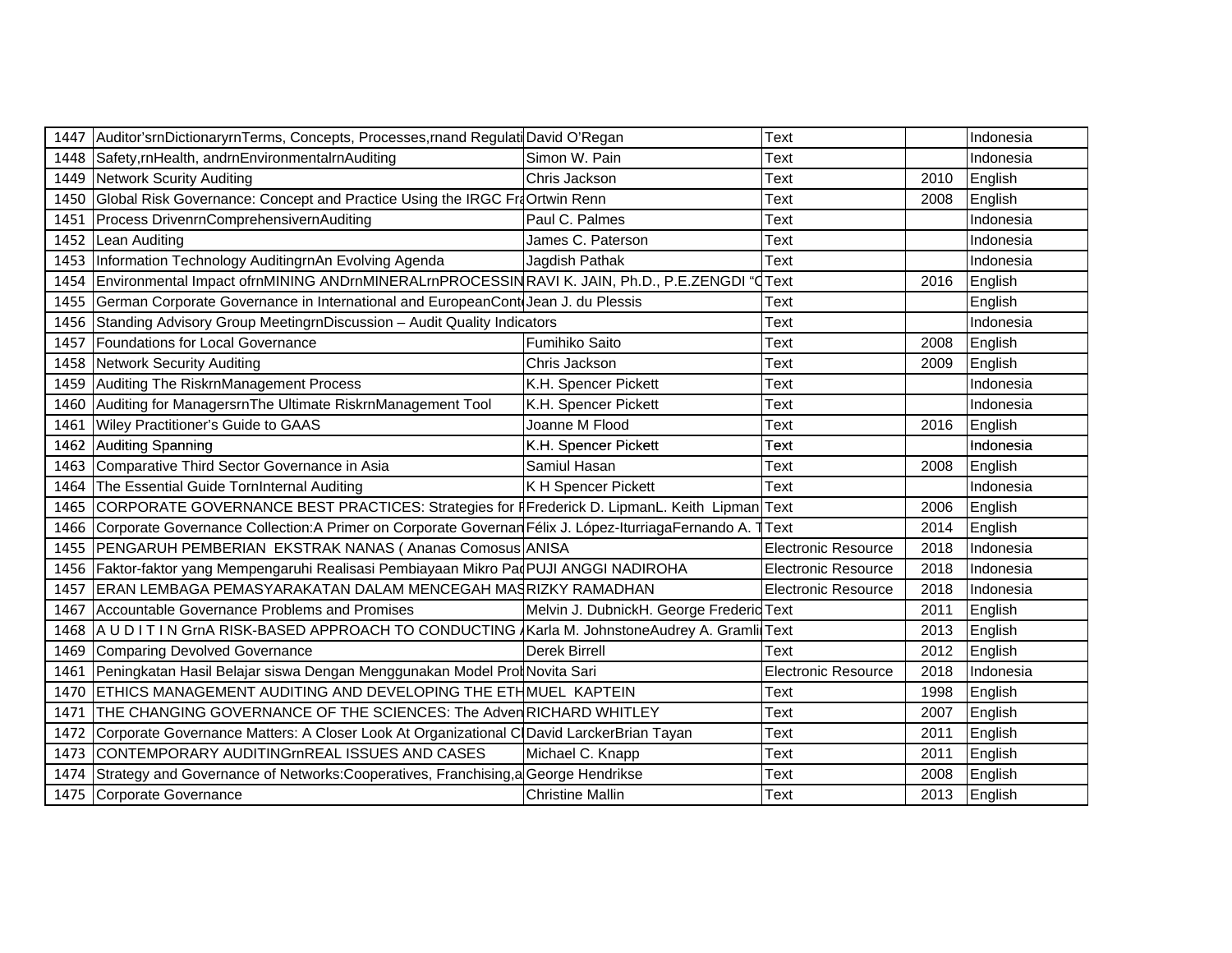|      | 1476 Public Management and the Metagovernance of Hierarchies, Netwo Louis Meuleman                  |                                         | Text                       | 2008 | English   |
|------|-----------------------------------------------------------------------------------------------------|-----------------------------------------|----------------------------|------|-----------|
| 1477 | Transgovernance: Advancing Sustainability Governance                                                | Louis Meuleman                          | Text                       | 2013 | English   |
|      | 1478 ACCA Approved Study Text Paper P1 Governance, Risk and Ethic BPP Learning Media Ltd            |                                         | Text                       | 2015 | English   |
| 1479 | Cross-border Governance and Sustainable Spatial Development                                         | Markus Leibenath                        | Text                       | 2008 | English   |
| 1480 | From Governance to Identity                                                                         | Mary Henkel                             | Text                       | 2008 | English   |
| 1481 | CORPORATE GOVERNANCE AND ACCOUNTING SCANDALS                                                        | <b>ANUP AGRAWAL</b>                     | Text                       | 2005 | English   |
| 1482 | The Impact of Corporate Governance on the Relationship between Chung-Hua Shen                       |                                         | Text                       |      | English   |
|      | 1483 Auditing The RiskrnManagement Process                                                          | K.H. Spencer Pickett                    | Text                       |      | Indonesia |
| 1484 | Corporate Governance and Initial Public Offerings: An International Alessandro ZattoniWilliam Judge |                                         | Text                       | 2012 | English   |
| 1485 | Principles of External Auditing                                                                     | <b>Brenda Potter</b>                    | Text                       |      | Indonesia |
| 1486 | International Risk Management                                                                       | Margaret Woods, Peter Kajüter and FText |                            | 2008 | English   |
| 1487 | Internal Controls Policies and Procedures                                                           | Rose Hightower                          | Text                       | 2009 | English   |
| 1478 | Creating a Sustainable Organization                                                                 |                                         | Text                       | 2012 | English   |
| 1488 | Internal QualityrnAuditing                                                                          | Denis Pronovost                         | Text                       |      | Indonesia |
| 1489 | Executive's Guide to COSO Internal Controls: Understanding and In ROBERT R. MOELLER                 |                                         | Text                       | 2014 | English   |
| 1490 | Cutting Edge Internal Auditing                                                                      | Jeffrey Ridley                          | Text                       |      | Indonesia |
| 1491 | eAuditingrnFundamentals                                                                             | J. P. Russell                           | Text                       |      | Indonesia |
| 1492 | The Process Auditingrnand Techniques Guide                                                          | J. P. Russell                           | Text                       |      | Indonesia |
| 1493 | Performance Measurement                                                                             | Stefano TonchiaLuca Quagini             | Text                       | 2010 | English   |
| 1485 | BALANCED SCORECARDmSTEP-BY-STEP FORmGOVERNMENPAUL R. NIVEN                                          |                                         | Text                       | 2008 | English   |
| 1494 | Business ProcessrnManagement and thernBalanced Scorecard                                            | Ralph F. Smith                          | Text                       | 2006 | English   |
| 1495 | Managing Organizational Culture for Effective Internal Control                                      | Jan Pfister                             | Text                       | 2009 | English   |
|      | 1496 Berliner Balanced scorecard: The Employee perspective                                          | martina LukowskyProf DR Wilhelm SText   |                            | 2012 | English   |
| 1497 | Laboratory Auditing For Quality and Regulatory Comp1iance                                           | Donald C. Singer                        | Text                       |      | Indonesia |
| 1498 | Fraud Auditing andrnForensic Accounting                                                             | TOMMIE W. SINGLETON AARON J. Text       |                            |      | Indonesia |
| 1499 | Berliner Balanced scorecard: customer perspective                                                   | DR PROF WILLHLIM SCHMEISSER Text        |                            | 2000 | English   |
|      | 1500 AuditingrnAn International Approach                                                            | Bahram Soltani                          | Text                       |      | Indonesia |
| 1501 | Intelligent Internal Control and Risk Management                                                    | <b>MATTHEW LEITCH</b>                   | Text                       | 2008 | English   |
| 1502 | Berliner Balanced scorecard: customer perspective                                                   | martina LukowskyProf DR Wilhelm SText   |                            | 2012 | English   |
| 1503 | Auditing                                                                                            | Alvin A. Arens                          | <b>Electronic Resource</b> |      | Indonesia |
| 1504 | THE COMPLETE GUIDE TO CYBER SECURITY RISKS AND CONANNE KOHNKE                                       |                                         | Text                       | 2016 | English   |
| 1505 | <b>Expert SystemsrnAuditing</b>                                                                     | J. C. van Dijk Paul Williams            | Text                       |      | Indonesia |
|      | 1506 Efficiency Auditing                                                                            | <b>B.W Halley</b>                       | Text                       |      | Indonesia |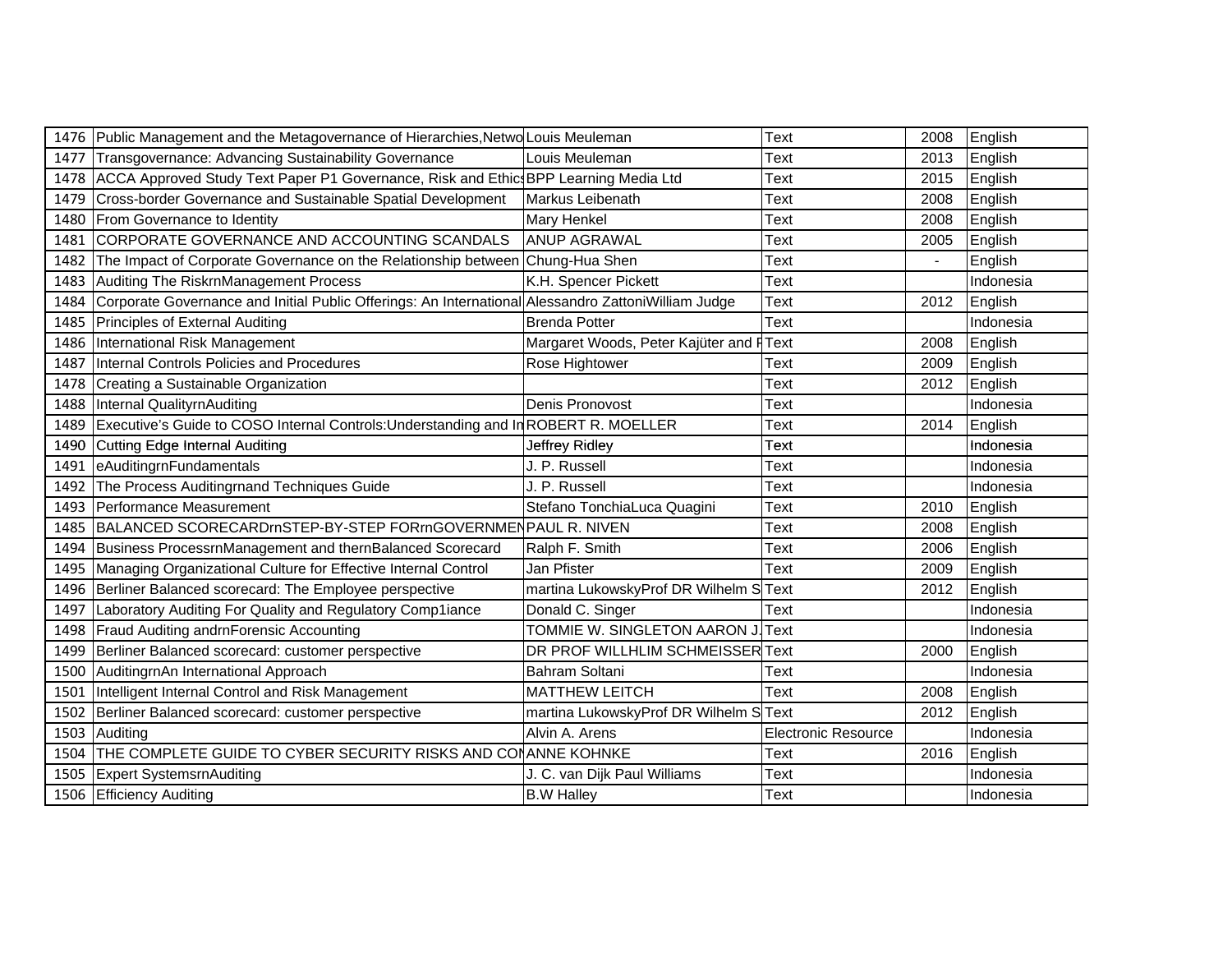|      | 1507 BALANCED SCORECARDmSTEP-BY-STEP FORmGOVERNMENPAUL R. NIVEN                                           |                                               | <b>Text</b> |      | English   |
|------|-----------------------------------------------------------------------------------------------------------|-----------------------------------------------|-------------|------|-----------|
|      | 1508   Fundamentals of Information RiskrnManagement Auditing                                              | Christopher Wright                            | Text        | 2015 | Indonesia |
| 1509 | Internal Control of Fixed Assets: A Controller and Auditor's Guide                                        | ALFRED M. KING                                | Text        | 2011 | English   |
| 1510 | INTEGRITY AND INTERNAL CONTROL IN INFORMATION SYSTISushil Jajodia                                         |                                               | Text        | 1997 | English   |
| 1511 | Internal Control Audit and Compliance: Documentation and Testing LYNFORD GRAHAM                           |                                               | Text        | 2015 | English   |
| 1512 | INTERNAL CONTROLS:GUIDANCE FOR PRIVATE, GOVERNME LYNFORD GRAHAM, CPA, PhD, CF Text                        |                                               |             | 2008 | English   |
| 1513 | IMPLEMENTING AND AUDITING THE INTERNAL CONTROL SYSDimitris N. Chorafas                                    |                                               | Text        | 2001 | English   |
| 1514 | INTEGRITY, INTERNAL CONTROL AND SECURITY IN INFORMA Michael Gertz                                         |                                               | Text        | 2002 | English   |
| 1515 | <b>Accounting Control Best Practices</b>                                                                  | Steven M. Bragg                               | Text        | 2006 | English   |
|      | 1516 Executive Roadmap to Fraud Prevention and Internal Control: Creat MARTIN T. BIEGELMAN JOEL T. BAText |                                               |             | 2012 | English   |
| 1517 | Berliner Balenced Scorecard Customer Perspective                                                          | Wilhelm SchmmeisserLydia Clausen Text         |             | 2012 | English   |
| 1518 | Constructing Private Governance: The rise and evolution of forest, Graeme Auld                            |                                               | Text        | 2014 | English   |
| 1519 | Internal Control: A Study of Concept and Themes                                                           | Olof Arwinge                                  | Text        | 2013 | English   |
| 1520 | Corporate Governance and Risk: A Systems Approach                                                         | John C. Shaw                                  | Text        | 2003 | English   |
| 1521 | THE CONTROLLER'S FUNCTION: THE WORK OF THE MANAGE JANICE M. ROEHL-ANDERSON                                |                                               | Text        | 2005 | English   |
| 1522 | BALANCED SCORECARDmSTEP-BY-STEP                                                                           | PAUL R. NIVEN                                 | Text        | 2006 | English   |
| 1523 | Corporate Governance and Sustainable Prosperity                                                           | William Lazonick                              | Text        | 2002 | English   |
|      | 1524 Balanced ScorecardrnEvolution                                                                        | PAUL R. NIVEN                                 | Text        | 2014 | English   |
|      | 1525 Approaches to Global Governance Theory                                                               | <b>Martin Hewson</b>                          | Text        | 1999 | English   |
| 1526 | Corporate Governance and Business Ethics                                                                  | <b>Corporate Governance and Business Text</b> |             | 2011 | English   |
| 1527 | Intellectual Capital: Forty Years of the Nobel Prize in Economics                                         | <b>THOMAS KARIER</b>                          | Text        | 2011 | English   |
| 1528 | <b>ESSENTIALSrnof Balanced Scorecard</b>                                                                  | <b>Mohan Nair</b>                             | Text        | 2004 | English   |
| 1529 | Corporate Governance Around the World                                                                     | Robert J. GirouxA.Naciri                      | Text        | 2008 | English   |
| 1530 | Intellectual Work and the Spirit of Capitalism: Weber's Calling                                           | Thomas Kemple                                 | <b>Text</b> | 2014 | English   |
| 1531 | THE TRANSNATIONAL AND BEYOND:rnREFLECTIONS AND PE Michael A. HittJoseph L. C. Cheng                       |                                               | <b>Text</b> | 2002 | English   |
| 1532 | Coastal Governance                                                                                        | <b>Richard Burroughs</b>                      | Text        | 2011 | English   |
| 1533 | Argument Evaluation and Evidence                                                                          | Douglas Walton                                | Text        | 2016 | English   |
| 1534 | Managing Intellectual Capital in Libraries: Beyond the balance shee P ETROS K OSTAGIOLAS                  |                                               | Text        | 2012 | English   |
| 1535 | COMPREHENSIVE INTELLECTUAL CAPITAL MANAGEMENT                                                             | Nermien Al-Ali                                | Text        | 2003 | English   |
| 1536 | RethinkingrnPerformancernMeasurement                                                                      | marshall w. meyer                             | Text        | 2002 | English   |
| 1537 | Strategies for Information Technology and Intellectual Capital: Chall Luiz Antonio Joia                   |                                               | Text        | 2007 | English   |
| 1538 | Implementing thernProject ManagementrnBalanced Scorecard                                                  | Jessica Keyes                                 | Text        | 2001 | English   |
|      | 1539 Corporate Governance of Real Estate Investment Trusts                                                | Nicolai C. Striewe                            | Text        | 2016 | English   |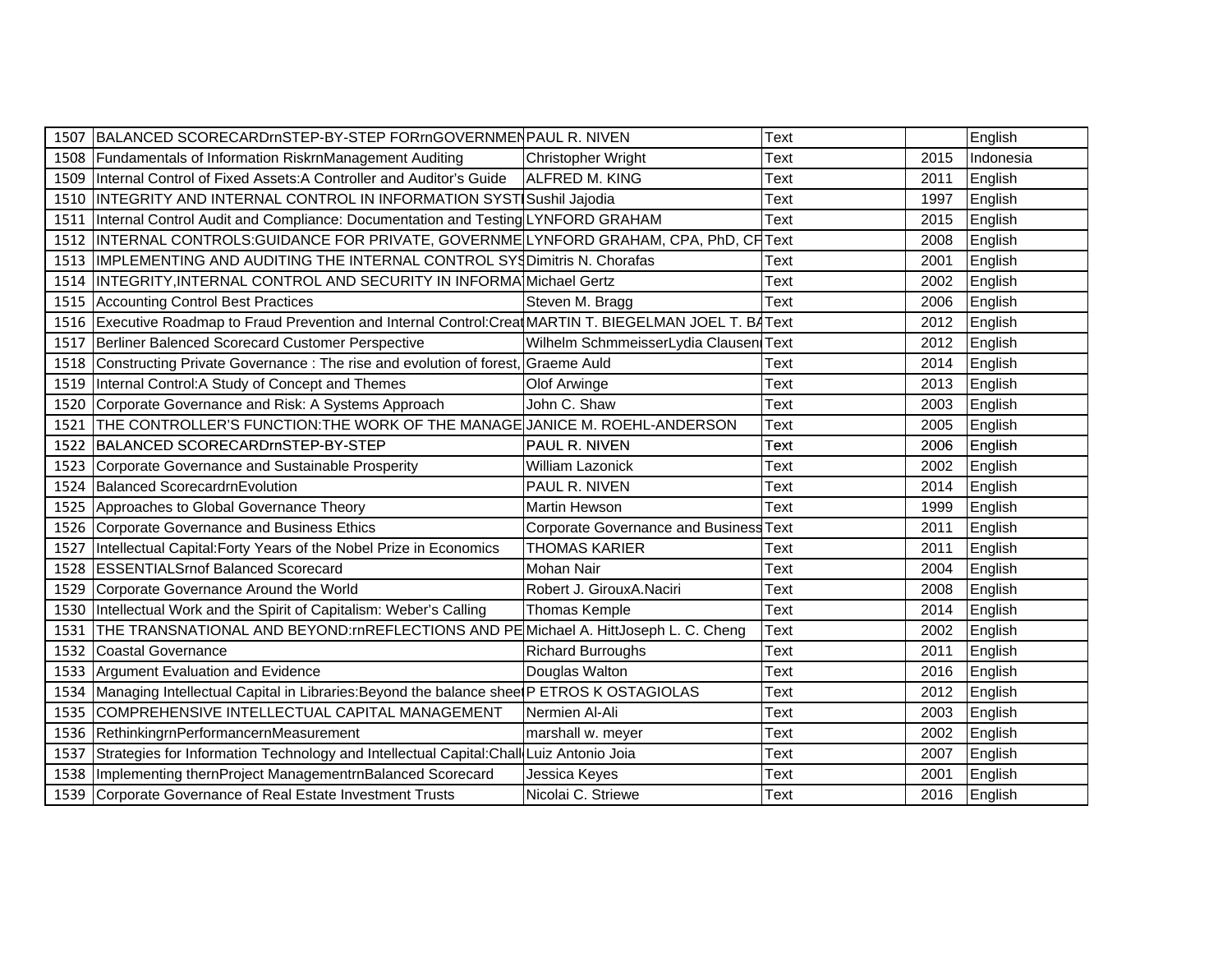| 1527 Pengaruh Metode Pembelajaran Pancingan Kata Kunci terhadap K Eggi Prasetya                                |                                       | <b>Electronic Resource</b> |      | 2018 Indonesia   |
|----------------------------------------------------------------------------------------------------------------|---------------------------------------|----------------------------|------|------------------|
| 1528 Entrepreneurial Excellence in the Knowledge Economy: Intellectual José Maria Viedma Marti and Maria dText |                                       |                            |      | 2012 English     |
| 1529 Pengaruh Motivasi Kerja dan Pengawasan Terhadap Disiplin kerja Cahyo Wahyu Parikesit                      |                                       | Text                       |      | 2018 Indonesia   |
| 1540 Intellectual Capital Accounting: Practices in a developing country                                        | IIndra Abevsekera                     | Text                       |      | 2008 English     |
| 1531 Pengaruh Bokashi Serasah Jagung Dan Ekstrak Kulit Singkong Te Mhd. Chairil Rizlan                         |                                       | <b>Electronic Resource</b> |      | 2018 Indonesia   |
| 1532   IMPLEMENTING THErnIT BALANCEDrnSCORECARD                                                                | Jessica Keyes                         | Text                       |      | 2005 English     |
| 1541 Technological Innovation: An Intellectual Capital-Based View                                              | Gregorio Martín de Castro et al       | Text                       |      | 2010 English     |
| 1542 THErnFOCUSED ORGANIZATION                                                                                 | Robert S KaplanDavid P Norton         | Text                       |      | 2000 English     |
| 1543   A Primer On Corporate Governance                                                                        | Jean Jinghan Chen                     | Text                       |      | 2015 English     |
| 1544 Translating Staregy Into Action The Balenced Scorecard                                                    | Robert S KaplanDavid P Norton         | Text                       |      | 1996 English     |
| 1545 Valuing Intellectual Capital                                                                              | Gio Wiederhold                        | Text                       |      | 2014 English     |
| 1546 Managing Intellectual Capital in Practice                                                                 | Göran Roos                            | Text                       |      | 2005 English     |
| 1547 Strategic management of knowledge resources                                                               | Federica Ricceri                      | Text                       |      | 2008 English     |
| 1548 A Strategic Plan to Leverage Your Company's Intellectual Capital                                          | EDNA PASHER AND TUVYA RONE Text       |                            |      | 2011 English     |
| 1549 Climate Change Governance                                                                                 | Jörg KnielingWalter Leal Filho        | Text                       |      | 2013 English     |
| 1550 Balenced Scorecard Strategy For Dummies                                                                   | by Chuck HannabargerRick Buchmar Text |                            |      | 2007 English     |
| 1551 Strategy and Governancernof Networks                                                                      | George HendrikseMika TuunanenJosText  |                            |      | 2008 English     |
| 1552 Creating Conditions form Promising Collaboration                                                          | Edwin KaatsWilfrid Opheij             | Text                       |      | 2014 English     |
| 1553  INTELLECTUAL ASSETS: VALUATION AND CAPITALIZATION                                                        | UNITED NATIONS                        | Text                       |      | 2003 English     |
| 1554 Sustainability Performance Evaluation Systemrnin Government                                               | Nan Chai                              | <b>Electronic Resource</b> |      | 2009 English     |
| 1555 Performance Measurementrnwith the Balanced Scorecard                                                      | Stefano BiazzoPatrizia Garengo        | <b>Electronic Resource</b> |      | 2012 English     |
| 1538 Tanggung JawabrnNotaris Terhadap Covernote yang Dibuat Sebag Permata, Rima Dian                           |                                       | <b>Electronic Resource</b> |      | 2017   Indonesia |
| 1539 Pembuktian Nilai Barang Yang Menjadi Objek Tipiring Dalam AAnshori, Wahyuda                               |                                       | <b>Electronic Resource</b> |      | 2017   Indonesia |
| 1540 Perubahan perilaku terhadap pemeriksaan payudara sendiri (SADA Juninda, Laila                             |                                       | Text                       |      | 2018 Indonesia   |
| 1541 PERBANDINGAN EFEKTIFITAS PEMBERIAN JUS BUAH TOMAT Khairunnisa                                             |                                       | Text                       |      | 2018 Indonesia   |
| 1542 Hubungan Kuantitas Tidur Dengan Tingkat Konsentrasi Pada Maha Sinulingga, Huddy Artica                    |                                       | Text                       | 2018 | Indonesia        |
| 1543 Analisis Parkir Pajak Harian Pada Badan Jalan Terhadap Kine Musliadi                                      |                                       | <b>Electronic Resource</b> | 2017 | <i>Indonesia</i> |
| 1544 Analisa Kebutuhan Parkir Di Basement Citywalk Mall Medan                                                  | Junaidi. Dedi                         | <b>Electronic Resource</b> |      | 2017   Indonesia |
| 1556 Teori Hans Kelsen Tentang Hukum                                                                           | Asshidiqie, JimlySafa'at, Ali         | Text                       | 2006 | Indonesia        |
| 1557 Konstitusi dan Konstitusionalisme                                                                         | Asshidigie, Jimly                     | Text                       | 2006 | Indonesia        |
| 1558 Hukum Pidana                                                                                              | Nuraeny, Henny                        | Text                       | 2006 | Indonesia        |
| 1559 Hukum Dagang                                                                                              | Miladiyanto, Sulthon                  | Text                       | 2006 | Indonesia        |
| 1560 Hukum Acara Pengujian Undang - Undang                                                                     | Asshidiqie, Jimly                     | Text                       | 2006 | Indonesia        |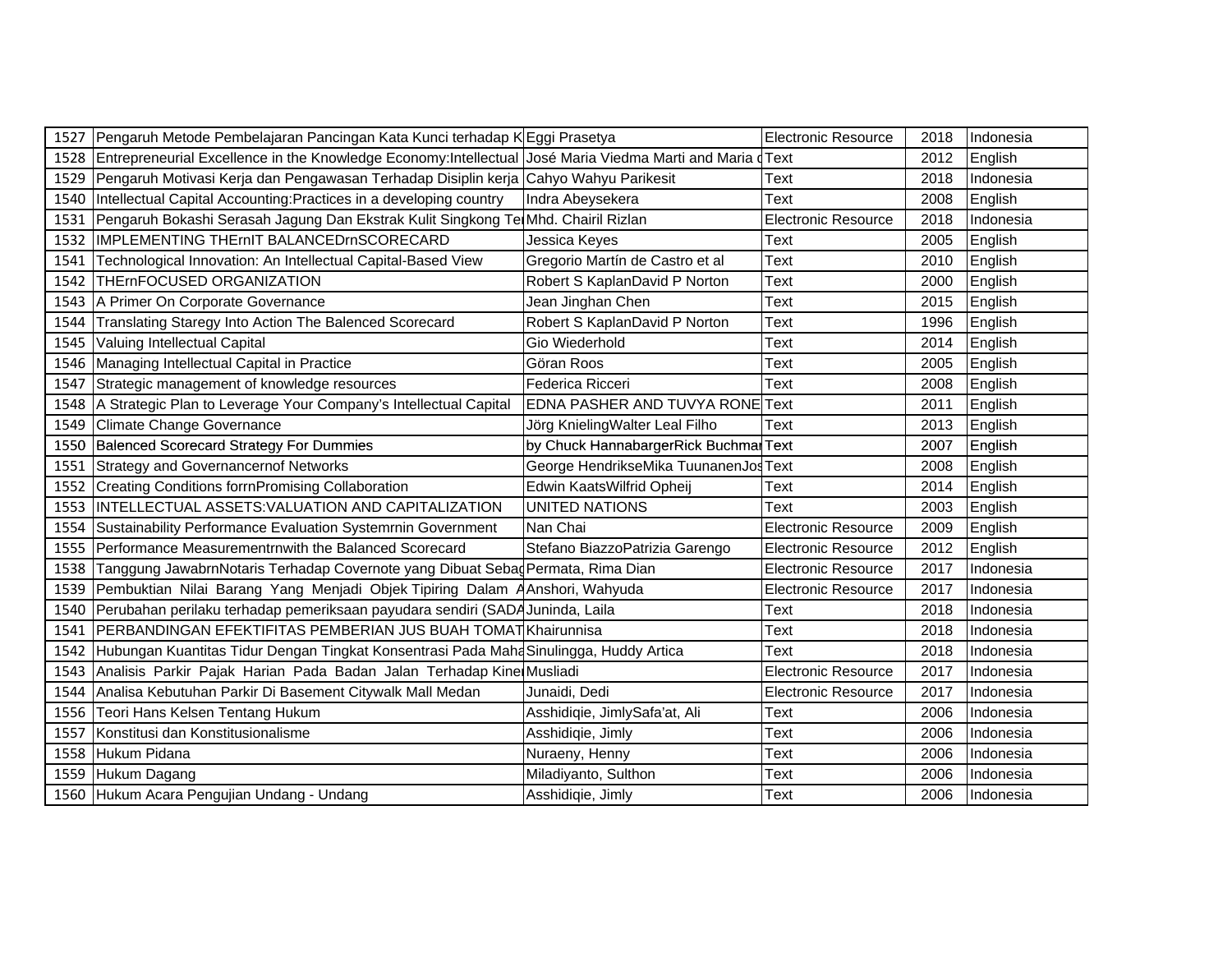| ⊥J∪. | UUP<br><br>1945<br>-4<br>ı Amandemer<br>dan<br>Secara<br>Pemilihan<br>Presiden<br>$\sim$<br>15611 | a l'Asshidiaie.<br>Jimly | ⊥ ∆vt<br>י הא | 2006 | <b>Indonesia</b> |
|------|---------------------------------------------------------------------------------------------------|--------------------------|---------------|------|------------------|
|------|---------------------------------------------------------------------------------------------------|--------------------------|---------------|------|------------------|

### **Ebook dari Perpustakaan Digital UMSU**

| <b>No</b> | <b>Judul Buku</b>                                                                                | <b>Penulis</b>                                      | Penerbit   |                | Jumlah Sub Kategori   |
|-----------|--------------------------------------------------------------------------------------------------|-----------------------------------------------------|------------|----------------|-----------------------|
| 1         | Belajar Tentang Persalinan                                                                       | Retno Heru Setyorini, S.ST., Keb., MP Graha Ilmu    |            | 1              | Kesehatan             |
| 2         | Merancang Bangunan Gedung Bertingkat Rendah                                                      | Noor Cholis Idham, ST, M.Arch., Ph.D Graha Ilmu     |            | $\mathbf{1}$   | Teknik Arsitektur     |
| 3         | Dewan Perwakilan Daerah Republik Indonesia; Arsitektur Histori, P(M. Yusuf, S.Sos.               |                                                     | Graha Ilmu | 1              | Hukum                 |
| 4         | Berwirausaha Cerdas; Inspirasi bagi Kaum Muda                                                    | Rintan BR Saragih, S.E., MBA.                       | Graha Ilmu | 1              | Entrepreneur          |
| 5.        | Infeksi Leher Dalam                                                                              | Prof. Dr. dr. Sutji Pratiwi Rahardjo, SpGraha Ilmu  |            | 1              | Kedokteran            |
| 6         | Kompetensi Pengadilan Agama Terhadap Tindak Kekerasan dalam   H.U. Adil Samadani, SHI., SS., MH. |                                                     | Graha Ilmu | 1              | Hukum                 |
|           | Teknik Tegangan Tinggi; Prinsip dan Aplikasi Praktis                                             | Dr. Eng I Made Yulistya Negara, ST., N              | Graha Ilmu | $\mathbf{1}$   | <b>Teknik Elektro</b> |
| 8         | Sosiolinguistik; Suatu Pendekatan Pembelajaran Bahasa dalam Mas Prof. DR. Fathur Rokhman, M.Hum. |                                                     | Graha Ilmu | $\overline{2}$ | Bahasa Indonesia      |
| 9         | Hukum dalam Masyarakat Edisi 2                                                                   | Prof. Soetandyo Wignjosoebroto                      | Graha Ilmu | 1              | Hukum                 |
| 10        | Elektrokimia dan Aplikasinya                                                                     | Riyanto, Ph.D.                                      | Graha Ilmu | 1              | Kimia                 |
| 11        | Prinsip Pembangkitan Sinar Laser; Sebuah Pengantar Singkat untuk Saludin Muis, Dr., Ir., M. Kom  |                                                     | Graha Ilmu | 1              | Kimia                 |
| 12        | Pengembangan Instrumen Penelitian Pendidikan                                                     | Ir. Sudaryono, M.Pd.,;Gaguk Margon Graha Ilmu       |            | 3              | Pendidikan            |
| 13        | Arsitektur & Sosial Budaya Sumatera Utara                                                        | Julaihi Bin Wahid,; Prof., DR, Ir. Bhakt Graha Ilmu |            | 1              | Teknik Arsitektur     |
| 14        | Mikrokontroler; Belajar AVR Mulai dari Nol                                                       | Sumardi                                             | Graha Ilmu | $\mathbf{1}$   | <b>Teknik Elektro</b> |
| 15        | Teknik Laboratorium Kimia Organik                                                                | Prof. Dr. HM Sanusi Ibrahim,; Marhan Graha Ilmu     |            | 1              | Kimia                 |
| 16        | Kinetika Kimia                                                                                   | Dr. Is Fatimah                                      | Graha Ilmu | $\mathbf{1}$   | Kimia                 |
| 17        | Hidup Sehat dengan Puasa; Upaya PengembanganSehat Spiritual, NWinarno, S.Ag., M.Pl.              |                                                     | Graha Ilmu | $\mathbf{1}$   | Agama Islam           |
| 18        | Terampil Menulis; Cara Mudah dan Praktis dalam Menulis                                           | Setyawan Pujiono, M.Pd.                             | Graha Ilmu | $\overline{3}$ | Bahasa Indonesia      |
| 19        | Penelitian Tindakan Kelas                                                                        | Samsu Somadayo                                      | Graha Ilmu | 3              | Pendidikan            |
| 20        | Pengelolaan dan Manajemen Laboratorium Kimia                                                     | Dr. Marham Sitorus, M.Si,;Dra. Ani Su Graha Ilmu    |            | $\mathbf{1}$   | Kimia                 |
| 21        | Ilmu Gizi untuk Praktisi Kesehatan                                                               | Ayu Bulan Febry Kurnia Dewi, S.KM,; Graha Ilmu      |            | $\mathbf{1}$   | Ilmu Gizi             |
| 22        | Dimensi Strategis Manajemen Pembangunan                                                          | Prof. Dr. H. Rakhmat. Drs. MS                       | Graha Ilmu | 1              | Administrasi Negar    |
| 23        | Penggunaan dan Pengaturan Motor Listrik                                                          | Radita Arindya, S.T., M.T.                          | Graha Ilmu | $\mathbf{1}$   | <b>Teknik Mesin</b>   |
| 24        | Rangkaian Listrik                                                                                | Pujiono, S.T., M.T.                                 | Graha Ilmu | $\mathbf{1}$   | <b>Teknik Elektro</b> |
| 25        | Konsep Kelembagaan Bank Syariah                                                                  | Sumar'in, S.EI, M.S.I                               | Graha Ilmu | 1              | Ilmu Ekonomi          |
| 26        | Teknologi Broadcasting TV Edisi 2                                                                | Ciptono Setyobudi                                   | Graha Ilmu | 1              | Teknik Elektro        |
| 27        | Metodologi Penelitian Sosial; Disertai Aplikasi SPSS for Windows                                 | Danan Djaja, Drs., MA                               | Graha Ilmu | 4              | Sosial                |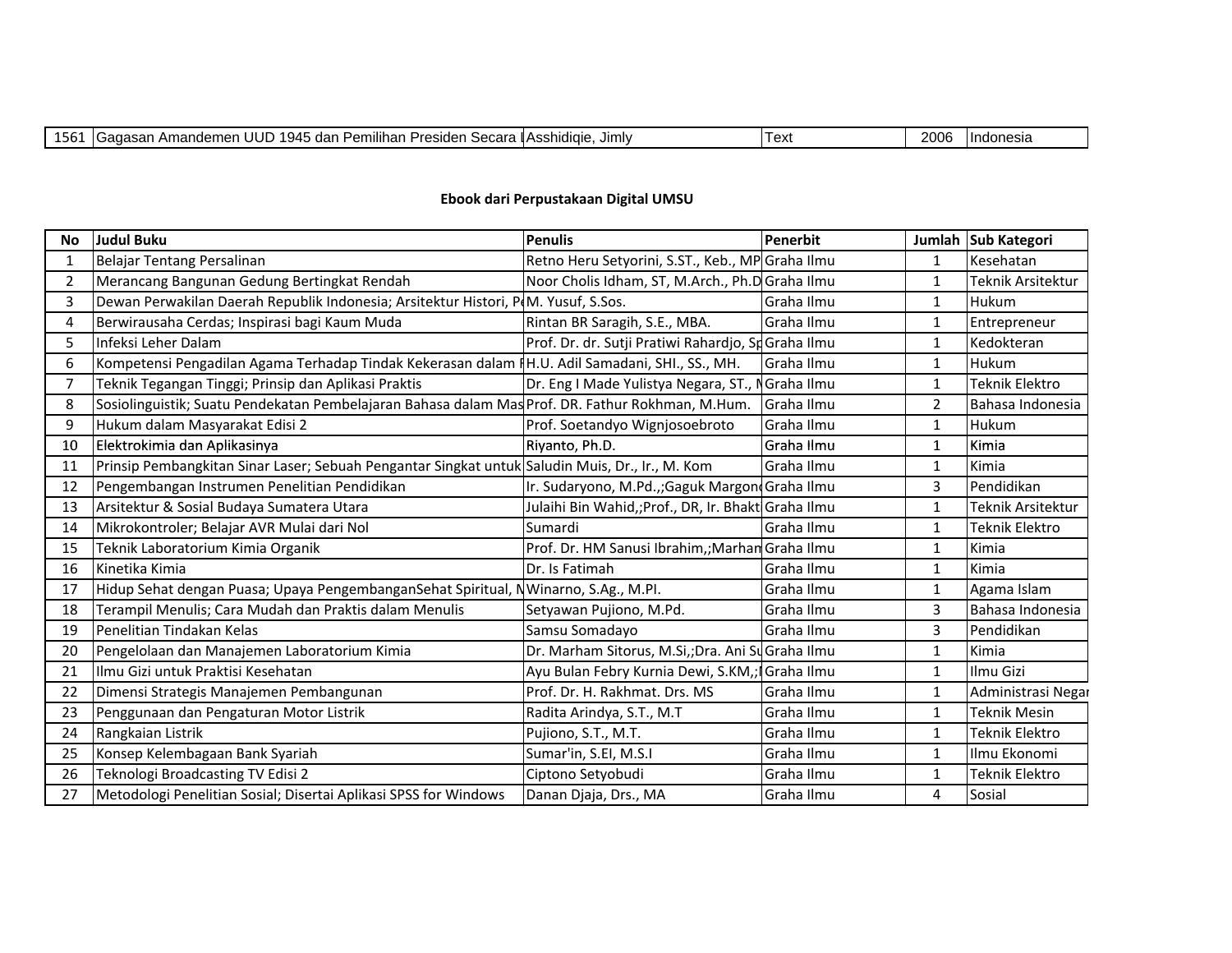| 28 | Praktikal Vibrasi Mekanik; Teori dan Praktik                                       | Abdul Hamid. Dr. Ir, H, M.Eng,;Julaihi Graha Ilmu |            | 1                       | <b>Teknik Mesin</b>   |
|----|------------------------------------------------------------------------------------|---------------------------------------------------|------------|-------------------------|-----------------------|
| 29 | Teori, Metode, dan Aplikasi Sosiologi Sastra                                       | Heru Kurniawan                                    | Graha Ilmu | 3                       | Bahasa/Sastra         |
| 30 | Pelangi Nusantara; Kajian Berbagai Variasi Bahasa                                  | Prof. Dr. Sumarlam, MS, Asih Anggar Graha Ilmu    |            | $\overline{3}$          | Sastra                |
| 31 | Dasar-dasar Evaluasi Pembelajaran                                                  | Ir. Sudaryono, M.Pd.                              | Graha Ilmu | 3                       | Pendidikan            |
| 32 | Anak Perempuan yang Dilacurkan; Korban Eksploitasi di Industri Sel Bagong Suyanto  |                                                   | Graha Ilmu | 1                       | Sosiologi             |
| 33 | Rangkaian Elektronika Analog                                                       | Pujiono                                           | Graha Ilmu | 1                       | <b>Teknik Elektro</b> |
| 34 | Strategi dan Langkah-Langkah Penelitian                                            | Victorianus Aries Siswanto                        | Graha Ilmu | 4                       | Metodologi Peneli     |
| 35 | Akuntansi dan Pelaporan Keuangan Imbalan Kerja; Panduan Penera Marisi P. Purba     |                                                   | Graha Ilmu | $\mathbf{1}$            | Akuntansi             |
| 36 | Mekanika Robot Berkaki                                                             | Houtman P. Siregar                                | Graha Ilmu | 1                       | Teknik Elektro        |
| 37 | Pengukuran dan Penilaian Pendidikan                                                | Kusaeri;Suprananto                                | Graha Ilmu | 3                       | Pendidikan            |
| 38 | Pemodelan Molekul dalam Kimia Medisinal                                            | Jutti Levita,;Resmi Mustarichie                   | Graha Ilmu | $\mathbf{1}$            | Kimia                 |
| 39 | Akuntansi Perbankan Syariah                                                        | Osmad Muthaher                                    | Graha Ilmu | 1                       | Akuntansi             |
| 40 | Menyimak; Keterampilan Berkomunikasi yang Terabaikan                               | Herry Hermawan                                    | Graha Ilmu | 3                       | Komunikasi            |
| 41 | Salat; Olahraga Ampuh untuk Diabetes Melitus                                       | Mohammad Ghoffar                                  | Graha Ilmu | $\mathbf{1}$            | Agama Islam           |
| 42 | Statistika untuk Penelitian                                                        | V. Wiratna Sujarweni,; Poly Endrayan Graha Ilmu   |            | 3                       | Statistika            |
| 43 | Penulisan Sastra Kreatif                                                           | Heru Kurniawan,;Sutardi                           | Graha Ilmu | $\overline{\mathbf{3}}$ | Ilmu Sastra           |
| 44 | Stereokimia                                                                        | Enny Fachriyah,;Ismiyarto                         | Graha Ilmu | $\mathbf{1}$            | Kimia                 |
| 45 | Pengolahan Sinyal Digital dengan Pemrograman Matlab                                | Dadang Gunawan,;Filbert Hilman Juw Graha Ilmu     |            | $\mathbf{1}$            | <b>Teknik Elektro</b> |
| 46 | Asuhan Gizi; Nutritional Care Process                                              | Adisty Cynthia Anggraeni                          | Graha Ilmu | $\mathbf{1}$            | Ilmu Gizi             |
| 47 | Profesi Akuntan Publik di Indonesia; Suatu Pembahasan Kritis Terha Marisi P. Purba |                                                   | Graha Ilmu | 1                       | Akuntansi             |
| 48 | Elemen Tata Ruang Kota                                                             | Rinaldi Mirsa                                     | Graha Ilmu | $\mathbf{1}$            | Teknik Arsitektur     |
| 49 | Dasar-Dasar Kimia Anorganik Transisi                                               | Kristian H. Sugiyarto                             | Graha Ilmu | $\mathbf{1}$            | Kimia                 |
| 50 | Teknik Spektroskopi; Untuk Elusidasi Struktur Molekul                              | Tri Panji                                         | Graha Ilmu | 1                       | Kimia                 |
| 51 | Sistem Bahan Bakar Motor Diesel                                                    | Rabiman; Zaenal Arifin                            | Graha Ilmu | $\mathbf{1}$            | Teknik Mesin          |
| 52 | Desain dan Konsep Arsitektur Lansekap dari Zaman ke Zaman                          | Julahi Wahid; Bambang K                           | Graha Ilmu | $\mathbf{1}$            | Teknik Arsitektur     |
| 53 | Metode Penelitian; Dalam Perspektif Ilmu Komunikasi dan Sastra                     | Mahi M. Hikmat                                    | Graha Ilmu | $\overline{3}$          | Komunikasi            |
| 54 | Strategi dan Teknik Pembelajaran Membaca                                           | Samsu Somadayo                                    | Graha Ilmu | $\overline{3}$          | Pengembangan Dir      |
| 55 | Pendidikan Kewarganegaraan Untuk Perguruan Tinggi                                  | Sutoyo                                            | Graha Ilmu | 1                       | Kewarganegaraan       |
| 56 | Obat Tradisional Kekayaan Indonesia                                                | Hendri Warsito                                    | Graha Ilmu | $\mathbf{1}$            | Farmasi               |
| 57 | Gizi Untuk Kesehatan Ibu dan Anak                                                  | Hariyani Sulistyaningsih                          | Graha Ilmu | $\mathbf{1}$            | Ilmu Gizi             |
| 58 | Jurnalistik Televisi                                                               | Adji Badjuri                                      | Graha Ilmu | 3                       | Komunikasi            |
| 59 | Sastra Indonesia Kontemporer                                                       | Antilan Purba                                     | Graha Ilmu | 3                       | Bahasa Indonesia      |
| 60 | Konsep Kebidanan                                                                   | Asrinah                                           | Graha Ilmu | $\mathbf{1}$            | Kebidanan             |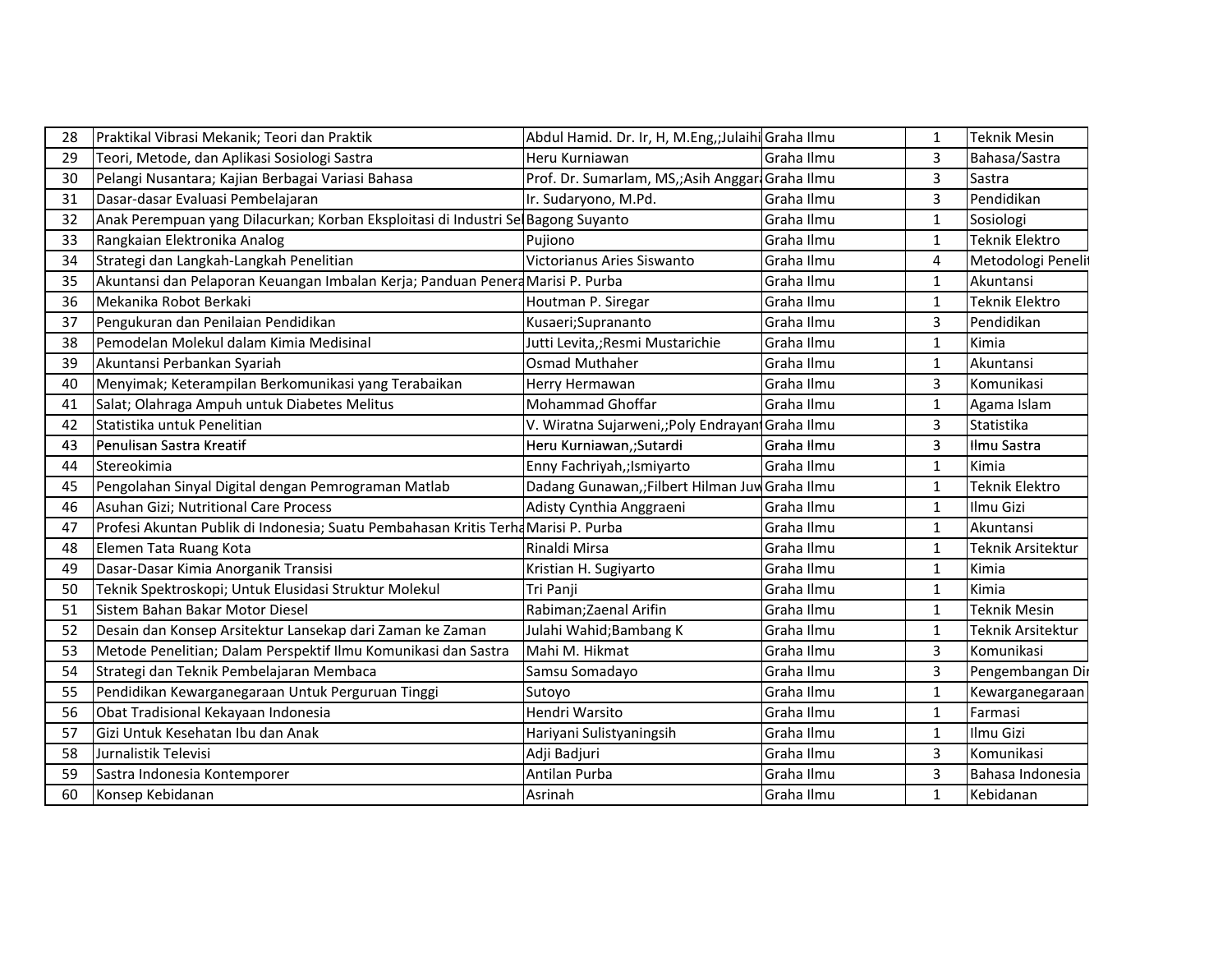| 61 | Asuhan Kebidanan Masa Persalinan                                                                               | Asrinah; Shinta Siswoyo Putri; Dewie S Graha Ilmu     |              | 1              | Kebidanan             |
|----|----------------------------------------------------------------------------------------------------------------|-------------------------------------------------------|--------------|----------------|-----------------------|
| 62 | Asuhan Kebidanan Masa Kehamilan                                                                                | Asrinah                                               | l Graha Ilmu | 1              | Kebidanan             |
| 63 | Analisis Teks Sastra; Mengungkap Makna, Estetika, dan Ideologi da M. Ikhwan                                    |                                                       | Graha Ilmu   | 3              | Ilmu Sastra           |
| 64 | Sociolinguistics; The Study of Societies Languages                                                             | Made Iwan Indrawan Jendra                             | Graha Ilmu   | 3              | <b>Bahasa Inggris</b> |
| 65 | Hak Cipta dan Perlindungan Folklor di Indonesia                                                                | Arif Lutviansori                                      | Graha Ilmu   | 3              | Hukum                 |
| 66 | <b>Public Speaking</b>                                                                                         | Syaifudin Zuhri                                       | Graha Ilmu   | 3              | Komunikasi            |
| 67 | Statistika Deskriptif & Induktif                                                                               | Meilia Nur Indah Susanti                              | Graha Ilmu   | 3              | Statistika            |
| 68 | Pangan Hewani; Fisiologi Pascamortem dan Teknologi                                                             | Bonita Anjarsari                                      | Graha Ilmu   | $\mathbf{1}$   | Teknologi Pangan      |
| 69 | Asas Metodologi Penelitian; Sebuah Pengenalan dan Penuntun Lan Restu Kartiko Widi                              |                                                       | Graha Ilmu   | $\mathbf{1}$   | Metodologi Penelit    |
| 70 | Hak Kekayaan Intelektual (HKI) Di Era Global; Sebuah Kajian Konten Tomi Suryo utomo                            |                                                       | Graha Ilmu   | 3              | Hukum                 |
| 71 | Implementasi Pancasila Melalui Pendidikan Kewarganegaraan (PPK Syahrial Syarbaini                              |                                                       | Graha Ilmu   | 1              | Kewarganegaraan       |
| 72 | Sastra Anak; Dalam Kajian Strukturalisme, Sosiologi, Semiotika Hing Heru Kurniawan                             |                                                       | Graha Ilmu   | 2              | Bahasa                |
| 73 | Dasar-Dasar Sosiologi                                                                                          | Syahrial Syarbaini; Rusdiyanta                        | Graha Ilmu   | $\overline{3}$ | Sosiologi             |
| 74 | Mengurai Variabel Hingga Instrumentasi                                                                         | Zainal Mustafa                                        | Graha Ilmu   | $\mathbf{1}$   | Metodologi Penelit    |
| 75 | Aplikasi Statistik Praktis dengan SPSS 10 for Windows                                                          | Amien Sajekti                                         | Graha Ilmu   | $\overline{3}$ | <b>Teknik Sipil</b>   |
| 76 | Statistika                                                                                                     | Hotman simbolon                                       | Graha Ilmu   | 3              | Statistika            |
| 77 | Media Cetak; Bagaimana Merancang dan Memroduksi                                                                | R.Masri Putra Sareb                                   | Graha Ilmu   | $\mathbf{1}$   | Ilmu Komunikasi       |
| 78 | Etika Membangun Masyarakat Islam Modern Edisi 3                                                                | Dr. Ir. Purwanto, S.K., M.Si.,; Jazuli Sul Graha Ilmu |              | $\mathbf{1}$   | Agama dan Filsafat    |
| 79 | Tanaman Buah dalam Pot                                                                                         | Drs. Sumarno Dwi Saputra, M.Si.                       | l Graha Ilmu | 1              | Pertanian             |
| 80 | Politik Luar Negeri Indonesia dan Isu Migrasi Internasional                                                    | Nanto Sri Yanto,; RR. Emilia Yustining Graha Ilmu     |              | $\mathbf{1}$   | Sosial Politik        |
| 81 | Operasi Sistem Tenaga Listrik Edisi 3                                                                          | Djiteng Marsudi, Ir.                                  | l Graha Ilmu | $\mathbf{1}$   | Teknik Elektro        |
| 82 | Masalah Perbatasan Wilayah Laut Indonesia dengan Malaysia dan 4Drs. Japanton Sitohang, M.A.,;RR. Em Graha Ilmu |                                                       |              | $\mathbf{1}$   | Sosial Politik        |
| 83 | Manajemen Divisi Kamar                                                                                         | Ni Luh Henny Andayani, S.ST.Par., M. Graha Ilmu       |              | $\mathbf{1}$   | Manajemen             |
| 84 | <b>English for Spesific Purposes</b>                                                                           | Dr. I Gede Budasi, M.Ed.                              | Graha Ilmu   | $\mathbf{1}$   | Bahasa Inggris        |
| 85 | Statistika Penelitian; Aplikasinya dengan SPSS                                                                 | Tedi Rusman                                           | Graha Ilmu   | 3              | Statistika            |
| 86 | Pengantar Semiotika                                                                                            | Drs. Kahfie Nazaruddin                                | Graha Ilmu   | 3              | Bahasa Indonesia      |
| 87 | Membina, Memelihara, dan Menggunakan Bahasa Indonesia Secar Edi Suyanto                                        |                                                       | Graha Ilmu   | 3              | Bahasa Indonesia      |
| 88 | Kebijakan Publik                                                                                               | Dr. Irawan Suntoro, M.S.,; Hasan Hari Graha Ilmu      |              | $\mathbf{1}$   | Sosial Politik        |
| 89 | Survei Tanah; Evaluasi dan Perencanaan Penggunaan Lahan Edisi 2 Ali Kabul Mahi                                 |                                                       | Graha Ilmu   | 1              | Pertanian             |
| 90 | Membedah APBD                                                                                                  | Marselina Djayasinga, S.E., MPM.                      | Graha Ilmu   | $\mathbf{1}$   | Ekonomi               |
| 91 | Manajemen Keuangan; Strategi Penciptaan Nilai Perusahaan Melal Dr. Suripto, S.Sos., M.AB.                      |                                                       | Graha Ilmu   | $\mathbf{1}$   | Manajemen             |
| 92 | Neurotransmiter Tubuh; Serotonin, Asetilkolin, Nore Efinefrin dan (Dr. dr. Asep Sukohar, M.Kes.                |                                                       | Graha Ilmu   | $\mathbf{1}$   | Farmasi               |
| 93 | Kompetensi Kewirausahaan; Teori, Pengukuran dan Aplikasi                                                       | Yuniar Aviati S, S.P., M.TA.                          | Graha Ilmu   | $\overline{2}$ | Manajemen             |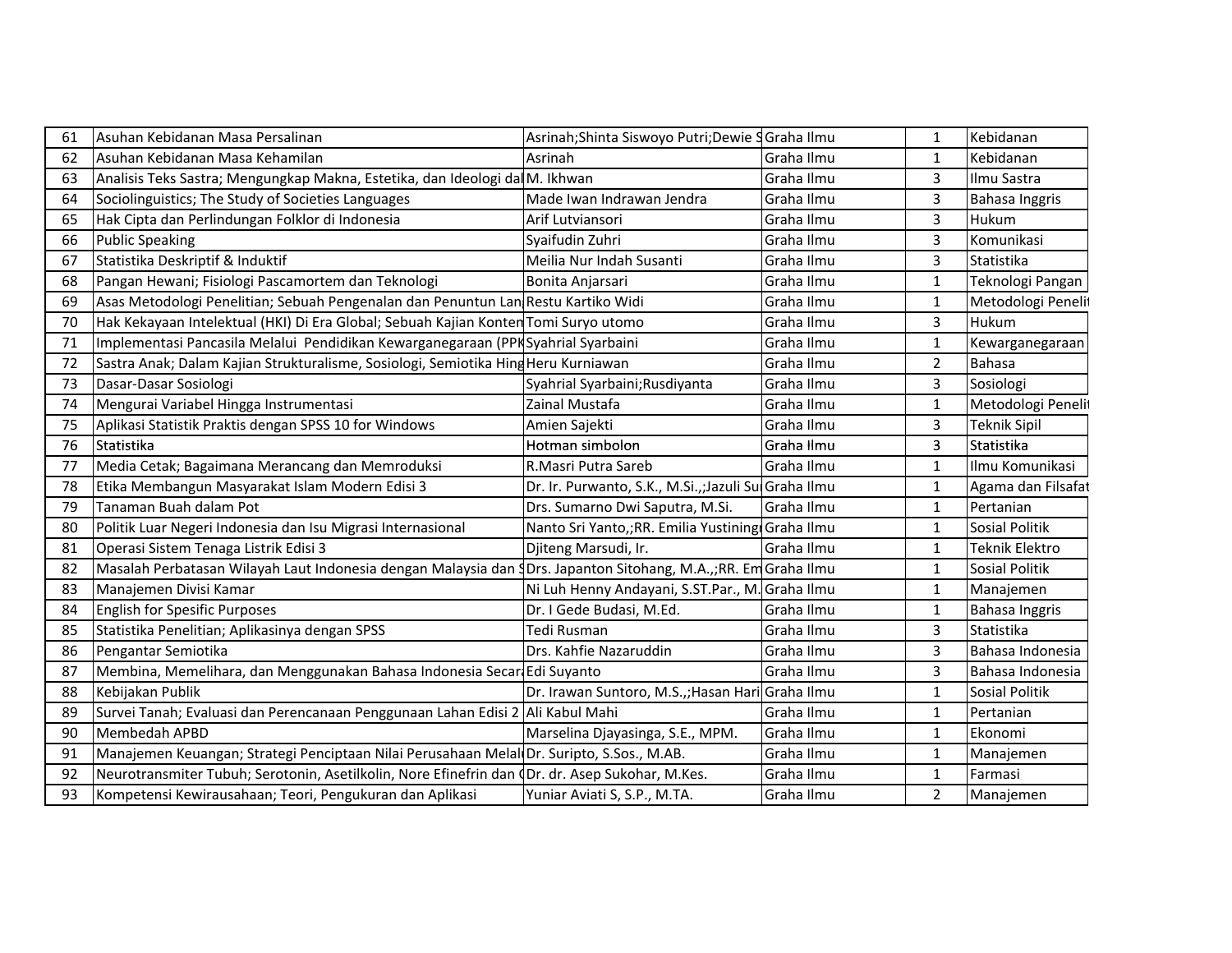| 94  | Tanpa Olah Tanah; Teknologi Pengolahan Pertanian Lahan Kering   Prof. Muhajir Utomo, Ph.D.                      |                                                     | Graha Ilmu | $\mathbf{1}$ | Pertanian             |
|-----|-----------------------------------------------------------------------------------------------------------------|-----------------------------------------------------|------------|--------------|-----------------------|
| 95  | Sosiologi Antropologi Pembangunan                                                                               | Dr. Drs. I Wayan Mudana, M.Si.                      | Graha Ilmu | 1            | Sosiologi             |
| 96  | Manajemen Pemasaran Usaha Kecil; Kasus Industri Pengolahan Ma Prof. Dr. Satria Bangsawan, S.E., M.S. Graha Ilmu |                                                     |            | $\mathbf{1}$ | Manajemen             |
| 97  | Dasar-dasar Teknik Irigasi                                                                                      | Prof. Dr. Ir. R.A. Bustomi Rosadi, M.S. Graha Ilmu  |            | $\mathbf{1}$ | Pertanian             |
| 98  | Riba dalam Tujuh Kitab Hadits; Analisis Fenomenologi                                                            | Heru Wahyudi                                        | Graha Ilmu | 1            | Agama Islam           |
| 99  | Rasionalitas dan Pembuatan Keputusan Kebijakan                                                                  | Dr. Novita Tresiana, M.Si.                          | Graha Ilmu | $\mathbf{1}$ | Manajemen Organ       |
| 100 | Pengembangan dan Pemberdayaan Masyarakat; Konsep, Teori dan Dr. Ir. Sumaryo Gs, M.Si.,;Dr. Ir. Kordi Graha Ilmu |                                                     |            | $1\,$        | Sosial Politik        |
| 101 | Pendidikan Kependudukan dan Lingkungan Hidup                                                                    | Drs. Arwin Surbakti, M.Si.                          | Graha Ilmu | 3            | Pendidikan            |
| 102 | Perilaku Organisasi                                                                                             | Dr. Drs. I Wayan Bagia, M.Si.                       | Graha Ilmu | 1            | Manajemen             |
| 103 | Teori Pengkodean Sinyal Audio                                                                                   | Saludin Muis, Dr., Ir., M. Kom                      | Graha Ilmu | $\mathbf{1}$ | <b>Teknik Elektro</b> |
| 104 | Sistem Kendali dengan PID; Perancangan dan Analisis dengan Pend Heru Dibyo Laksono, M.T.                        |                                                     | Graha Ilmu | $\mathbf{1}$ | Teknik Elektro        |
| 105 | Introduction to Pragmatics; A Course Book for Beginners                                                         | I Ketut Seken                                       | Graha Ilmu | $\mathbf{1}$ | Bahasa Inggris        |
| 106 | English for Chemistry                                                                                           | Prof. I Wayan Subagia, Ph.D.                        | Graha Ilmu | $\mathbf{1}$ | Kimia                 |
| 107 | Konflik & Pergerakan Sosial; Isu-isu Kontemporer Perlawanan Masy Muhammad Yusuf, S.T., M.MT.,;Indra Graha Ilmu  |                                                     |            | $\mathbf{1}$ | <b>Sosial Politik</b> |
| 108 | Reading; Theory and Practice                                                                                    | Cucu Sutarsyah, Dr. M.A.                            | Graha Ilmu | $\mathbf{1}$ | Bahasa Inggris        |
| 109 | Sistem Kelistrikan Otomotif                                                                                     | Philip Kristanto, Ir.                               | Graha Ilmu | 1            | Teknik Otomotif       |
| 110 | Pembuatan LCD, Perancangan dan Proses; Fungsi Layar Sentuh Ince Saludin Muis, Dr., Ir., M. Kom                  |                                                     | Graha Ilmu | $\mathbf{1}$ | <b>Teknik Elektro</b> |
| 111 | Etika Berwarganegara; Pendidikan Kewarganegaraan di Perguruan Dr. Arissetyanto Nugroho, MM,;Dr. DGraha Ilmu     |                                                     |            | $\mathbf{1}$ | Kewarganegaraan       |
| 112 | Perencanaan Sistem Transportasi Publik                                                                          | Sakti Adji Adisasmita, Ir., M. Si., M. ErGraha Ilmu |            | $\mathbf{1}$ | Manajemen Transp      |
| 113 | Pasar Modal Edisi 2                                                                                             | Nor Hadi, Dr., M. Si., Akt                          | Graha Ilmu | $\mathbf{1}$ | Ekonomi               |
| 114 | Mengenal Antioksidan                                                                                            | Prasetya Ramadhan, S.Si.                            | Graha Ilmu | $\mathbf{1}$ | Kimia                 |
| 115 | Kiat Menyusun Proposal Penelitian                                                                               | Urip Santoso, Dr., Drs., S. E., M. M., AGraha Ilmu  |            | 4            | Metodologi Penelit    |
| 116 | Gelombang Elektromagnetik                                                                                       | Liek Wilardjo                                       | Graha Ilmu | $\mathbf{1}$ | <b>Teknik Elektro</b> |
| 117 | Manajemen Peralatan Berat untuk Jalan                                                                           | Ir. Riduan R.Amin, M.T.                             | Graha Ilmu | $\mathbf{1}$ | Manajemen             |
| 118 | Isu-isu Globalisasi Kontemporer                                                                                 | Ahmad Safril Mubah, M.Hub., Int.                    | Graha Ilmu | $\mathbf{1}$ | Sosial Politik        |
| 119 | Tinjauan Kritis Perpajakan                                                                                      | Irwan Wisanggeni,;Ronald Leonardy Graha Ilmu        |            | 1            | Perpajakan            |
| 120 | Metodologi Penelitian Kesehatan untuk Mahasiswa Kesehatan                                                       | Dony Setiawan Hendyca Putra, S.Kep Graha Ilmu       |            | $\mathbf{1}$ | Metodologi Penelit    |
| 121 | Profesi Akuntan Publik di Indonesia; Pembahasan Kritis terhadap P(Marisi P. Purba, SE. Ak                       |                                                     | Graha Ilmu | $\mathbf{1}$ | Akuntansi             |
| 122 | Pemrograman PIC 16F877A Menggunakan MikroC PIC                                                                  | Wakhyu Dwiono                                       | Graha Ilmu | $\mathbf{1}$ | Teknik Elektro        |
| 123 | Pemimpin dan Kepemimpinan                                                                                       | Toman Sony Tambunan, S.E., M.Si.                    | Graha Ilmu | 4            | Kepemimpinan          |
| 124 | Metode Elemen Hingga                                                                                            | Ir. Ramses Yohannes Hutahaean, MT Graha Ilmu        |            | $\mathbf{1}$ | Matematika            |
| 125 | Ekstraksi Fasa Padat; Aplikasi pada Persiapan Analisis                                                          | Muchtaridi, M.Si., Apt.,;Aliya Nur Has Graha Ilmu   |            | $\mathbf{1}$ | Farmasi               |
| 126 | Bendaharawan Pemerintah; Optimalisasi Tugas dan Peranannya Se Drs. H. Soeradi, M.M.                             |                                                     | Graha Ilmu | 1            | Ekonomi               |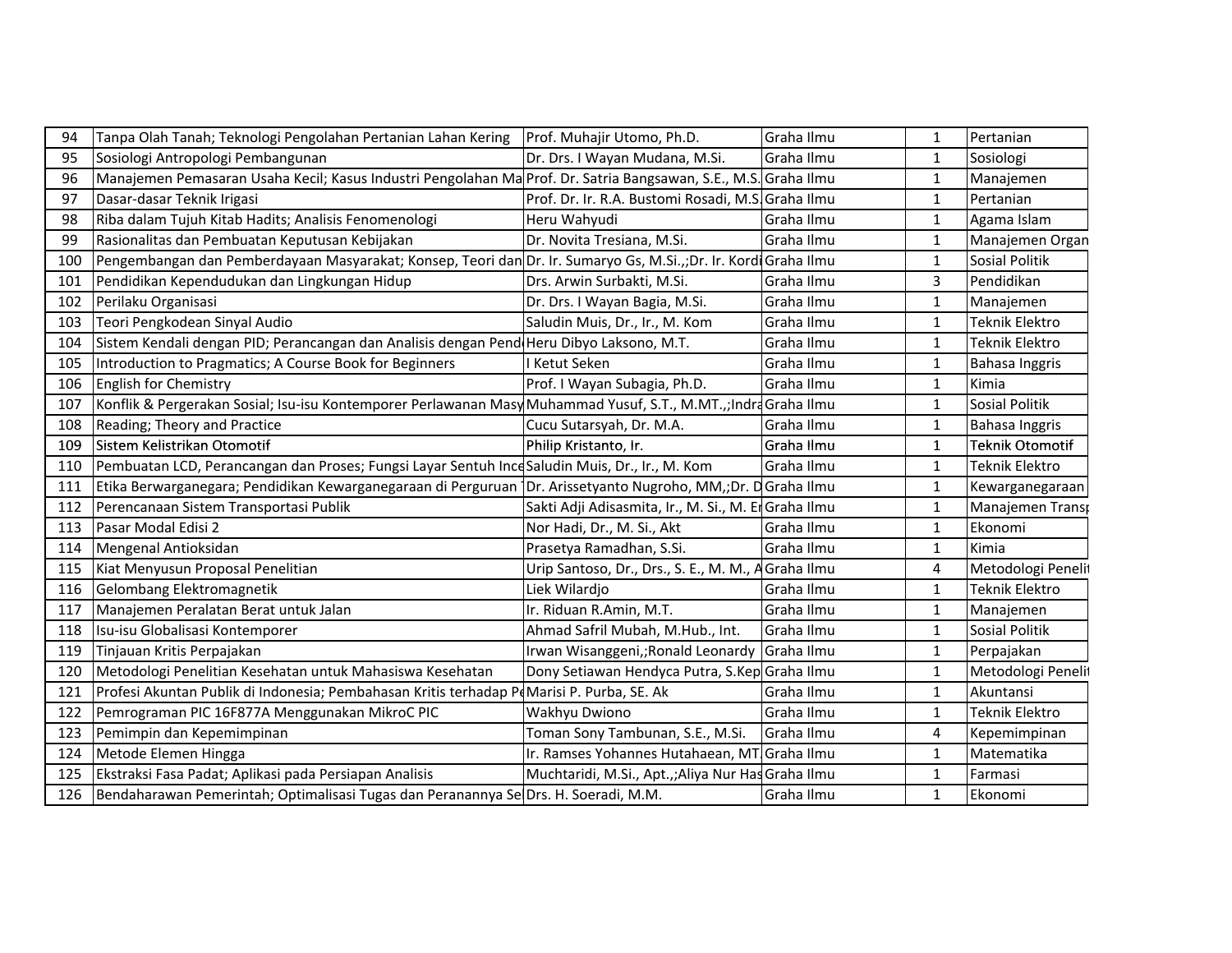| 127 | Paragraph Writing for Academic Courses; A Modern Approach                                       | Drs. Basturi Hasan, M.Pd.                         | Graha Ilmu | 1            | Bahasa Inggris        |
|-----|-------------------------------------------------------------------------------------------------|---------------------------------------------------|------------|--------------|-----------------------|
| 128 | Analisis Wacana; Kajian Teoritis dan Praktis                                                    | Dr. Nurlaksana Eko Rusminto, M.Pd.                | Graha Ilmu | 3            | Bahasa Indonesia      |
| 129 | Kepemimpinan Kepala Sekolah                                                                     | Dr. Alben Ambarita, M.Pd.                         | Graha Ilmu | 3            | Kepemimpinan          |
| 130 | Ekonomi Teknik                                                                                  | Hasan Basri Siregar, Ir., MT                      | Graha Ilmu | $\mathbf{1}$ | Ekonomi               |
| 131 | Bahasa Inggris bagi Pemula                                                                      | Eka Susylowati                                    | Graha Ilmu | 1            | Bahasa Inggris        |
| 132 | Ekonomi Peradaban; Ekonomi, Politik, Pendidikan dan Keagamaan                                   | Dr. Apridar, S.E., M. Si                          | Graha Ilmu | $\mathbf{1}$ | <b>Ekonomi</b>        |
| 133 | Manajemen Strategi; Teknik Penyusunan serta Penerapannya untuliban Sofyan, S.E., M.M.           |                                                   | Graha Ilmu | 1            | Manajemen             |
| 134 | Radiologi Kedokteran Nuklir dan Radioterapi                                                     | Dr. Ir. Hj. Rusmini Barozi, AIM., M.M. Graha Ilmu |            | $\mathbf{1}$ | Kedokteran            |
| 135 | Perpustakaan Era Keterbukaan Informasi Publik                                                   | Testiani Makmur, S.Sos., M.A.                     | Graha Ilmu | $\mathbf{1}$ | Perpustakaan          |
| 136 | Metode Numerik                                                                                  | Sri Adi Widodo                                    | Graha Ilmu | $\mathbf{1}$ | Matematika            |
| 137 | Manajemen Kolaborasi dalam Pelayanan Publik; Teori, Konsep dan Dr. Abdul Sabaruddin, M.Si.      |                                                   | Graha Ilmu | $\mathbf{1}$ | Manajemen             |
| 138 | Kelistrikan Industri                                                                            | Irwan Iftadi                                      | Graha Ilmu | $\mathbf{1}$ | <b>Teknik Elektro</b> |
| 139 | English for Medical Centres; Completed with 400 Idioms and 100 N Ahmad Sunandar                 |                                                   | Graha Ilmu | $\mathbf{1}$ | Bahasa Inggris        |
| 140 | Bioetanol Generasi Kedua                                                                        | Megawati                                          | Graha Ilmu | $\mathbf{1}$ | Kimia                 |
| 141 | Pembelajaran Matematika yang Menyenangkan                                                       | Pitadjeng, M.Pd.                                  | Graha Ilmu | 1            | Matematika            |
| 142 | Manggis; Kegunaan, Budidaya, Agribisnis & Pengolahan                                            | Dr. Ir. Warid Ali Qosim, M.S.                     | Graha Ilmu | $\mathbf{1}$ | Pertanian             |
| 143 | Gizi Kuliner Dasar                                                                              | Munifa, S.K.M., M.P.H.,; Retno Ayu Ha Graha Ilmu  |            | 1            | Gizi                  |
| 144 | Policy Review; Teori dan Aplikasi pada Kebijakan IPTEK dan Inovasi                              | Prakoso Bhairawa Putera                           | Graha Ilmu | 1            | Sosial Politik        |
| 145 | Nutrition Care Process (NCP)                                                                    | Dian Handayani, M.Kes., Ph.D.,;Olivia Graha Ilmu  |            | 1            | Gizi                  |
| 146 | Lingkaran; Menguak Misteri Bilangan phi, Bangun Datar dan Bangu Hendra Gunawan                  |                                                   | Graha Ilmu | 1            | Matematika            |
| 147 | Ubi Kayu; Tinjauan Aspek Ekofisiologi serta Upaya Peningkatan dan Titiek Islami                 |                                                   | Graha Ilmu | $\mathbf{1}$ | Pertanian             |
| 148 | Terorisme; Kebijakan Kontra Terorisme Indonesia                                                 | Frassminggi Kamasa                                | Graha Ilmu | 1            | Sosial Politik        |
| 149 | Teori Keandalan dan Mekanisme Korosi; Teknik Pembuatan Sensor Saludin Muis, Dr., Ir., M. Kom    |                                                   | Graha Ilmu | $\mathbf{1}$ | <b>Teknik Elektro</b> |
| 150 | Teori dan Komputasi Numerik Diferensial dan Integral                                            | Dr. Julan Hernadi, M.Si.                          | Graha Ilmu | $\mathbf{1}$ | Matematika            |
| 151 | Teknik Surface Acoustic Wave; Pembuatan Sensor Layar Sentuh                                     | Saludin Muis, Dr., Ir., M. Kom                    | Graha Ilmu | $\mathbf{1}$ | Teknik Elektro        |
| 152 | Pengendalian Kualitas; Aplikasi pada Industri Jasa dan Manufaktur                               | Hana Catur Wahyuni, S.T., M.T.,; Wiw Graha Ilmu   |            | 1            | Manajemen             |
| 153 | Mengukur Kepuasan Pemustaka; Menggunakan Metode LibQUAL+                                        | Fransisca Rahayuningsih, S.Sos., M.A.             | Graha Ilmu | $\mathbf{1}$ | Perpustakaan          |
| 154 | Kontaminasi Kontrol dan Teori Difusi; Teknik Pembuatan Sensor La Saludin Muis, Dr., Ir., M. Kom |                                                   | Graha Ilmu | $\mathbf{1}$ | Teknik Elektro        |
| 155 | Ketentuan Umum Perpajakan                                                                       | Agus Suharsono                                    | Graha Ilmu | 1            | Perpajakan            |
| 156 | Keanekaan Hayati Jenis Binatang; Manfaat Ekologi Bagi Manusia                                   | Prof. Dr. Johan Iskandar, M.Sc.                   | Graha Ilmu | 1            | Biologi               |
| 157 | Kalkulus Peubah Banyak                                                                          | Gani Gunawan,; M. Yusuf Fajar                     | Graha Ilmu | 1            | Matematika            |
| 158 | Budaya Kerja Pustakawan di Era Digitalisasi; Perspektif Organisasi                              | Testiani Makmur, S.Sos., M.A.                     | Graha Ilmu | 3            | Perpustakaan          |
| 159 | Bela Negara; Peluang dan Tantangan di Era Globalisasi                                           | Dr. Agus Subagyo., S.I.P., M.Si.                  | Graha Ilmu | $\mathbf{1}$ | Sosial Politik        |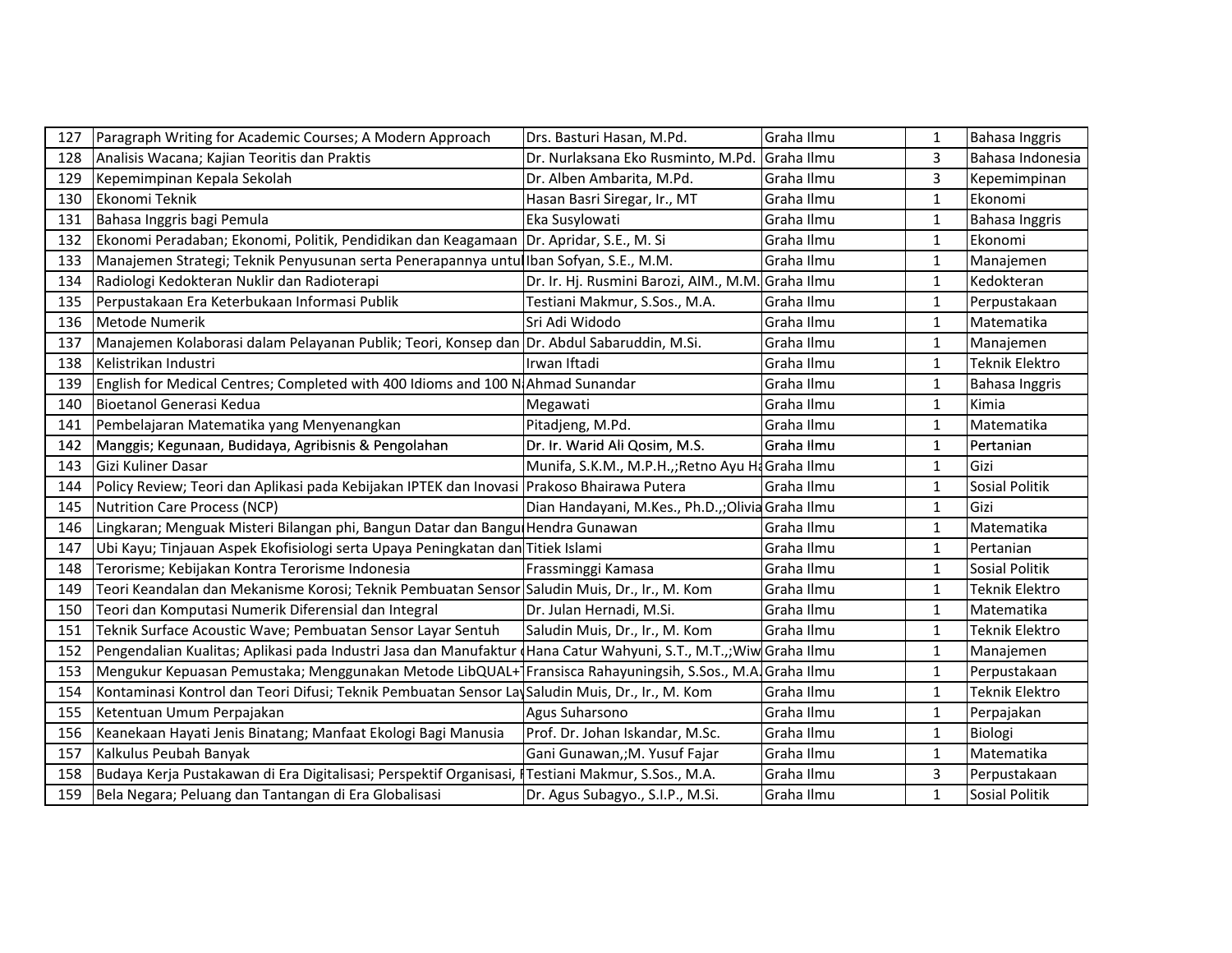| 160 | Falsifikasi Kebijakan Fiskal di Indonesia Perspektif Islam; Menemuk Minarni., S.E.I., M.Si.                         |                                                    | Graha Ilmu | 1              | Ekonomi Syariah     |
|-----|---------------------------------------------------------------------------------------------------------------------|----------------------------------------------------|------------|----------------|---------------------|
| 161 | Budidaya Paprika; Analisis Usaha pada Bangunan Screen House der Enceng Sobari                                       |                                                    | Graha Ilmu | 1              | Pertanian           |
| 162 | Analisis Kebijakan Publik                                                                                           | Rahardjo Adisasmita, Prof., Dr., M.EcGraha Ilmu    |            | $\mathbf{1}$   | Sosial Politik      |
| 163 | Tourism in Words; Vocabulary and English for Hospitality Industry   A.A Sri Barustyawati, S.Pd., M.Hum.             |                                                    | Graha Ilmu | 1              | Bahasa Inggris      |
| 164 | Poskolonial; Teori dan Penerapannya Dalam Sastra Indonesia Muta I Nyoman Yasa, S.Pd., M.A                           |                                                    | Graha Ilmu | 3              | Sastra Indonesia    |
| 165 | Sosiolinguistik                                                                                                     | Prof. Dr. Ni Nyoman Padmadewi, M.4Graha Ilmu       |            | 3              | Bahasa Indonesia    |
| 166 | Kesehatan dan Keselamatan Kerja                                                                                     | Gede Widayana, ST., MT.,;I Gede Wil Graha Ilmu     |            | $\mathbf{1}$   | <b>Teknik Mesin</b> |
| 167 | E-Learning Berbasis Moodle                                                                                          | Kadek Suartama, S.Pd., M.Pd.,;Drs.   Graha Ilmu    |            | 3              | Pendidikan          |
| 168 | Perkembangan Sosial Emosional Pada Anak Usia Dini                                                                   | Luh Ayu Tirtayani, M.Psi., Psikolog.,;NGraha Ilmu  |            | $\mathbf{1}$   | Psikologi           |
| 169 | Mini Riset Mikrobiologi Terapan                                                                                     | Dr. Hasruddin, M.Pd.,;Rifnatul Husna Graha Ilmu    |            | $\mathbf{1}$   | Biologi             |
| 170 | Makanan Pendamping ASI                                                                                              | Dr. Ir. Hery Winarsi, M.S.                         | Graha Ilmu | $\mathbf{1}$   | Gizi                |
| 171 | Evaluasi Supervisi Pembelajaran; Dilengkapi Instrumen Supervisi PeDr. Eny Winaryati, M.Pd.                          |                                                    | Graha Ilmu | 3              | Pendidikan          |
| 172 | Sastra Lisan; Teori dan Penerapannya                                                                                | I Made Astika, S.Pd., M.A.,;I Nyoman Graha Ilmu    |            | 4              | Bahasa Indonesia    |
| 173 | Retorika Edisi 2                                                                                                    | Prof. Dr. I Nengah Marta, M.Pd.                    | Graha Ilmu | 3              | Bahasa Indonesia    |
| 174 | Kimia Kuantum Dasar                                                                                                 | Dr. I Made Kirna, M.Si.                            | Graha Ilmu | $\mathbf{1}$   | Kimia               |
| 175 | Strategi Modifikasi Kognitif Untuk Mengembangkan Penilaian Kogn Prof. Dr. Ketut Dharsana, M.Pd.,Kons Graha Ilmu     |                                                    |            | 3              | Pendidikan          |
| 176 | Sosiologi Pendidikan                                                                                                | Drs. Ign. I Wayan Suwatra, M.Pd                    | Graha Ilmu | 3              | Pendidikan          |
| 177 | Problematika Teknologi Pendidikan                                                                                   | Luh Putu Putrini Mahadewi, S.Pd., M. Graha Ilmu    |            | 3              | Pendidikan          |
| 178 | Metodologi Penelitian Bisnis                                                                                        | Dr. Anantawikrama Tungga Atmadja, Graha Ilmu       |            | 1              | Metodologi Penelit  |
| 179 | Kimia Analitik                                                                                                      | Ni Putu Sri Ayuni, S.Si., M.Sc.,;Ni Way Graha Ilmu |            | $\mathbf{1}$   | Kimia               |
| 180 | Fisika Dasar                                                                                                        | Putu Artawan, S.Pd., M.Si                          | Graha Ilmu | $\mathbf{1}$   | Fisika              |
| 181 | Asesmen Kurikulum                                                                                                   | Prof. Dr Ni Nyoman Padmadewi, M.4 Graha Ilmu       |            | 3              | Pendidikan          |
| 182 | Pengantar Pendidikan                                                                                                | Drs. I Wayan Romi Sudhita, M.Pd.                   | Graha Ilmu | $\overline{2}$ | Pendidikan          |
| 183 | Statistika; Dilengkapi dengan Pengenalan Statistik dalam Analisis SHDra. Lulup Endah Tripalupi, M.Pd.,;KaGraha Ilmu |                                                    |            | 3              | Statistika          |
| 184 | Pembelajaran Terpadu; Konsep dan Penerapannya                                                                       | Gede Margunayasa, S.Pd., M.Pd.,;Di Graha Ilmu      |            | $\overline{3}$ | Pendidikan          |
| 185 | Sosiolinguistik                                                                                                     | Prof. Dr. I Nengah Suandi, M.Hum.                  | Graha Ilmu | 3              | Bahasa              |
| 186 | Sejarah Indonesia; dari Proklamasi Sampai Orde Reformasi                                                            | Ketut Sedana Arta, S.Pd., M.Pd.,;Dr. I Graha Ilmu  |            | 3              | Sejarah             |
| 187 | Pragmatik                                                                                                           | Prof. Dr. Ida Bagus Putrayasa, M.Pd                | Graha Ilmu | 3              | Bahasa Indonesia    |
| 188 | Pengantar Pendidikan                                                                                                | Prof. Dr. I Nengah Marta, M.Pd.                    | Graha Ilmu | 3              | Pendidikan          |
| 189 | Model Penelitian Pengembangan                                                                                       | Dr. I Made Tegeh, M.Pd.,;Dr. I Nyoma Graha Ilmu    |            | $\mathbf{1}$   | Metodologi Penelit  |
| 190 | Akuntansi Perbankan; Teori dan Soal Latihan                                                                         | Gusti Ayu Purnamawati, S.E., Ak,; Ge Graha Ilmu    |            | $\mathbf{1}$   | Akuntansi           |
| 191 | Eksplorasi Gaya Berat                                                                                               | Dr. Muh Sarkowi, M.Si.                             | Graha Ilmu | $\mathbf{1}$   | Fisika              |
| 192 | Panduan Beribadah; Pengayaan Materi Agama Islam untuk Perguru Heru Wahyudi                                          |                                                    | Graha Ilmu | 1              | Agama Islam         |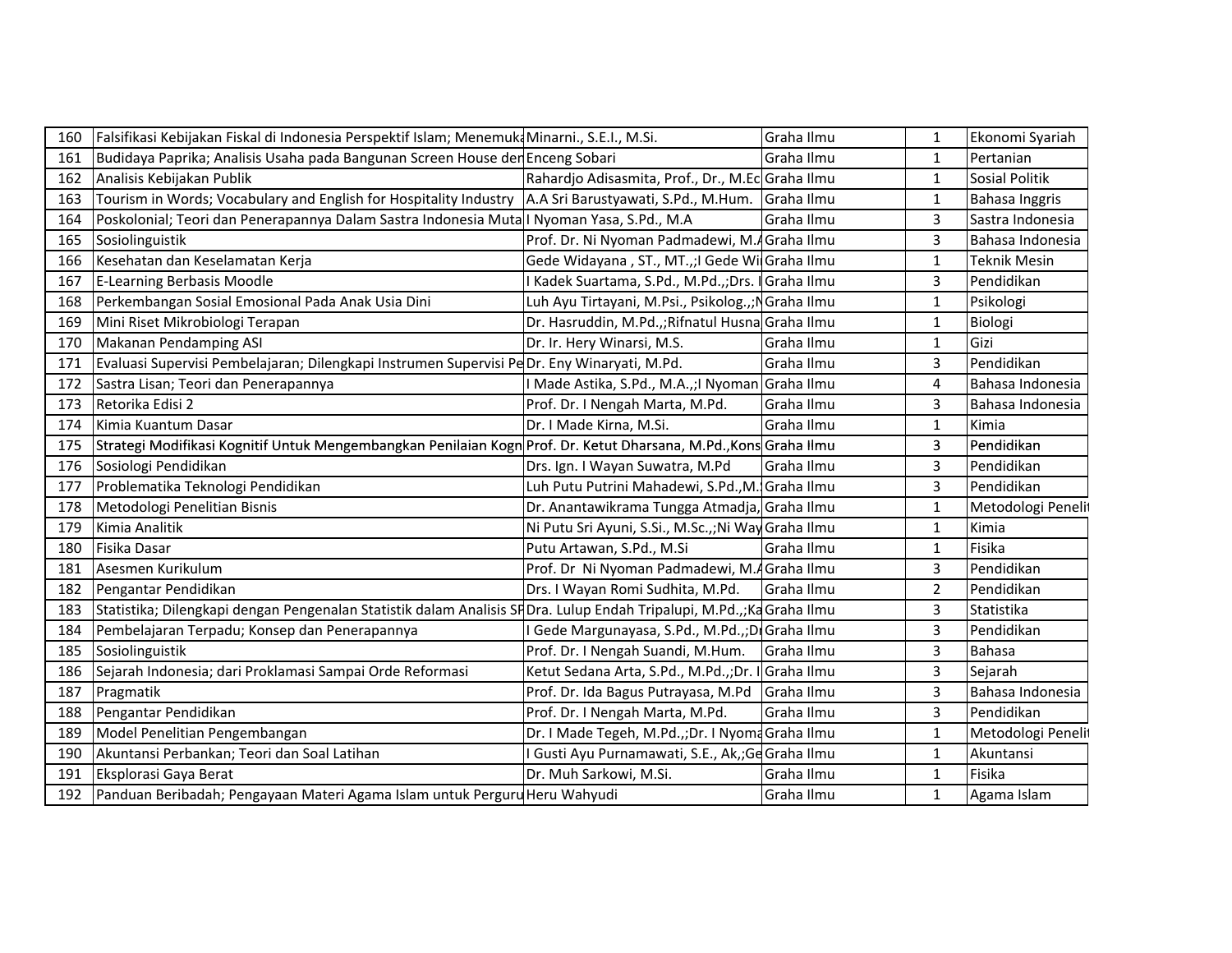| 193 | Pengadaan Barang dan Jasa BUMN ; Suatu Kajian Terhadap Urgensi Marisi P. Purba, SE. Ak              |                                                   | Graha Ilmu | 1              | Ekonomi            |
|-----|-----------------------------------------------------------------------------------------------------|---------------------------------------------------|------------|----------------|--------------------|
| 194 | Biostatistika                                                                                       | L. Indah Murwani Yulianti                         | Graha Ilmu | 1              | Statistika         |
| 195 | 6 Metode Komunikatif Pendidikan Agama Islam                                                         | Syahraini Tambak, MA                              | Graha Ilmu | $\mathbf{1}$   | Agama Islam        |
| 196 | Pendidikan Agama Islam; Konsep Metode Pembelajaran PAI                                              | Syahraini Tambak, MA                              | Graha Ilmu | $\mathbf{1}$   | Agama Islam        |
| 197 | 6 Metode Ilmiah dan Inovatif Pendidikan Agama Islam                                                 | Syahraini Tambak, MA                              | Graha Ilmu | 1              | Agama Islam        |
| 198 | Antibiotik untuk Mahasiswa Kedokteran                                                               | V Rizke Ciptaningtyas                             | Graha Ilmu | 1              | Kedokteran         |
| 199 | Pengobatan Herbal untuk Penyakit Ringan                                                             | Priyoto, S.Kep., Ns.,;Tri Widyastuti, S           | Graha Ilmu | 1              | Farmasi            |
| 200 | Pembiayaan Musyarakah dan Mudharabah                                                                | Naf'an                                            | Graha Ilmu | 1              | Ekonomi Syariah    |
| 201 | Kinetika Reaksi Kimia dan Reaktor; Teori dan Soal Penyelesaian den Kusmiyati, S.T., M.T., Ph.D.     |                                                   | Graha Ilmu | $\mathbf{1}$   | Kimia              |
| 202 | Psikologi Pendidikan                                                                                | Dwi Prasetia Danarjati, S.Psi., M.Pd.; Graha Ilmu |            | $\mathbf{1}$   | Pendidikan         |
| 203 | Polanyi's Theory of Tacit Knowledge; Making Contact with Reality in Ikbal Maulana, M.Sc.            |                                                   | Graha Ilmu | $\mathbf{1}$   | Agama Islam        |
| 204 | Penelitian Tindakan untuk Guru dan Mahasiswa                                                        | A.G. Bambang Setiyadi, Prof., MA., PlGraha Ilmu   |            | $\mathbf{1}$   | Pendidikan         |
| 205 | Model Pembelajaran Sastra Inggris untuk SMA; Teori dan Praktik                                      | Siswantoro                                        | Graha Ilmu | $\overline{2}$ | Bahasa Inggris     |
| 206 | Learning Intelligence for Innovative Business                                                       | Ikbal Maulana, M.Sc.                              | Graha Ilmu | $\mathbf{1}$   | <b>Bisnis</b>      |
| 207 | Perencanaan Kawasan Permukiman                                                                      | Ir. Agus Surja Sadana Widjaja                     | Graha Ilmu | $\mathbf{1}$   | Teknik Arsitektur  |
| 208 | Metodologi Penelitian Kuantitatif; Untuk Bidang Ilmu Administrasi, Prof. Dr. Lijan Poltak Sinambela |                                                   | Graha Ilmu | $\mathbf{1}$   | Metodologi Penelit |
| 209 | Cyber CSR; A Guide to CSR Communications on Cyber Media                                             | Ujang Rusdianto, S.I. Kom                         | Graha Ilmu | 1              | Komputer           |
| 210 | Ekonomi Tata Ruang Wilayah                                                                          | Rahardjo Adisasmita, Prof., Dr., M.EcGraha Ilmu   |            | 1              | Ekonomi            |
| 211 | Kiat Menulis Artikel Ilmiah                                                                         | Urip Santoso                                      | Graha Ilmu | 2              | Bahasa Indonesia   |
| 212 | Metode Sampling Penelitian Makrobenthos dan Aplikasinya; Penen Sapto Purnomo Putro                  |                                                   | Graha Ilmu | 1              | Kelautan           |
| 213 | Teknologi Pangan                                                                                    | Fitriyono Ayustaningwarno                         | Graha Ilmu | 1              | Teknologi Pangan   |
| 214 | Sistem Informasi Manajemen Pendidikan                                                               | Yakub, S.Kom., M.Kom,;Vico Hisbana Graha Ilmu     |            | $\mathbf{1}$   | Pendidikan         |
| 215 | Pengantar Pendidikan                                                                                | Nanang Purwanto                                   | Graha Ilmu | $\mathbf{1}$   | Pendidikan         |
| 216 | Daya Saing Ekspor Ikan Tuna Indonesia                                                               | Dr. Apridar, S.E., M. Si                          | Graha Ilmu | $\overline{2}$ | Ekonomi            |
| 217 | Ekonomi Makro                                                                                       | Naf'an                                            | Graha Ilmu | $\mathbf{1}$   | Ekonomi            |
| 218 | Psikologi Sosial                                                                                    | Yeni Widyastuti, S,Sos.                           | Graha Ilmu | $\mathbf{1}$   | Psikologi          |
| 219 | Tatanan Bandar Udara Nasional                                                                       | Sakti Adji Adisasmita, Ir., M. Si., M. E          | Graha Ilmu | 1              | Manajemen Transp   |
| 220 | Pengelolaan Statistik yang Menyenangkan                                                             | Muhammad Rusli                                    | Graha Ilmu | 1              | Statistika         |
| 221 | Kenyamanan Termal Ruang                                                                             | Dr. Ir. Sugini, M.T.                              | Graha Ilmu | $\mathbf{1}$   | Teknik Arsitektur  |
| 222 | Administrasi Pembangunan; Pendekatan Konsep dan Implementasi Listyaningsih, S.Sos                   |                                                   | Graha Ilmu | $\mathbf{1}$   | Administrasi Negar |
| 223 | Teaching Factory; Rencana dan Nilai Entrepreneurship                                                | Agung Kuswantoro, S. Pd., M. Pd                   | Graha Ilmu | 1              | Entrepreneurship   |
| 224 | Studi dan Pengkajian Sastra; Perkenalan Awal Terhadap Ilmu Sastra Alfian Rokhmansyah                |                                                   | Graha Ilmu | $\mathbf{1}$   | Sastra Indonesia   |
| 225 | Statistika Terapannya di Informatika                                                                | Bustami, S.Si., M.Si,;Dahlan Abdullah Graha Ilmu  |            | $\mathbf{1}$   | Statistika         |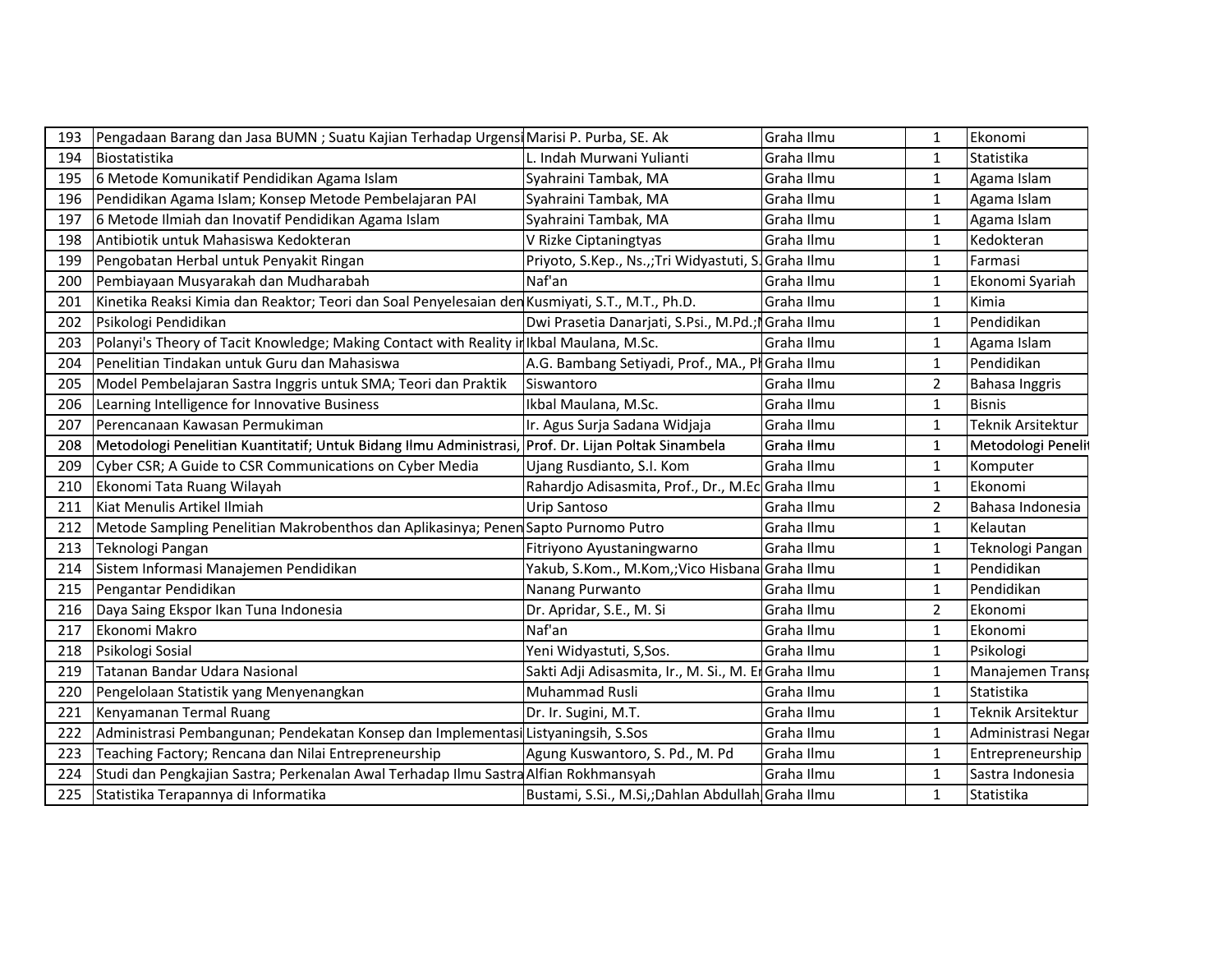| 226 | Pengelolaan Keuangan Negara di Era Otonomi Daerah                                                              | Drs. H. Soeradi, M.M.                               | Graha Ilmu | 1            | Ilmu Ekonomi          |
|-----|----------------------------------------------------------------------------------------------------------------|-----------------------------------------------------|------------|--------------|-----------------------|
| 227 | Problematika Berbahasa Indonesia dan Pembelajarannya Edisi 2                                                   | Prof. Dr. St. Y. Slamet                             | Graha Ilmu | 1            | Bahasa Indonesia      |
| 228 | Pembelajaran Keterampilan Berbahasa Indonesia Edisi 2; Teori dan Dr. Kundharu Saddhono, M.Hum.,;Pri Graha Ilmu |                                                     |            | 1            | Bahasa Indonesia      |
| 229 | Kajian Sastra Anak Edisi 2                                                                                     | Retno Winarni                                       | Graha Ilmu | 1            | Sastra Indonesia      |
| 230 | Ekonomi Mikro dan Implementasinya                                                                              | Dr. Dyah Sawitri, SE., MM.                          | Graha Ilmu | 1            | Ekonomi               |
| 231 | Pertumbuhan Wilayah & Wilayah Pertumbuhan                                                                      | Rahardjo Adisasmita, Prof., Dr., M.EcGraha Ilmu     |            | 1            | Ilmu Ekonomi          |
| 232 | Panduan Praktis Penelitian Kualitatif                                                                          | Anis Fuad, S.Sos., M.Si.,; Kandung Sap Graha Ilmu   |            | 1            | Metodologi Penelit    |
| 233 | Manajemen Pembangunan Transportasi                                                                             | Rahardjo Adisasmita, Prof., Dr., M.EcGraha Ilmu     |            | 1            | Manajemen Transp      |
| 234 | Soal dan Pembahasan Redoks dan Elektrokimia                                                                    | Dra. Desy Esther Prabowo                            | Graha Ilmu | $\mathbf{1}$ | Kimia                 |
| 235 | Aplikasi Metode Statistika untuk Analisis Data Hidrologi; Seri Hidrol Drs. Soewarno. APU                       |                                                     | Graha Ilmu | $\mathbf{1}$ | Statistika            |
| 236 | Perekonomian Indonesia; Tinjauan Historis, Teoritis, dan Empiris                                               | Dr. Basuki Pujoalwanto                              | Graha Ilmu | $\mathbf{1}$ | Ekonomi               |
| 237 | Korespondensi Bahasa Indonesia                                                                                 | Dra. Nanik Suryani,;Agung Kuswantor Graha Ilmu      |            | 1            | Bahasa Indonesia      |
| 238 | Ilmu Politik; Ideologi dan Hegemoni Negara                                                                     | Fatahullah Jurdi                                    | Graha Ilmu | 1            | Ilmu Politik          |
| 239 | Studi Ilmu Politik                                                                                             | Fatahullah Jurdi                                    | Graha Ilmu | $\mathbf{1}$ | Ilmu Politik          |
| 240 | Adsorpsi dan Katalisis Menggunakan Material Berbasis Clay                                                      | Dr. Is Fatimah, M.Si                                | Graha Ilmu | $\mathbf{1}$ | Kimia                 |
| 241 | Aspek Akuntansi Undang-undang Perseroan Terbatas; Suatu Pemba Marisi P. Purba, SE. Ak                          |                                                     | Graha Ilmu | 1            | Akuntansi             |
| 242 | Statistika Terapan; Disertai Contoh Aplikasi dengan SPSS                                                       | Bambang Suharjo, M.Si                               | Graha Ilmu | 1            | Statistika            |
| 243 | Mesin Penggerak Utama (Prime Mover)                                                                            | Prof. Dr. Ir. Loekman Satibi,; Irfan Pur Graha Ilmu |            | 1            | <b>Teknik Mesin</b>   |
| 244 | Bea Meterai; Pajak Atas Dokumen di Indonesia                                                                   | Billy Ivan Tansuria, SE., MBA                       | Graha Ilmu | 1            | Perpajakan            |
| 245 | Teknologi Fermentasi pada Tepung Jagung                                                                        | Dr. Nur Aini, S. TP., MP                            | Graha Ilmu | 1            | Teknologi Pangan      |
| 246 | Penatalaksanaan Diet pada Pasien                                                                               | Retno Wahyuningsih, S. Gz                           | Graha Ilmu | $\mathbf{1}$ | Ilmu Gizi             |
| 247 | Media & Model-model Pembelajaran Inovatif                                                                      | Sutirman, M. Pd                                     | Graha Ilmu | $\mathbf 1$  | Pendidikan            |
| 248 | Formula 33; Memahami Dasar Kalimat Bahasa Inggris                                                              | Nizamuddin Sadiq, S. Pd., M. Hum                    | Graha Ilmu | 1            | <b>Bahasa Inggris</b> |
| 249 | Ekonomi Islam; Sebuah Pendekatan Ekonomi Mikro Perspektif Islan Sumar'in, S.EI, M.S.I                          |                                                     | Graha Ilmu | 1            | Ekonomi               |
| 250 | Sanitasi Pangan & HACCP                                                                                        | Rusdin Rauf, S. TP., M.P                            | Graha Ilmu | 1            | Teknologi Pangan      |
| 251 | Sistem Informasi Manajemen; Konsep Dasar, Analisis dan Metode FRohmat Taufiq, ST., M. Kom                      |                                                     | Graha Ilmu | 1            | Manajemen             |
| 252 | Intisari Konsep Kimia Dasar                                                                                    | Prof. Djulia Onggo, Ph. D.                          | Graha Ilmu | 1            | Kimia                 |
| 253 | Hermeneutik; Panduan ke Arah Desain Penelitian dan Analisis                                                    | Dr. Saifur Rohman, SS, M.Hum, M.Si.                 | Graha Ilmu | 1            | Metodologi Penelit    |
| 254 | Fisika untuk Universitas                                                                                       | Ir. Sutarno, M.Sc.                                  | Graha Ilmu | $\mathbf{1}$ | Fisika                |
| 255 | Feminisme dalam Dongeng                                                                                        | Meike Lusye Karolus, S. Sos                         | Graha Ilmu | 1            | Bahasa/Sastra         |
| 256 | Biologi Medik                                                                                                  | Dra. Agnes Sri Harti, M.Si.                         | Graha Ilmu | 1            | Biologi               |
| 257 | Menggugah Partisipasi Gender di Lingkungan Komunitas Lokal                                                     | Dr. Remiswal, S. Ag., M. Pd.                        | Graha Ilmu | $\mathbf{1}$ | Sosial                |
| 258 | Pengorganisasian Masyarakat untuk Perubahan Sosial                                                             | Zulkipli Lessy, M. Ag., M.SW                        | Graha Ilmu | $\mathbf 1$  | Sosial                |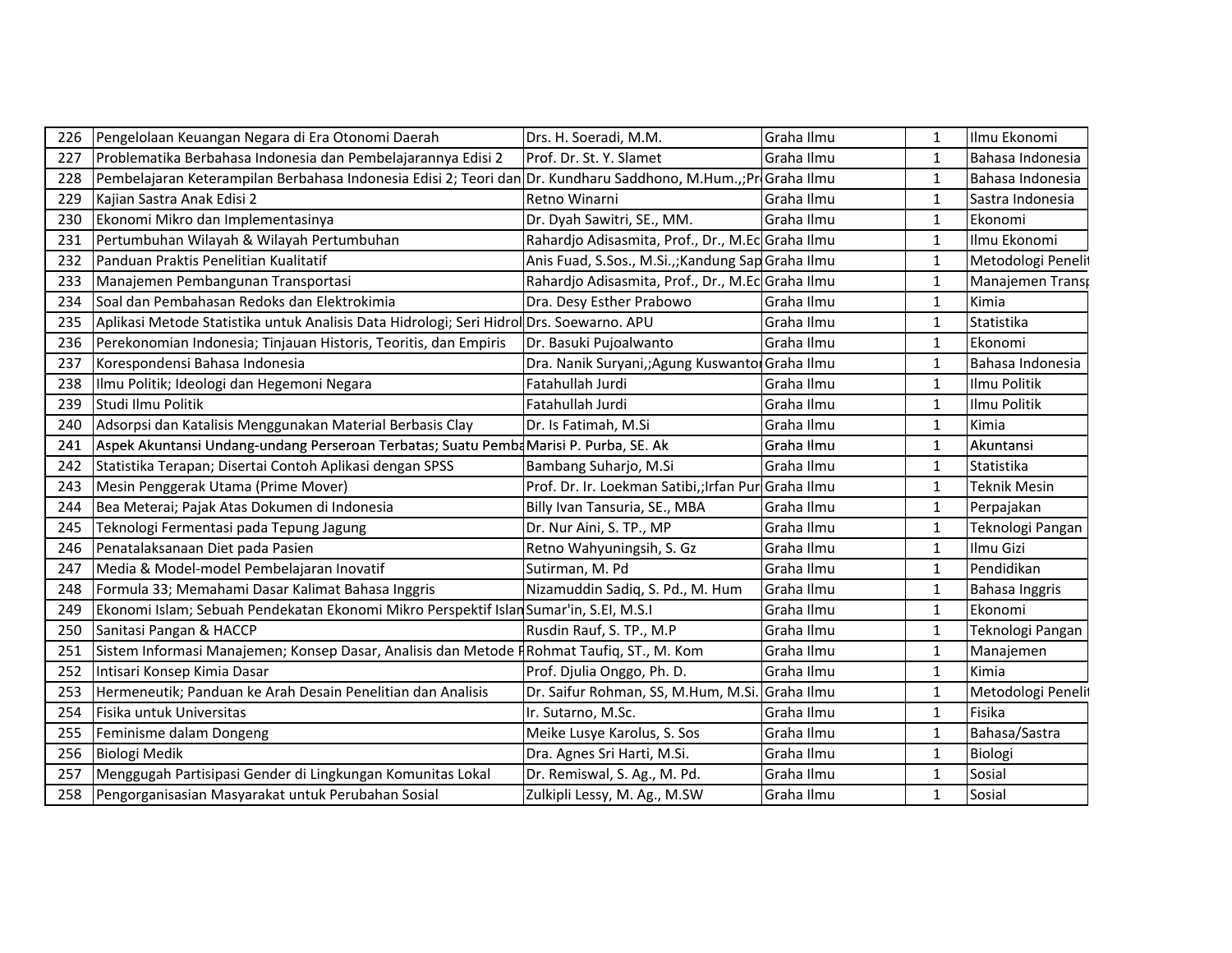| 259 | Elektrokimia; Transformasi Energi Kimia-Listrik                                                                        | Dr. Fitria Rahmawati, M. Si.                        | Graha Ilmu    | 1              | Elektrokimia             |
|-----|------------------------------------------------------------------------------------------------------------------------|-----------------------------------------------------|---------------|----------------|--------------------------|
| 260 | Pembangunan Perdesaan; Pendekatan Partisipatif, Tipologi, Strateg Rahardjo Adisasmita, Prof., Dr., M.Ec Graha Ilmu     |                                                     |               | $\mathbf{1}$   | Ekonomi                  |
| 261 | Penelitian Tindakan Kelas; Teori, Metode, Model & Evaluasi Pembe Sigit Mangun Wardoyo, M.Pd.                           |                                                     | Graha Ilmu    | $\mathbf{1}$   | Pendidikan               |
| 262 | Fisika Batuan; Pendekatan Estimasi Permeabilitas dan Saturasi Air E Prof. Dr. Sismanto, M.Si.                          |                                                     | Graha Ilmu    | $\mathbf{1}$   | Fisika                   |
| 263 | Manfaat Herbal Indonesia                                                                                               | Samsu Udayana Nurdin; Siti Nurdjana Plantaxia       |               | $\mathbf{1}$   | Farmasi                  |
| 264 | Transformasi Risinoleat Minyak Kastor Menjadi Berbagai Senyawa  Marham Sitorus; Drs., M.Si, Wesly Hu Plantaxia         |                                                     |               | $\mathbf{1}$   | Kimia                    |
| 265 | Psikologi Komunikasi                                                                                                   | Murtiadi, S.Ikom.; Dwi Prasetia Dana Psikosain      |               | $\mathbf{1}$   | Komunikasi               |
| 266 | Manajemen Pendidikan                                                                                                   | Hasan Hariri, Ph.D.; Dr. Dedy H. Karw Media Akademi |               | $\mathbf{1}$   | Pendidikan               |
| 267 | Kota Rumah Manusia                                                                                                     | Rendy Adriyan Diningrat; Mayang RalTeknosain        |               | $\mathbf{1}$   | <b>Teknik Sipil</b>      |
| 268 | Capture The Flag & Hacking Kioptrix Server                                                                             | Alexander Lumbantobing; Albert Sag Teknosain        |               | $\mathbf{1}$   | Komputer                 |
| 269 | Filogenetika Molekuler; Teori dan Aplikasi                                                                             | Jessica Elmira                                      | Innosain      | $\mathbf{1}$   | Biologi                  |
| 270 | Statistik Terapan dalam Pendidikan                                                                                     | Dr. M. Thoha B. Sampurna Jaya M.S.; Media Akademi   |               | $\mathbf{1}$   | Pendidikan               |
| 271 | Kuantifikasi dan Filogenetika Mutasi DNA                                                                               | Epiphani Imelda Yosephin Palit, S.Si., Innosain     |               | $\mathbf{1}$   | Kimia                    |
| 272 | Desain Multimedia Pembelajaran                                                                                         | I Gde Wawan Sudatha, S.Pd., S.T., M. Media Akademi  |               | $\mathbf{1}$   | Pendidikan               |
| 273 | Pengantar Mikrokontroler dan Aplikasi pada Arduino                                                                     | Siswo Wardoyo, S.T., M.Eng.; Anggor Teknosain       |               | $\mathbf{1}$   | Teknik Elektro           |
| 274 | The Next Generation of ICT Network; NGN, FTTH, M2M, WSN, IoT                                                           | Firdaus; Toha Ardi Nugraha, S.T., M.ETeknosain      |               | $\mathbf{1}$   | Komputer                 |
| 275 | Mekanika; Teori dan Simulasi Berbasis MATLAB                                                                           | Joko Sampurno, S.Si., M.Si; Drs. M. B. Teknosain    |               | $\mathbf{1}$   | Fisika                   |
| 276 | Massive Open Online Course                                                                                             | Gde Putu Arya Oka, S.ST., M.Pd.; Drs. Teknosain     |               | $\mathbf{1}$   | Komputer                 |
| 277 | Arsitektur Tumbuhan; Penataan Stuktur Pekarangan Pedesaan dan                                                          | Johan Iskandar; Budiawati S. Iskanda Teknosain      |               | $\mathbf{1}$   | <b>Teknik Arsitektur</b> |
| 278 | Biologi Molekuler dalam Perspektif Konservasi                                                                          | Dwi Anggorowati Rahayu, S.Si, M.Si; Plantaxia       |               | $\mathbf{1}$   | Biologi                  |
| 279 | Akuntansi dan Manajemen Keuangan Rumah Sakit                                                                           | Arfan Ikhsan; Ida Bagus Agung Dharm Graha Ilmu      |               | $\mathbf{1}$   | Manajemen                |
| 280 | Penelitian Tindakan Kelas; Panduan Belajar, Mengajar dan Meneliti Dr. Benidiktus Tanujaya, M.Si.; Jeinne Media Akademi |                                                     |               | $\mathbf{1}$   | Pendidikan               |
| 281 | Statistika Dasar                                                                                                       | Dra. Lulup Endah Tripalupi, M.Pd.,;Ka Graha Ilmu    |               | $\mathbf{1}$   | Statistika               |
| 282 | Belajar Kimia Fisik; Dinamika Kimia                                                                                    | Sunyono; Lisa Tania                                 | Innosain      | $\overline{2}$ | Kimia                    |
| 283 | Merancang Pembelajaran Kimia di Sekolah; Berbasis Hasil Riset Per Dr. Noor Fadiawati, M.Si; M. Mahfud Media Akademi    |                                                     |               | $\mathbf{1}$   | Kimia                    |
| 284 | Senyawa Kompleks; Perspektif tentang Kimia Koordinasi                                                                  | Dra. Nina Kadaritna, M.Si.; M. Mahfu Innosain       |               | $\overline{2}$ | Kimia                    |
| 285 | Sanitasi dan Kesehatan Lingkungan; Pengukuran dan Keberlajutann Yudha Pracastino Heston; Nur Alvira Teknosain          |                                                     |               | $\mathbf{1}$   | <b>Teknik Sipil</b>      |
| 286 | Perspektif Pengembangan Wilayah & Kota                                                                                 | Editor : Eko Budi Santoso; Prananda   Teknosain     |               | $\mathbf{1}$   | <b>Teknik Sipil</b>      |
| 287 | Pemrograman Matlab                                                                                                     | Heru Dibyo Laksono, M.T.; Reri Afriar Teknosain     |               | $\mathbf{1}$   | Komputer                 |
| 288 | Enzimologi; Sifat, Mekanisme, Katalisis dan Kinetika Enzim                                                             | Yohanis Ngili, M.Si; Richardo Ubyaan Innosain       |               | $\overline{2}$ | Kimia                    |
| 289 | Manajemen Mutu; Aplikasi dalam Bidang Pendidikan                                                                       | Prof. Dr. H. Maswardi M. Amin. M.Pd Media Akademi   |               | $\mathbf{1}$   | Pendidikan               |
| 290 | Metode Elemen Hingga                                                                                                   | Prof. Ir. Sofia W. Alisjahbana, M. Sc., Teknosain   |               | $\mathbf{1}$   | <b>Teknik Sipil</b>      |
| 291 | Manajemen Sekolah                                                                                                      | Dr. Alben Ambarita, M.Pd.                           | Media Akademi | $\mathbf{1}$   | Pendidikan               |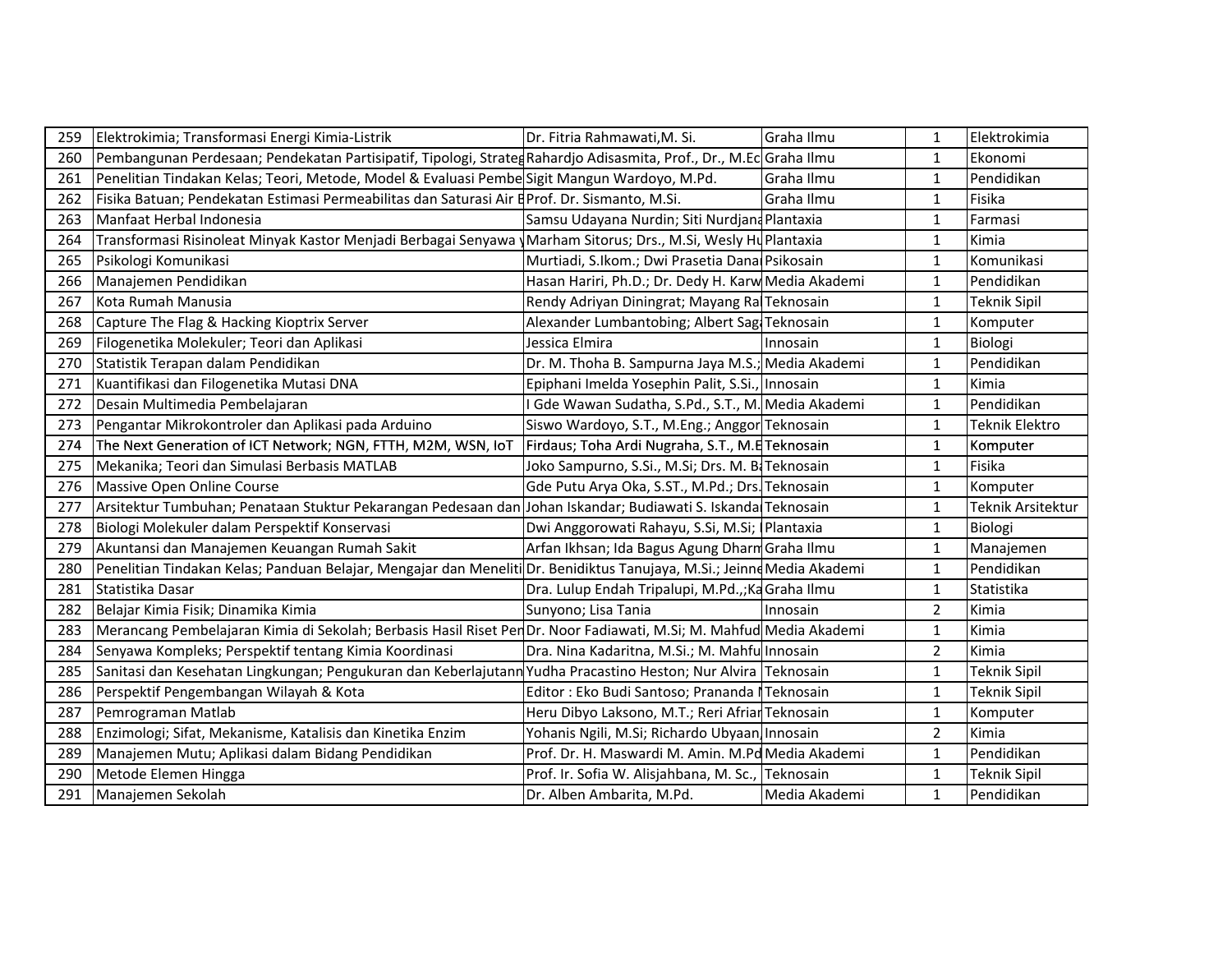| 292 | Afiksasi Verba Bahasa Lampung                                                                             | Dr. Farida Aryani, M.Pd.                          | Textium       | 1              | <b>Bahasa</b>         |
|-----|-----------------------------------------------------------------------------------------------------------|---------------------------------------------------|---------------|----------------|-----------------------|
| 293 | Syntesa Poly Lactid Acid dengan Metode Ring Opening Polymerizat                                           | Edwin Azwar, S.T., M.T.A., Ph.D.                  | Innosain      | 1              | Kimia                 |
| 294 | Biologi                                                                                                   | Ramadhani Chaniago, S.TP.                         | Innosain      | 1              | Biologi               |
| 295 | Genetika                                                                                                  | Ramadhani Chaniago, S.TP.                         | Innosain      | 1              | Biologi               |
| 296 | Mari Belajar Pemrograman C#; 56 Kode Program Siap Untuk Dicobal Gede Mahendra Darmawiguna, S. K Teknosain |                                                   |               | 1              | Komputer              |
| 297 | Psikologi Anak Berkebutuhan Khusus                                                                        | Dinie Ratri Desiningrum                           | Psikosain     | 1              | Psikologi             |
| 298 | Teori Belajar dan Pembelajaran                                                                            | Dr. Chandra Ertikanto, M.Pd.                      | Media Akademi | 1              | Pendidikan            |
| 299 | Karet; Manajemen dan Pengelolaan Kebun                                                                    | Dr. Ir. Rusdi Evizal, M.S.                        | Plantaxia     | $\mathbf{1}$   | Pertanian             |
| 300 | Dasar-dasar Manajemen Proyek Teknologi Informasi                                                          | Dr. Ridi Ferdiana, S.T., M.T.                     | Teknosain     | $\overline{2}$ | Komputer              |
| 301 | Belajar Fisika Menggunakan Logika                                                                         | Dr. Drs. Anak Agung Ngurah Gunawa Innosain        |               | 1              | Fisika                |
| 302 | Pengolahan Citra Mammografi; Cara Pembuatan Program                                                       | Dr. Drs. Anak Agung Ngurah Gunawa Teknosain       |               | 1              | Komputer              |
| 303 | Perpindahan Panas                                                                                         | Agus Haryanto                                     | Innosain      | $\overline{2}$ | <b>Teknik Mesin</b>   |
| 304 | Refining Sentence Writing Skills for Professional and Academic Purd Basturi Hasan                         |                                                   | Graha Ilmu    | $\overline{2}$ | <b>Bahasa Inggris</b> |
| 305 | Insektisida; Organik Sintetik dan Biorasional                                                             | Rosma Hasibuan                                    | Plantaxia     | 1              | Pertanian             |
| 306 | Metode Penelitian dan Pengembangan di Sekolah                                                             | Dr. Adelina Hasyim, M.Pd.                         | Media Akademi | 1              | Pendidikan            |
| 307 | Pembelajaran Ilmu Pengetahuan Sosial Berbasis Pendidikan Karaktd Dr. Adelina Hasyim, M.Pd.                |                                                   | Media Akademi | 1              | Pendidikan            |
| 308 | ASR Expansion Mitigation By Mineral Admixtures And LiOH H2O                                               | Mohd. Isneni                                      | Graha Ilmu    | 1              | Kimia                 |
| 309 | Hitung Keuangan; Matematika Ekonomi dan Keuangan                                                          | Dra. Arnelis Jalil, M.Pd.                         | Media Akademi | $\mathbf{1}$   | Ekonomi               |
| 310 | Syair Romantik Melayu Klasik; Menjemput Konvensi Merebut MakrOr. Drs. Maizar Karim, M.Hum.                |                                                   | Histokultura  | 1              | Bahasa/Sastra         |
| 311 | Perangkat Pembelajaran PPKn; Perencanaan dan Pengembangan                                                 | Dr. I Wayan Kertih, M.Pd.                         | Media Akademi | 1              | Kewarganegaraan       |
| 312 | Pengelolaan Sumber Belajar                                                                                | Dr. Budi Koestoro                                 | Media Akademi | 1              | Pendidikan            |
| 313 | Perilaku Penipuan Diri di Bursa Saham                                                                     | Prof. Dr. Mahatma Kufepaksi, S.E., MExpert        |               | $\mathbf{1}$   | Ekonomi               |
| 314 | Teknologi Ekstraksi Senyawa Bahan Aktif dari Tanaman Obat                                                 | Dr. Andri Cahyo Kumoro, S.T., M.T., P Plantaxia   |               | 1              | Pertanian             |
| 315 | Signifikansi Khamir dalam Pangan                                                                          | Maria Erna Kustyawati                             | Plantaxia     | $\mathbf{1}$   | Pertanian             |
| 316 | Kendali Sistem Tenaga Listrik Dengan Matlab Edisi 2                                                       | Heru Dibyo Laksono, M.T.                          | Graha Ilmu    | 1              | Teknik Elektro        |
| 317 | Sistem Kendali Dengan PID; Perancangan dan Analisis dengan Meto Heru Dibyo Laksono, M.T.                  |                                                   | Teknosain     | 1              | <b>Teknik Elektro</b> |
| 318 | Verbal Abuse; Dampak Buruk dan Solusi Penanganannya pada Anak                                             | <b>Titik Lestari</b>                              | Psikosain     | $\mathbf{1}$   | Psikologi             |
| 319 | Memahami Bahaya Narkoba dan Alternatif Penyembuhannya                                                     | Prof. Dr. H. Maswardi M. Amin. M.Pd Media Akademi |               | $\mathbf{1}$   | Kesehatan             |
| 320 | Sosiologi Pendidikan                                                                                      | Dr. Hj. Binti Maunah, M.Pd.I.                     | Media Akademi | $\mathbf{1}$   | Pendidikan            |
| 321 | Perbedaan Penerapan Model Problem Based Learning                                                          | Dedy Miswar                                       | Media Akademi | 1              | Pendidikan            |
| 322 | Jabon Merah; Pertumbuhan, Sifat Kayu dan Kegunaannya                                                      | Bahidin Laode Mpapa, S.Hut., M.Sc.                | Plantaxia     | 1              | Pertanian             |
| 323 | Prinsip Dasar Tenaga Penggerak dengan Plasma Ion                                                          | Saludin Muis, Dr., Ir., M. Kom                    | Graha Ilmu    | $\overline{2}$ | Teknik Mesin          |
| 324 | One Glass Solution dan One Mask Solution untuk Fungsi Layar Sent Saludin Muis, Dr., Ir., M. Kom           |                                                   | Teknosain     | 1              | Teknik Elektro        |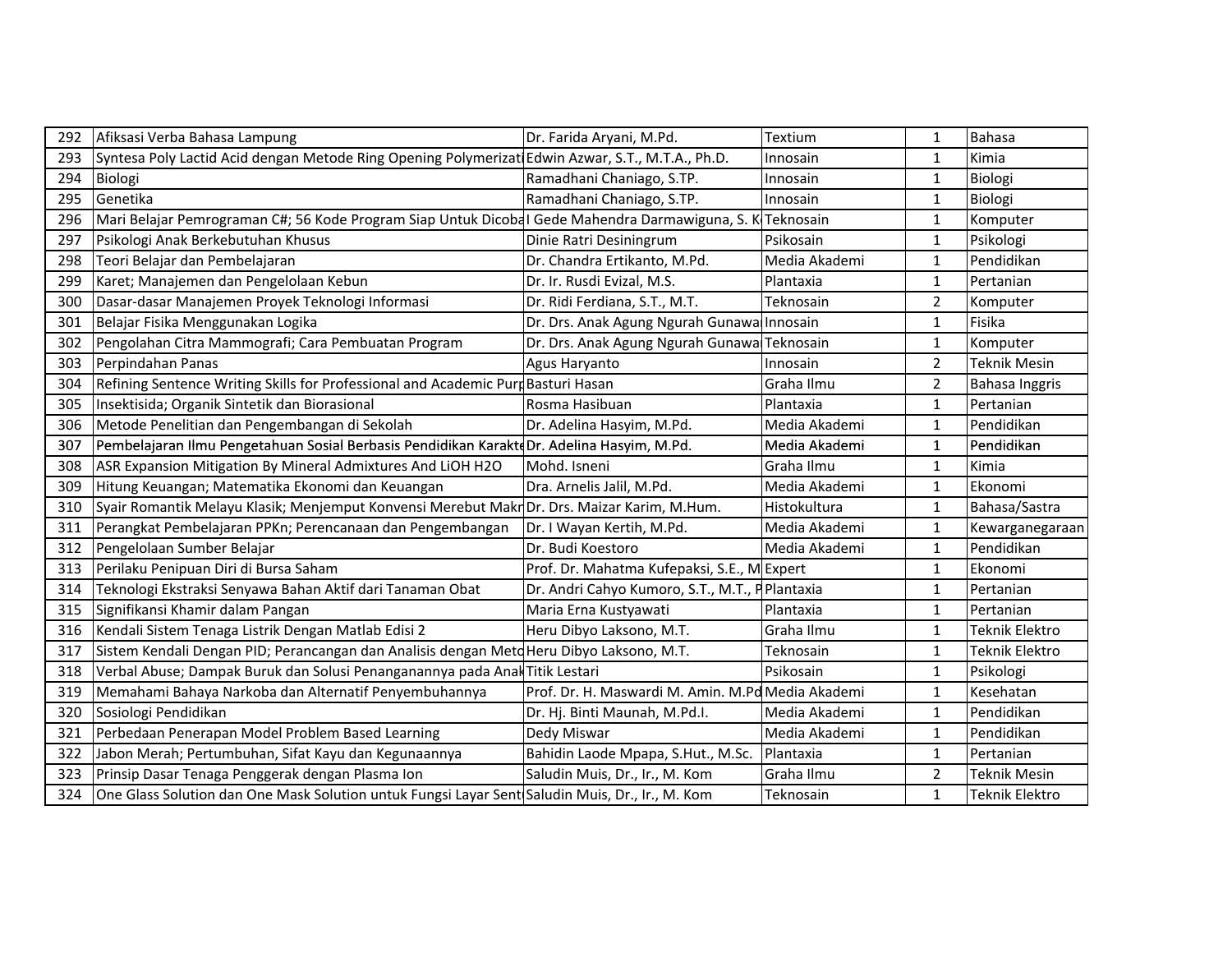| 325 | Struktur Layar Sentuh Tipe Incell dan Teknologi Anti Refleksi untuk Saludin Muis, Dr., Ir., M. Kom      |                                      | Teknosain     | $\mathbf{1}$   | Teknik Elektro        |
|-----|---------------------------------------------------------------------------------------------------------|--------------------------------------|---------------|----------------|-----------------------|
| 326 | Fungsi-fungsi Statistik Pengolahan Data Penelitian; dengan Perangk Saludin Muis, Dr., Ir., M. Kom       |                                      | Teknosain     | $\mathbf{1}$   | Teknik Elektro        |
| 327 | Teori Pembentukan Film (Lapisan) Tipis Skala Nanometer; Karakter Saludin Muis, Dr., Ir., M. Kom         |                                      | Teknosain     | $\mathbf{1}$   | <b>Teknik Elektro</b> |
| 328 | Networked Control Systems; Konsep dan Implementasi                                                      | Asep Najmurrokhman                   | Teknosain     | 1              | Komputer              |
| 329 | Statistik Pendidkan                                                                                     | A. Muhajir Nasir, M.Pd.              | Media Akademi | 1              | Pendidikan            |
| 330 | Biokimia; Aliran Informasi Genetika                                                                     | Yohanis Ngili, M.Si                  | Innosain      | 1              | Kimia                 |
| 331 | Pengetahuan Bahan Pangan Nabati                                                                         | Dr. Mutiara Nugraheni, S.TP, M.Si    | Plantaxia     | 1              | Pertanian             |
| 332 | Teknologi Komunikasi                                                                                    | Agoeng Nugroho                       | Graha Ilmu    | 1              | Komunikasi            |
| 333 | Manajemen Risiko; Pengembang Properti Perumahan                                                         | Basuki Partamihardja                 | Teknosain     | $\overline{2}$ | Manajemen             |
| 334 | Manajemen Proyek Konstruksi Bangunan Industri; Perspektif Pemil Made Pastiarsa                          |                                      | Teknosain     | $\overline{2}$ | <b>Teknik Sipil</b>   |
| 335 | Menyusun Estimasi Biaya Proyek                                                                          | Made Pastiarsa                       | Teknosain     | $\overline{2}$ | Manajemen             |
| 336 | Kampung Naga; Pengetahuan Ekologi Tradisional dan Pelestarian K Sidik Permana                           |                                      | Plantaxia     | 1              | Pertanian             |
| 337 | The Art of Literature; Poetry and Prose Fiction                                                         | Kadek Sonia Piscayanti, S.Pd., M.Pd. | Graha Ilmu    | $\mathbf{1}$   | Seni                  |
| 338 | Mengenal Matematika Lebih Dekat                                                                         | Rully Charitas Indra Prahmana        | Matematika    | 1              | Matematika            |
| 339 | Penelitian Pendidikan Matematika; Pembelajaran Berbasis Riset                                           | Rully Charitas Indra Prahmana        | Matematika    | 1              | Matematika            |
| 340 | Inovasi Kota Edisi 2                                                                                    | Ir. Chris D. Prasetijaningsih, MCP   | Graha Ilmu    | $\mathbf{1}$   | <b>Teknik Sipil</b>   |
| 341 | Konsep Dasar Internet                                                                                   | Bambang Eka Purnama                  | Teknosain     | $\mathbf{1}$   | Komputer              |
| 342 | Dasar-dasar dan Perancangan Evaluasi Pembelajaran                                                       | Dr. Edy Purnomo, M.Pd.               | Media Akademi | 1              | Pendidikan            |
| 343 | Konsep Aplikasi Budidaya Sistem Polikultur Terintegrasi Biomoniton Sapto Purnomo Putro, Ph.D.           |                                      | Plantaxia     | 1              | Pertanian             |
| 344 | Mikrobiologi Industri; Mikroorganisme dan Aplikasinya dalam Indus Prasetya Ramadhan, S.Si.              |                                      | Plantaxia     | $\mathbf{1}$   | Biologi               |
| 345 | Proyek PLTA; Risalah Studi Kelayakan Investasi                                                          | <b>Oddang Rewu</b>                   | Teknosain     | 1              | Teknik Elektro        |
| 346 | Jaringan Pemipaan Air Minum; Konsep, Teori, Aplikasi                                                    | Arya Rezagama, M.T.                  | Teknosain     | $\overline{a}$ | <b>Teknik Sipil</b>   |
| 347 | Epidemiologi Penyakit Tumbuhan Edisi 3                                                                  | Firdaus Rivai                        | Graha Ilmu    | 1              | Pertanian             |
| 348 | Penyakit Tumbuhan; Dimensi Waktu dan Ruang                                                              | Firdaus Rivai                        | Plantaxia     | $\mathbf{1}$   | Pertanian             |
| 349 | Penilaian Otentik; Authentic Assesment                                                                  | Dr. Undang Rosidin, M.Pd             | Media Akademi | 1              | Pendidikan            |
| 350 | Kimia Organik                                                                                           | Dra. Ila Rosilawati, M.Si            | Innosain      | 1              | Kimia                 |
| 351 | Seni, Melukis dan Anak Autis; Penanganan dan Pengembangan Mel Muchammad Bayu Tejo Sampurno, N Psikosain |                                      |               | 1              | Psikologi             |
| 352 | Start Writing; From Sentence to Paragraph                                                               | Rima Andriani Sari, S.Pd., M.Hum.    | Graha Ilmu    | $\overline{2}$ | Bahasa Inggris        |
| 353 | Belajar Memecahkan Masalah Matematika                                                                   | Fadjar Shadiq, M.App.Sc.             | Graha Ilmu    | 1              | Matematika            |
| 354 | Pembelajaran Matematika; Cara Meningkatkan Kemampuan Berpil Fadjar Shadiq, M.App.Sc.                    |                                      | Graha Ilmu    | 1              | Matematika            |
| 355 | Ayo Belajar Memecahkan Masalah Logika                                                                   | Fadjar Shadiq, M.App.Sc.             | Graha Ilmu    | 1              | Matematika            |
| 356 | Pengenalan Komputer                                                                                     | Kadek Suartama, S.Pd., M.Pd.         | Teknosain     | 1              | Komputer              |
| 357 | Penyakit Tanaman Sayuran Jenis Kubis-kubisan (Crucifer)                                                 | Dr. Ir. I Made Sudarma, MS           | Plantaxia     | 1              | Pertanian             |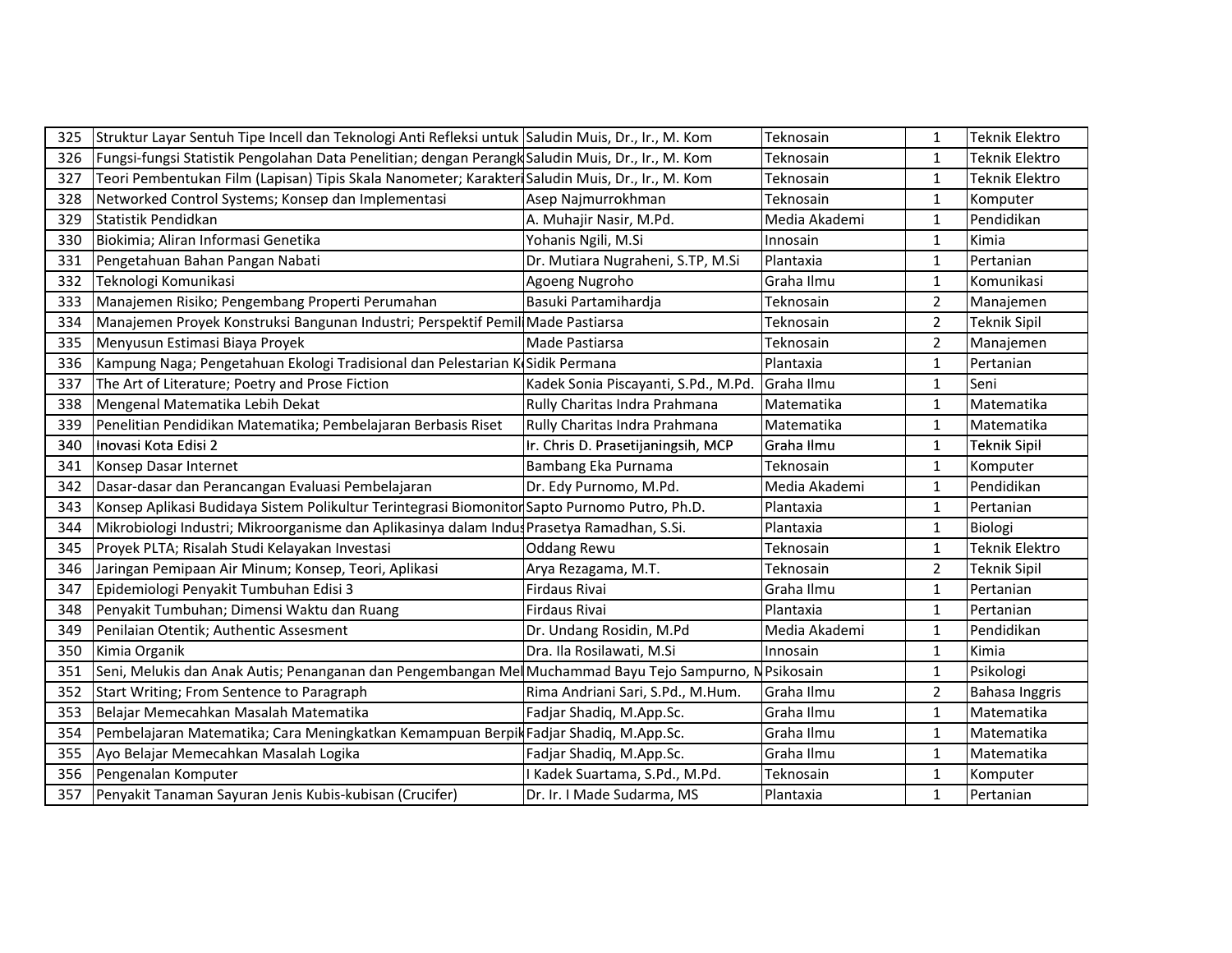| 358 | Penyakit Tanaman Perkebunan; Kelapa, Kopi, Kakao, Panili, Cengkil Dr. Ir. I Made Sudarma, MS                   |                                                      | Plantaxia     | $\mathbf{1}$   | Pertanian        |
|-----|----------------------------------------------------------------------------------------------------------------|------------------------------------------------------|---------------|----------------|------------------|
| 359 | Pengantar Pengendalian Hama Tanaman                                                                            | Hamim Sudarsono                                      | Plantaxia     | $\mathbf 1$    | Pertanian        |
| 360 | Manajemen Kelas; Aplikasinya dalam Proses Pembelajaran di Pendi Dr. I Gusti Ketut Arya Sunu, M.Pd.             |                                                      | Media Akademi | $\mathbf 1$    | Pendidikan       |
| 361 | Penilaian dalam Pembelajaran Bahasa                                                                            | Ujang Suparman, M.A., Ph.D.                          | Media Akademi | 2              | Bahasa Indonesia |
| 362 | Logika Matematika dan Himpunan                                                                                 | Eka Susylowati                                       | Matematika    | $\overline{2}$ | Matematika       |
| 363 | Bahasa; Cermin Cara Berpikir dan Bernalar                                                                      | Edi Suyanto                                          | Graha Ilmu    | $\mathbf{1}$   | Bahasa Indonesia |
| 364 | Visualisasi Fenomena Fisika; Membuat Fisika Menarik                                                            | Agus Suyatna                                         | Innosain      | 1              | Fisika           |
| 365 | Pembelajaran Matematika; Pendidikan Guru SD/MI                                                                 | Fatrima Santri Syafri, M.Pd. Mat.                    | Matematika    | $\mathbf{1}$   | Matematika       |
| 366 | Degradasi Lahan; Metode Analisis dan Aplikasinya dalam Pengguna Dr. Ir. Silwanus Matheus Talakua, M. Plantaxia |                                                      |               | $\mathbf 1$    | Pertanian        |
| 367 | Manajemen Pendidikan di Sekolah                                                                                | Dr. Basilius Redan Werang, S.S., S.Sos Media Akademi |               | $\mathbf{1}$   | Pendidikan       |
| 368 | Psikologi Perkembangan Manusia                                                                                 | Giri Wiarto                                          | Psikosain     | $\overline{2}$ | Psikologi        |
| 369 | Biologi Dasar                                                                                                  | Prof. Dr. Nyoman Wijana, M.Si.                       | Innosain      | $\mathbf{1}$   | Biologi          |
| 370 | Tempoyak; Ilmu dan Teknologi Pengolahan Durian Fermentasi                                                      | Neti Yuliana                                         | Plantaxia     | $\mathbf{1}$   | <b>Pertanian</b> |
| 371 | Ekonomi Pasca Perang                                                                                           | Prof. Dr. Apridar, S.E., M.Si.                       | Expert        | 1              | Sosial Politik   |
| 372 | Produksi jagung; Strategi Meningkatkan Produksi Jagung                                                         | Ir. Atman, M.Kom                                     | Plantaxia     | 1              | <b>Pertanian</b> |
| 373 | Konseling Lintas Budaya                                                                                        | Drs. Giyono, M.Pd.                                   | Media Akademi | 1              | Psikologi        |
| 374 | Dendrologi; Teori dan Praktik Menyidik Pohon                                                                   | Ir. Indriyanto, M.P.                                 | Plantaxia     | $\mathbf{1}$   | Perkebunan       |
| 375 | Kepemimpinan Kepala Sekolah                                                                                    | Dr. Sowiyah, M.Pd.                                   | Media Akademi | $\mathbf{1}$   | Pendidikan       |
| 376 | Model Pembelajaran Multipel Representasi; Pembelajaran Empat F Dr. Sunyono, M.Si.                              |                                                      | Media Akademi | $\mathbf{1}$   | Pendidikan       |
| 377 | Khazanah Budaya Nusantara                                                                                      | Drs. Suwarna, M.Pd.                                  | Histokultura  | $\mathbf 1$    | Budaya           |
| 378 | Kajian Novel dalam Spektroskop Feminisme dan Nilai Pendidikan                                                  | Dr. Suyitno, M.Pd.                                   | Graha Ilmu    | $\mathbf{1}$   | Bahasa/Sastra    |
| 379 | Administrasi Pemerintahan Daerah; Sejarah, Konsep dan Penatalak Arenawati, S.Sos., M.Si.                       |                                                      | Graha Ilmu    | $\mathbf{1}$   | Sosial Politik   |
| 380 | Aplikatif Logika & Algoritma (Dengan C++, C# & Java)                                                           | Fauziah, S.Kom., M.M.S.I                             | Teknosain     | 1              | Komputer         |
| 381 | Manajemen Pembelajaran Berbasis Standar Proses Pendidikan; Ted Haerana, S.Sos., M.Pd.                          |                                                      | Media Akademi | $\mathbf 1$    | Pendidikan       |
| 382 | Kalkulus Banyak Variabel                                                                                       | Kartono. Drs., M.Si                                  | Matematika    | $\mathbf 1$    | Matematika       |
| 383 | Teori Belajar dan Pembelajaran                                                                                 | Dr. Herpratiwi, M.Pd.                                | Media Akademi | 1              | Pendidikan       |
| 384 | Graf dan Aplikasinya Pada Jarak Terpendek                                                                      | Asmiati                                              | Matematika    | $\mathbf{1}$   | Matematika       |
| 385 | Formulasi Matematika dan Fisika                                                                                | R. Tao R. H.                                         | Matematika    | $\mathbf{1}$   | Matematika       |
| 386 | Pengantar Teori Bahasa dan Automata: Merancang Automaton Der Harya Bima Dirgantara                             |                                                      | Teknosain     | $\mathbf{1}$   | Komputer         |
| 387 | Menyelisik Sastra Melayu                                                                                       | Dr. Drs. Maizar Karim, M.Hum.                        | Histokultura  | $\mathbf 1$    | Bahasa/Sastra    |
| 388 | New Public Service dan Musrenbang Desa; Sebuah Pengembangan Novita Tresiana                                    |                                                      | Suluh Media   | $\mathbf 1$    | Sosial Politik   |
| 389 | Sejarah Nasional Indonesia                                                                                     | Drs. Iskandar Syah, M.H.                             | Suluh Media   | $\mathbf{1}$   | Sejarah          |
| 390 | Language Learning Strategy Questionnaire (LLSQ); A Measurement Prof. Ag. Bambang Setiyadi, Ph.D.               |                                                      | Graha Ilmu    |                | Bahasa Inggris   |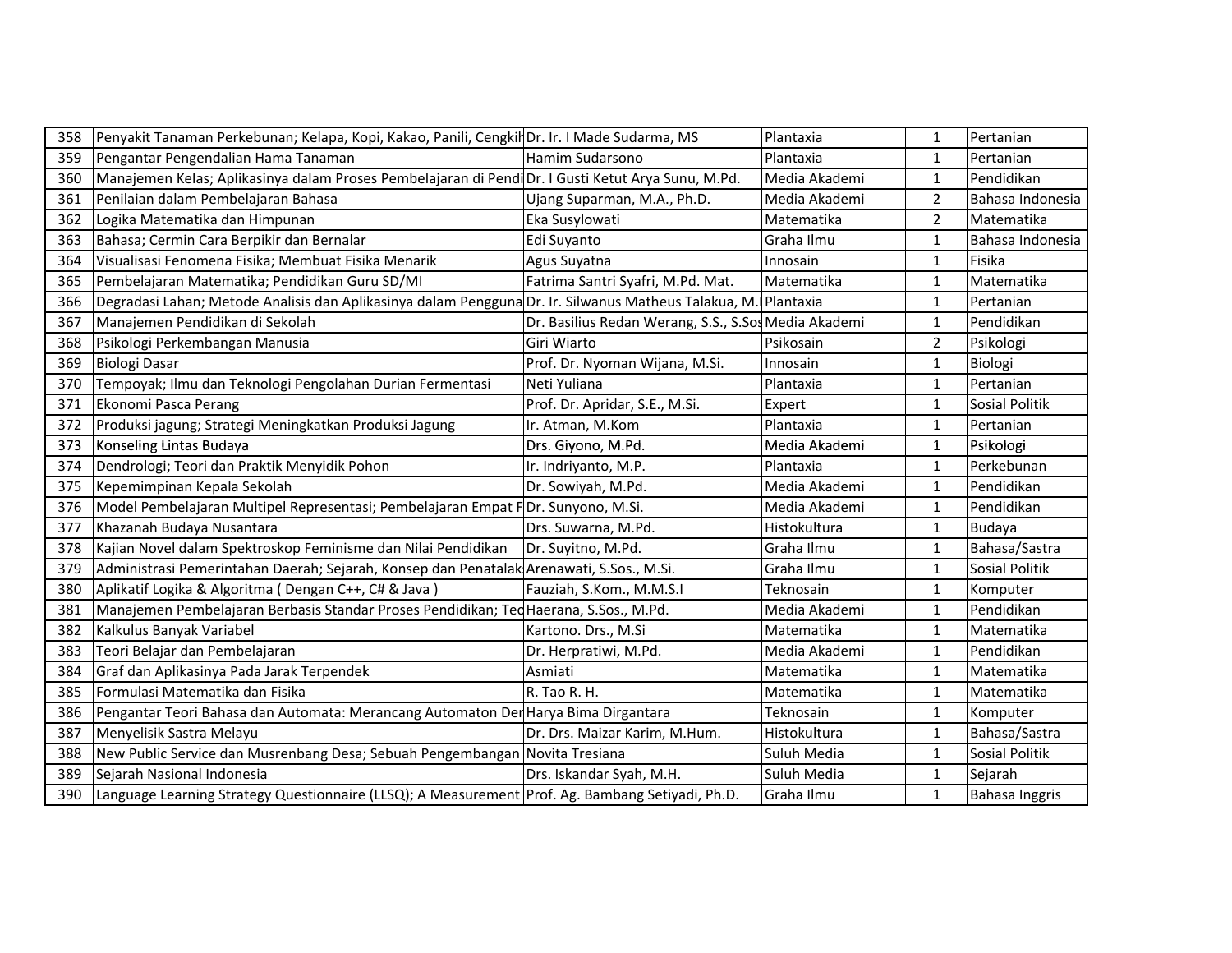| 391 | Prinsip Dasar Penginderaan Sensor; Teori dan Aplikasi                                             | Dr. Ir. Saludin Muis, M. Kom                     | Teknosain       | $\overline{2}$ | Teknik Elektro      |
|-----|---------------------------------------------------------------------------------------------------|--------------------------------------------------|-----------------|----------------|---------------------|
| 392 | STATISTIKA PENELITIAN, PLUS Tutorial SPSS                                                         | Ricki Yuliardi, M.Pd., Zuli Nuraeni, M. Innosain |                 | $\mathbf{1}$   | Statistika          |
| 393 | Perencanaan dan Pengembangan Kurikulum                                                            | Dr. Muhammad Busro; Dr. Siskandar, Media Akademi |                 | $\mathbf{1}$   | Pendidikan          |
| 394 | Mikro Hidro; Strategi Memanfaatkan Energi Murah dan Ramah Ling Bahidin Laode Mpapa, S.Hut., M.Sc. |                                                  | Teknosain       | $\overline{2}$ | Teknik Elektro      |
| 395 | Himpunan & Logika Samar serta Aplikasinya                                                         | Setiadji                                         | Graha Ilmu      | $\mathbf{1}$   | Matematika          |
| 396 | Filsafat Komunikasi; Pengantar Ontologis, Epistemologis, Aksiologis Mohammad Zamroni              |                                                  | Graha Ilmu      | $\mathbf{1}$   | Komunikasi          |
| 397 | Pemrograman Internet                                                                              | Foni Agus Setiawan                               | Graha Ilmu      | $\mathbf{1}$   | Komputer            |
| 398 | Membangun Karakter dan Kepribadian Kewirausahaan                                                  | Mudjiarto                                        | Graha Ilmu      | $\mathbf{1}$   | Umum                |
| 399 | Manajemen Mutu Lembaga Pendidikan Tenaga Kependidikan; Teor Dr. Bujang Rahman, M.Si.              |                                                  | Graha Ilmu      | $\overline{2}$ | Manajemen           |
| 400 | Survei Konsumsi Gizi                                                                              | Dr. Clara M. Koesharto; I Dewa Nyom Graha Ilmu   |                 | $\mathbf{1}$   | Kesehatan           |
| 401 | Teori Dasar Teknik Tenaga Listrik Edisi 2                                                         | Ir. Markoni, S.H., M.T.                          | Graha Ilmu      | $\overline{2}$ | Teknik Elektro      |
| 402 | Mekanika Kekuatan Material Edisi 2 Tingkat Lanjut                                                 | Ir. Ramses Yohannes Hutahaean, MT Graha Ilmu     |                 | $\mathbf{1}$   | Teknik Sipil        |
| 403 | Konsep Ekologi dalam Pembangunan Berkelanjutan                                                    | Astri Rianti                                     | <b>Mobius</b>   | $\mathbf{1}$   | Teknik Sipil        |
| 404 | Aljabar Linear, Matriks dan Vektor                                                                | Slamet Abadi                                     | Matematika      | $\mathbf{1}$   | Matematika          |
| 405 | Oracle Panduan PL/SQL Oracle                                                                      | Fajar Masya                                      | Graha Ilmu      | $\mathbf{1}$   | Komputer            |
| 406 | Kawasan Ekonomi Masyarakat ; Program Pengabdian Masyarakat PEllyza Nurdin, Dr., Ir., MS           |                                                  | Suluh Media     | $\mathbf{1}$   | Ekonomi             |
| 407 | Penguat Operasional (Op-Amp); Teori Lanjutan dan Pemakaian                                        | Dr. Ir. Saludin Muis, M.Kom.                     | Teknosain       | $\mathbf{1}$   | Teknik Elektro      |
| 408 | Struktur dan Ikatan Kimia; Model Kerapatan Elektron                                               | Dr. Ir. Saludin Muis, M.Kom.                     | Teknosain       | $\mathbf{1}$   | Kimia               |
| 409 | Penguat Operasional (Op-Amp); Teori dan Rangkaian Dasar                                           | Dr. Ir. Saludin Muis, M.Kom.                     | Teknosain       | $\overline{2}$ | Teknik Elektro      |
| 410 | Evolusi                                                                                           | Prof. Dr. Nyoman Wijana, M.Si.                   | Innosain        | $\mathbf{1}$   | Biologi             |
| 411 | Fenomena Superkonduktor; Latar Belakang dan Landasan Teori                                        | Dr. Ir. Saludin Muis, M.Kom.                     | Teknosain       | $\overline{2}$ | Teknik Elektro      |
| 412 | Ornitologi Dan Etnoornitologi                                                                     | Prof. Dr. Johan Iskandar, M.Sc.                  | Plantaxia       | $\mathbf{1}$   | Biologi             |
| 413 | Peran MRI Janin; Teknik dan Aplikasi dalam Praktek Sehari-hari                                    | Dewi Asih                                        | Pustaka Panasea | $\mathbf{1}$   | Kedokteran          |
| 414 | Jaringan Syaraf Tiruan; Sistem Kecerdasan Tiruan Dengan Kemamp Dr. Ir. Saludin Muis, M.Kom.       |                                                  | Teknosain       | $\mathbf{1}$   | Komputer            |
| 415 | Kebangkitan Nasional, Pancasila Dan UUD 1945; Kunci Pemersatu B Prof. Dr. Hamid Darmadi, M.Pd.    |                                                  | Suluh Media     | 1              | Kewarganegaraan     |
| 416 | Ilmu Perundang-Undangan                                                                           | Victor Emanuel W. Nalle                          | Suluh Media     | $\mathbf{1}$   | Pemasaran           |
| 417 | Dasar-Dasar Nanomaterial; Sintesis dan Aplikasi                                                   | lis Nurhasanah                                   | Innosain        | $\mathbf{1}$   | Kimia               |
| 418 | Cahaya dan Arsitektur                                                                             | Dr. Clara M. Koesharto; I Dewa Nyom Teknosain    |                 | $\mathbf{1}$   | Teknik Arsitektur   |
| 419 | Perencanaan Kawasan Pesisir Terpadu di Indonesia; Teori dan Prak Adjie Pamungkas; Dian Rahmawati  |                                                  | Teknosain       | $\mathbf{1}$   | <b>Teknik Sipil</b> |
| 420 | Sistem Koordinasi dan Organ Indera                                                                | Prof. Dr. I Made Sutajaya, M.Kes.                | Innosain        | $\mathbf{1}$   | Biologi             |
| 421 | Protein dalam Biomedik; Prinsip Dasar dan Analisis                                                | Khairil Pahmi                                    | Pustaka Panasea | $\mathbf{1}$   | Kimia               |
| 422 | Teknologi Pengolahan dan Pangan Fungsional Kacang-Kacangan                                        | Bayu Kanetro                                     | Plantaxia       | $\mathbf{1}$   | Pertanian           |
| 423 | Historiografi Matematika; Rujukan Paling Otoritatif Tentang Sejaral Dr. Kusaeri, M.Pd.            |                                                  | Matematika      | 1              | Matematika          |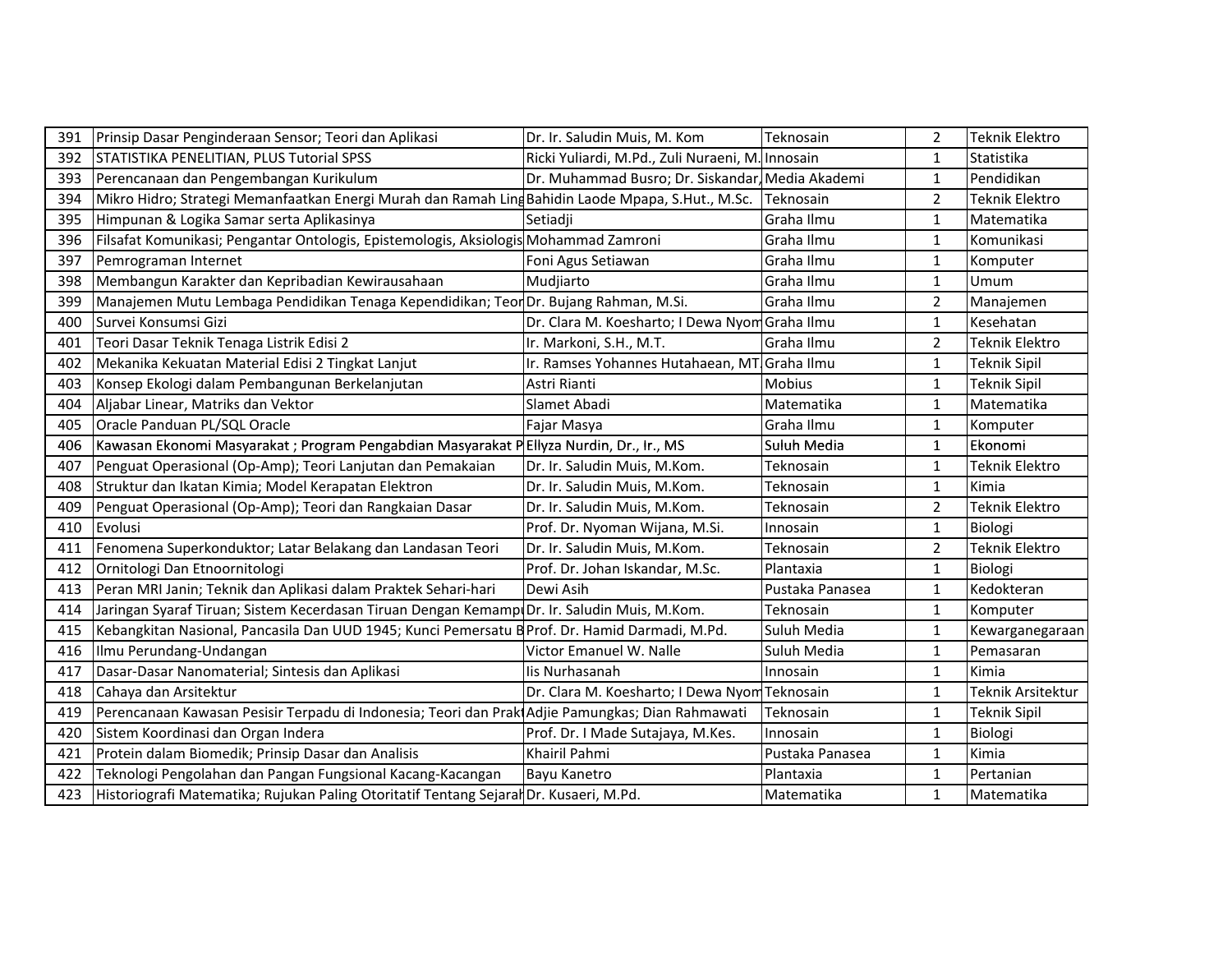| 424 | Quality Improvement and Lean Six Sigma                                                                         | Humiras Hardi Purba, S.T., M.T., Siti A Expert           |                    | $\overline{2}$ | Manajemen             |
|-----|----------------------------------------------------------------------------------------------------------------|----------------------------------------------------------|--------------------|----------------|-----------------------|
| 425 | Bahagia di Tempat Kerja                                                                                        | Anggun Resdasari Prasetyo; Ika Zenita Spektrum Nusantara |                    |                | Pemasaran             |
| 426 | Perkebunan, Pertanian dan BUMN                                                                                 | H. Emir Rizal Luis, S.E., MBA                            | Plantaxia          | -1             | Pertanian             |
| 427 | Pengembangan Sumber Daya Manusia; 12 Materi Mentoring Perila Mahdalela, S.Psi, Psikolog                        |                                                          | Psikosain          |                | Psikologi             |
| 428 | Pengendalian Terpadu Hama dan Penyakit Tanaman Padi                                                            | Prof. Dr. Ir. Moch. Sodiq, Dr. Ir. Tri M Plantaxia       |                    |                | Pertanian             |
| 429 | Proteksi Sistem Tenaga Listrik                                                                                 | Drs. Fit Jantje Tasiam, M.Pd                             | <b>Teknosain</b>   | $\overline{2}$ | <b>Teknik Elektro</b> |
| 430 | Teori Bilangan                                                                                                 | Eka Susilowati, S.Si. M.Sc.                              | Matematika         | $\mathbf{1}$   | Matematika            |
| 431 | Penyuluhan Pertanian                                                                                           | Helena Tatcher Pakpahan, S.P., M.Si. Plantaxia           |                    | -1             | Pertanian             |
| 432 | Mekatronika                                                                                                    | Radita Arindya, ST, MT                                   | Teknosain          | $\overline{2}$ | Teknik Elektro        |
| 433 | Memahami Pembentukan Kepribadian Anda; Permasalahannya, da Dr. Ir. Saludin Muis, M. Kom                        |                                                          | Psikosain          |                | Psikologi             |
| 434 | Metode Mengajar Bahasa VS Gaya Belajar Mahasiswa Edisi 2                                                       | Dr. Jumanto, Drs., M.Pd.                                 | Textium            |                | <b>Bahasa Inggris</b> |
| 435 | Green Entrepreneurship; Konsep dan Aplikasi di Desa Eduwisata HilProf. Dr. Rahmawati, M.Si., Ak., Sri M Expert |                                                          |                    |                | Entrepreneurship      |
| 436 | Potensi Indonesia Menjadi Negara Maju                                                                          | Tri Worosetyaningsih                                     | Spektrum Nusantara |                | Ekonomi               |
| 437 | Bioinformatika                                                                                                 | Victor Aprilyanto, Langkah Sembiring Innosain            |                    |                | Matematika            |
| 438 | Ideologi Islam, Barat, dan Amerika; Potret Sejarah Global Kepenting Asmak Afriliana, S.TP., M.P.               |                                                          | Suluh Media        |                | Sosial Politik        |
| 439 | Akuntansi Biaya; (Pencatatan Dan Kelola Biaya)                                                                 | Drs. Pirmatua Sirait, S.E., M.Si.                        | Expert             |                | Akuntansi             |
| 440 | Manajemen Sumber Daya Manusia                                                                                  | Handy Tannady                                            | Expert             |                | Manajemen             |
| 441 | Filsafat Pendidikan Ki Hadjar Dewantara Dalam Kehidupan Nyata                                                  | Dr. Istiningsih, M.Pd., Prof. Dr. Djoha Suluh Media      |                    |                | Filsafat Pendidikan   |
| 442 | Politik Global; dalam Teori dan Praktik Edisi 3                                                                | Aleksius Jemadu, Prof., Ph.D                             | Suluh Media        |                | Politik               |
| 443 | Komunikasi Kesehatan                                                                                           | Fauzie Rahman, Adi Nugroho, Nur Lai Pustaka Panasea      |                    |                | Kesehatan             |
| 444 | Perilaku Organisasi                                                                                            | Fauzie Rahman, Husaini, H. Syamsul A Expert              |                    |                | Manajemen Organ       |
| 445 | Formulasi Nutrisi Hidroponik AB Mix dengan Aplikasi MS Exceldan HBudy Frasetya Taufik Qurrohman, STI Plantaxia |                                                          |                    | -1             | Pertanian             |
| 446 | Psikologi Sosial; Buku Ajar                                                                                    | Dra. Endang Sri Indrawati, M.Psi, Psik Psikosain         |                    |                | Psikologi             |
| 447 | American English; Authentic English Conversations dan Beberapa K Dr. Jumanto, Drs., M.Pd.                      |                                                          | Textium            |                | <b>Bahasa Inggris</b> |
| 448 | British English; Authentic English Conversations dan Beberapa Kilas Dr. Jumanto, Drs., M.Pd.                   |                                                          | Textium            |                | Bahasa Inggris        |
| 449 | Australian English; Authentic English Conversations dan Beberapa KDr. Jumanto, Drs., M.Pd.                     |                                                          | Textium            |                | Bahasa Inggris        |
| 450 | Aleakosta                                                                                                      | M Yasir Arafat                                           | Spektrum Nusantara | $\mathbf{1}$   | Novel                 |
| 451 | Matematika Teknik                                                                                              | Markoni, Ir., MT., SH., MH                               | Matematika         |                | Matematika            |
| 452 | Pandai Berbahasa Inggris di Usia Dini                                                                          | Puji Purnama                                             | Pustaka Anak       | $\overline{2}$ | Bahasa Inggris        |
| 453 | Focus on The English Parts of Speech                                                                           | Puji Purnama                                             | Textium            | $\overline{2}$ | <b>Bahasa Inggris</b> |
| 454 | Konsep dan Metodologi Desain Analog CHIP Berbasiskan Teknologi Robby Kurniawan Harahap                         |                                                          | Teknosain          | -2             | Teknik Elektro        |
| 455 | Pendidikan Kewarganegaraan                                                                                     | Akhmad Saoqillah, S.Sos.I., M.Si                         | Suluh Media        |                | Kewarganegaraan       |
| 456 | Manajemen Sumber Daya Manusia                                                                                  | Dr. Muhammad Busro                                       | Expert             | $\overline{2}$ | Manajemen             |